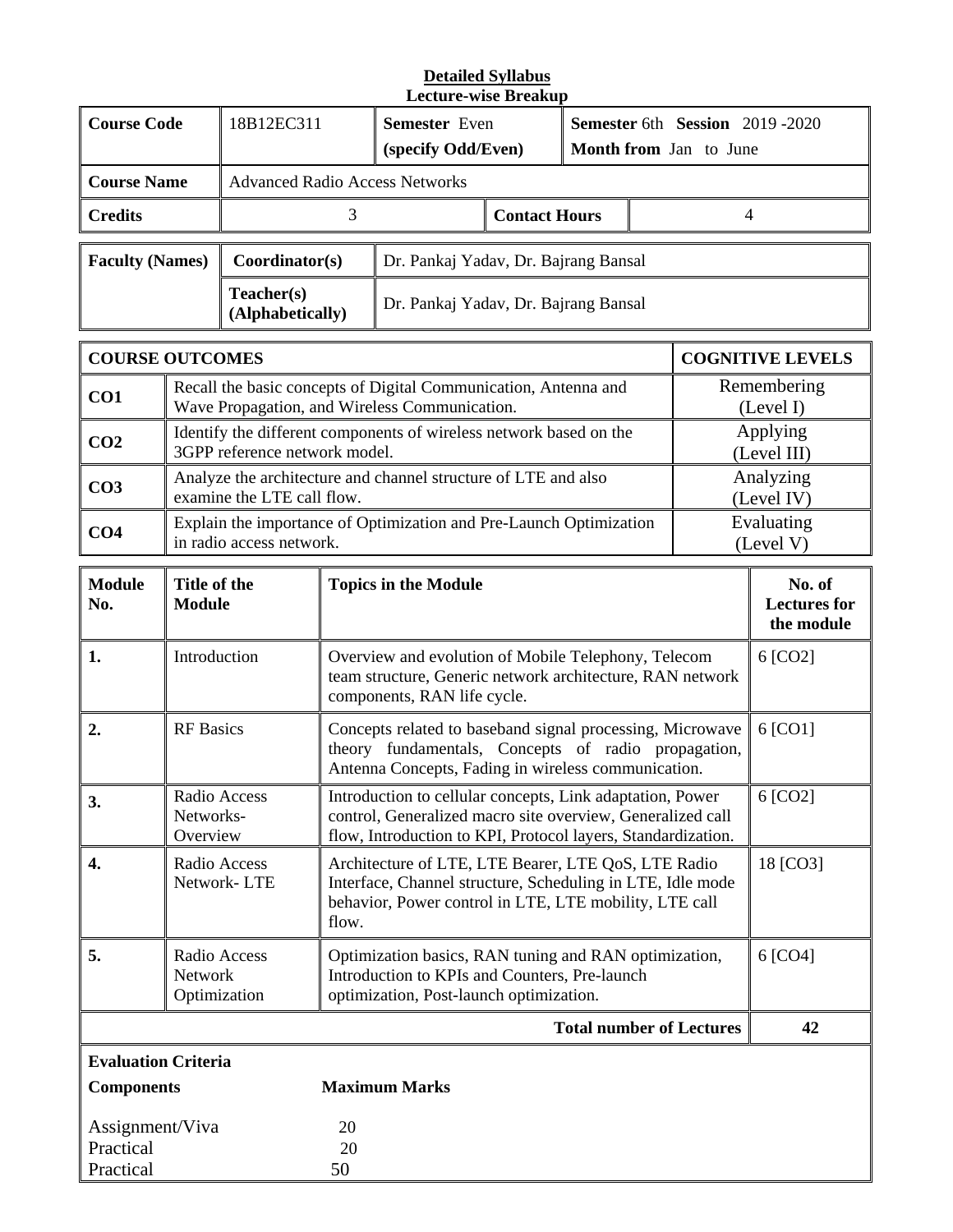| TA           | 10  |
|--------------|-----|
| <b>Total</b> | 100 |
|              |     |
|              |     |

|                  | <b>Recommended Reading material:</b> Author(s), Title, Edition, Publisher, Year of Publication etc. (Text books,<br>Reference Books, Journals, Reports, Websites etc. in the IEEE format) |  |  |  |  |  |
|------------------|-------------------------------------------------------------------------------------------------------------------------------------------------------------------------------------------|--|--|--|--|--|
| 1.               | Advanced Radio Access Network, Student Book, Ericsson AB 2018.                                                                                                                            |  |  |  |  |  |
| $\overline{2}$ . | T. S. Rappaport, Wireless Communications: Principles and Practice. Piscataway, NJ, USA: IEEE Press,<br>1996.                                                                              |  |  |  |  |  |
| 3.               | TEMS Investigation, User Guide, ARAN Program-2018, Ericsson.                                                                                                                              |  |  |  |  |  |
| 4.               | Online resource material from NPTEL, Research Papers.                                                                                                                                     |  |  |  |  |  |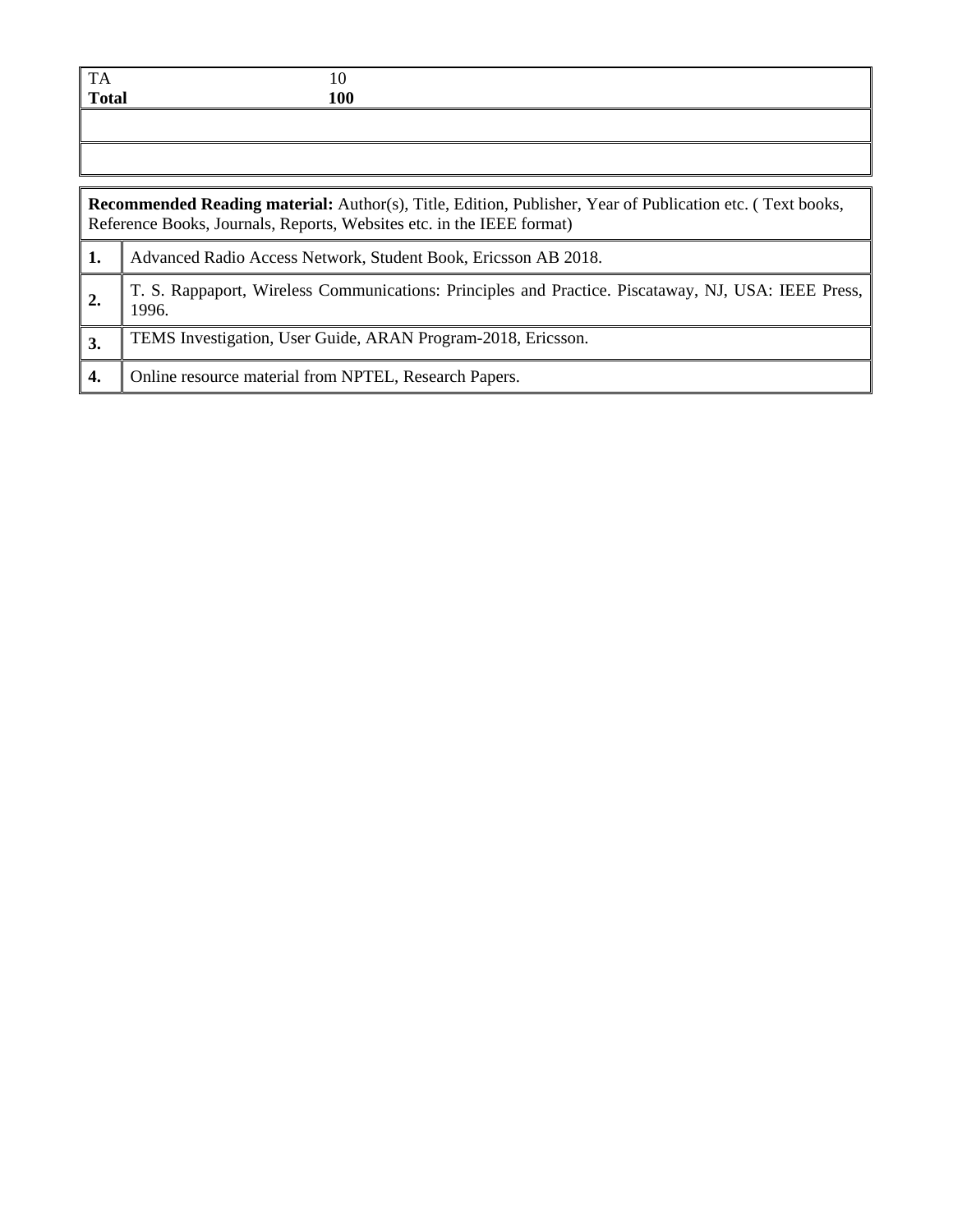| <b>Course Code</b>     |                          | 15B11CI518                                                                                                                                                                                                                        |                              | Semester - ODD                                                                                                                                                |                      | <b>Semester VI Session 2019-2020</b><br><b>Month from</b> Jan '20 to Jun '20 |  |             |                            |
|------------------------|--------------------------|-----------------------------------------------------------------------------------------------------------------------------------------------------------------------------------------------------------------------------------|------------------------------|---------------------------------------------------------------------------------------------------------------------------------------------------------------|----------------------|------------------------------------------------------------------------------|--|-------------|----------------------------|
| <b>Course Name</b>     |                          |                                                                                                                                                                                                                                   | Data Structures & Algorithms |                                                                                                                                                               |                      |                                                                              |  |             |                            |
| <b>Credits</b>         |                          |                                                                                                                                                                                                                                   | 4                            |                                                                                                                                                               | <b>Contact Hours</b> |                                                                              |  | $3 - 1 - 0$ |                            |
| Faculty<br>(Names)     |                          | Coordinator(s)                                                                                                                                                                                                                    |                              | Sarishty Gupta, Dr. Tribhuwan Tewari                                                                                                                          |                      |                                                                              |  |             |                            |
|                        |                          | Teacher(s)<br>(Alphabetically)                                                                                                                                                                                                    |                              | Amanpreet Kaur, Pawan Kumar Upadhyay, Prantik Biswas, Sarishty<br>Gupta, Tribhuwan Tewari                                                                     |                      |                                                                              |  |             |                            |
| <b>COURSE OUTCOMES</b> |                          |                                                                                                                                                                                                                                   |                              |                                                                                                                                                               |                      |                                                                              |  |             | <b>COGNITIVE LEVELS</b>    |
| CO <sub>1</sub>        | tables.                  |                                                                                                                                                                                                                                   |                              | Apply fundamental operations on data structures such as linked-lists,<br>trees, binary search trees, AVL trees, heap trees, graphs, and hash-                 |                      |                                                                              |  |             | Apply Level<br>(Level 3)   |
| CO <sub>2</sub>        |                          | Quick sort, Shell sort and Bucket Sort.                                                                                                                                                                                           |                              | Analyze and compare different sorting algorithms - Merge Sort,                                                                                                |                      |                                                                              |  |             | Analyze Level<br>(Level 4) |
| CO <sub>3</sub>        | problem.                 |                                                                                                                                                                                                                                   |                              | Identify suitable data structure and develop solution for the given                                                                                           |                      |                                                                              |  |             | Apply Level<br>(Level 3)   |
| CO <sub>4</sub>        |                          | Formulate solutions for programming problems or improve existing<br>Apply Level<br>code using algorithms such as, Backtracking, Branch and Bound,<br>(Level 3)<br>Greedy algorithm and Dynamic programming.                       |                              |                                                                                                                                                               |                      |                                                                              |  |             |                            |
| Module<br>No.          |                          | Title of the<br><b>Topics in the Module</b><br>Module                                                                                                                                                                             |                              |                                                                                                                                                               |                      | No. of<br><b>Lectures</b> for<br>the module                                  |  |             |                            |
| 1.                     |                          | Introduction<br>Introduction to data structures, lists, Doubly linked list,<br>circular linked list, multi linked list, Applications - sparse<br>matrix representation, Stack and queue (array and linked list<br>representation) |                              |                                                                                                                                                               |                      | 8                                                                            |  |             |                            |
| 2.                     |                          | Algorithm<br>Abstract data type, Growth of function, Space-Time<br>tradeoffs, Complexity analysis of algorithms - Asymptotic<br>Complexity<br>analysis                                                                            |                              |                                                                                                                                                               |                      | $\overline{2}$                                                               |  |             |                            |
| 3.                     | Sorting $&$<br>Searching |                                                                                                                                                                                                                                   |                              | Merge Sort, Quick sort, Shell sort, Bucket Sort, Median<br>search, Interpolation search                                                                       |                      |                                                                              |  |             | 6                          |
| 4.                     | <b>Trees</b>             | Binary Tree, Binary Search tree, AVL Tree, B Tree, B+<br>Tree                                                                                                                                                                     |                              |                                                                                                                                                               |                      |                                                                              |  | $\tau$      |                            |
| 5.                     | Heaps                    |                                                                                                                                                                                                                                   |                              | Introduction to heaps, Binary heap                                                                                                                            |                      |                                                                              |  |             | $\overline{2}$             |
| 6.                     | Graph                    |                                                                                                                                                                                                                                   |                              | Introduction to graphs, Representation – adjacency list,<br>adjacency matrix, Traversal - BFS, DFS, Minimum<br>spanning tree – Prims and Kruskal's algorithm, |                      |                                                                              |  |             | $\overline{4}$             |
| 7.                     | Hashing                  |                                                                                                                                                                                                                                   |                              | Introduction to hashing, Collision resolution – open and<br>closed hashing methods                                                                            |                      |                                                                              |  |             | 3                          |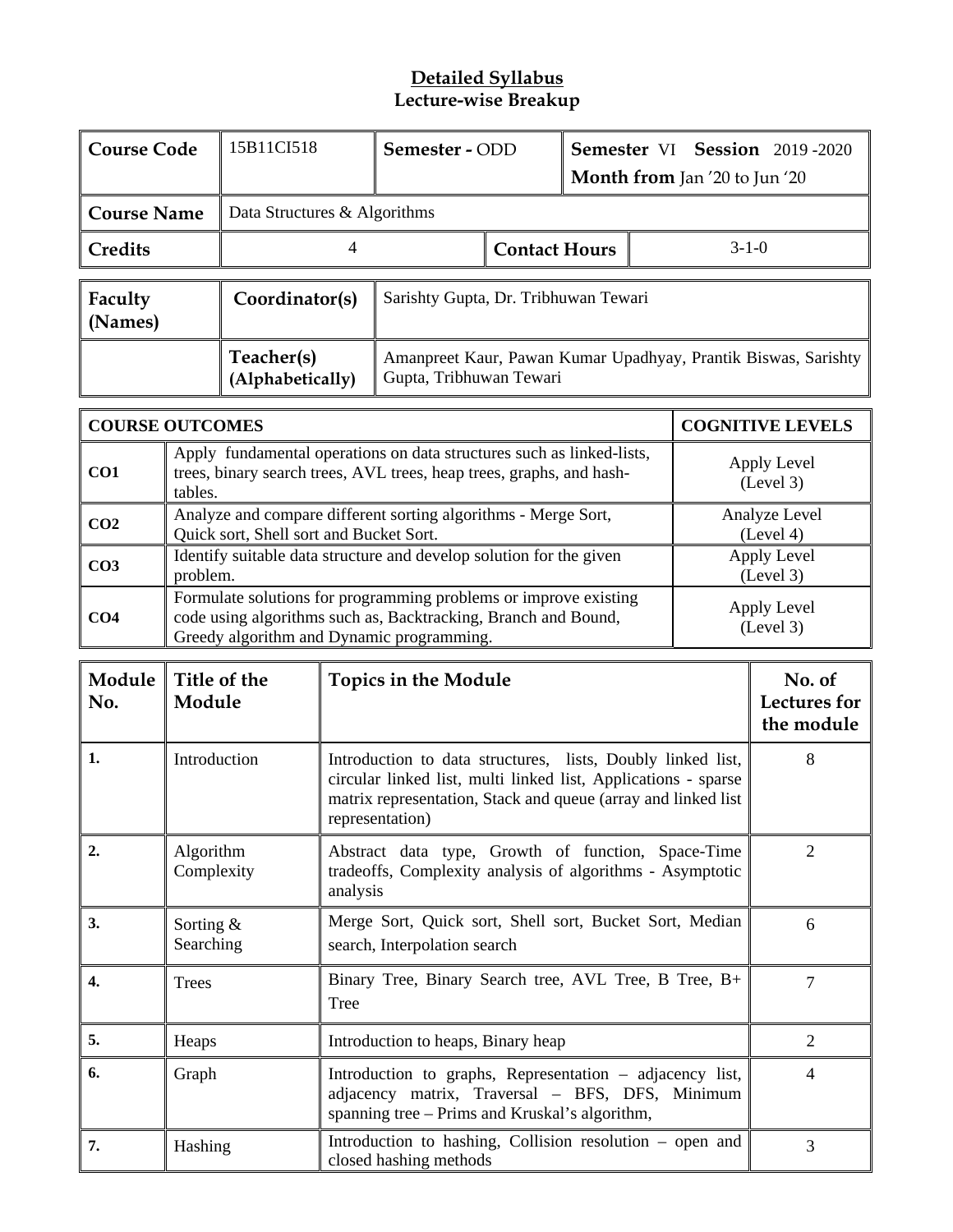| 8.                                                | Algorithm                                                                                                         | Introduction to Backtracking Algorithm, Branch and<br>Bound, Greedy algorithm, Problems on Greedy algorithm<br>(0-1 Knapsack), Dynamic programming, Problems on<br>Dynamic Programming (Fractional Knapsack, Longest<br>Common Subsequence)<br>Graph Algorithms- Shortest path using Dijkstra algorithm<br>and Floyd-Warshall algorithm | 10     |  |  |  |  |
|---------------------------------------------------|-------------------------------------------------------------------------------------------------------------------|-----------------------------------------------------------------------------------------------------------------------------------------------------------------------------------------------------------------------------------------------------------------------------------------------------------------------------------------|--------|--|--|--|--|
|                                                   |                                                                                                                   | <b>Total number of Lectures</b>                                                                                                                                                                                                                                                                                                         | 42     |  |  |  |  |
|                                                   | <b>Evaluation Criteria</b>                                                                                        |                                                                                                                                                                                                                                                                                                                                         |        |  |  |  |  |
| T1<br>T <sub>2</sub><br><b>TA</b><br><b>Total</b> | <b>Components</b><br><b>End Semester Examination</b>                                                              | <b>Maximum Marks</b><br>20<br>20<br>35<br>25 (Attendance = $07$ , Class Test/Quiz= $07$ , Internal assessment = $05$<br>Assignments in PBL mode = $06$ )<br><b>100</b>                                                                                                                                                                  |        |  |  |  |  |
|                                                   |                                                                                                                   | Recommended Reading material: Author(s), Title, Edition, Publisher, Year of Publication etc.                                                                                                                                                                                                                                            |        |  |  |  |  |
|                                                   | <b>Text Books</b>                                                                                                 |                                                                                                                                                                                                                                                                                                                                         |        |  |  |  |  |
| 1.                                                | Data Structures and Algorithms in C++, Adam Drozdek, Cengage Learning; 4th edition (2012)                         |                                                                                                                                                                                                                                                                                                                                         |        |  |  |  |  |
| 2.                                                | Data Structures and Algorithms Made Easy, by Narasimha Karumanchi, CareerMonk Publications; 5th<br>edition (2016) |                                                                                                                                                                                                                                                                                                                                         |        |  |  |  |  |
| 3.                                                | Hill Education; 2 edition (2017)                                                                                  | An Introduction to Data Structures with Application, by Jean-Paul Tremblay, Paul Sorenson,                                                                                                                                                                                                                                              | McGraw |  |  |  |  |
|                                                   | References                                                                                                        |                                                                                                                                                                                                                                                                                                                                         |        |  |  |  |  |
| 1.                                                | 2 <sup>nd</sup> Edition, PHI, 2001                                                                                | Yedidyah Langsam, Moshe J., Augenstein and Aaron M. Tenenbaum: Data Structures Using C and C++,                                                                                                                                                                                                                                         |        |  |  |  |  |
| <sup>2</sup>                                      |                                                                                                                   | Kurt Mehlhorn: Data Structures and Algorithms 3, Springer, 1984                                                                                                                                                                                                                                                                         |        |  |  |  |  |
| 3.                                                |                                                                                                                   | Dinesh P Mehta, Sartaj Sahani: Handbook of Data Structure and Applications, Chapman & Hall, 2004                                                                                                                                                                                                                                        |        |  |  |  |  |
| 4.                                                |                                                                                                                   | Mark Allen Weiss: Data Structures and Algorithm Analysis in C, $2nd$ Edition, Pearson                                                                                                                                                                                                                                                   |        |  |  |  |  |
| 5.                                                |                                                                                                                   | Sahni: Data Structures, Algorithms and applications in C++, Universities press, Hyderabad, 2005                                                                                                                                                                                                                                         |        |  |  |  |  |
| 6.                                                |                                                                                                                   | Kruse, Tonso, Leung: Data Structures and Program Design in C, 2rd Edition, Pearson Education Asia, 2002                                                                                                                                                                                                                                 |        |  |  |  |  |
| 7.                                                | Education Asia, 2003                                                                                              | Weiss, Mark Allen: Data Structures and Algorithm Analysis in C/C++, 2nd Edition, Pearson                                                                                                                                                                                                                                                |        |  |  |  |  |
| 8.                                                |                                                                                                                   | Cormen et al: Introduction to Computer Algorithms, 2nd edition, PHI New Delhi 2003                                                                                                                                                                                                                                                      |        |  |  |  |  |
|                                                   | Abo, Honoraft Illman: Data Structures and Algorithms, Bearson Education Asia (Adisson Wesley), New                |                                                                                                                                                                                                                                                                                                                                         |        |  |  |  |  |

**9.** Aho, Hopcraft, Ullman: Data Structures and Algorithms, Pearson Education Asia (Adisson Wesley), New Delhi, 2001

**10.** Standish: Data Structures in Java, Pearson Education Asia (Adisson Wesley), New Delhi, 2000

**11.** Knuth: The Art of Computer programming Vol I, Vol III, 2nd edition , Pearson Education Asia (Adisson Wesley), New Delhi, 2002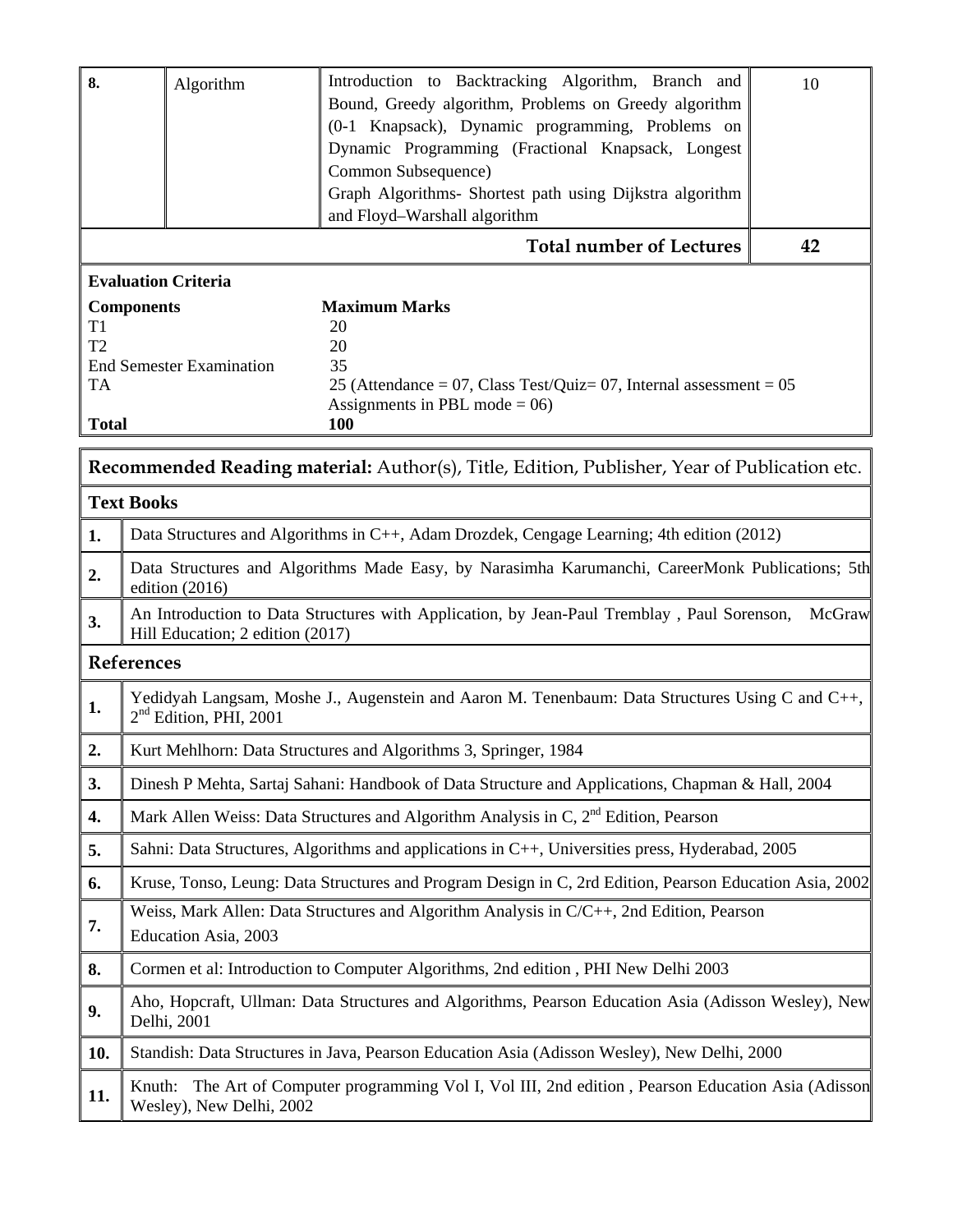# **Course Description**

| <b>Subject Code</b> | 15B11EC611                        |  | Even-Semester        | Semester: 6 <sup>th</sup> Session 2019-20                              |
|---------------------|-----------------------------------|--|----------------------|------------------------------------------------------------------------|
|                     |                                   |  |                      | Month from Jan 2020 to June 2020                                       |
| <b>Subject Name</b> | <b>Telecommunication Networks</b> |  |                      |                                                                        |
| Credits             | 4                                 |  | <b>Contact Hours</b> | 40                                                                     |
| Faculty<br>(Names)  | Teacher(s)<br>(Alphabetically)    |  | Dr. Sajal Agarwal    | Dr. Bhagirath Sahu, Ms. Bhavna Gupta, Dr. Juhi Gupta, Dr. Neeti Singh, |

## **Course Outcomes:**

At the completion of the course, students will be able to,

|                    | <b>COURSE OUTCOMES</b>                                                                                                                                  | <b>COGNITIVE</b><br><b>LEVELS</b> |
|--------------------|---------------------------------------------------------------------------------------------------------------------------------------------------------|-----------------------------------|
| C <sub>315.1</sub> | Understand the basic concepts of Telecommunication network model, Traffic<br>Engineering and Switching technologies.                                    | Understanding<br>(Level II)       |
| C <sub>315.2</sub> | Understand the concepts of OSI model and analyze the various error and flow control<br>mechanisms introduced by data link layer.                        | Analyzing (Level<br>IV            |
| C <sub>315.3</sub> | Understand the TCP/IP protocol, routing algorithm and apply the concept of<br>subnetting to allocate and distribute the logical addresses in a network. | Apply (Level III)                 |
| C <sub>315.4</sub> | Understand concept of LAN access protocols, ISDN, B-ISDN and ATM, their<br>implementation and performance issues.                                       | Understanding<br>(Level II)       |

| Module No. | <b>Subtitle of the Module</b>               | Topics in the module                                                                                                                                                                                                                                                                                                        | No. of Lectures<br>for the module |
|------------|---------------------------------------------|-----------------------------------------------------------------------------------------------------------------------------------------------------------------------------------------------------------------------------------------------------------------------------------------------------------------------------|-----------------------------------|
| 1.         | Telecommunication network<br>model          | Telecommunication network model, Different<br>networks types                                                                                                                                                                                                                                                                | $\overline{2}$                    |
| 2.         | Switching technologies                      | Switched Communication Networks, Circuit<br>Switching networks, Time Division Switching-<br>Time Division Space Switching, Time Division<br>Time Switching, Time Multiplexed Time<br>Switching and TSI, Packet Switching<br>Principles-Datagram and Virtual Circuit<br>Approach, Message switching. Traffic<br>engineering. | 12                                |
| 3          | <b>Computer Networks</b>                    | Seven layered OSI model, Functions of<br>different layers, primitives and services.<br>Physical layers.                                                                                                                                                                                                                     | 2                                 |
| 4          | Detailed working of data link               | Data link Control, Flow Control, Stop and Wait<br>flow Control, Sliding Window Flow Control,<br>Error Control, Go-Back-N ARQ, Selective-<br>Reject ARQ, Performance Analysis, HDLC.                                                                                                                                         | 6                                 |
| 5.         | Network Layer and Internet<br>Protocol (IP) | Basic Principles of Network layer, IPv4, IPv6,<br>IP Addressing, Subnetting, Supernetting,<br>Routing Schemes-Distance Vector routing,<br>Link-State routing, Hierarchical routing.                                                                                                                                         | 6                                 |
| 6          | Transport and TCP/UDP                       | Basic Principles of Transport Layer and                                                                                                                                                                                                                                                                                     | 6                                 |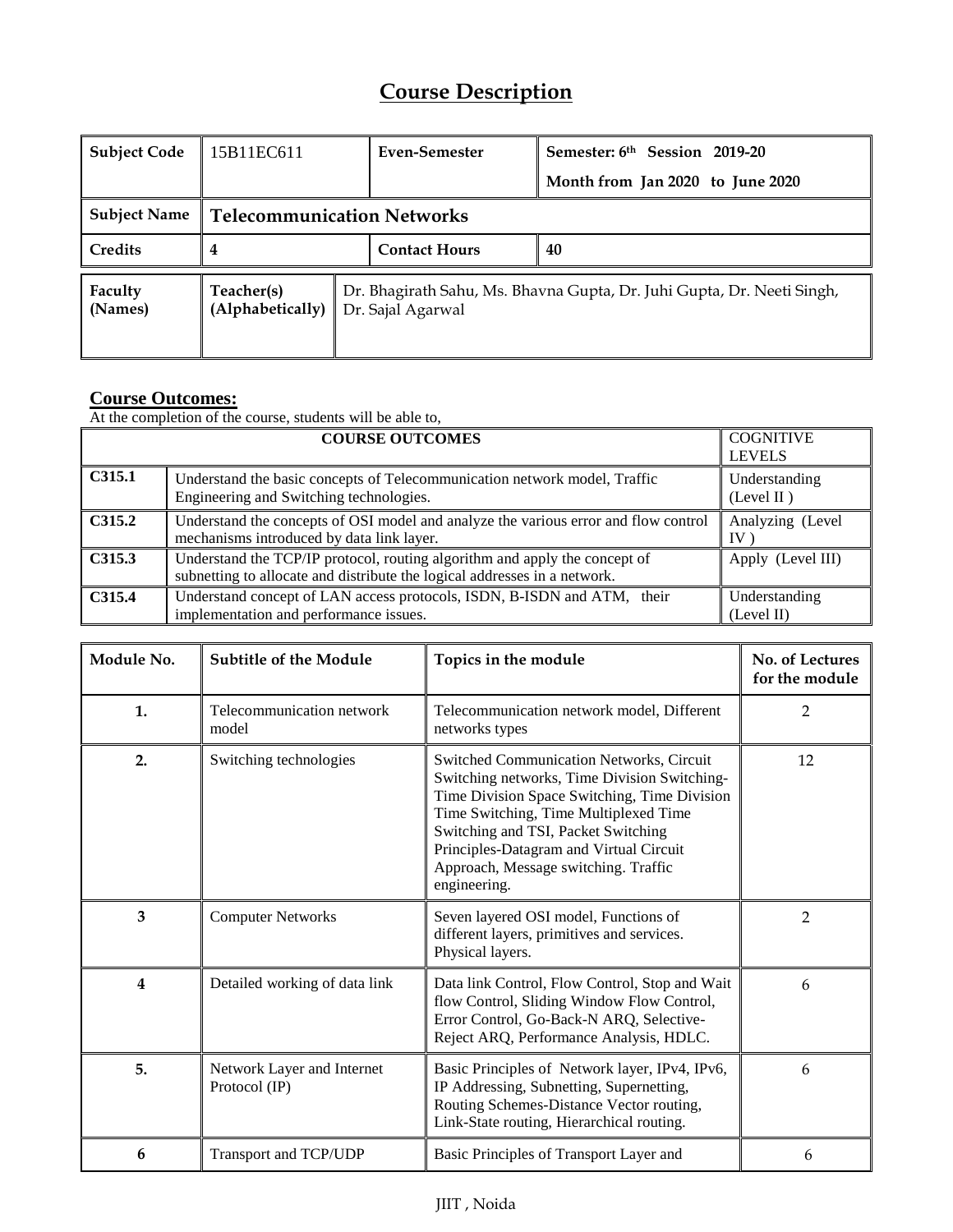|  | description         | TCP/UDP description. Congestion control and<br>Quality of Service (QoS)       |  |
|--|---------------------|-------------------------------------------------------------------------------|--|
|  | Local area networks | LAN Protocols-ALOHA, CSMA, CSMA-CD,<br>Implementation and performance issues. |  |
|  | ISDN, B-ISDN, ATM.  | Introduction to ISDN, B-ISDN and ATM.                                         |  |
|  | 40                  |                                                                               |  |

**Recommended Reading material:** Author(s), Title, Edition, Publisher, Year of Publication etc. ( Text books, Reference Books, Journals, Reports, Websites etc. in the IEEE format)

|    | W. Stallings, Data & Computer Communication, PHI                               |
|----|--------------------------------------------------------------------------------|
| 2. | B. A Forouzan, DATA COMMUNICATIONS AND NETWORKING, 4th Edition TMH             |
| 3. | A.S. Tanenbaum, Computer Networks, PHI                                         |
| 4. | John C. Bellamy, Digital Telephony, 3 <sup>rd</sup> Edition, Wiley.            |
|    | Thiagarajan Viswanathan, Telecommunication Switching Systems and Networks, PHI |

**Evaluation Scheme:**

- **T1 Exam: 20 Marks**
- **T2 Exam: 20 Marks**
- **T3 Exam: 35 Marks**
- **Internal Assessment: 25 Marks** (Distribution as follows)

Attendance: 10 Marks

Assignment: 10 Marks Quiz: 5 Marks

**Total: 100 Marks**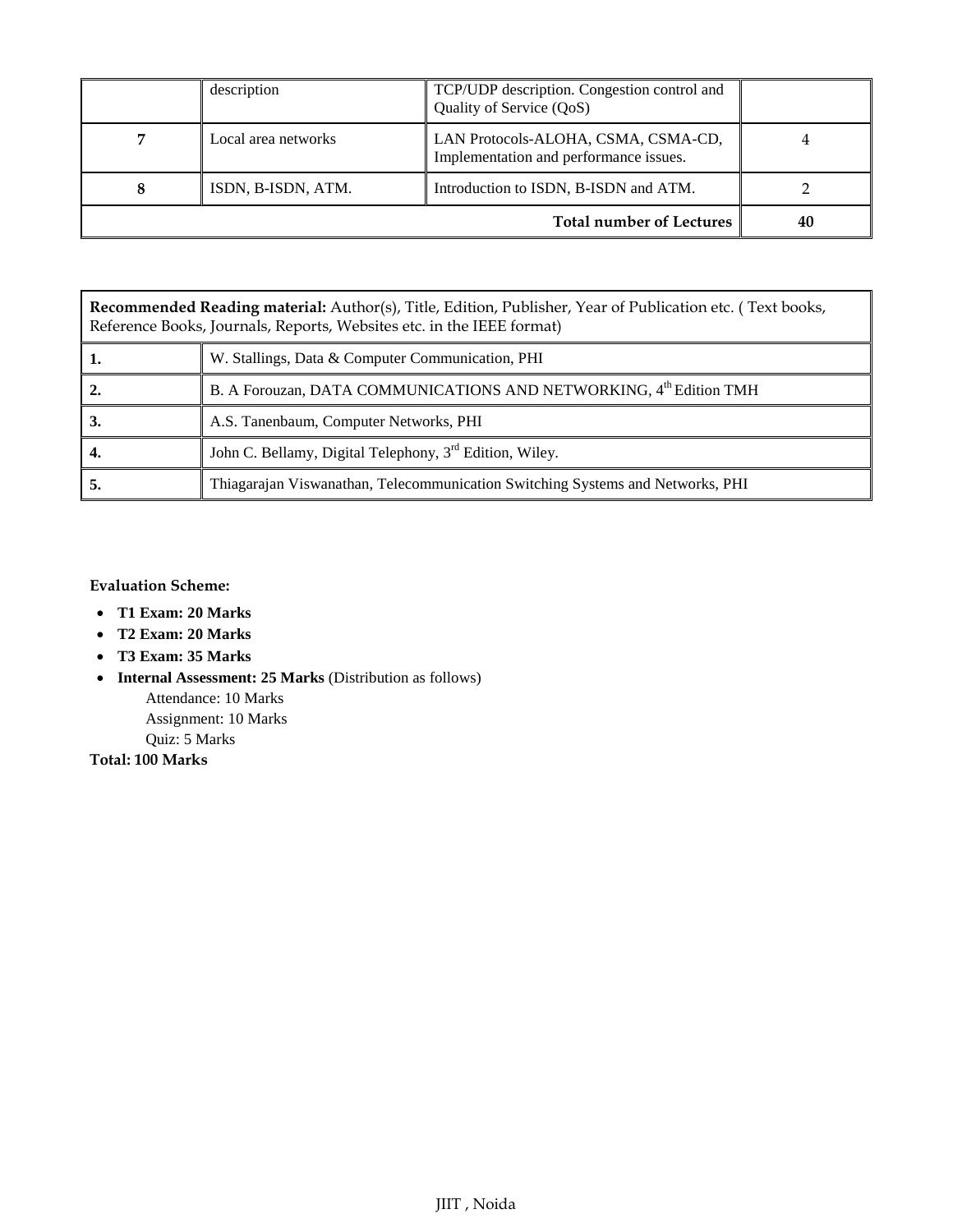| <b>Course Code</b>                           |                            | 15B11EC613                                                                        |  | <b>Semester: Even</b>                                                                                                                                                                                  |                      |  |         | Semester: 6 <sup>th</sup> Session: 2020<br><b>Month from: Jan-May</b> |                                      |
|----------------------------------------------|----------------------------|-----------------------------------------------------------------------------------|--|--------------------------------------------------------------------------------------------------------------------------------------------------------------------------------------------------------|----------------------|--|---------|-----------------------------------------------------------------------|--------------------------------------|
| <b>Control Systems</b><br><b>Course Name</b> |                            |                                                                                   |  |                                                                                                                                                                                                        |                      |  |         |                                                                       |                                      |
| $\overline{4}$<br><b>Credits</b>             |                            |                                                                                   |  |                                                                                                                                                                                                        | <b>Contact Hours</b> |  | $3 + 1$ |                                                                       |                                      |
| <b>Faculty (Names)</b><br>Coordinator(s)     |                            |                                                                                   |  | Kirmendra Singh, Megha Agarwal                                                                                                                                                                         |                      |  |         |                                                                       |                                      |
| Teacher(s)<br>(Alphabetically)               |                            |                                                                                   |  | Kirmendra Singh, Megha Agarwal, Raghvendra Singh, Ruby<br>Beniwal, Shamim Akhter, Varun Goel                                                                                                           |                      |  |         |                                                                       |                                      |
| <b>COURSE OUTCOMES</b>                       |                            |                                                                                   |  |                                                                                                                                                                                                        |                      |  |         |                                                                       | <b>COGNITIVE LEVELS</b>              |
| C316.1                                       |                            |                                                                                   |  | Classify the open loop and closed loop control systems and<br>construct mathematical model for physical systems.                                                                                       |                      |  |         |                                                                       | Applying (Level III)                 |
| C316.2                                       |                            | method and signal flow graph technique.                                           |  | Solve complex systems through block diagram reduction                                                                                                                                                  |                      |  |         |                                                                       | Applying (Level III)                 |
| C316.3                                       |                            | systems using standard test signals.                                              |  | Determine transient response and steady state response of the                                                                                                                                          |                      |  |         |                                                                       | Evaluating (Level V)                 |
| C316.4                                       |                            |                                                                                   |  | Analyze the stability of the system and select suitable<br>controllers and compensators for linear time invariant system.                                                                              |                      |  |         |                                                                       | Analyzing (Level IV)                 |
| C316.5                                       |                            | identify the stability of control systems.                                        |  | Apply time domain and frequency domain techniques to                                                                                                                                                   |                      |  |         |                                                                       | Applying (Level III)                 |
| C316.6                                       |                            | Solve continuous time and discrete time systems using state<br>variable approach. |  |                                                                                                                                                                                                        |                      |  |         | Applying (Level III)                                                  |                                      |
| <b>Module</b><br>No.                         |                            | <b>Title of the Module</b>                                                        |  | <b>Topics in the Module</b>                                                                                                                                                                            |                      |  |         |                                                                       | No. of<br><b>Lectures</b><br>for the |
|                                              |                            |                                                                                   |  |                                                                                                                                                                                                        |                      |  |         |                                                                       | module                               |
| 1.                                           | Introduction               | to<br><b>Control System</b>                                                       |  | Development of control systems, non feedback and<br>feedback systems, negative feedback a means of<br>automatic regulation, basic classification of control<br>systems                                 |                      |  |         |                                                                       | 3                                    |
| 2.                                           | Modeling<br>Systems        | and<br>Mathematical<br>Representation of                                          |  | Block diagram simplification of continuous-time systems,<br>Classification of system models, input – output description<br>of systems, signal flow graph representation                                |                      |  |         |                                                                       | 8                                    |
| 3.                                           | Time<br>Analysis<br>Design | Domain<br>and                                                                     |  | Time domain response, steady state error and error<br>coefficients, design considerations for second order<br>systems, time domain response considerations for higher<br>order systems. PID Controller |                      |  |         |                                                                       | $\overline{7}$                       |
| 4.                                           | for                        | <b>Stability Analysis</b><br>continuous-<br>time systems                          |  | Basic stability concept of linear systems, absolute stability<br>criteria for continuous-time systems, relative stability<br>Concepts                                                                  |                      |  |         |                                                                       | 5                                    |
| 5.                                           | Root<br>Method<br>Domain   | Locus<br>and<br>Design in Time                                                    |  | Fundamentals of Root Locus, construction of root loci,<br>root contour diagram                                                                                                                         |                      |  |         |                                                                       | 6                                    |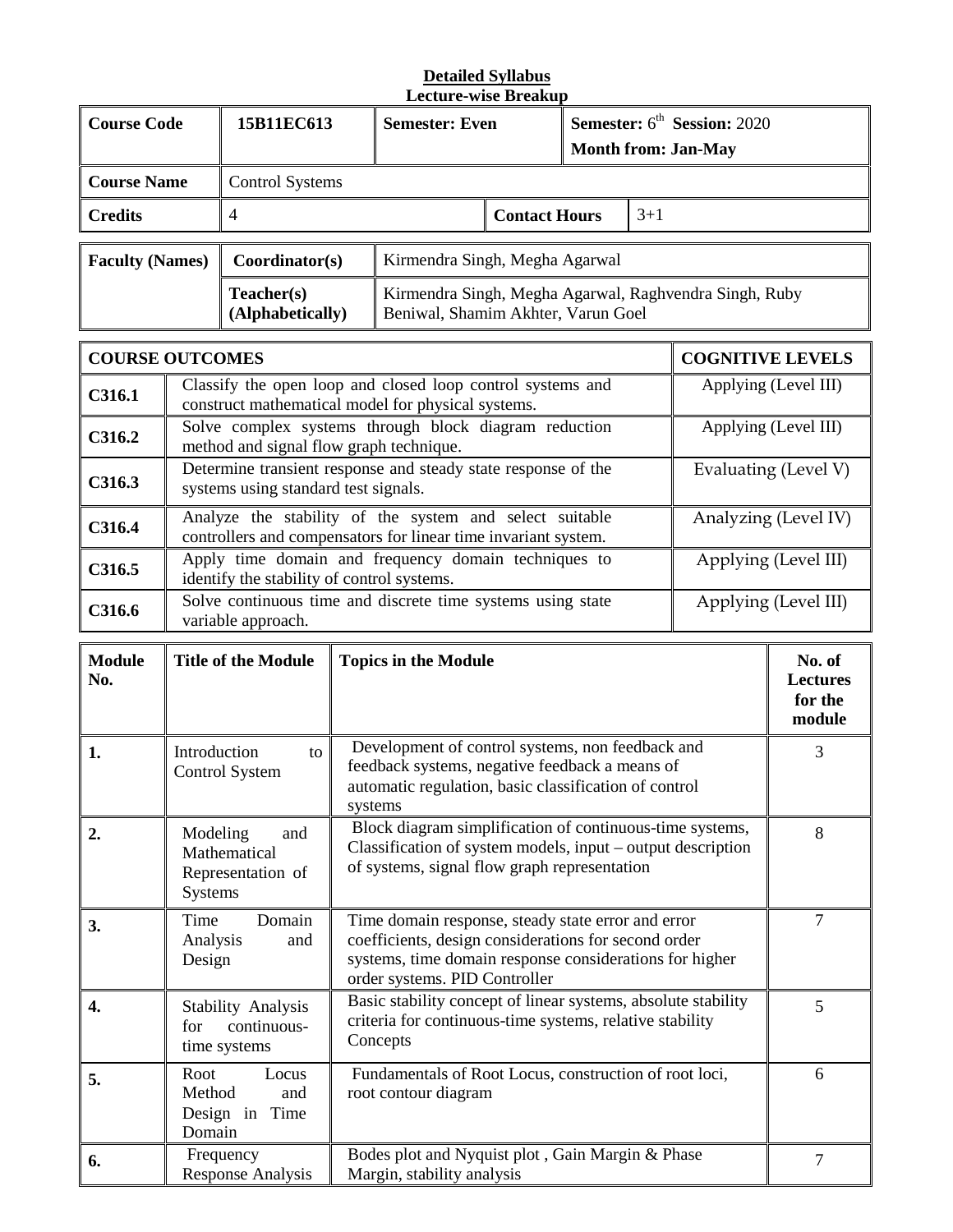|                   | and Design                                                   |                                                                                                                                         |    |  |  |  |  |
|-------------------|--------------------------------------------------------------|-----------------------------------------------------------------------------------------------------------------------------------------|----|--|--|--|--|
| 7.                | <b>State Variable</b><br>Approach to Time<br>Domain Analysis | State variable representation of continuous-time<br>systems; System Response and State Transition Matrix<br>(STM); Applications of STM. | 6  |  |  |  |  |
|                   |                                                              | <b>Total number of Lectures</b>                                                                                                         | 42 |  |  |  |  |
|                   | <b>Evaluation Criteria</b>                                   |                                                                                                                                         |    |  |  |  |  |
| <b>Components</b> |                                                              | <b>Maximum Marks</b>                                                                                                                    |    |  |  |  |  |
| T1                |                                                              | 20                                                                                                                                      |    |  |  |  |  |
| T <sub>2</sub>    |                                                              | 20                                                                                                                                      |    |  |  |  |  |
|                   | <b>End Semester Examination</b>                              | 35                                                                                                                                      |    |  |  |  |  |
| TA                |                                                              | 25                                                                                                                                      |    |  |  |  |  |
| <b>Total</b>      |                                                              | 100                                                                                                                                     |    |  |  |  |  |
|                   |                                                              |                                                                                                                                         |    |  |  |  |  |
|                   |                                                              | <b>Recommended Reading material:</b> Author(s), Title, Edition, Publisher, Year of Publication etc. (Text books,                        |    |  |  |  |  |

|      | Reference Books, Journals, Reports, Websites etc. in the IEEE format)                                                           |  |  |  |  |
|------|---------------------------------------------------------------------------------------------------------------------------------|--|--|--|--|
| 1.   | I. J Nagrath and M. Gopal, Control Systems Engineering, Fifth edition, New age International, 5 <sup>th</sup><br>Edition, 2009. |  |  |  |  |
| l 2. | Normal S. Nise,, Control Systems Engineering, 7 <sup>th</sup> Edition, John Wiley, 2014                                         |  |  |  |  |
| 3.   | K.Ogata, Modern Control Engineering, $5th$ Edition, Prentice Hall, 2010                                                         |  |  |  |  |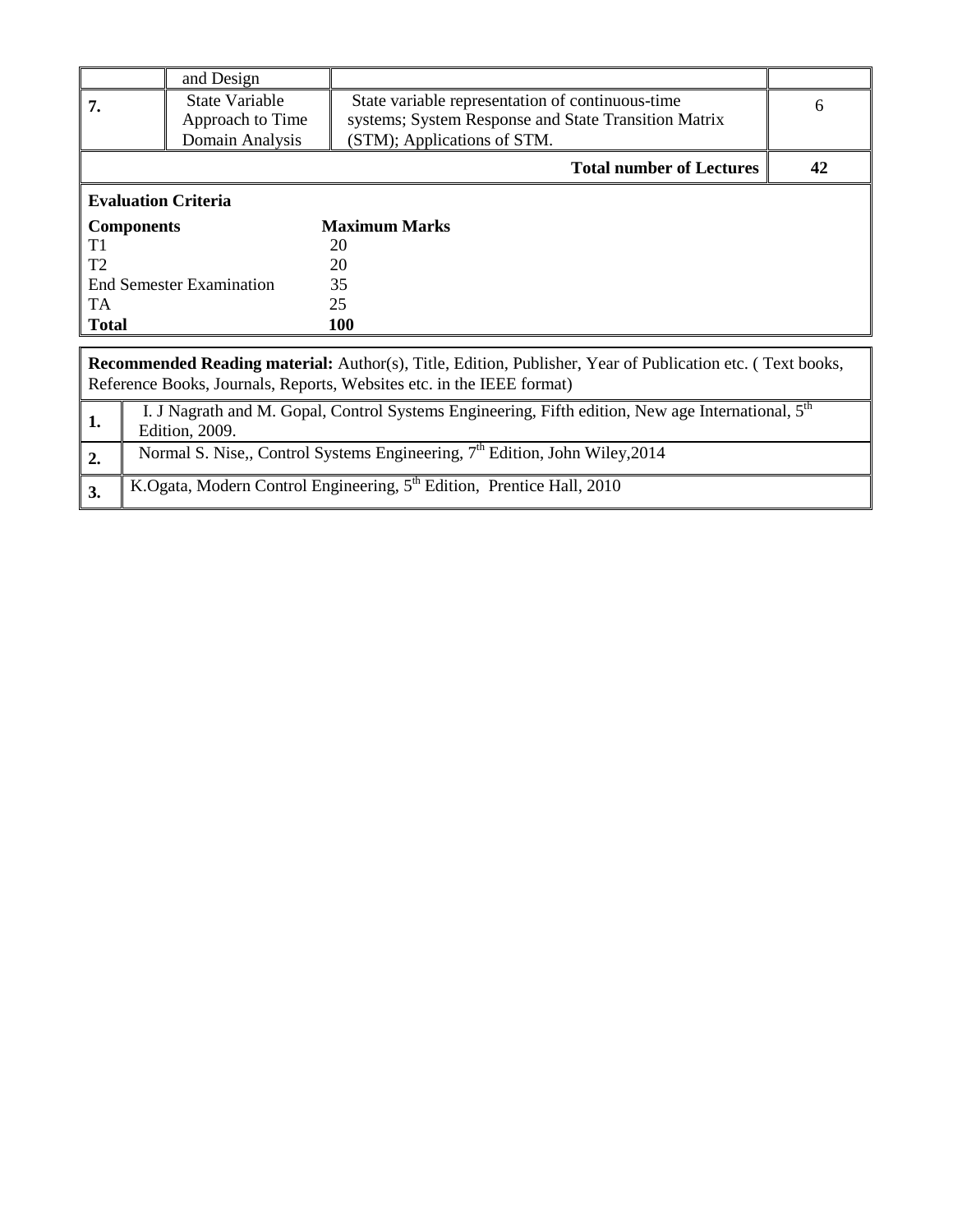# **Detailed Syllabus**

| <b>Subject Code</b>    | 15B17CI578<br><b>Semester: EVEN</b><br>(specify Odd/Even) |                      | Semester 6 Session 2019-2020<br>Month from Jan'20 to Jun'20 |
|------------------------|-----------------------------------------------------------|----------------------|-------------------------------------------------------------|
| Subject<br><b>Name</b> | Data Structures & Algorithms Lab                          |                      |                                                             |
| Credits                | $0 - 0 - 1$                                               | <b>Contact Hours</b> |                                                             |

| <b>Faculty</b> | Coordinator(s)                 | Amanpreet Kaur, Prantik Biswas, Akanksha Mehndiratta                                                                                                                                                                                                           |
|----------------|--------------------------------|----------------------------------------------------------------------------------------------------------------------------------------------------------------------------------------------------------------------------------------------------------------|
| (Names)        | Teacher(s)<br>(Alphabetically) | Sec 62 -Dr. Archana Purwar, Dr. Bharat Gupta, Mahendra Gurve, Dr.<br>Pawan Upadhyay, Purtee Kohli, Shardha Porwal, Dr. Vimal Kumar,<br>Dr. Vivek Kumar Singh<br>Sec 128- Dr. Ashish Tripathi, Dr. Raju Pal, Ambalika Sarkar, Bansi<br>Dhar Joshi, Gaurav Nigam |

| <b>COURSE OUTCOMES</b> |                                                                                                                                                           | <b>COGNITIVE LEVELS</b>  |
|------------------------|-----------------------------------------------------------------------------------------------------------------------------------------------------------|--------------------------|
| C371.1                 | Demonstrate the use of basic data structure and algorithm design<br>such as Linked lists, Stacks, Queues, and others, for various<br>applications.        | Understanding Level (C2) |
| C371.2                 | Interpret the complexity of algorithms for given problems.                                                                                                | Understanding Level (C2) |
| C371.3                 | Apply Searching, Sorting, and Trees and use their properties for<br>abstractions and defining modules for implementing functionalities.                   | Apply Level (C3)         |
| C371.4                 | Examine case-study specific application of Heaps, Graphs, and Hashing<br>methods.                                                                         | Apply Level (C3)         |
| C371.5                 | Model algorithmic solutions for small real-life problems using<br>Backtracking, Greedy algorithm and Dynamic programming, Branch<br>and Bound, and others | Apply Level (C3)         |

| No.            | Module $\ $ Title of the<br><b>Module</b> | <b>List of Experiments</b>                                                                                                                                                                                 | <b>CO</b>                                |  |
|----------------|-------------------------------------------|------------------------------------------------------------------------------------------------------------------------------------------------------------------------------------------------------------|------------------------------------------|--|
| $\mathbf{1}$ . | Introduction &<br>Algorithm<br>Complexity | Lab Assignment 1: Conversion from one<br>number system to another; Manipulation<br>with arrays and strings, structures;<br>Lab Assignment 2 and 3: Manipulation with a<br>single Linked lists of integers; | CO1, CO2,<br>Understanding Level<br>(C2) |  |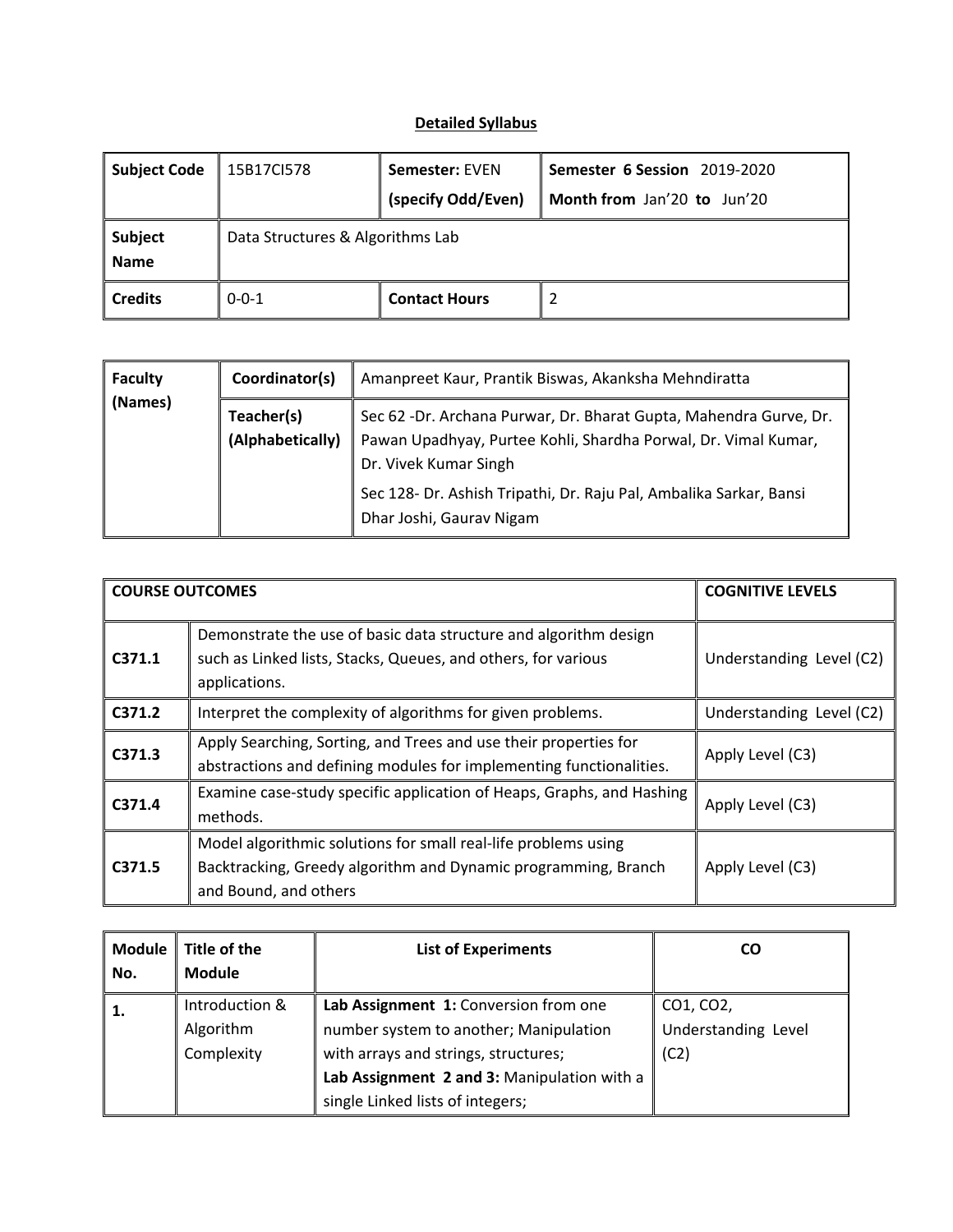|                         |                            | Lab Assignment 4: Stacks and Queues          |                     |  |  |  |
|-------------------------|----------------------------|----------------------------------------------|---------------------|--|--|--|
|                         |                            | Finding Complexity: Big O, Big Omega         |                     |  |  |  |
|                         |                            | <b>Cost Analysis</b>                         |                     |  |  |  |
| 2.                      | Sorting,                   | Lab Assignments 2 and 3: Doubly Linked List, | CO <sub>1</sub>     |  |  |  |
|                         | Searching &                | <b>Circular Linked List</b>                  | Understanding Level |  |  |  |
|                         | <b>Trees</b>               | Lab Assignments 4: Multi-Linked Lists        | (C2)                |  |  |  |
|                         |                            | Lab Assignments 5 and 6: Sorting, Searching, |                     |  |  |  |
|                         |                            | Application based.                           | CO <sub>3</sub>     |  |  |  |
|                         |                            | Lab Assignments 7, 8, 9: Binary Tree, Binary | Apply Level (C3)    |  |  |  |
|                         |                            | Search Trees, AVL Tree, Case-study: Priority |                     |  |  |  |
|                         |                            | Queue with Binary Trees, B Trees             |                     |  |  |  |
| 3.                      | Heaps, Graph               | Lab Assignments 10: Heaps                    | CO <sub>4</sub>     |  |  |  |
|                         |                            | Lab Assignment 11 and 12: Directed and       | Apply Level (C3)    |  |  |  |
|                         |                            | undirected graphs, weighted graphs, etc.     |                     |  |  |  |
| 4.                      | Hashing & other            | Lab Assignments 13: Hashing, Backtracking,   | CO <sub>5</sub>     |  |  |  |
|                         | Algorithms                 | Branch and Bound, Greedy Algorithms,         | Apply Level (C3)    |  |  |  |
|                         |                            | Dynamic Programming.                         |                     |  |  |  |
|                         | <b>Evaluation Criteria</b> |                                              |                     |  |  |  |
| <b>Components</b>       |                            | <b>Maximum Marks</b>                         |                     |  |  |  |
| Lab Test 1              |                            | 20                                           |                     |  |  |  |
| Lab Test 2              |                            | 20                                           |                     |  |  |  |
| Day-to-Day Evaluations  |                            | 15                                           |                     |  |  |  |
| Project                 |                            | 15                                           |                     |  |  |  |
| Day-to-Day - Attendance |                            | 15                                           |                     |  |  |  |
| Assignment              |                            | 15                                           |                     |  |  |  |
| <b>Total</b>            |                            | 100                                          |                     |  |  |  |

**Recommended Reading material:** Author(s), Title, Edition, Publisher, Year of Publication etc. ( Text books, Reference Books, Journals, Reports, Websites etc. in the IEEE format)

|                | <b>Text Books</b>                                                                           |
|----------------|---------------------------------------------------------------------------------------------|
|                | Data Structures and Algorithms in C++, Adam Drozdek, Cengage Learning; 4th edition (2012)   |
| $\overline{2}$ | Data Structures and Algorithms Made Easy, by Narasimha Karumanchi, CareerMonk Publications; |
|                | 5th edition (2016)                                                                          |
| $\overline{3}$ | An Introduction to Data Structures with Application, by Jean-Paul Tremblay, Paul Sorenson,  |
|                | McGraw Hill Education; 2 edition (2017)                                                     |
|                | <b>References</b>                                                                           |
| 4              | Yedidyah Langsam, Moshe J., Augenstein and Aaron M. Tenenbaum: Data Structures Using C and  |
|                | C++, 2 <sup>nd</sup> Edition, PHI, 2001                                                     |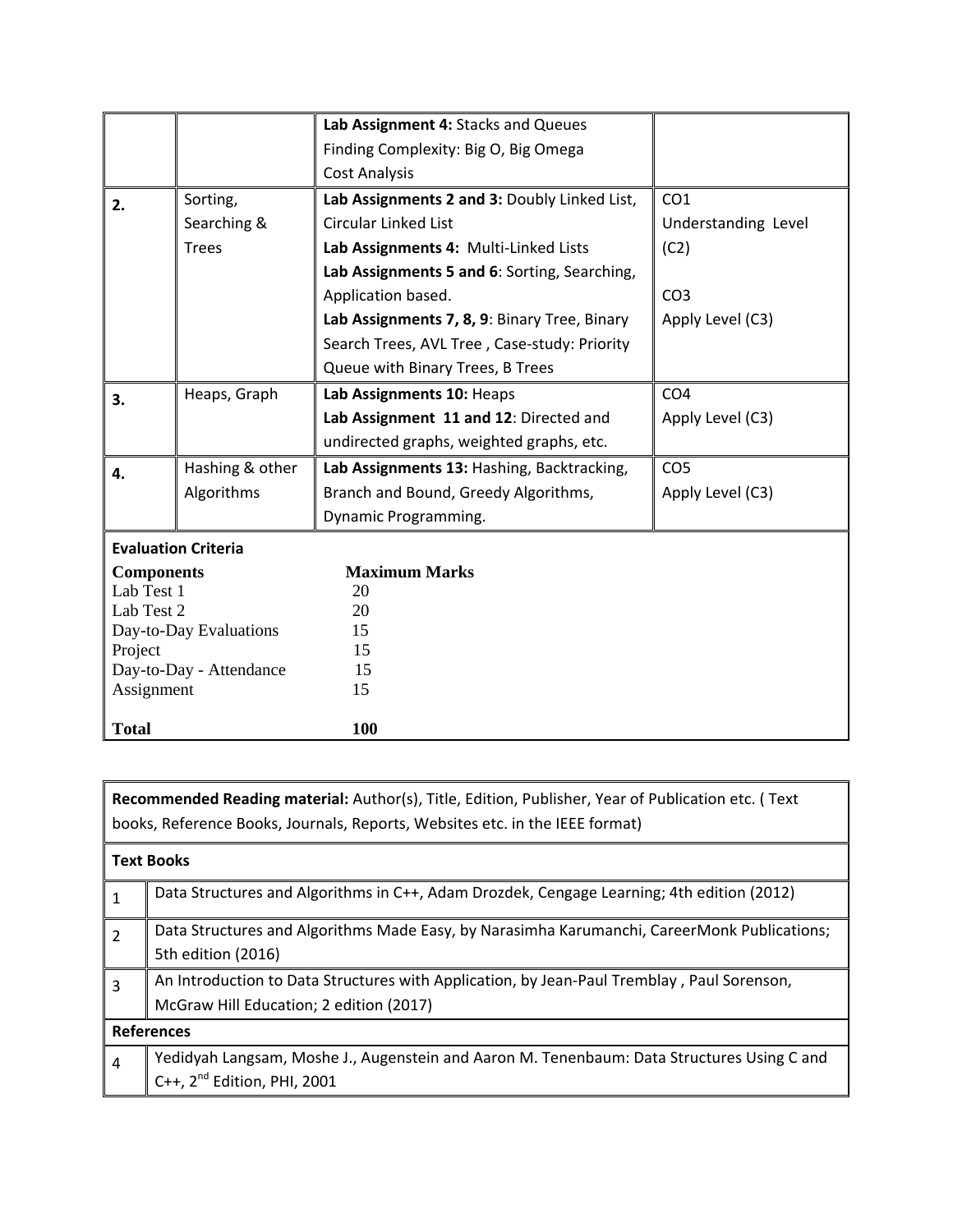| $\overline{5}$ | Kurt Mehlhorn: Data Structures and Algorithms 3, Springer, 1984                                                                 |
|----------------|---------------------------------------------------------------------------------------------------------------------------------|
| 6              | Dinesh P Mehta, Sartaj Sahani: Handbook of Data Structure and Applications, Chapman & Hall,<br>2004                             |
| $\overline{7}$ | Mark Allen Weiss: Data Structures and Algorithm Analysis in C, 2 <sup>nd</sup> Edition, Pearson                                 |
| 8              | Sahni: Data Structures, Algorithms and applications in C++, Universities press, Hyderabad, 2005                                 |
| 9              | Kruse, Tonso, Leung: Data Structures and Program Design in C, 2rd Edition, Pearson Education<br>Asia, 2002                      |
| 10             | Weiss, Mark Allen: Data Structures and Algorithm Analysis in C/C++, 2nd Edition, Pearson<br>Education Asia, 2003                |
| 11             | Cormen et al: Introduction to Computer Algorithms, 2nd edition, PHI New Delhi 2003                                              |
| 12             | Aho, Hopcraft, Ullman: Data Structures and Algorithms, Pearson Education Asia (Adisson Wesley),<br>New Delhi, 2001              |
| 13             | Standish: Data Structures in Java, Pearson Education Asia (Adisson Wesley), New Delhi, 2000                                     |
| 14             | Knuth: The Art of Computer programming Vol I, Vol III, 2nd edition, Pearson Education Asia<br>(Adisson Wesley), New Delhi, 2002 |
| 15             | Heileman: Data Structures, Algorithms and Object Oriented Programming, Tata Mc-Graw Hill,<br>New Delhi, 2002                    |
| 16             | Sorenson and Tremblay: An Introduction to Data Structures with Algorithms, 2nd Edition, Tata<br>Mc-Graw Hill, New Delhi, 2003   |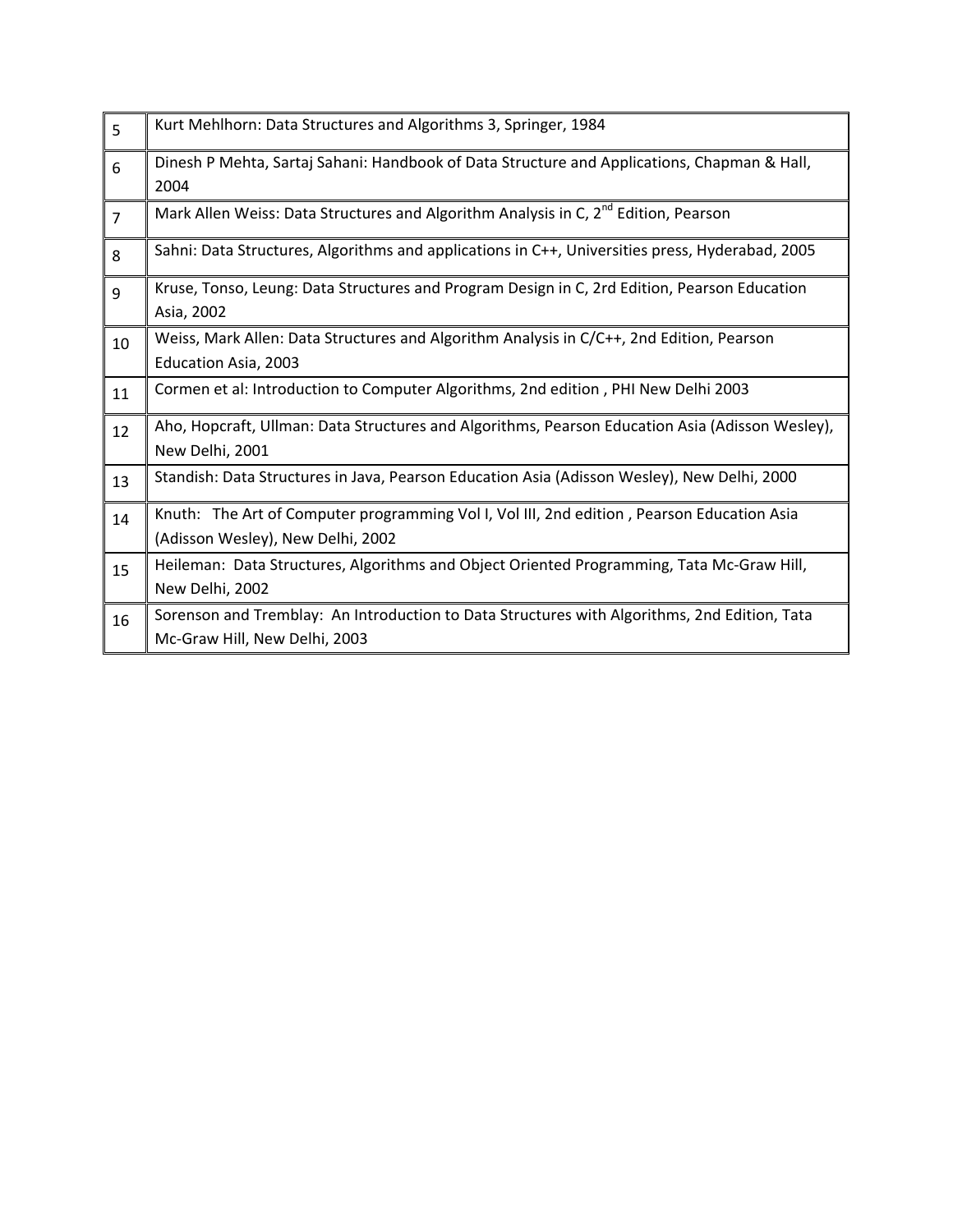# **Detailed Syllabus**

#### **Lecture-wise Breakup**

| <b>Subject Code</b>                       | 15B19EC691                     | <b>Semester</b><br>Even |  | <b>Semester 6th Session 2019-20</b><br><b>Month from</b> Jan 20 to Jun 20 |  |  |
|-------------------------------------------|--------------------------------|-------------------------|--|---------------------------------------------------------------------------|--|--|
| <b>Subject Name</b><br>Minor Project - II |                                |                         |  |                                                                           |  |  |
| <b>Credits</b>                            | 5                              | <b>Contact Hours</b>    |  | <b>NA</b>                                                                 |  |  |
| <b>Faculty (Names)</b><br>Coordinator(s)  |                                |                         |  | Dr. Neetu Singh, Mr. Raghvenda Kumar Singh                                |  |  |
|                                           | Teacher(s)<br>(Alphabetically) | <b>NA</b>               |  |                                                                           |  |  |

|                    | <b>COURSE OUTCOMES</b>                                                                                                                                                               | <b>COGNITIVE LEVELS</b>             |
|--------------------|--------------------------------------------------------------------------------------------------------------------------------------------------------------------------------------|-------------------------------------|
| C <sub>351.1</sub> | Identifying, planning and initiation of the individual projects<br>in the domain selected by them, respectively.                                                                     | Applying [Level 3]                  |
| C <sub>351.2</sub> | Analyze the potential research areas in the field of Embedded<br>Systems, Signal Processing, VLSI, Communication, Artificial<br>Intelligence and Machine Learning/Deep Learning etc. | Analysing [Level 4]                 |
| C <sub>351.3</sub> | Survey the available literature and gain knowledge of the<br>State-of-Art in the chosen field of study.                                                                              | Analysing [Level 4]                 |
| C <sub>351.4</sub> | Evaluate the existing algorithms of the domain selected and<br>improvise the algorithm so that it yields better results than<br>the existing metrics.                                | Evaluating [Level 5]                |
| C <sub>351.5</sub> | Design and implement a working model, using various<br>hardware components, which works as a prototype to<br>showcase the idea selected for implementation.                          | <b>Creating Level [Level</b> ]<br>6 |

| <b>Evaluation Criteria</b> |                      |  |  |  |  |
|----------------------------|----------------------|--|--|--|--|
| <b>Components</b>          | <b>Maximum Marks</b> |  |  |  |  |
| Mid Sem Evaluation         | 40                   |  |  |  |  |
| <b>Final Evaluation</b>    | 40                   |  |  |  |  |
| Report                     | 20                   |  |  |  |  |
| <b>Total</b>               | 100                  |  |  |  |  |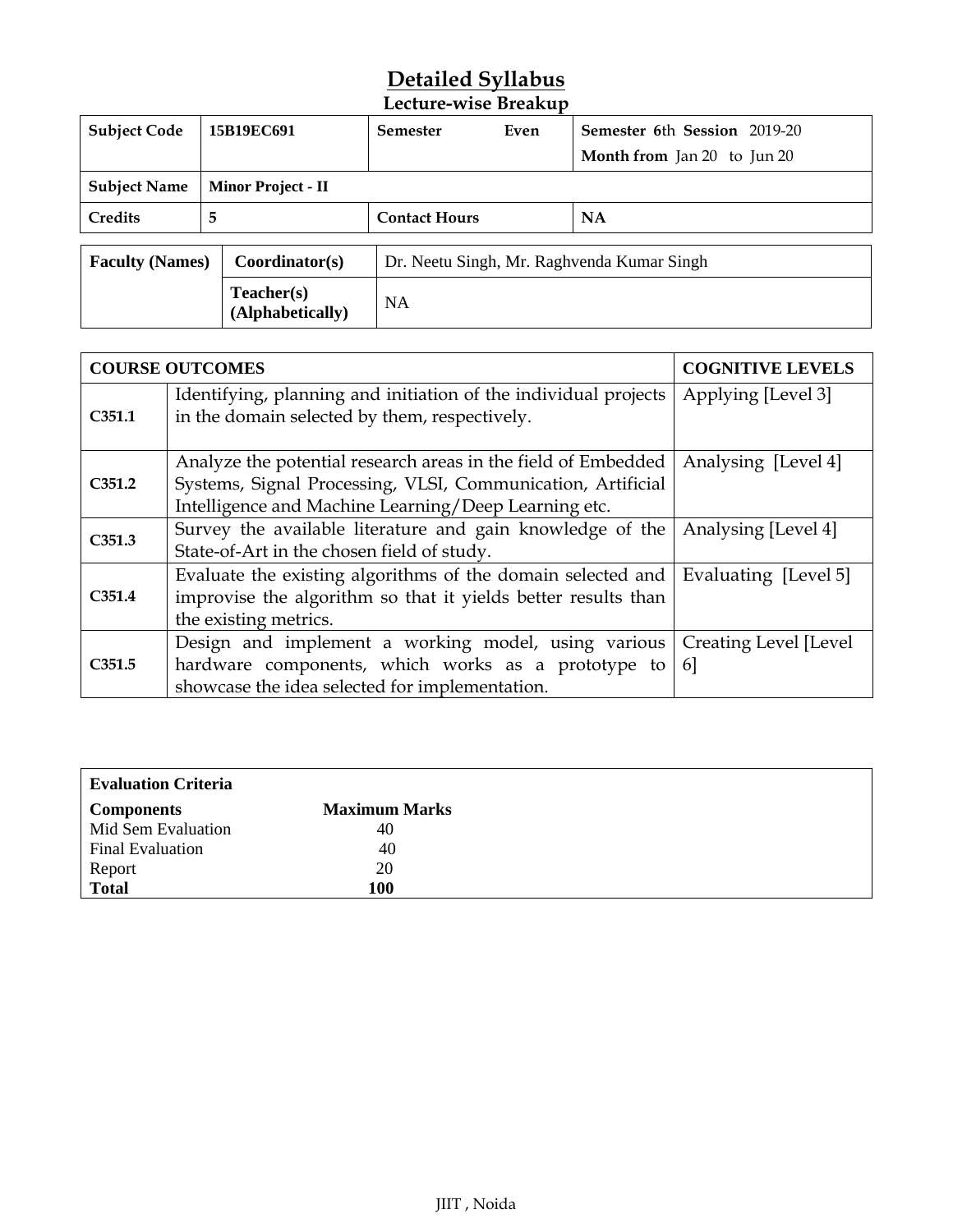| <b>Course Code</b>                                        |                                                                                                                                                                                                   | 16B1NHS631                                                                                                                                                                             |                                                                                                                                                                                                                      | <b>Semester</b>                                                                                                                                                                                      | Even                 | Semester 6 <sup>th</sup> |        |                                             | <b>Session</b> 2019-2020<br>Month from January 2020 to May 2020 |  |
|-----------------------------------------------------------|---------------------------------------------------------------------------------------------------------------------------------------------------------------------------------------------------|----------------------------------------------------------------------------------------------------------------------------------------------------------------------------------------|----------------------------------------------------------------------------------------------------------------------------------------------------------------------------------------------------------------------|------------------------------------------------------------------------------------------------------------------------------------------------------------------------------------------------------|----------------------|--------------------------|--------|---------------------------------------------|-----------------------------------------------------------------|--|
| <b>Course Name</b>                                        |                                                                                                                                                                                                   |                                                                                                                                                                                        | PROJECT MANAGEMENT                                                                                                                                                                                                   |                                                                                                                                                                                                      |                      |                          |        |                                             |                                                                 |  |
| <b>Credits</b>                                            |                                                                                                                                                                                                   |                                                                                                                                                                                        | 3                                                                                                                                                                                                                    |                                                                                                                                                                                                      | <b>Contact Hours</b> |                          |        | $2 - 1 - 0$                                 |                                                                 |  |
| <b>Faculty (Names)</b>                                    |                                                                                                                                                                                                   | Coordinator(s)                                                                                                                                                                         |                                                                                                                                                                                                                      | Dr. Santoshi Sengupta (Sec-62), Dr. Deepak Verma (Sec-128)                                                                                                                                           |                      |                          |        |                                             |                                                                 |  |
|                                                           |                                                                                                                                                                                                   | Teacher(s)<br>(Alphabetically)                                                                                                                                                         |                                                                                                                                                                                                                      | Dr. Deepak Verma, Dr. Santosh Dev, Dr. Santoshi Sengupta                                                                                                                                             |                      |                          |        |                                             |                                                                 |  |
| <b>COURSE OUTCOMES</b>                                    |                                                                                                                                                                                                   |                                                                                                                                                                                        |                                                                                                                                                                                                                      |                                                                                                                                                                                                      |                      |                          |        |                                             | <b>COGNITIVE LEVELS</b>                                         |  |
| $304 - 5.1$                                               |                                                                                                                                                                                                   | Apply the basic concepts of project management such as features,<br>objectives, life cycle, model and management, in a given context                                                   |                                                                                                                                                                                                                      |                                                                                                                                                                                                      |                      |                          |        | Apply Level $(C3)$                          |                                                                 |  |
| 304-5.2                                                   |                                                                                                                                                                                                   | Analyze projects and their associated risks by understanding the<br>various theoretical frameworks, non-numerical and numerical models<br>in order to make correct selection decisions |                                                                                                                                                                                                                      |                                                                                                                                                                                                      |                      |                          |        | Analyze Level (C4)                          |                                                                 |  |
| 304-5.3                                                   |                                                                                                                                                                                                   | Evaluate the stages of project management and identify and determine<br>correct techniques for planning and scheduling                                                                 |                                                                                                                                                                                                                      |                                                                                                                                                                                                      |                      |                          |        | Evaluate Level (C5)                         |                                                                 |  |
| 304-5.4                                                   |                                                                                                                                                                                                   | Evaluate management processes for budgeting, controlling and<br>terminating projects in order to achieve overall project success                                                       |                                                                                                                                                                                                                      |                                                                                                                                                                                                      |                      |                          |        |                                             | Evaluate Level (C5)                                             |  |
| <b>Module</b><br>No.                                      | Title of the<br><b>Module</b>                                                                                                                                                                     |                                                                                                                                                                                        |                                                                                                                                                                                                                      | <b>Topics in the Module</b>                                                                                                                                                                          |                      |                          |        | No. of<br><b>Lectures</b> for<br>the module |                                                                 |  |
| 1.                                                        | Project<br>Introduction                                                                                                                                                                           | Management:                                                                                                                                                                            |                                                                                                                                                                                                                      | Characteristics of project; Life Cycle of Project; Project<br>Model; Project Management as discipline; Contemporary<br>aspects of Project Management                                                 |                      |                          |        |                                             | 4                                                               |  |
| 2.                                                        | Models; Non-numeric<br>Project Selection<br>Theoretical<br>models:<br>Numeric<br>Models; Financial Models; Project Portfolio process,<br>Significance and applicability of Monte Carlo simulation |                                                                                                                                                                                        |                                                                                                                                                                                                                      |                                                                                                                                                                                                      |                      | 6                        |        |                                             |                                                                 |  |
| 3.<br>Project<br>Organization,<br>Manager and<br>Planning |                                                                                                                                                                                                   | Integration,                                                                                                                                                                           | Pure Project organization; Functional Organizations; Mixed<br>organizations; Matrix organizations; Role, Attitudes and<br>Skills of Project Manager, Project Coordination, Systems<br>Work<br>Responsibility Charts. | <b>Breakdown</b>                                                                                                                                                                                     |                      | Structure,               | Linear | 4                                           |                                                                 |  |
| <b>Risk Management</b><br>4.                              |                                                                                                                                                                                                   |                                                                                                                                                                                        |                                                                                                                                                                                                                      | Theoretical Aspects of risk, Risk Management process,<br>Numeric Techniques, Hillier model, Sensitivity Analysis,<br>Certainty Equivalent approach and Risk adjusted discount<br>rates, Game theory. |                      |                          |        | $\overline{4}$                              |                                                                 |  |
| 5.                                                        | Allocation                                                                                                                                                                                        | Project Scheduling<br>and Resource                                                                                                                                                     | Theoretical aspects-Importance, Focus Area-PERT/CPM,<br>AOA and AON charts, Probability Analysis, Gantt Charts,<br>Crashing of Projects- Time and Cost tradeoff, Basics-<br>Resource Leveling and Loading.           |                                                                                                                                                                                                      |                      |                          |        | 6                                           |                                                                 |  |
| Budgeting, Control<br>6.                                  |                                                                                                                                                                                                   |                                                                                                                                                                                        |                                                                                                                                                                                                                      | Estimating Project Budgets, Improving the process of cost                                                                                                                                            |                      |                          |        |                                             | $\overline{4}$                                                  |  |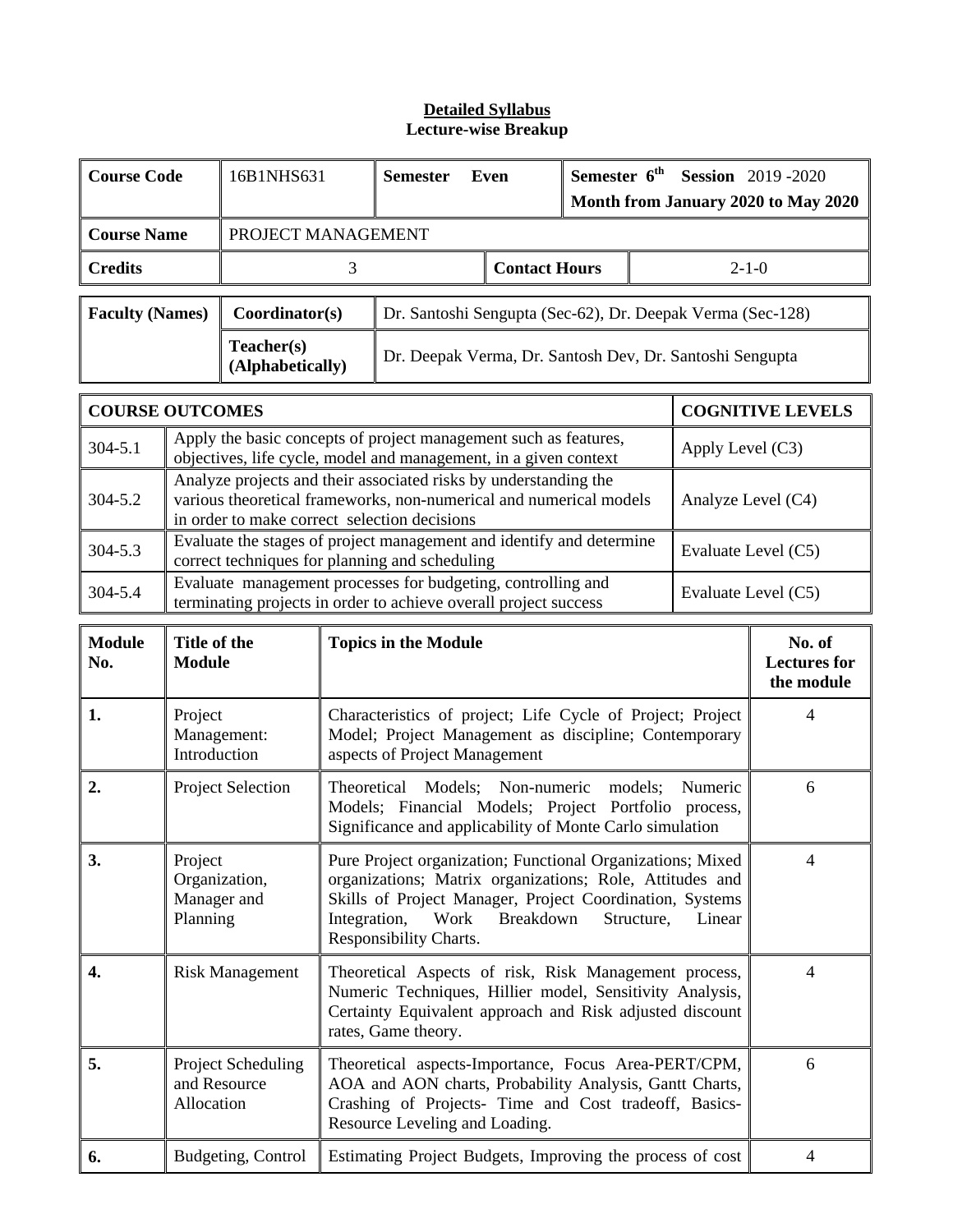|                                                                                                                                                                                           | and Project<br>Termination                                                                                                 | estimation, Basics, Importance, Purpose of control, Types<br>of Control, Desirable features of Control, Control Systems,<br>Critical Ratio Method, Control of creative activities,<br>Control of change and scope creep, Why Termination,<br>Types of termination, typical termination activities. |  |  |  |  |
|-------------------------------------------------------------------------------------------------------------------------------------------------------------------------------------------|----------------------------------------------------------------------------------------------------------------------------|----------------------------------------------------------------------------------------------------------------------------------------------------------------------------------------------------------------------------------------------------------------------------------------------------|--|--|--|--|
| <b>Total number of Lectures</b>                                                                                                                                                           |                                                                                                                            |                                                                                                                                                                                                                                                                                                    |  |  |  |  |
|                                                                                                                                                                                           | <b>Evaluation Criteria</b>                                                                                                 |                                                                                                                                                                                                                                                                                                    |  |  |  |  |
|                                                                                                                                                                                           | <b>Components</b>                                                                                                          | <b>Maximum Marks</b>                                                                                                                                                                                                                                                                               |  |  |  |  |
| T1                                                                                                                                                                                        |                                                                                                                            | 20                                                                                                                                                                                                                                                                                                 |  |  |  |  |
| T <sub>2</sub>                                                                                                                                                                            |                                                                                                                            | 20                                                                                                                                                                                                                                                                                                 |  |  |  |  |
|                                                                                                                                                                                           | <b>End Semester Examination</b>                                                                                            | 35                                                                                                                                                                                                                                                                                                 |  |  |  |  |
| TA                                                                                                                                                                                        |                                                                                                                            | 25 (Assignment, Project, Oral Questions)                                                                                                                                                                                                                                                           |  |  |  |  |
| <b>Total</b>                                                                                                                                                                              |                                                                                                                            | 100                                                                                                                                                                                                                                                                                                |  |  |  |  |
|                                                                                                                                                                                           |                                                                                                                            |                                                                                                                                                                                                                                                                                                    |  |  |  |  |
| <b>Recommended Reading material:</b> Author(s), Title, Edition, Publisher, Year of Publication etc. (Text books,<br>Reference Books, Journals, Reports, Websites etc. in the IEEE format) |                                                                                                                            |                                                                                                                                                                                                                                                                                                    |  |  |  |  |
| 1.                                                                                                                                                                                        | Meredith, Mantel, Project Management-A Managerial Approach, 10 <sup>th</sup> Edition, Wiley Publications                   |                                                                                                                                                                                                                                                                                                    |  |  |  |  |
| 2.                                                                                                                                                                                        | Timmothy Kloppenborg, Contemporary Project Management, 5th <sup>t</sup> Edition, Cengage Learning, 2017                    |                                                                                                                                                                                                                                                                                                    |  |  |  |  |
| 3.                                                                                                                                                                                        | Vohra, N. D., Quantitative Techniques in Management, 5 <sup>th</sup> Edition, Tata McGraw Hill Publishing<br>Company, 2017 |                                                                                                                                                                                                                                                                                                    |  |  |  |  |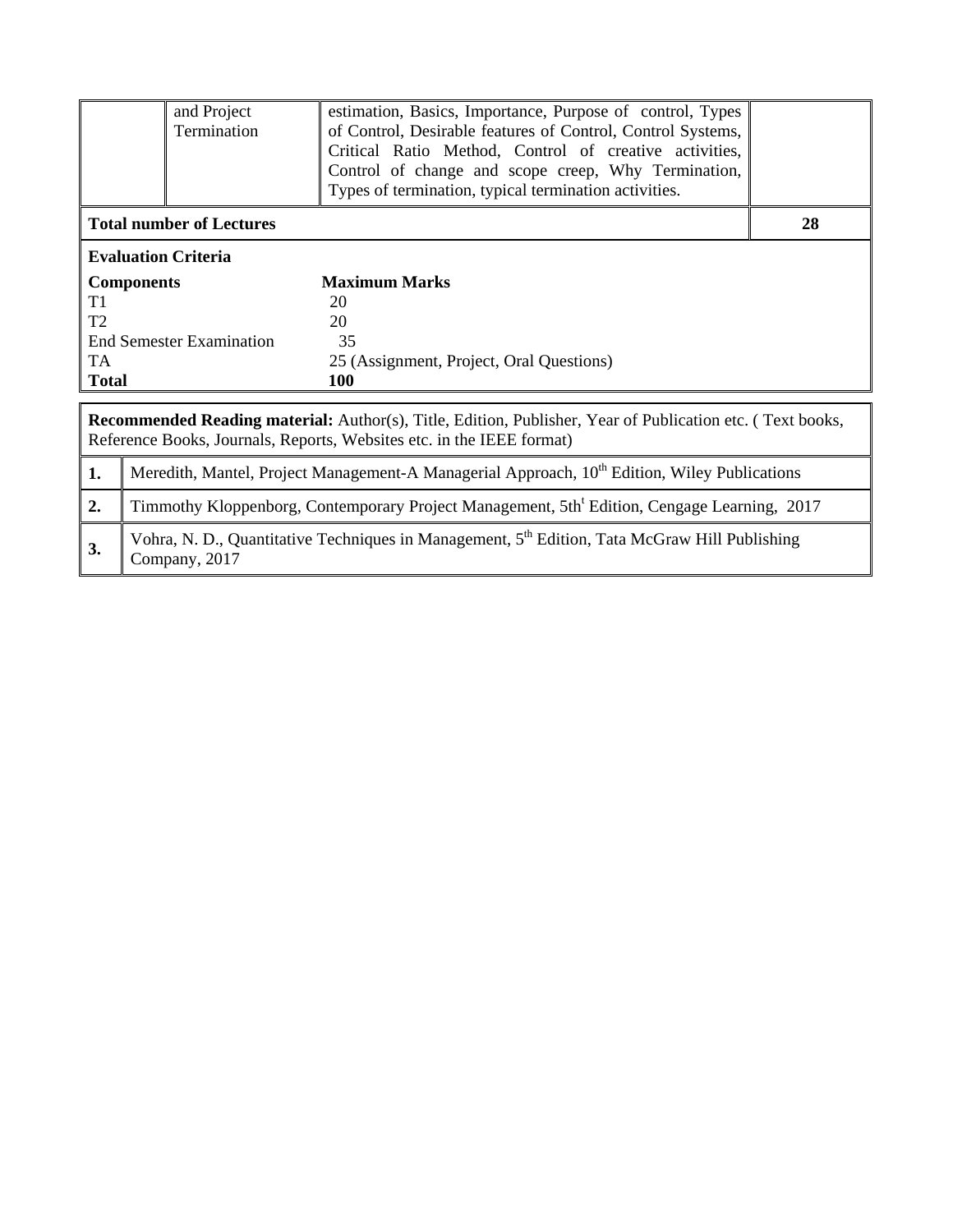#### **Department of Humanities & Social Science AY: 2019-20 (Even Semester) Course Opening Report**

## **Program Name: B.Tech Semester: VI Course Name & Code: Cognitive Psychology 16B1NHS632**

#### **Course Outcomes:**

At the completion of the course, students will be able to,

| <b>COURSE OUTCOMES</b> | <b>COGNITIVE LEVELS</b>                                                           |      |
|------------------------|-----------------------------------------------------------------------------------|------|
| 304-4.1                | Understand and apply the concepts of cognitive psychology in everyday life        | (C3) |
| 304-4.2                | Analyze the different models of various cognitive processes                       | (C4) |
| 304-4.3                | Evaluate cognitive psychology issues and recommend possible solutions             | (C5) |
| 304-4.4                | Evaluate interventions/solutions for self-development through cognitive processes | (C5) |

## **CO-PO and CO-PSO Mapping:**

|         |    |                    |         |                               |         |                   | <b>Biotech PSOs</b>  |         | <b>CSE PSOS</b> |                | <b>ECE PSOS</b> |                   | <b>IT PSOs</b> |                  |      |                |                  |      |                  |      |                  |
|---------|----|--------------------|---------|-------------------------------|---------|-------------------|----------------------|---------|-----------------|----------------|-----------------|-------------------|----------------|------------------|------|----------------|------------------|------|------------------|------|------------------|
| $\cos$  | PO | PO<br>$\mathbf{2}$ | PO<br>3 | PO<br>$\overline{\mathbf{4}}$ | PO<br>5 | PO<br>$\mathbf b$ | PO<br>$\overline{7}$ | PO<br>8 | PO<br>9         | PO<br>10       | PO<br><b>11</b> | PO<br>12          | PSO1           | PSO <sub>2</sub> | PSO3 | PSO1           | PSO <sub>2</sub> | PSO1 | PSO <sub>2</sub> | PSO1 | PSO <sub>2</sub> |
| 304-4.1 |    |                    |         |                               |         |                   |                      |         | 3               | ∍<br>∠         |                 | 3                 |                |                  |      | ٠              | ີ                |      |                  |      |                  |
| 304-4.2 |    |                    |         |                               |         |                   |                      |         | 2               |                |                 | $\mathbf{r}$<br>∠ |                |                  |      | $\overline{2}$ |                  |      |                  |      |                  |
| 304-4.3 |    |                    |         | $\overline{2}$                |         |                   |                      |         |                 |                |                 | 3                 |                |                  |      |                |                  |      |                  |      |                  |
| 304-4.4 |    |                    |         |                               |         | ∠                 |                      |         | 3               | $\overline{2}$ |                 | ີ<br>-5           |                | L.               |      | $\overline{2}$ |                  |      |                  |      |                  |
| Avg.    |    |                    |         |                               |         |                   |                      |         | 3               | h<br>∠         |                 | 3                 |                | J.               |      | 1.8            | $\overline{2}$   |      |                  |      |                  |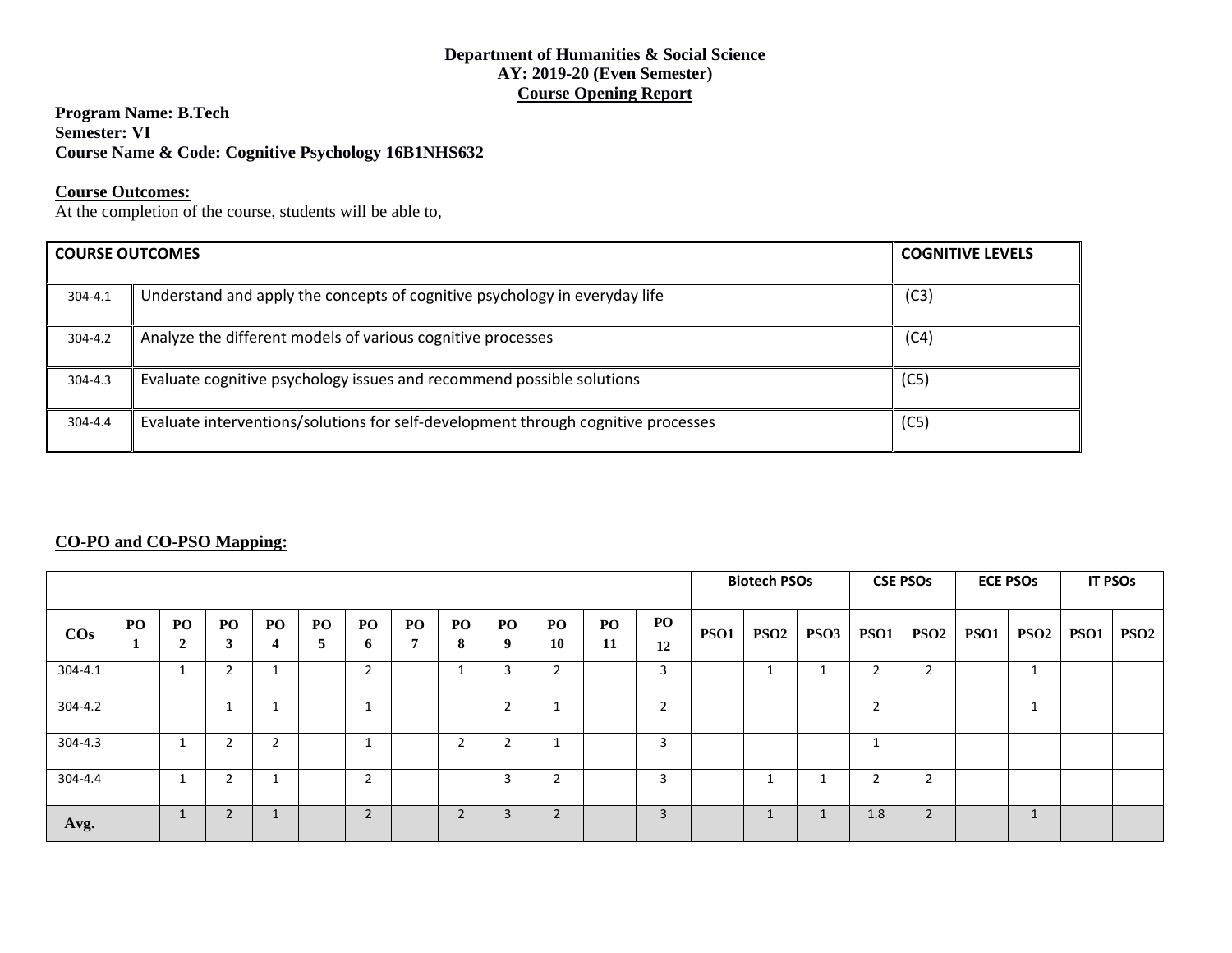## **3. Identified gaps in Syllabus/ Course Description (If Any):**

| $\bullet$ . The statistics of the statistics of $\bullet$ is the statistic of $\bullet$ . The statistic of $\bullet$<br>Topics to be introduced | <b>Strengthens CO</b> | <b>Strengthens PO, PSO</b> | <b>Method of Identification</b> |                                       |
|-------------------------------------------------------------------------------------------------------------------------------------------------|-----------------------|----------------------------|---------------------------------|---------------------------------------|
|                                                                                                                                                 |                       |                            |                                 |                                       |
|                                                                                                                                                 |                       |                            |                                 |                                       |
| 4. Modifications in Syllabus/ Course Description (If Any):                                                                                      |                       |                            |                                 |                                       |
| <b>Details of Modification</b><br>(Addition/Removal)                                                                                            |                       |                            | <b>Justification</b>            | <b>Strengthens</b><br><b>POs/PSOs</b> |
|                                                                                                                                                 |                       |                            |                                 |                                       |
|                                                                                                                                                 |                       |                            |                                 |                                       |

# **5. Actions for Improving CO Attainments: (CSE)**

| $\cos$  | <b>Attainments in 2018-</b><br>19                  | Action to be taken in 2019-20 to improve CO attainment | <b>Strengthens</b><br><b>POs/PSOs</b> |
|---------|----------------------------------------------------|--------------------------------------------------------|---------------------------------------|
| $304 -$ | 2.4                                                |                                                        |                                       |
| 4.1     |                                                    |                                                        |                                       |
| $304 -$ | 1.8                                                |                                                        |                                       |
| 4.2     |                                                    |                                                        |                                       |
| $304 -$ | 2.1                                                |                                                        |                                       |
| 4.3     |                                                    |                                                        |                                       |
| $304 -$ | 1.9                                                |                                                        |                                       |
| 4.4     |                                                    |                                                        |                                       |
|         | <b>Actions for Improving CO Attainments: (ECE)</b> |                                                        |                                       |
| $\cos$  | <b>Attainments in 2018-19</b>                      | Action to be taken in 2019-20 to improve CO attainment | <b>Strengthens</b><br><b>POs/PSOs</b> |
| $304 -$ | 2.4                                                |                                                        |                                       |
| 4.1     |                                                    |                                                        |                                       |
| $304 -$ | 2.0                                                |                                                        |                                       |
| 4.2     |                                                    |                                                        |                                       |
| $304 -$ | 2.1                                                |                                                        |                                       |
| 4.3     |                                                    |                                                        |                                       |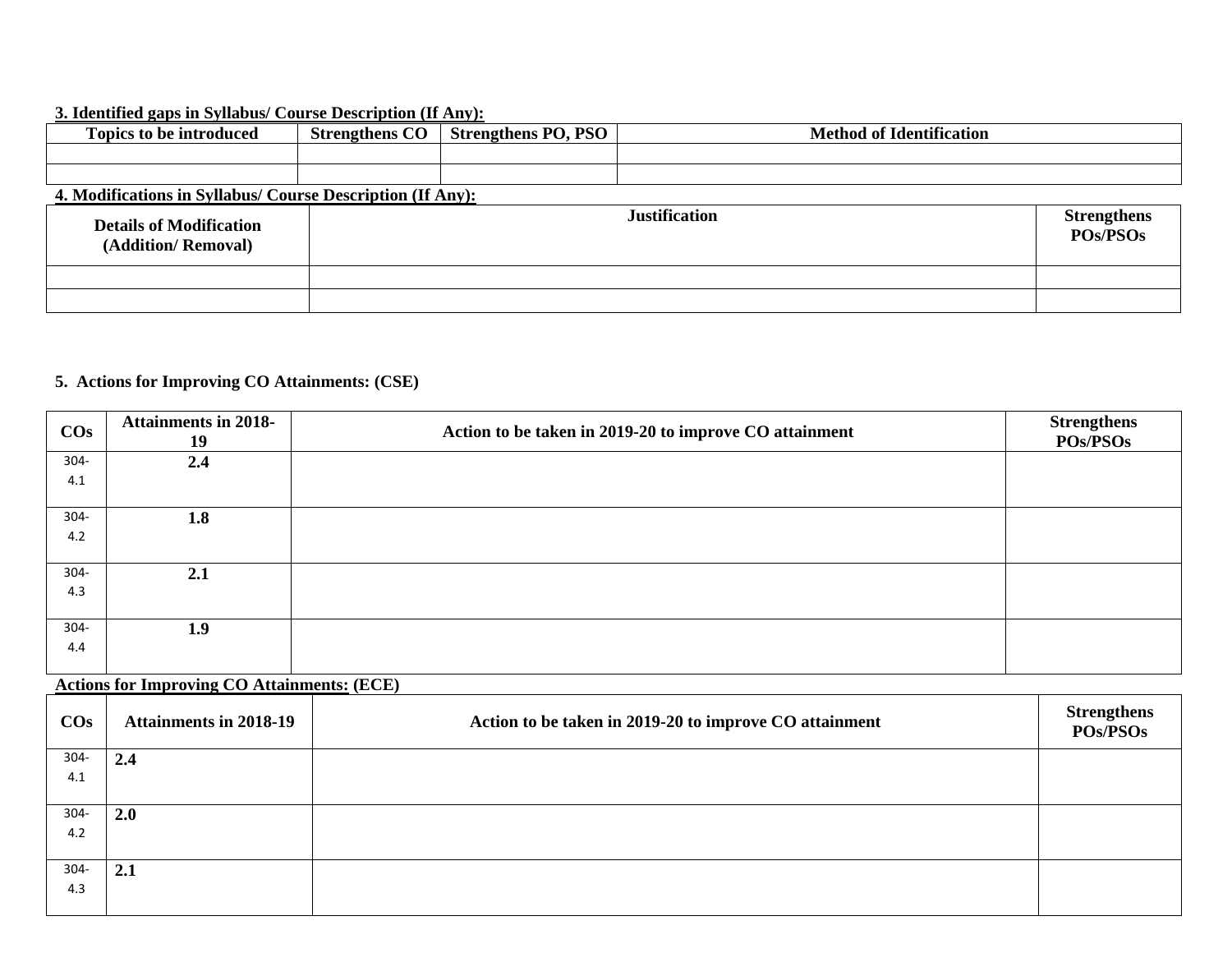| 304- | Z.L |  |
|------|-----|--|
| 4.4  |     |  |
|      |     |  |

#### **Actions for Improving CO Attainments: (BT)**

| $\cos$  | <b>Attainments in 2018-19</b> | Action to be taken in 2019-20 to improve CO attainment                                             | <b>Strengthens</b><br><b>POs/PSOs</b> |
|---------|-------------------------------|----------------------------------------------------------------------------------------------------|---------------------------------------|
| 304-    | 2.4                           |                                                                                                    |                                       |
| 4.1     |                               |                                                                                                    |                                       |
|         |                               |                                                                                                    |                                       |
| 304-    | 1.8                           |                                                                                                    |                                       |
| 4.2     |                               |                                                                                                    |                                       |
|         |                               |                                                                                                    |                                       |
| $304 -$ | 2.4                           |                                                                                                    |                                       |
| 4.3     |                               |                                                                                                    |                                       |
|         |                               |                                                                                                    |                                       |
| $304 -$ | 1.7                           | Expose students to discussions on efficacy of various interventions/solutions for self development | Strengthen                            |
| 4.4     |                               | through cognitive psychology                                                                       | attainment of                         |
|         |                               |                                                                                                    | CO <sub>4</sub>                       |

# **Actions for Improving CO Attainments: (IT)**

| $\cos$  | <b>Attainments in 2018-19</b> | Action to be taken in 2019-20 to improve CO attainment                                             | <b>Strengthens</b><br><b>POs/PSOs</b> |
|---------|-------------------------------|----------------------------------------------------------------------------------------------------|---------------------------------------|
| $304 -$ | 1.8                           |                                                                                                    |                                       |
| 4.1     |                               |                                                                                                    |                                       |
|         |                               |                                                                                                    |                                       |
| $304 -$ | 2.4                           |                                                                                                    |                                       |
| 4.2     |                               |                                                                                                    |                                       |
|         |                               |                                                                                                    |                                       |
| $304 -$ | 2.4                           |                                                                                                    |                                       |
| 4.3     |                               |                                                                                                    |                                       |
|         |                               |                                                                                                    |                                       |
| $304 -$ | 1.5                           | Expose students to discussions on efficacy of various interventions/solutions for self development | Strengthen                            |
| 4.4     |                               | through cognitive psychology                                                                       | attainment of                         |
|         |                               |                                                                                                    | CO <sub>4</sub>                       |

## **6. Innovative Teaching and Learning Method to be used:**

#### **7. Strategies for**

- **Weak Learners:** Give them case studies requiring use of cognitive psychology concepts for finding solutions
- **Bright Students:** Students will be asked to collect data and do real projects using variables of cognitive psychology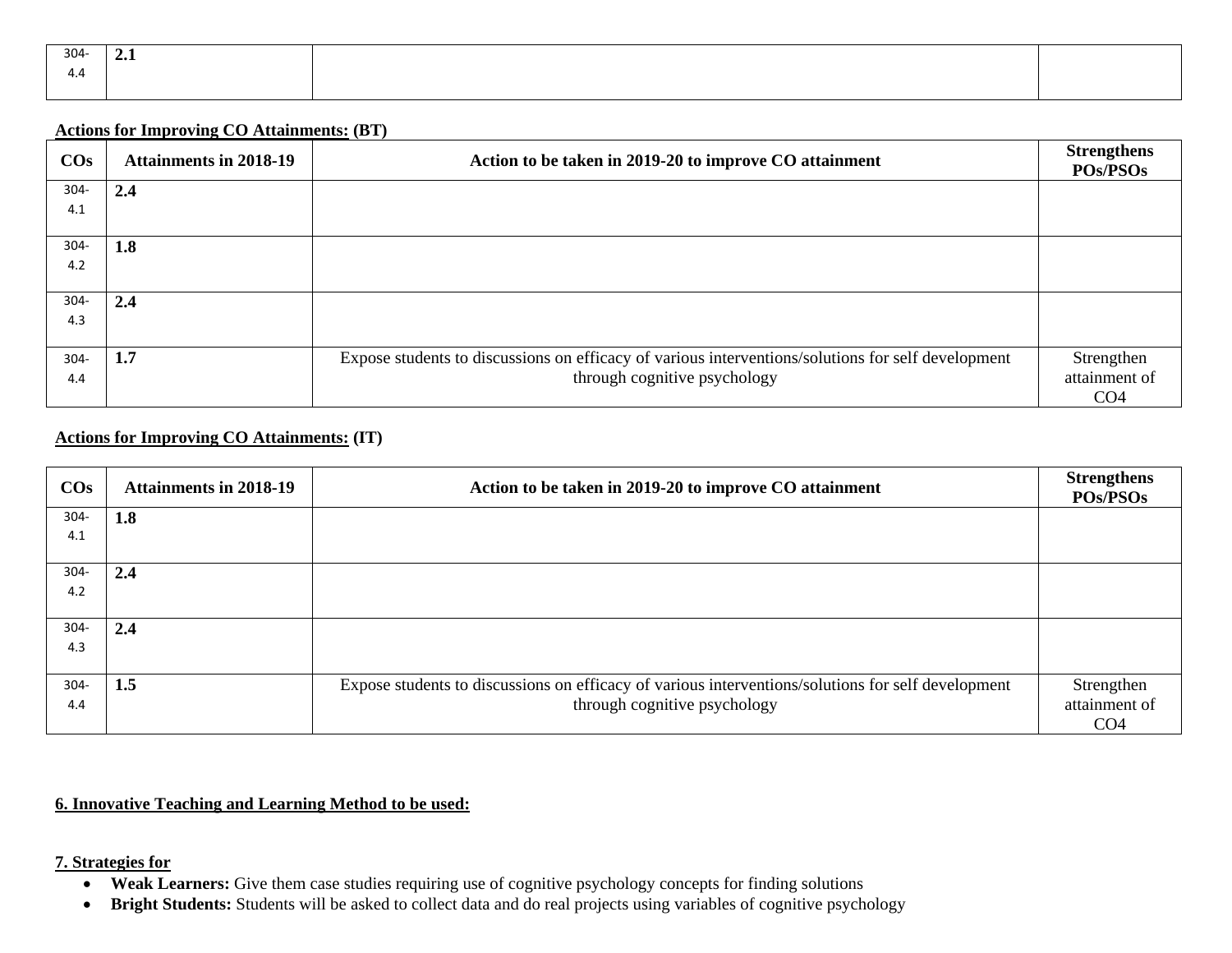## **8. Innovative Evaluation Strategy to be used:**

**Module Coordinator: Santoshi Sengupta** 

**Signature: Signature:** 

 **Course Coordinator: Dr. Badri Bajaj and Dr. Ruchi Gautam**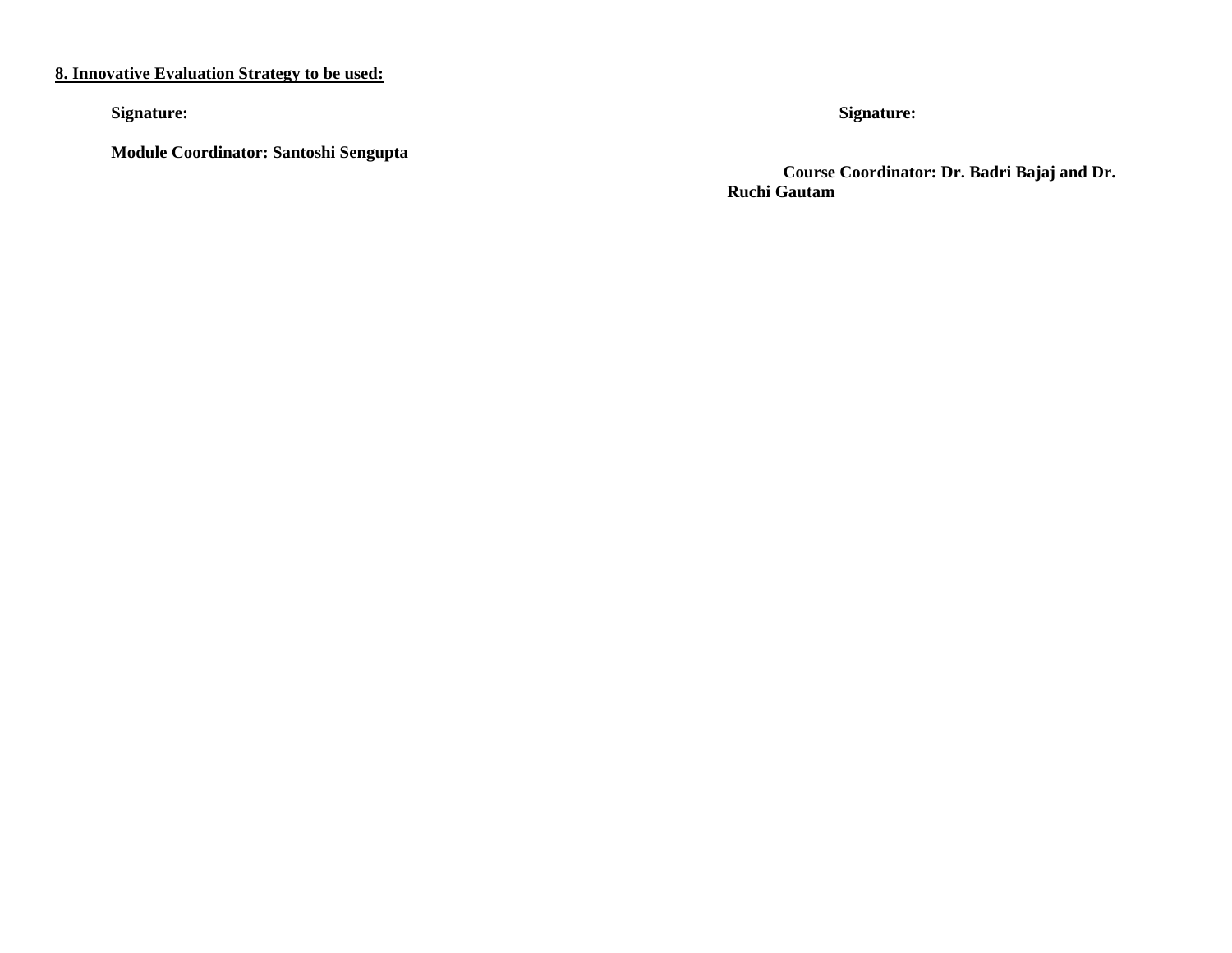| <b>Course Code</b>                                          | <b>15B1NHS634</b> | <b>Semester Even</b><br>(specify Odd/Even) |                       |  | Semester Session 2019-2020<br><b>Month from</b> Jan 2020 to June 2020 |  |
|-------------------------------------------------------------|-------------------|--------------------------------------------|-----------------------|--|-----------------------------------------------------------------------|--|
| Theatre and performance (Value added)<br><b>Course Name</b> |                   |                                            |                       |  |                                                                       |  |
| Credits                                                     |                   |                                            | Contact Hours   1-0-2 |  |                                                                       |  |

| Faculty | <b>Coordinator(s)</b> $\parallel$ Dr Nilu Choudhary |                   |
|---------|-----------------------------------------------------|-------------------|
| (Names) | Teacher(s)<br>(Alphabetically)                      | Dr Nilu Choudhary |

| <b>CO</b> Code | <b>COURSE OUTCOMES</b>                                                                                       | <b>COGNITIVE LEVELS</b>   |
|----------------|--------------------------------------------------------------------------------------------------------------|---------------------------|
| C305-7.1       | Demonstrate problem solving ability and effective life skills<br>through theatre performances.               | Understanding $level(C2)$ |
| C305-7.2       | Develop awareness of the role of these arts in human life                                                    | Understanding $level(C2)$ |
| C305-7.3       | Apply skills of listening, articulation, awareness and collaboration<br>through the creation of performance. | Applying $level(C3)$      |
| C305-7.4       | Design and present an original performance alone or in collaboration<br>with other artists.                  | Creating $level(C6)$      |

| Module<br>No. | Title of the<br>Module         | <b>Topics in the Module</b>                                                                                      | No. of<br>Lectures for<br>the module |
|---------------|--------------------------------|------------------------------------------------------------------------------------------------------------------|--------------------------------------|
|               | Introduction of<br>Theatre     | History of theatre: role of theatre in human culture with<br>special reference to India                          |                                      |
|               | Characterization               | Tips for developing character, thinking about thoughts,<br>Flash -back, Performance                              |                                      |
| 3.            | <b>Script Writing</b>          | Turning a story into a play, How to write a one Act,<br>setting the scene, character, stage direction, Dialogues |                                      |
| 4.            | School of Drama                | Natya-Shastra, Stanislavsky and Brecht                                                                           | 3                                    |
| 5.            | Text and its<br>interpretation | Mother Courage, Galileo, Aadhe Adhure (any one)                                                                  | 3                                    |
| 6.            | Back-stage work                | Management, planning, execution                                                                                  |                                      |
|               |                                | <b>Total number of Lectures</b>                                                                                  | 14                                   |

| Module<br>No. | Title of the<br>Module | List of Experiments/Activities                                                                                                                                                                                                                                                                                                                                | C C        |
|---------------|------------------------|---------------------------------------------------------------------------------------------------------------------------------------------------------------------------------------------------------------------------------------------------------------------------------------------------------------------------------------------------------------|------------|
| ı.            | Moving in Space.       | Students will be moving around the room, filling up the<br>space, changing pace, changing direction, being aware of<br>other people but not touching them. Find new ways of<br>moving, with a different emphasis each time – smooth,<br>jagged, slow, fast, heavy, light, high up, low down and so<br>on. Every now and again Teacher will shout "Freeze! And | $C305-7.1$ |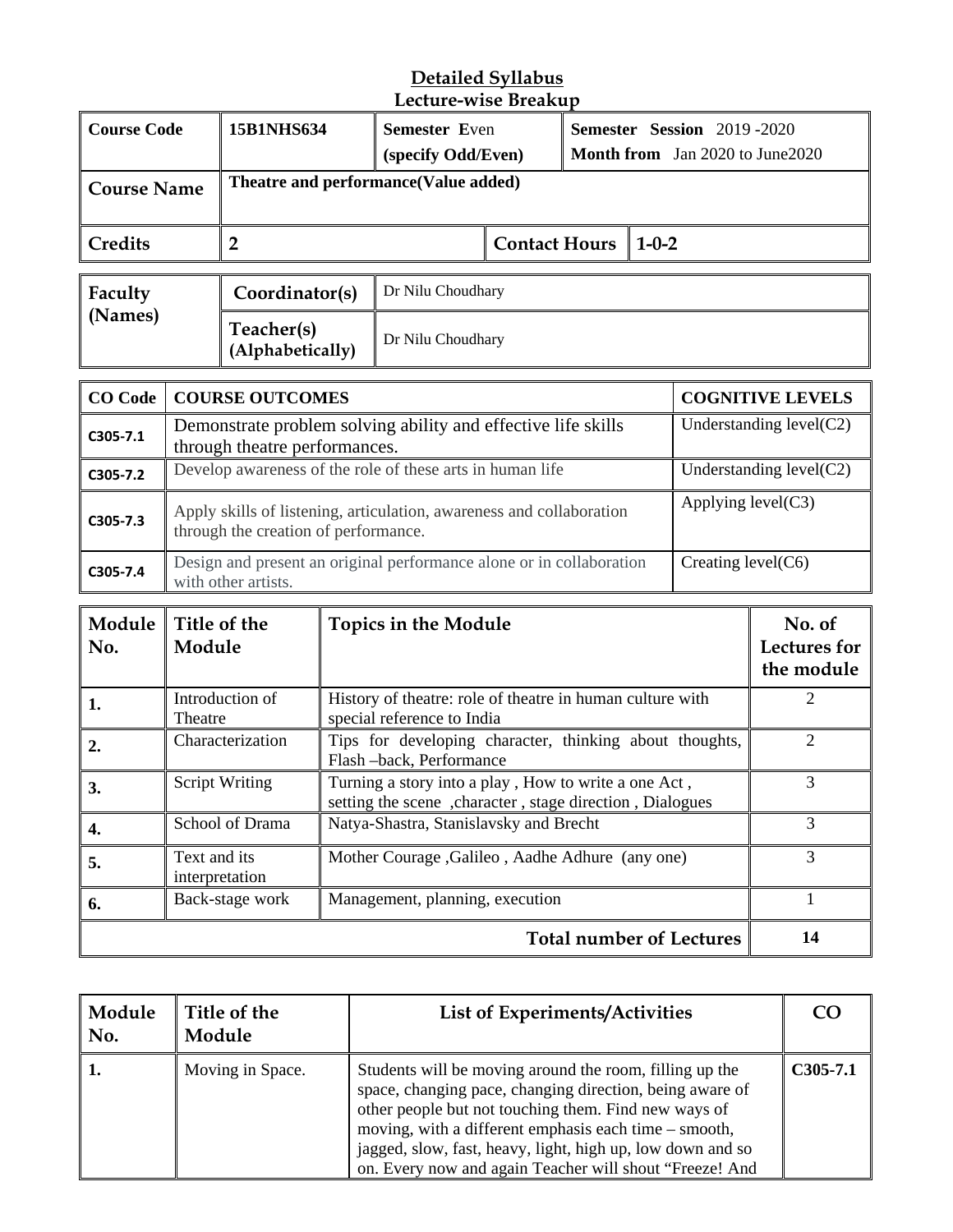|                            |                              | Students need to freeze every muscle in your body.<br>Absolutely NO LAUGH, LOOKING AROUND, OR<br>MOVING. You will be out.                                                                                                                                                                                                                                                                                                                                                    |            |  |  |
|----------------------------|------------------------------|------------------------------------------------------------------------------------------------------------------------------------------------------------------------------------------------------------------------------------------------------------------------------------------------------------------------------------------------------------------------------------------------------------------------------------------------------------------------------|------------|--|--|
| 2.                         | Mirror Activity              | A great way to get students aware of body movement and<br>working together.                                                                                                                                                                                                                                                                                                                                                                                                  | $C305-7.1$ |  |  |
| 3.                         | Characterization             | Developing and analyzing characters to reveal the special<br>qualities and personalities of the characters in a story,<br>making character believable.                                                                                                                                                                                                                                                                                                                       | $C305-7.2$ |  |  |
| 4.                         | <b>Script Writing</b>        | The more passionate you feel about your idea, the more<br>attractive your play will be. Divide the idea into a<br>beginning, middle and end.                                                                                                                                                                                                                                                                                                                                 | $C305-7.3$ |  |  |
| 5.                         | Role Assignment              | No acting or movement at this point $-$ just sit together to<br>speak and hear the script carefully. Discuss and clarify any<br>confusing aspects of the script and any apparent challenges<br>in bringing the script to the stage. Division of script into<br>small "units" and rehearsed separately                                                                                                                                                                        | $C305-7.3$ |  |  |
| 6.                         | Turning story into a<br>play | Read thru each episode or unit separately "on its<br>feet".Actors moving around the stage space. Set blocking<br>for each episode. Use ideas generated from Mini-Episodes,<br>and Staging with Images.<br>Make sure the gestures,<br>movements, and stage pictures tell the story clearly.                                                                                                                                                                                   | $C305-7.3$ |  |  |
| 7.                         | Stage blocking               | Practice the blocking and the lines so that everyone knows<br>when and what their performance<br>what happens<br>responsibilities are. Memorize lines. Work on making<br>characters, relationships, and dialogue clear. This is a good<br>place in which to use the Creating the Character lessons. Pay<br>attention to vocal projection and articulation.<br>Generate<br>ideas about any technical elements you want to incorporate<br>using the Transformation of Objects. | C305-7.3   |  |  |
| 8.                         | Script to performance        | Finalize and run the entire play from beginning to end<br>without stopping to check any additional rehearsal required<br>to get everything running smoothly or not. Finally Perform!!                                                                                                                                                                                                                                                                                        | C305-7.4   |  |  |
| <b>Evaluation Criteria</b> |                              |                                                                                                                                                                                                                                                                                                                                                                                                                                                                              |            |  |  |
| <b>Components</b>          |                              | <b>Maximum Marks</b>                                                                                                                                                                                                                                                                                                                                                                                                                                                         |            |  |  |
| Mid Term<br>End Term       |                              | 30<br>40                                                                                                                                                                                                                                                                                                                                                                                                                                                                     |            |  |  |
| TA<br><b>Total</b>         |                              | 30 (Script writing, End term stage performance)<br><b>100</b>                                                                                                                                                                                                                                                                                                                                                                                                                |            |  |  |
|                            |                              |                                                                                                                                                                                                                                                                                                                                                                                                                                                                              |            |  |  |
|                            |                              | Recommended Reading material: Author(s), Title, Edition, Publisher, Year of Publication etc.<br>Text books, Reference Books, Journals, Reports, Websites etc. in the IEEE format)                                                                                                                                                                                                                                                                                            |            |  |  |
|                            |                              |                                                                                                                                                                                                                                                                                                                                                                                                                                                                              |            |  |  |

| 1.               | Eric Bentley, ed., The Theory of the Modern Stage: An Introduction to Modern Theatre and Drama,<br>Penguin Books, 1968 |
|------------------|------------------------------------------------------------------------------------------------------------------------|
| $\overline{2}$ . | Mark Fontier, Theory/ Theatre: An Introduction, New York: Routledge, 2002                                              |
| 3.               | Michael Holt, Stage Design and Property, Oxford: Phaidon, 1986                                                         |
| $\overline{4}$ . | Michael Holt, Costume and Make-up, Oxford: Phaidon, 1988                                                               |
|                  | Natyashastra, tr. by Adya Rangacharya, New Delhi: Munshiram Manoharlal, 1996,                                          |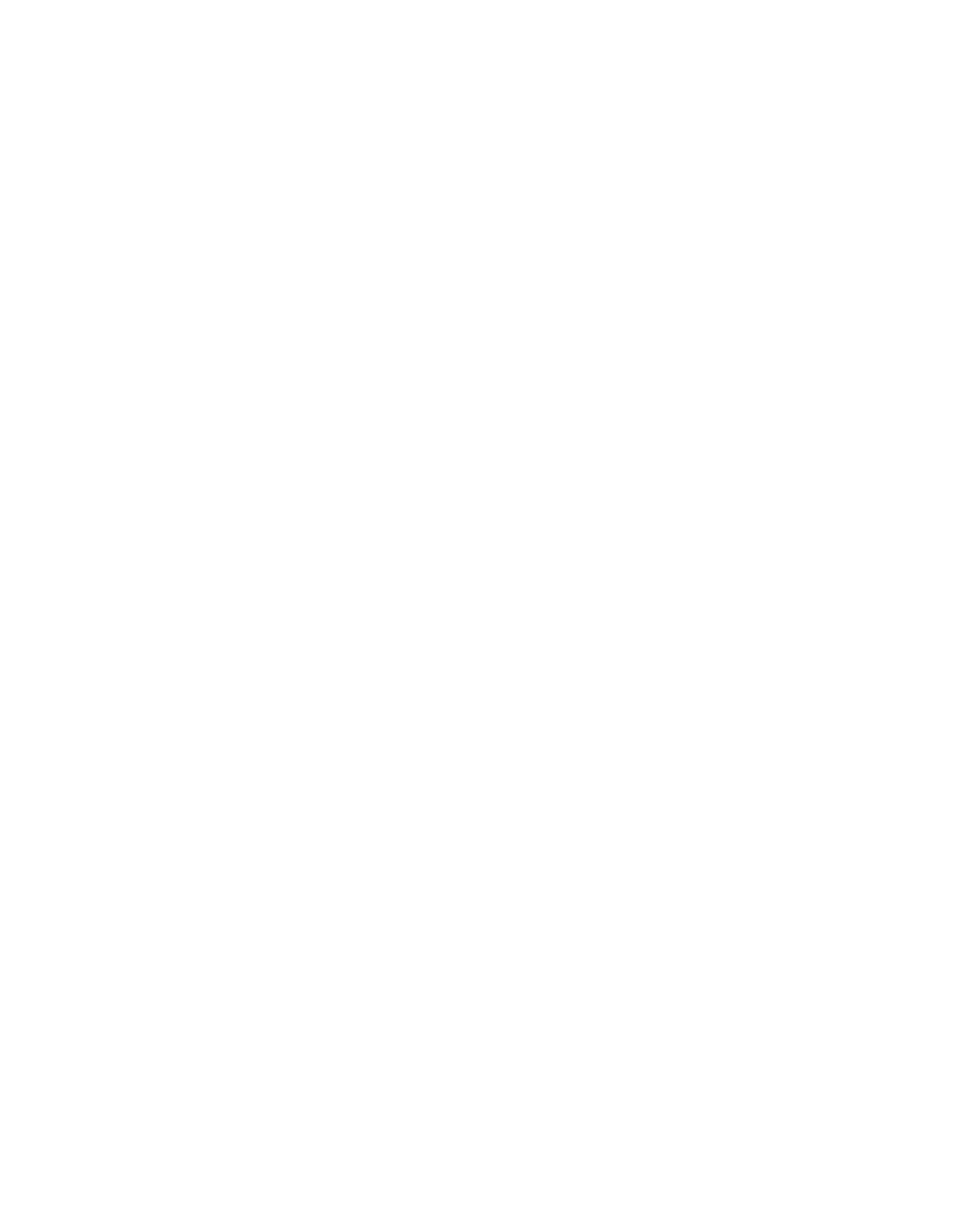| Course Code    | 16B1NHS635                     | <b>Semester: Even</b> |  | <b>Semester: VI Session: 2019 -2020</b><br><b>Month: Jan 2020 to June 2020</b> |  |  |
|----------------|--------------------------------|-----------------------|--|--------------------------------------------------------------------------------|--|--|
| Course Name    | <b>Organizational Behavior</b> |                       |  |                                                                                |  |  |
| <b>Credits</b> |                                | <b>Contact Hours</b>  |  | $3(2-1-0)$                                                                     |  |  |

| <b>Faculty (Names)</b> | Coordinator(s)                 | $\parallel$ Ms Puneet Pannu (Sec 62) & Dr Anshu Banwari (Sec 128) |
|------------------------|--------------------------------|-------------------------------------------------------------------|
|                        | Teacher(s)<br>(Alphabetically) | Dr Anshu Banwari<br><b>Ms Puneet Pannu</b>                        |

| <b>COURSE OUTCOMES</b> | <b>COGNITIVE</b><br><b>LEVELS</b>                                                                                      |                  |
|------------------------|------------------------------------------------------------------------------------------------------------------------|------------------|
| $C304-6.1$             | Identify dynamic human behavior through an insight into relationships between<br>individuals, groups and organizations | Apply<br>(C3)    |
| $C304-6.2$             | Analyze individual management style as it relates to influencing and managing<br>behavior in the organization.         | Analyze<br>(C4)  |
| $C304-6.3$             | Decide and justify set of strategies for meeting the special challenges in the 21st<br>century competitive workplace   | Evaluate<br>(C5) |
| $C304-6.4$             | Assess the potential effects of important developments in the external<br>environment on behavior in organizations     | Evaluate<br>(C5) |

| <b>Module</b><br>No. | Title of the<br><b>Module</b>                                                                                                         | <b>Topics in the Module</b>                                                                                                                                                                                                                                                                                                                                           | No. of<br><b>Lectures for</b><br>the module |  |
|----------------------|---------------------------------------------------------------------------------------------------------------------------------------|-----------------------------------------------------------------------------------------------------------------------------------------------------------------------------------------------------------------------------------------------------------------------------------------------------------------------------------------------------------------------|---------------------------------------------|--|
| 1                    | Introduction to OB:<br>Challenges and<br>Opportunities                                                                                | Interdisciplinary Field, Concepts, Approaches, Responding<br>to Globalization; Improving Quality & Productivity;<br>Improving Customer Service; Improving People Skill;<br>Empowering People; Stimulating Innovation & Change;<br>Coping with Temporariness; Positive Organizational<br>Behavior, Working in Networked Organizations; Balancing<br>Work-Life Conflict | 3                                           |  |
| $\mathbf{2}$         | Managing<br>Workforce<br>Diversity                                                                                                    | Major forms of Workplace Diversity, Valuing Diversity,<br>Role of Disabilities, Discrimination, Diversity Initiatives,<br>Diversity Awareness and Affirmative Action, Diversity<br>Management and strategies to implement it Competitive<br><b>Advantage of Diversity Management</b><br><b>Generational Workforce</b>                                                 | $\overline{4}$                              |  |
| 3.                   | Job Design and<br>Job Design & its uses; Flexible Job Environment; Job<br>2<br><b>Enrichment Model</b><br>Flexible Job<br>Environment |                                                                                                                                                                                                                                                                                                                                                                       |                                             |  |
| 4.                   | Leadership:<br>Authentic<br>Leadership                                                                                                | Inspirational Approach to Leadership: Authentic, Ethical $\& \parallel 6$<br>Servant Leadership<br>Defining Authentic Leadership<br>through Intrapersonal, Interpersonal and Developmental<br>Aspects; Basic Model Of Authentic Leadership; Practical<br>Approach to Authentic Leadership through the research of                                                     |                                             |  |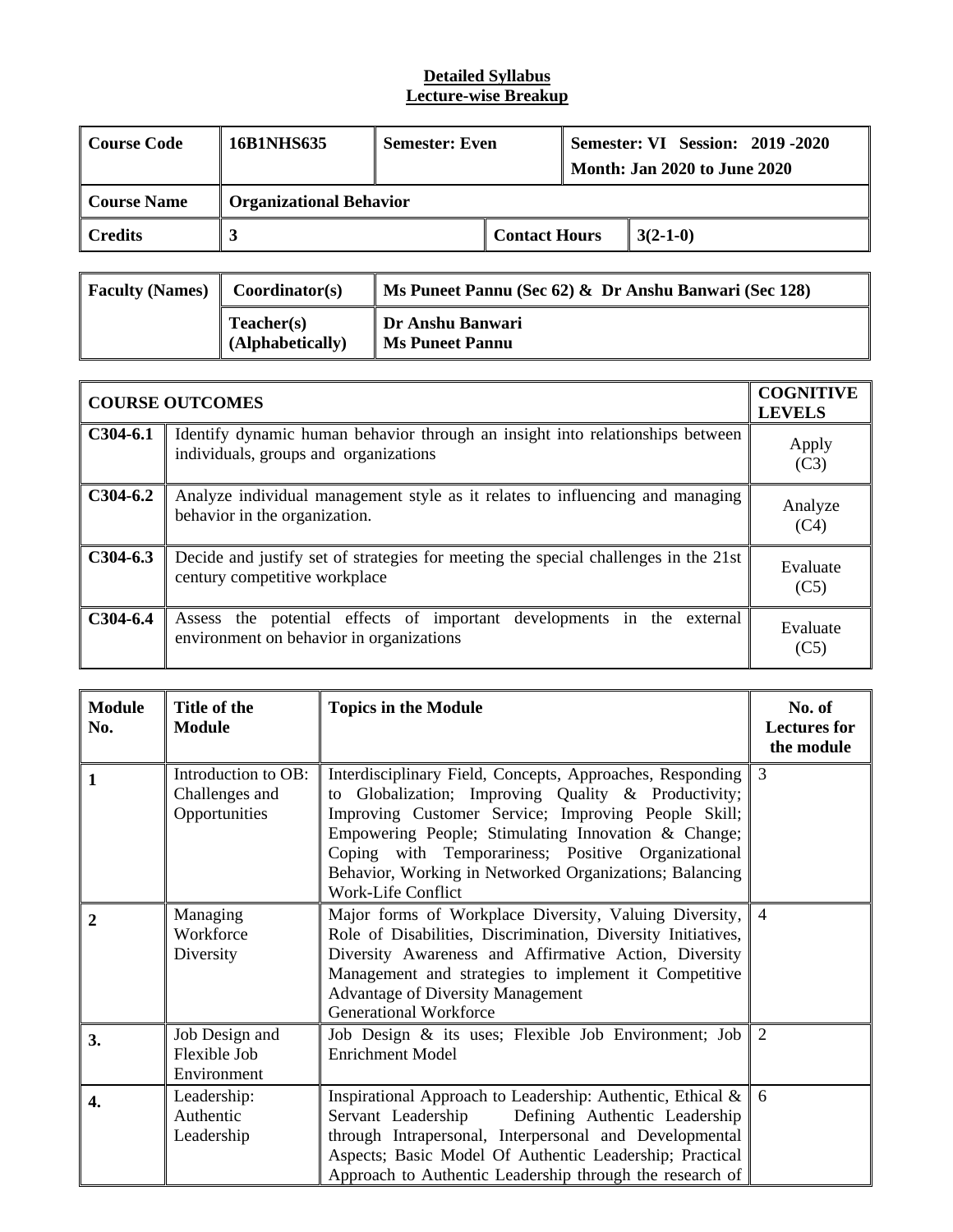|                                                                                                           |                                                                                                                                                                                                                                   | Terry and Bill George; Authentic Leadership: Trust and<br>Ethics, Dimensions of Trust, Counseling & Mentoring                                                                                                                                                               |                |  |
|-----------------------------------------------------------------------------------------------------------|-----------------------------------------------------------------------------------------------------------------------------------------------------------------------------------------------------------------------------------|-----------------------------------------------------------------------------------------------------------------------------------------------------------------------------------------------------------------------------------------------------------------------------|----------------|--|
| 5.                                                                                                        | Power & Politics                                                                                                                                                                                                                  | Concept of Power; Sources of Power<br>Contingencies of Power; Power Tactics; Measuring Power<br><b>Bases: Power Authority Obedience</b><br><b>Organizational Politics: Types</b><br>Factors contributing to Political Behavior; Consequences &<br><b>Ethics of Politics</b> | 5              |  |
| 6.                                                                                                        | Employee<br>Creating a Culture of Engagement, Models of engagement,<br>Benefits of Employee Engagement, Gallup Study, Methods<br>Engagement<br>of engaging employees – from entry to exit, Managers Role<br>in Driving Engagement |                                                                                                                                                                                                                                                                             |                |  |
| 7.                                                                                                        | Organizational<br>Culture $\&$<br>Workplace<br>Spirituality                                                                                                                                                                       | <b>Creating Organizational Culture</b><br>Approaches to Organizational Culture; How employees<br>Measuring Organizational<br>culture;<br>learn<br>Culture;<br>Spirituality & Organizational Culture                                                                         | $\overline{3}$ |  |
| 8.                                                                                                        | Organizational<br>Change $&$<br>Development                                                                                                                                                                                       | Organizational Change: Meaning & Types; Technology &<br>Change; Resistance to Change v/s Inviting Change;<br>Approaches to Organizational Change; Planning &<br>Implementing Change;<br>Organizational Development; OD Interventions & Change                               | 3              |  |
|                                                                                                           |                                                                                                                                                                                                                                   | <b>Total number of Lectures</b>                                                                                                                                                                                                                                             | <b>28</b>      |  |
| <b>Evaluation Criteria</b>                                                                                |                                                                                                                                                                                                                                   |                                                                                                                                                                                                                                                                             |                |  |
| <b>Components</b><br>T1<br>T <sub>2</sub><br><b>End Semester Examination</b><br><b>TA</b><br><b>Total</b> |                                                                                                                                                                                                                                   | <b>Maximum Marks</b><br>20<br>20<br>35<br>25 (Assignment, Project)<br>100                                                                                                                                                                                                   |                |  |

**Recommended Reading material:** Author(s), Title, Edition, Publisher, Year of Publication etc. ( Text books, Reference Books, Journals, Reports, Websites etc. in the IEEE format)

|     | S. Robbins, T. Judge, S. Sanghi, Organizational Behavior, 13th Ed, Prentice-Hall India, 2001                                                             |
|-----|----------------------------------------------------------------------------------------------------------------------------------------------------------|
|     | <b>P.Subba Rao</b> , <i>Organizational Behavior: Text Cases &amp; Games</i> , 2 <sup>nd</sup> Edition, Himalaya Publishing House,<br>2015                |
| 3.  | John R. Schermerhorn, Richard N. Osborne, Mary Uhl-Bien; James G. Hunt, Organizational<br>Behavior, 12 <sup>th</sup> Edition, Wiley India Pvt. Ltd, 2012 |
| 4.  | Debra L.Nelson and James C. Quick, Organizational Behavior, Cengage Learning, India Edition, 2009                                                        |
| 5.  | Steven L. McShane and Mary Ann Von Glinow, Organizational Behavior Essentials, Tata McGraw<br>Hill Publishing Company Ltd, 2007                          |
| -6. | Jerald Greenberg, Behavior in Organizations, 10th Ed, PHI Learning Pvt Ltd                                                                               |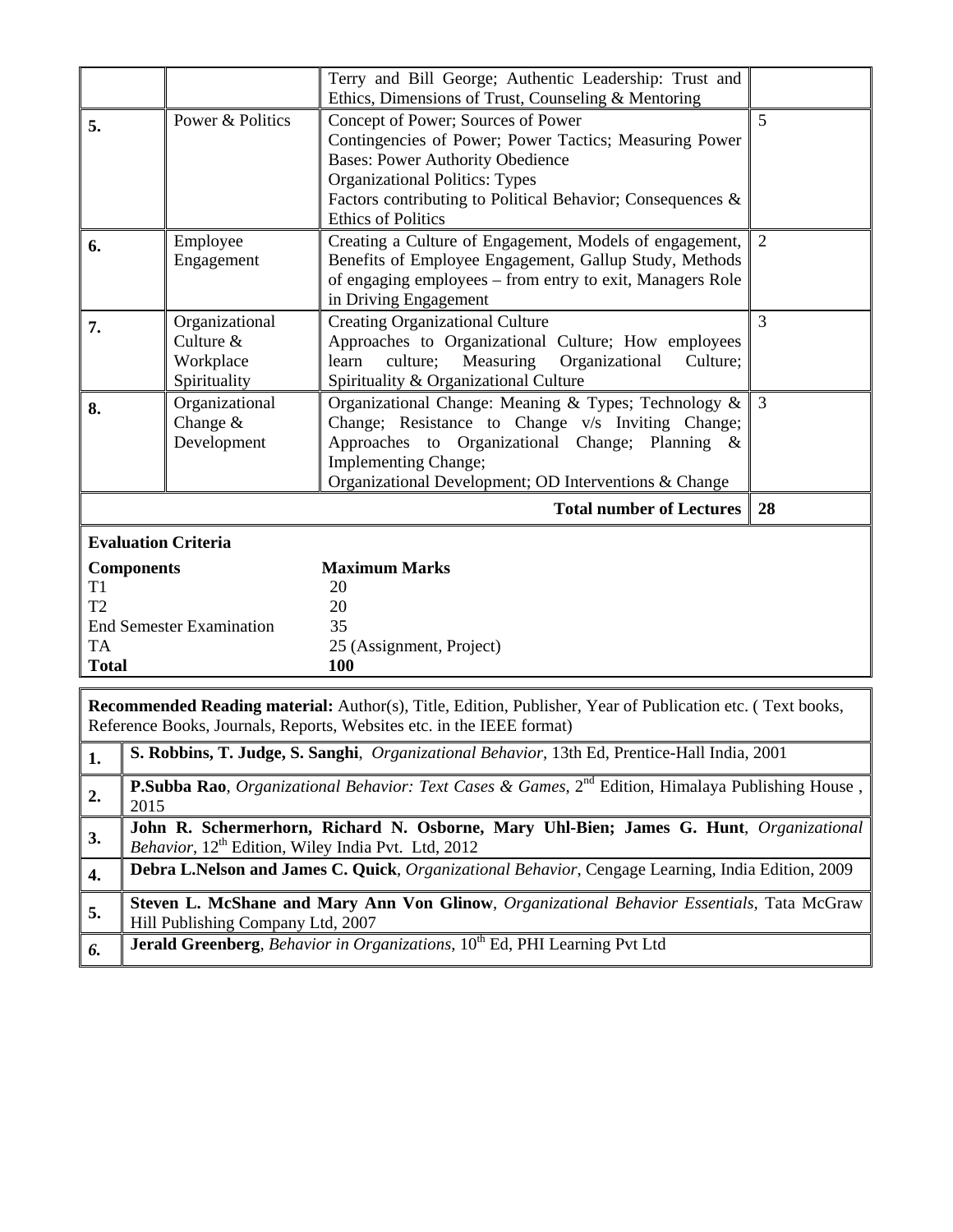| <b>Course Code</b>     |                                                                                                                                                                                                                                                                                                    | 16B1NHS636                       |                                                                    | <b>Semester: Even</b>                                                                                                                                                                                          |                      | Month:                     | Semester VI Session 2019-2020<br>January 2020 to June 2020 |                                 |                                             |
|------------------------|----------------------------------------------------------------------------------------------------------------------------------------------------------------------------------------------------------------------------------------------------------------------------------------------------|----------------------------------|--------------------------------------------------------------------|----------------------------------------------------------------------------------------------------------------------------------------------------------------------------------------------------------------|----------------------|----------------------------|------------------------------------------------------------|---------------------------------|---------------------------------------------|
| <b>Course Name</b>     |                                                                                                                                                                                                                                                                                                    | <b>Literature &amp; Adaption</b> |                                                                    |                                                                                                                                                                                                                |                      |                            |                                                            |                                 |                                             |
| <b>Credits</b>         | 3                                                                                                                                                                                                                                                                                                  |                                  |                                                                    |                                                                                                                                                                                                                | <b>Contact Hours</b> |                            |                                                            |                                 | $2 - 1 - 0$                                 |
| <b>Faculty (Names)</b> |                                                                                                                                                                                                                                                                                                    | Coordinator(s)                   |                                                                    | Dr. Monali Bhattacharya (Sector 62)<br>&<br>Dr. Ekta Srivastava (Sector 128)                                                                                                                                   |                      |                            |                                                            |                                 |                                             |
|                        |                                                                                                                                                                                                                                                                                                    | Teacher(s)<br>(Alphabetically)   |                                                                    | Dr. Ekta Srivastava, Dr. Monali Bhattacharya                                                                                                                                                                   |                      |                            |                                                            |                                 |                                             |
| <b>COURSE OUTCOMES</b> |                                                                                                                                                                                                                                                                                                    |                                  |                                                                    |                                                                                                                                                                                                                |                      |                            |                                                            |                                 | <b>COGNITIVE LEVELS</b>                     |
| $C304-3.1$             | Understand and outline the elements and theories of adaptation and its<br>various forms, and relate with the texts reflecting the cultural, moral<br>and linguistic changes in the contemporary society.                                                                                           |                                  |                                                                    |                                                                                                                                                                                                                | (C2)                 | <b>Understanding Level</b> |                                                            |                                 |                                             |
| $C304-3.2$             | Applying Level<br>Utilize visual literacy to analyze the language and style adopted in<br>filmed texts and examine them as reflections of Readers' and<br>(C3)<br>Audience' values and perceptions in the context of myriad cultures and<br>multidisciplinary settings individually and in groups. |                                  |                                                                    |                                                                                                                                                                                                                |                      |                            |                                                            |                                 |                                             |
| $C304-3.3$             | Analyze texts and their adaptations beyond the surface level of<br>Analysing Level<br>narrative or character as reflections of value systems of various<br>(C4)<br>cultures and times individually and in a team.                                                                                  |                                  |                                                                    |                                                                                                                                                                                                                |                      |                            |                                                            |                                 |                                             |
| $C304-3.4$             |                                                                                                                                                                                                                                                                                                    | and values of the society.       |                                                                    | Evaluate, interpret and document source texts and adaptations<br>thematically and stylistically to learn the nuances of language, culture                                                                      |                      |                            |                                                            | <b>Evaluating Level</b><br>(C5) |                                             |
| $C304-3.5$             |                                                                                                                                                                                                                                                                                                    |                                  |                                                                    | Compose and make an effective presentation of a literary/non literary<br>piece in any genre and design an ethical adaptation of any literary/non<br>literary piece in another form individually and in groups. |                      |                            |                                                            | Creating Level<br>(C6)          |                                             |
| <b>Module</b><br>No.   | Title of the<br><b>Module</b>                                                                                                                                                                                                                                                                      |                                  |                                                                    | <b>Topics in the Module</b>                                                                                                                                                                                    |                      |                            |                                                            |                                 | No. of<br><b>Lectures</b> for<br>the module |
| 1.                     | Introduction                                                                                                                                                                                                                                                                                       | <b>Literary Devices</b>          | Figures of speech, Character, Plotline, Conflict, Point of<br>View |                                                                                                                                                                                                                |                      | $\overline{2}$             |                                                            |                                 |                                             |
| 2.                     | <b>Understanding Cultural Contexts</b><br>Literature &<br>Forms of Adaption<br>Adaptation<br>Cinematography & Narratology                                                                                                                                                                          |                                  |                                                                    |                                                                                                                                                                                                                | $\overline{4}$       |                            |                                                            |                                 |                                             |
| 3.                     | Adaptation Theories; Reader Response & Audience<br><b>Response Theories</b><br>Framework<br>Case study of the Classic Fairy Tale The Sleeping and its<br>contemporary adaptation Maleficent                                                                                                        |                                  |                                                                    |                                                                                                                                                                                                                |                      | $7\phantom{.0}$            |                                                            |                                 |                                             |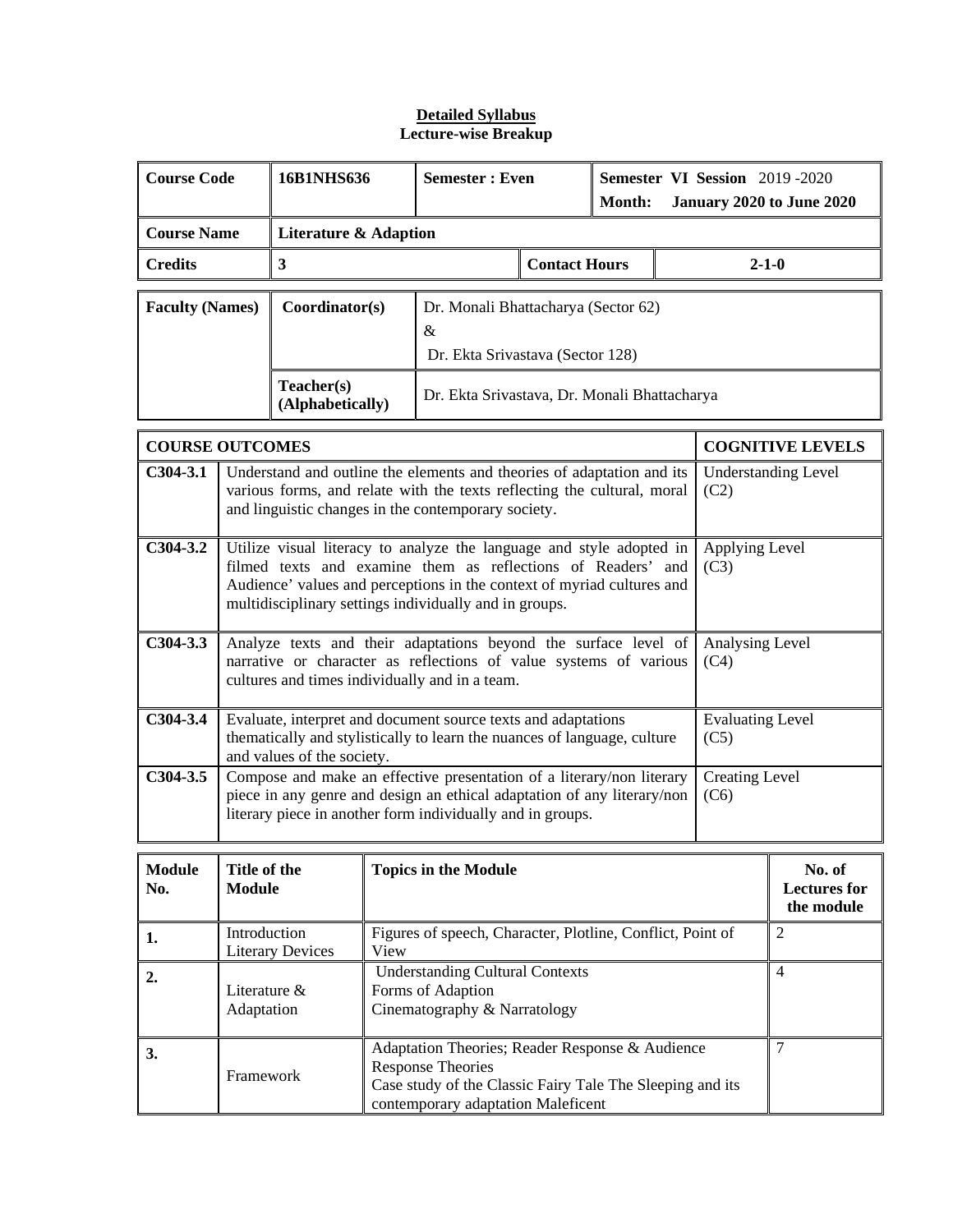| 4.                 |                                                                                                                           | The Pygmalion: George Bernard Shaw                                                                           | 6  |  |  |  |
|--------------------|---------------------------------------------------------------------------------------------------------------------------|--------------------------------------------------------------------------------------------------------------|----|--|--|--|
| Play & adaptations |                                                                                                                           | Hamlet: William Shakespeare                                                                                  |    |  |  |  |
|                    |                                                                                                                           |                                                                                                              |    |  |  |  |
| 5.                 | Novel &                                                                                                                   | Pride & Prejudice: Jane Austen                                                                               | 9  |  |  |  |
|                    | Adaptations                                                                                                               | The Giver: Lois Lowry                                                                                        |    |  |  |  |
|                    |                                                                                                                           | The Godfather: Mario Puzo                                                                                    |    |  |  |  |
|                    |                                                                                                                           | <b>Total number of Lectures</b>                                                                              | 28 |  |  |  |
|                    | <b>Evaluation Criteria</b>                                                                                                |                                                                                                              |    |  |  |  |
|                    | <b>Components</b>                                                                                                         | <b>Maximum Marks</b>                                                                                         |    |  |  |  |
| T1                 |                                                                                                                           | 20                                                                                                           |    |  |  |  |
| T <sub>2</sub>     |                                                                                                                           | 20                                                                                                           |    |  |  |  |
|                    | <b>End Semester Examination</b>                                                                                           | 35                                                                                                           |    |  |  |  |
| TA                 |                                                                                                                           | 25 (Assignment, Seminar/Presentation, Oral Questions)                                                        |    |  |  |  |
| <b>Total</b>       |                                                                                                                           | 100                                                                                                          |    |  |  |  |
|                    | <b>Recommended Reading material:</b>                                                                                      |                                                                                                              |    |  |  |  |
| 1.                 |                                                                                                                           | Linda Hutcheon, A Theory of Adaptation, Routledge, 2006                                                      |    |  |  |  |
| 2.                 |                                                                                                                           | Mark William Roche, Why Literature matters in the $21^{st}$ Century, 1st edition, Yale University Press 2004 |    |  |  |  |
| 3.                 | George Bernard Shaw, <i>Pygmalion</i> , Electronic Version, Bartleyby.com, New York, 1999                                 |                                                                                                              |    |  |  |  |
| 4.                 | Stanley Wills & Gary Taylor, The Complete Works. The Oxford Shakespeare (Compact ed.). Oxford:<br>Clarendon Press., 1988. |                                                                                                              |    |  |  |  |
| 5.                 | https://www.sparknotes.com/film/sleepingbeauty/                                                                           |                                                                                                              |    |  |  |  |
| 6.                 | Jane Austen, Pride & Prejudice, Reprint, Thomas Egerton, 2013                                                             |                                                                                                              |    |  |  |  |
| 7.                 | Mario Puzo, The Godfather, 1 <sup>st</sup> Edition, G. P. Putnam's Sons, USA, 1969                                        |                                                                                                              |    |  |  |  |

8. Lois Lowry, *The Giver, 1<sup>st</sup> Edition*, Houghton Mifflin Harcourt Publishing Company, USA, 1993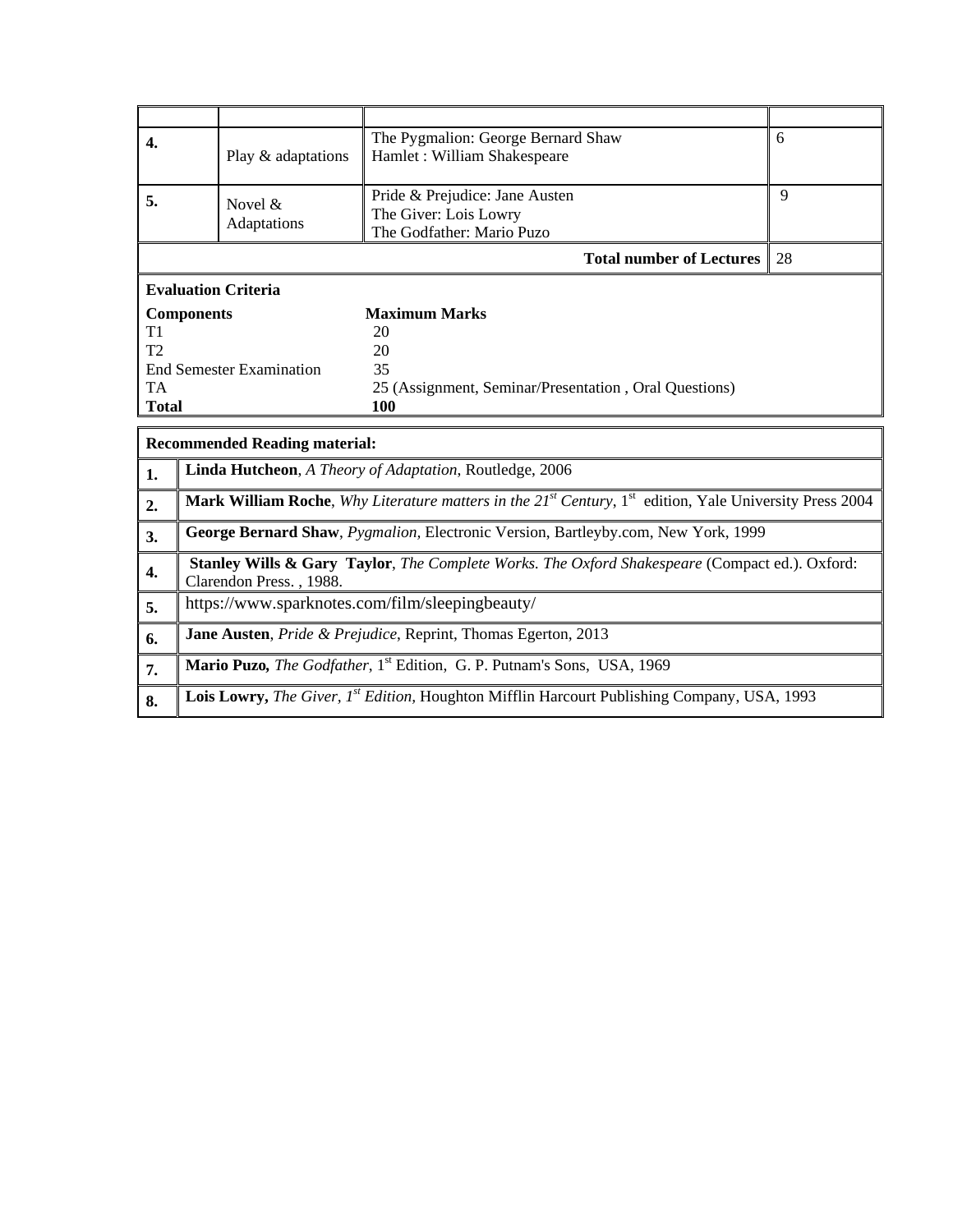# **Detailed Syllabus**

# **Lecture-wise Breakup**

| <b>Course Code</b>                       |                                                                       | 16B1NMA633                                      |                                                                                      | Semester: Even<br>Semester VI Session 2019-2020<br>Month from Jan 2020 to June 2020                                                   |                      |                               |                                          |  |
|------------------------------------------|-----------------------------------------------------------------------|-------------------------------------------------|--------------------------------------------------------------------------------------|---------------------------------------------------------------------------------------------------------------------------------------|----------------------|-------------------------------|------------------------------------------|--|
| <b>Course Name</b>                       |                                                                       | <b>Statistics</b>                               |                                                                                      |                                                                                                                                       |                      |                               |                                          |  |
| <b>Credits</b>                           |                                                                       | 4                                               |                                                                                      |                                                                                                                                       | <b>Contact Hours</b> | $3 - 1 - 0$                   |                                          |  |
| <b>Faculty (Names)</b><br>Coordinator(s) |                                                                       |                                                 |                                                                                      | Dr. Himanshu Agarwal                                                                                                                  |                      |                               |                                          |  |
|                                          |                                                                       | Teacher(s)                                      |                                                                                      | Dr. Anuj Bhardwaj, Dr. Himanshu Agarwal, Dr. Pinkey                                                                                   |                      |                               |                                          |  |
| (Alphabetically)                         |                                                                       |                                                 |                                                                                      | Chauhan                                                                                                                               |                      |                               |                                          |  |
| <b>COURSE OUTCOMES</b>                   |                                                                       |                                                 |                                                                                      |                                                                                                                                       |                      |                               | <b>COGNITIVE</b><br><b>LEVELS</b>        |  |
|                                          |                                                                       |                                                 |                                                                                      | After pursuing the above mentioned course, the students will be able to:                                                              |                      |                               |                                          |  |
| $C302-1.1$                               |                                                                       |                                                 |                                                                                      | make use of measures of central tendency, dispersion, skewness and,<br>kurtosis for description and visualization of population data. |                      |                               | Applying Level<br>(C3)                   |  |
| $C302-1.2$                               |                                                                       |                                                 |                                                                                      | apply correlation and regression in statistical analysis of data.                                                                     |                      |                               | Applying Level<br>(C3)                   |  |
| $C302-1.3$                               |                                                                       |                                                 |                                                                                      | explain sampling theory and its distributions.                                                                                        |                      |                               | Understanding<br>Level $(C2)$            |  |
| $C302-1.4$                               |                                                                       |                                                 |                                                                                      | explain the concepts and properties of estimation theory.                                                                             |                      |                               | Understanding<br>Level $(C2)$            |  |
| $C302-1.5$                               | apply sampling and estimation theory to find the confidence interval. |                                                 |                                                                                      |                                                                                                                                       |                      | <b>Applying Level</b><br>(C3) |                                          |  |
| $C302-1.6$                               |                                                                       |                                                 |                                                                                      | analyze small and large sample data by using the test of hypothesis.                                                                  |                      | Analyzing Level<br>(C4)       |                                          |  |
| <b>Module</b><br>No.                     | Title of the<br><b>Module</b>                                         |                                                 |                                                                                      | <b>Topics in the Module</b>                                                                                                           |                      |                               | <b>No. of Lectures</b><br>for the module |  |
| 1.                                       | Descriptive<br><b>Statistics</b>                                      |                                                 |                                                                                      | Graphical representation such as histogram,                                                                                           |                      |                               | 8                                        |  |
|                                          |                                                                       |                                                 | frequency polygon, AM, GM, HM, median,<br>mode, measures of dispersion, skewness and |                                                                                                                                       |                      |                               |                                          |  |
|                                          |                                                                       |                                                 | kurtosis                                                                             | central<br>such<br>as                                                                                                                 | and                  | non-central                   |                                          |  |
|                                          |                                                                       |                                                 |                                                                                      | moments, population variance, $\beta$ , $\gamma$ coefficient,                                                                         |                      |                               |                                          |  |
|                                          |                                                                       |                                                 | Box and Whisker plot.                                                                |                                                                                                                                       |                      |                               |                                          |  |
| 2.                                       |                                                                       | Correlation and                                 | Scatter diagram. Karl Pearson's and Spearman's                                       |                                                                                                                                       |                      |                               | 5                                        |  |
| Regression                               |                                                                       | rank correlation coefficient, regression lines, |                                                                                      |                                                                                                                                       |                      |                               |                                          |  |
|                                          | Analysis                                                              |                                                 |                                                                                      | regression coefficient and their properties.                                                                                          | random               |                               | $\overline{7}$                           |  |
| 3.                                       |                                                                       | Sampling and                                    | Populations<br>statistics,                                                           | and<br>Sample,<br>sample moments, law                                                                                                 |                      | sample,<br>of large           |                                          |  |
| Sampling<br><b>Distributions</b>         |                                                                       |                                                 |                                                                                      | numbers, central limit theorem, distribution of                                                                                       |                      |                               |                                          |  |
|                                          |                                                                       |                                                 |                                                                                      | sample mean and sample variance, MGF, Chi-                                                                                            |                      |                               |                                          |  |
|                                          |                                                                       |                                                 | distribution.                                                                        | square distribution, F-distribution, Student's t                                                                                      |                      |                               |                                          |  |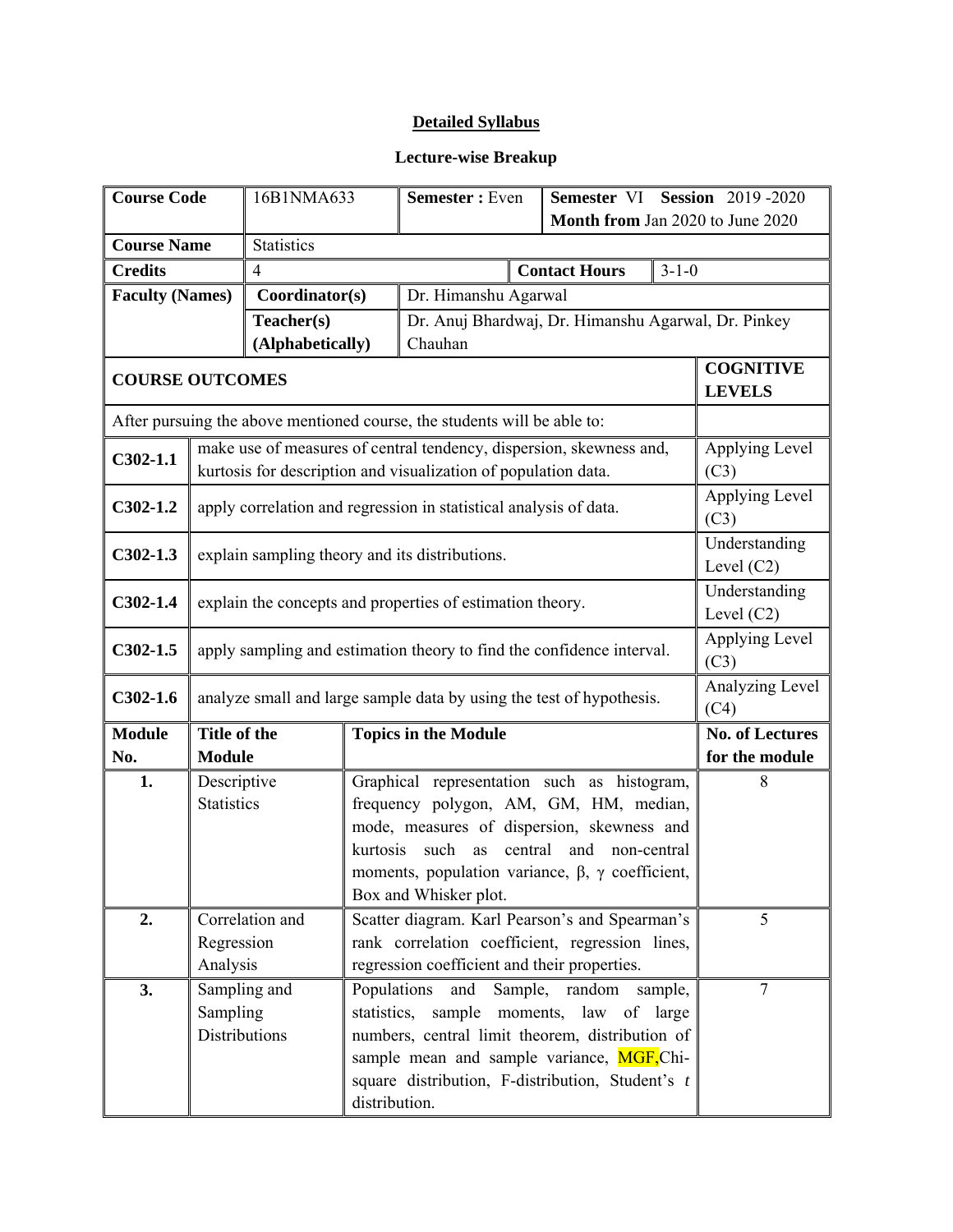|                | 4.                                                                                                 | Parametric Point                | General concept of point estimation, methods of                                             | 10             |  |  |  |
|----------------|----------------------------------------------------------------------------------------------------|---------------------------------|---------------------------------------------------------------------------------------------|----------------|--|--|--|
|                |                                                                                                    | Estimation                      | moments and maximum likelihood for finding                                                  |                |  |  |  |
|                |                                                                                                    |                                 | unbiasedness,<br>estimators,<br>consistency,                                                |                |  |  |  |
|                |                                                                                                    |                                 | efficiency, UMVUE, Cramer-Rao inequality,                                                   |                |  |  |  |
|                |                                                                                                    |                                 | sufficiency, factorization theorem, completeness,                                           |                |  |  |  |
|                |                                                                                                    |                                 | Rao-Blackwell theorem.                                                                      |                |  |  |  |
|                | 5.                                                                                                 | Parametric Interval             | definition<br>of<br>confidence<br>interval,<br>pivotal                                      | 5              |  |  |  |
|                |                                                                                                    | Estimation                      | quantity, confidence interval for mean, variance,                                           |                |  |  |  |
|                |                                                                                                    |                                 | difference of means and difference of variances                                             |                |  |  |  |
|                |                                                                                                    |                                 | for small and large samples.                                                                |                |  |  |  |
|                | 6.                                                                                                 | <b>Hypothesis Testing</b>       | The basic idea of significance test. null and                                               | $\overline{7}$ |  |  |  |
|                |                                                                                                    |                                 | alternative hypothesis, type-I and type II errors,                                          |                |  |  |  |
|                |                                                                                                    |                                 | testing of small and large samples for mean,                                                |                |  |  |  |
|                |                                                                                                    |                                 | variance, difference in means, and difference in                                            |                |  |  |  |
|                |                                                                                                    |                                 | variances.                                                                                  |                |  |  |  |
|                |                                                                                                    | <b>Total number of Lectures</b> |                                                                                             | 42             |  |  |  |
|                |                                                                                                    | <b>Evaluation Criteria</b>      |                                                                                             |                |  |  |  |
| T <sub>1</sub> | <b>Components</b>                                                                                  |                                 | <b>Maximum Marks</b><br>20                                                                  |                |  |  |  |
| T <sub>2</sub> |                                                                                                    |                                 | 20                                                                                          |                |  |  |  |
|                |                                                                                                    | <b>End Semester Examination</b> | 35                                                                                          |                |  |  |  |
| <b>TA</b>      |                                                                                                    |                                 | 25 (Quiz, Assignments, Tutprials)                                                           |                |  |  |  |
| <b>Total</b>   | 100                                                                                                |                                 |                                                                                             |                |  |  |  |
|                | Recommended Reading material: Author(s), Title, Edition, Publisher, Year of Publication etc. (Text |                                 |                                                                                             |                |  |  |  |
|                |                                                                                                    |                                 | books, Reference Books, Journals, Reports, Websites etc. in the IEEE format)                |                |  |  |  |
|                |                                                                                                    |                                 | Biswas and Srivastava, A Textbook, Mathematical Statistics Ist Edition, Narosa Publishing   |                |  |  |  |
| 1.             |                                                                                                    | House, New Delhi.               |                                                                                             |                |  |  |  |
| 2.             | W. Feller, Introduction to Probability Theory and its Applications Vol. I and II. Wiley Eastern-   |                                 |                                                                                             |                |  |  |  |
|                | Ltd, 1971                                                                                          |                                 |                                                                                             |                |  |  |  |
| 3.             | V. K.Rohatgi, An Introduction to Probability Theory and Mathematical Statistics Wiley Eastern,     |                                 |                                                                                             |                |  |  |  |
|                | 1984                                                                                               |                                 |                                                                                             |                |  |  |  |
| 4.             | R. V. Hogg, A. T. Craig, Introduction to Mathematical Statistics, McMillan, 1971                   |                                 |                                                                                             |                |  |  |  |
| $\sqrt{5}$     | AM. Mood, F. A. Graybill, and D. C. Boes, Introduction to the Theory of Statistics McGraw          |                                 |                                                                                             |                |  |  |  |
|                | Hill, 1974                                                                                         |                                 |                                                                                             |                |  |  |  |
| 6.             | Des Raj & Chandak, Sampling Theory, Narosa Publishing House, 1998.                                 |                                 |                                                                                             |                |  |  |  |
| 7.             |                                                                                                    |                                 | Sheldon Ross, A First Course in Probability, 6th edition, Pearson Education Asia, 2002.     |                |  |  |  |
| 8.             |                                                                                                    |                                 | Meyer, P.L. Introductory Probability and Statistical Applications Addison-Wesley Publishing |                |  |  |  |
|                |                                                                                                    | Company, 1965.                  |                                                                                             |                |  |  |  |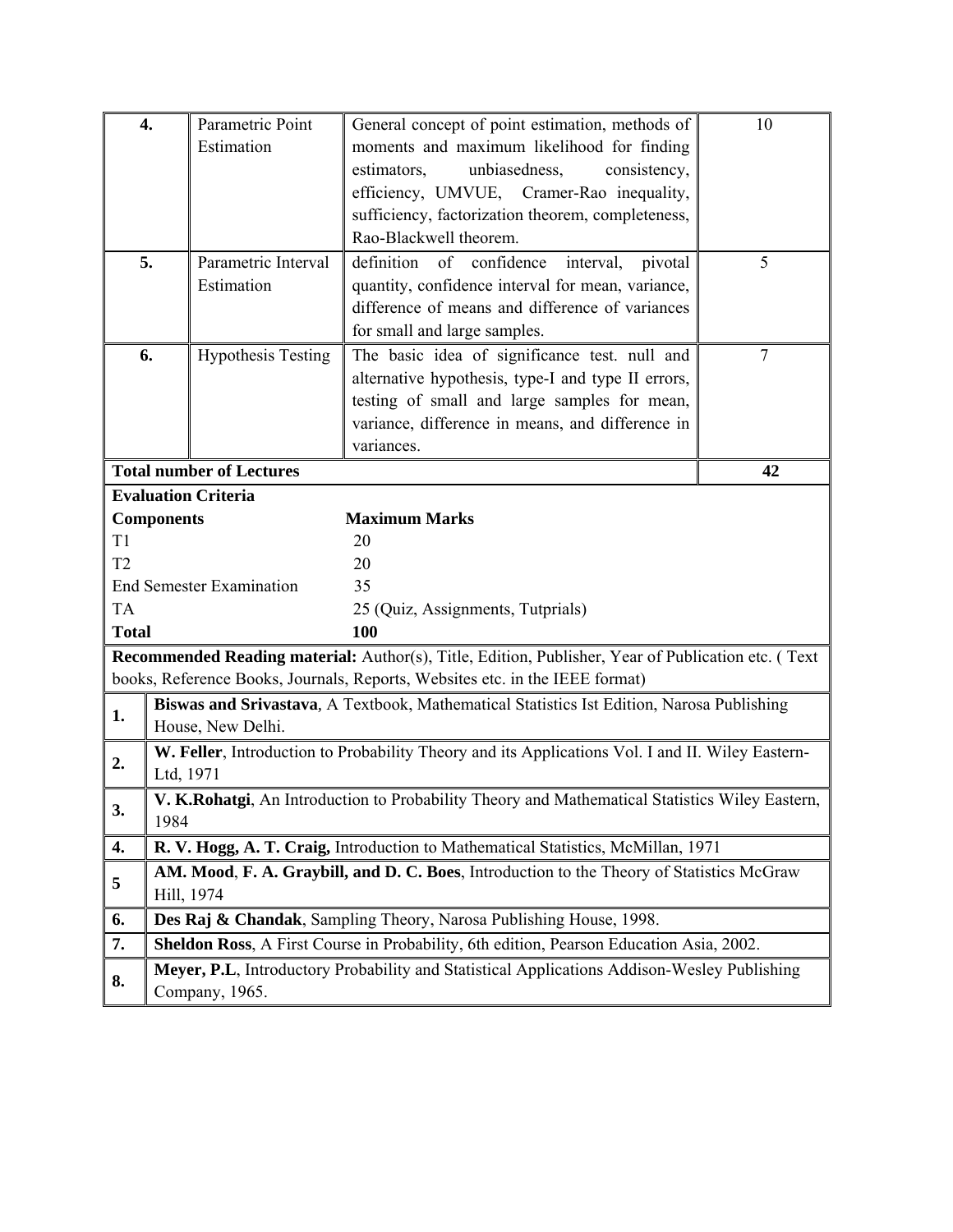| <b>Course Code</b>                                                                                                                      |                               | 16B1NPH631                                                                                                                                                                                                                                                      |                                                                                                                                       | Semester: VI Session 2019 -2020<br><b>Semester: Even</b><br>(specify Odd/Even)<br><b>Month from: Jan-June</b> |                      |                   |                                 |                  |                                             |
|-----------------------------------------------------------------------------------------------------------------------------------------|-------------------------------|-----------------------------------------------------------------------------------------------------------------------------------------------------------------------------------------------------------------------------------------------------------------|---------------------------------------------------------------------------------------------------------------------------------------|---------------------------------------------------------------------------------------------------------------|----------------------|-------------------|---------------------------------|------------------|---------------------------------------------|
| <b>Course Name</b>                                                                                                                      |                               | <b>Computational Physics</b>                                                                                                                                                                                                                                    |                                                                                                                                       |                                                                                                               |                      |                   |                                 |                  |                                             |
| <b>Credits</b>                                                                                                                          |                               |                                                                                                                                                                                                                                                                 | 04                                                                                                                                    |                                                                                                               | <b>Contact Hours</b> |                   |                                 | 04               |                                             |
| <b>Faculty (Names)</b>                                                                                                                  |                               | Coordinator(s)                                                                                                                                                                                                                                                  |                                                                                                                                       | Vikas Malik                                                                                                   |                      |                   |                                 |                  |                                             |
|                                                                                                                                         |                               | Teacher(s)<br>(Alphabetically)                                                                                                                                                                                                                                  |                                                                                                                                       | Vikas Malik                                                                                                   |                      |                   |                                 |                  |                                             |
| <b>COURSE OUTCOMES</b>                                                                                                                  |                               |                                                                                                                                                                                                                                                                 |                                                                                                                                       |                                                                                                               |                      |                   |                                 |                  | <b>COGNITIVE LEVELS</b>                     |
| CO <sub>1</sub>                                                                                                                         |                               |                                                                                                                                                                                                                                                                 |                                                                                                                                       | Define key concepts used in Monte Carlo Simulation,<br>Random walks, percolation and Numerical methods        |                      |                   |                                 |                  | Remember Level (C1)                         |
| CO <sub>2</sub>                                                                                                                         | walks.                        |                                                                                                                                                                                                                                                                 |                                                                                                                                       | Explain basics of numerical analysis, statistical<br>mechanics, Monte Carlo simulations, percolation, random  |                      |                   |                                 |                  | Understand Level (C2)                       |
| CO <sub>3</sub>                                                                                                                         |                               | networks; interpret simulation data                                                                                                                                                                                                                             |                                                                                                                                       | Model and simulate magnetic systems, polymers and                                                             |                      |                   |                                 | Apply Level (C3) |                                             |
| CO <sub>4</sub><br>networks.                                                                                                            |                               |                                                                                                                                                                                                                                                                 | Develop advanced Monte Carlo techniques to solve<br>Optimization problems. Simulate percolation of complex                            |                                                                                                               |                      | Create Level (C6) |                                 |                  |                                             |
| <b>Module</b><br>No.                                                                                                                    | Title of the<br><b>Module</b> |                                                                                                                                                                                                                                                                 |                                                                                                                                       | <b>Topics in the Module</b>                                                                                   |                      |                   |                                 |                  | No. of<br><b>Lectures for</b><br>the module |
| 1.                                                                                                                                      |                               | Locating Roots of Equations, Interpolation and Numerical<br>Numerical<br>Differentiation, Numerical Integration,<br>Systems of Linear Equations, Ordinary Differential<br>Methods<br>Equations, Fourier Transform Techniques.                                   |                                                                                                                                       | 10                                                                                                            |                      |                   |                                 |                  |                                             |
| 2.                                                                                                                                      | Simulation<br>Techniques      |                                                                                                                                                                                                                                                                 | Random Number Generation and Monte Carlo Methods,<br>Equilibrium Statistical mechanics, Importance sampling,<br>Metropolis algorithm. |                                                                                                               | 10                   |                   |                                 |                  |                                             |
| Applications of<br>Computer<br>3.<br>Simulations in<br>Physics                                                                          |                               | Ising Model Simulations of Magnetic Solids and Phase<br>Transitions, Monte Carlo Intergration, Random Walk and<br>its Applications to Polymers, Cluster Identification<br>15<br>algorithms, Percolation and Fractal Phenomena, Chaos and<br>Non-Linear Systems. |                                                                                                                                       |                                                                                                               |                      |                   |                                 |                  |                                             |
| Advanced<br>Simulation<br>4.<br>Techniques                                                                                              |                               |                                                                                                                                                                                                                                                                 | Cluster Algorithms, Variational Methods and Optimization<br>Techniques.                                                               |                                                                                                               |                      | 05                |                                 |                  |                                             |
|                                                                                                                                         |                               |                                                                                                                                                                                                                                                                 |                                                                                                                                       |                                                                                                               |                      |                   | <b>Total number of Lectures</b> | 40               |                                             |
| <b>Evaluation Criteria</b><br><b>Components</b><br>T <sub>1</sub><br>T2<br><b>End Semester Examination</b><br><b>TA</b><br><b>Total</b> |                               | 20<br>20<br>35<br>$25$ ()<br><b>100</b>                                                                                                                                                                                                                         | <b>Maximum Marks</b>                                                                                                                  |                                                                                                               |                      |                   |                                 |                  |                                             |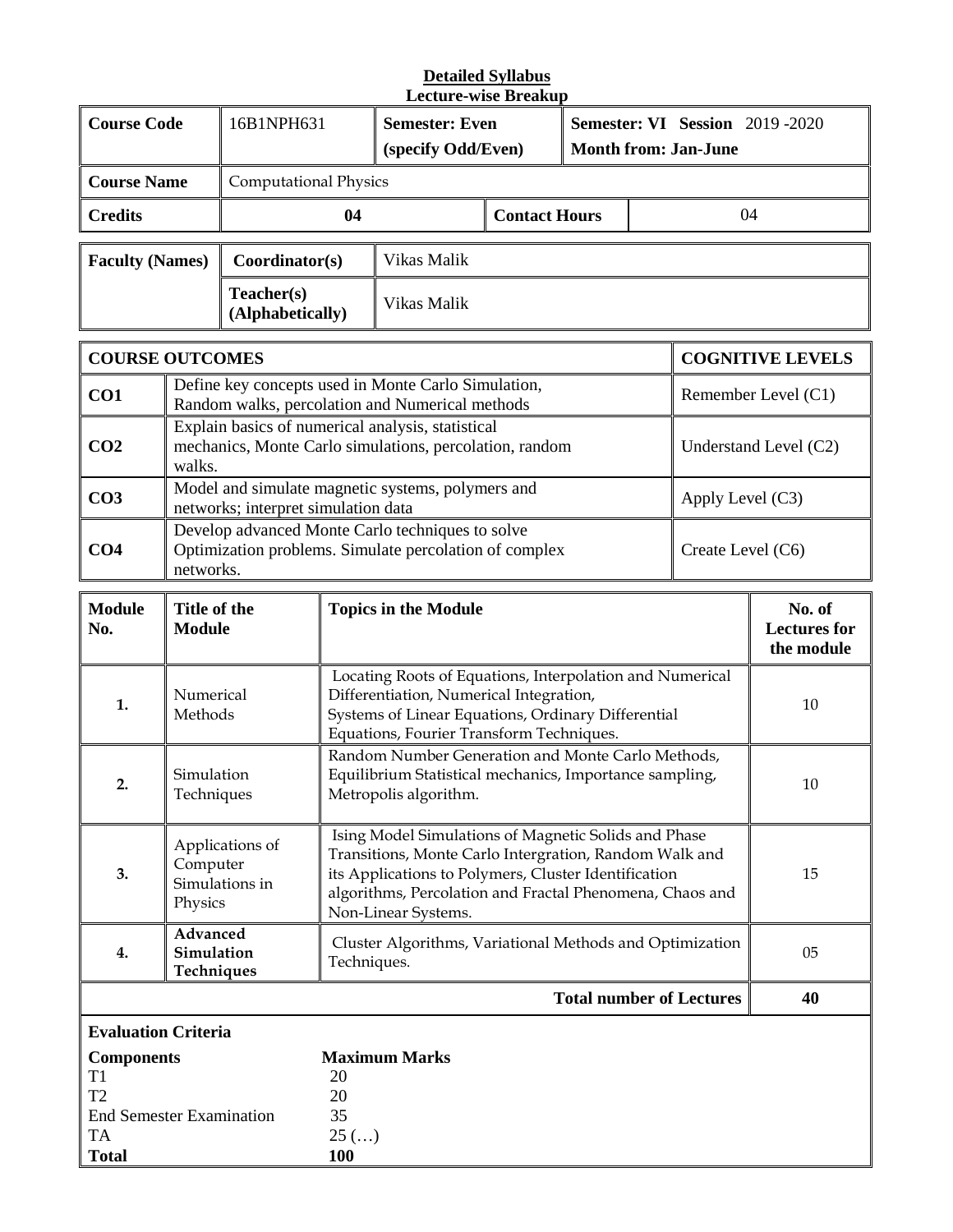|                  | <b>Recommended Reading material:</b> Author(s), Title, Edition, Publisher, Year of Publication etc. (Text books,<br>Reference Books, Journals, Reports, Websites etc. in the IEEE format) |  |  |  |  |  |
|------------------|-------------------------------------------------------------------------------------------------------------------------------------------------------------------------------------------|--|--|--|--|--|
|                  | S. S. Sastry, Introductory Methods of Numerical Analysis, Prentice Hall India, 2005.                                                                                                      |  |  |  |  |  |
| $\overline{2}$ . | Kerson Huang, Statistical Mechanics, 2nd Edition, John Wiley, 2009.                                                                                                                       |  |  |  |  |  |
| 3.               | K. Binder & D. Heermann, Monte Carlo Simulation in Statistical Physics, 2nd Edition, Springer, 2013.                                                                                      |  |  |  |  |  |
| 4.               | Newman & Barkema, Monte Carlo Methods in Statistical Physics, Clarendon Press, 1999.                                                                                                      |  |  |  |  |  |
| 5.               | Landau & Binder, A guide to Monte Carlo Simulations in Statistical Physics, Cambridge University Press,<br>2014.                                                                          |  |  |  |  |  |
| 6.               | M. H. Kalos and P. A. Whitlock, <i>Monte Carlo Methods</i> , John Wiley and Sons, 2009.                                                                                                   |  |  |  |  |  |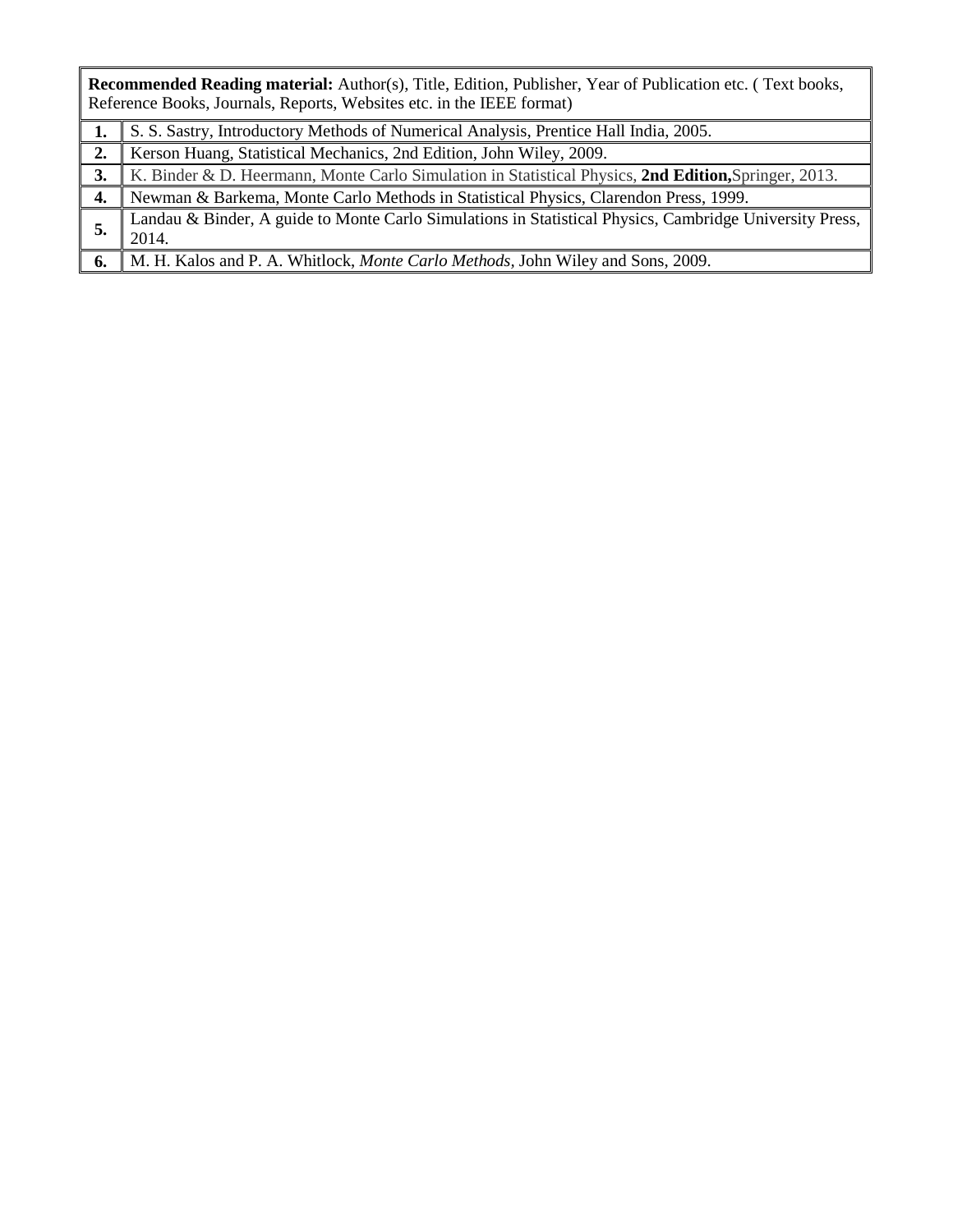# **Detailed Syllabus and Evaluation Scheme**

# **Solid State Electronic Devices (16B1NPH632)**

| <b>Course Code</b> | 16B1NPH632                                  | Semester:<br>Even | <b>Month from: January to June</b> | <b>Semester: VI</b> Session 2019 - 2020 |
|--------------------|---------------------------------------------|-------------------|------------------------------------|-----------------------------------------|
| <b>Course Name</b> | Solid State Electronic Devices (16B1NPH632) |                   |                                    |                                         |
| <b>Credits</b>     |                                             |                   | <b>Contact Hours</b>               |                                         |

| <b>Faculty</b> | Coordinator(s) | Dr. Sandeep Chhokar & Dr. Dinesh Tripathi |
|----------------|----------------|-------------------------------------------|
| (Names)        | Teacher(s)     | Dr. Sandeep Chhokar & Dr. Dinesh Tripathi |

**COURSE OUTCOMES:** Upon the completion of this subject, students will be able to

| <b>S.N.</b> | <b>DESCRIPTION</b>                                                                                                                                      | <b>COGNITIVE</b><br><b>LEVEL</b> |
|-------------|---------------------------------------------------------------------------------------------------------------------------------------------------------|----------------------------------|
| $C302-7.1$  | Define terminology and concepts of semiconductors Remembering $(C1)$<br>with solid state electronic devices.                                            |                                  |
| $C302-7.2$  | Explain various electronic, optical and thermal Understanding $(C2)$<br>properties of semiconductors; various techniques used<br>in device fabrication. |                                  |
| $C302-7.3$  | Solve numerical problems based on solid state Applying $(C3)$<br>electronic devices.                                                                    |                                  |
| $C302-7.4$  | Examine the impact of various parameters on<br>semiconductor devices and their performances.                                                            | Analyzing $(C4)$                 |

| No.            | Module Title of<br>the<br><b>Module</b>                    | <b>Topics in the Module</b>                                                                                                                                                                                                                                                                                        | No. of<br><b>Lectures</b><br>for the<br>module |
|----------------|------------------------------------------------------------|--------------------------------------------------------------------------------------------------------------------------------------------------------------------------------------------------------------------------------------------------------------------------------------------------------------------|------------------------------------------------|
|                | Energy<br>band and<br>charges<br>carriers in<br>conductors | Bonding forces and energy bands in solids, charge carriers<br>in semiconductors, carries concentrations, drift of carriers<br>in electric and magnetic fields, Invariance of the Fermi<br>level at equilibrium, optical absorption, Luminescence,<br>Carrier lifetime and photoconductivity, diffusion of carriers | 12                                             |
| $\mathfrak{D}$ | <b>Junctions</b>                                           | Fabrication of p-n junctions, equilibrium conditions,<br>steady state conditions, reverse bias breakdown,<br>recombination and generation in the transition region,<br>metal semiconductor junctions, heterojunctions,                                                                                             | 10                                             |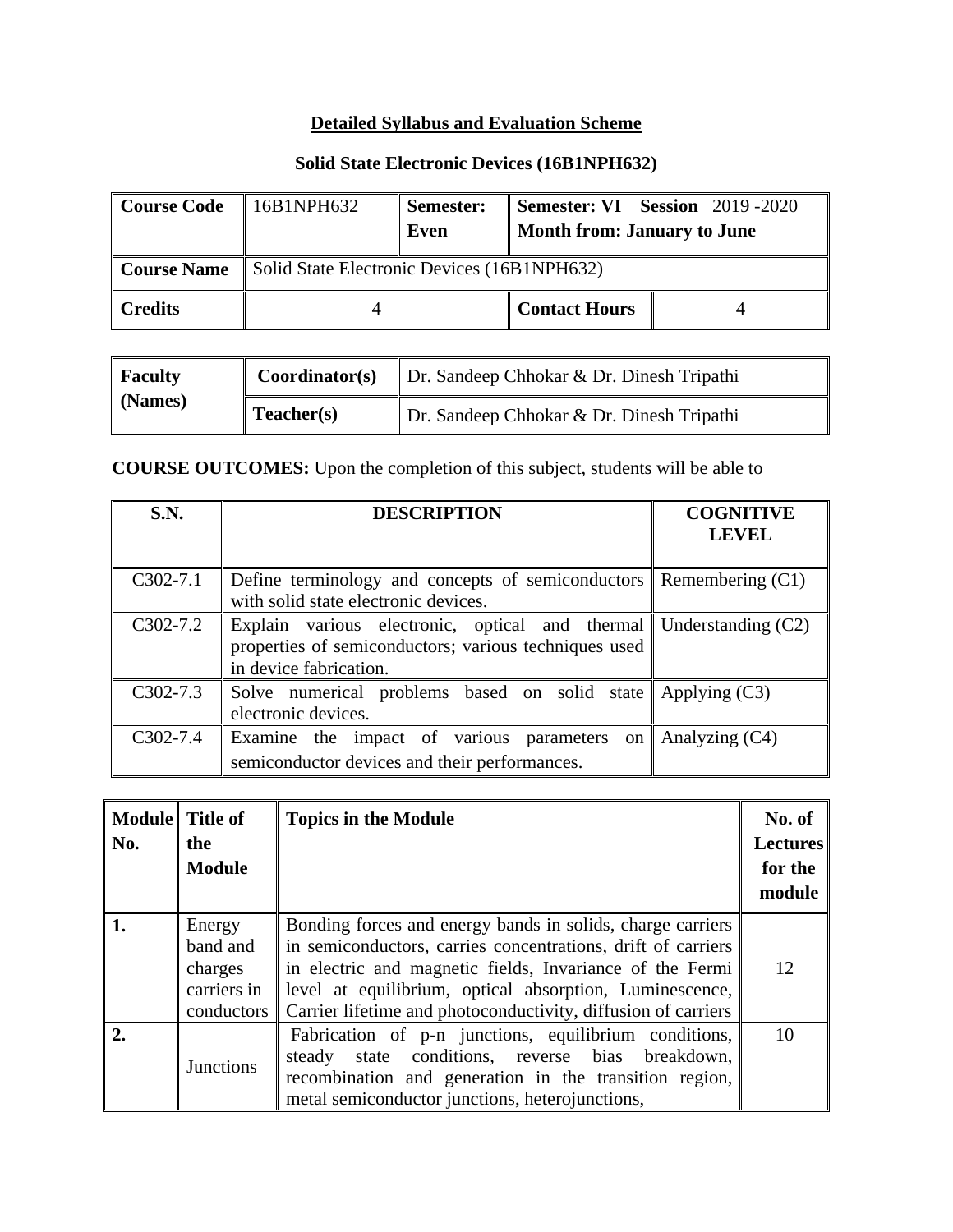| 3.                              | Transistors                     | Field effect transistor (FET), Metal-insulator FET, Metal-<br>insulator-semiconductor FET, MOS FET, Bipolar junction<br>transistors                                       | 08 |  |  |  |
|---------------------------------|---------------------------------|---------------------------------------------------------------------------------------------------------------------------------------------------------------------------|----|--|--|--|
| 4                               | Devices                         | light<br>Photodiodes,<br>emitting<br>diodes,<br>cell,<br>solar<br>semiconductor lasers, Negative conductance Microwave<br>devices: Tunnel diode, IMPATT diode, Gunn diode | 10 |  |  |  |
| <b>Total number of Lectures</b> |                                 |                                                                                                                                                                           |    |  |  |  |
|                                 |                                 |                                                                                                                                                                           |    |  |  |  |
|                                 | <b>Evaluation Criteria</b>      |                                                                                                                                                                           |    |  |  |  |
| <b>Components</b>               |                                 | <b>Maximum Marks</b>                                                                                                                                                      |    |  |  |  |
| T1                              |                                 | 20                                                                                                                                                                        |    |  |  |  |
| T <sub>2</sub>                  |                                 | 20                                                                                                                                                                        |    |  |  |  |
|                                 | <b>End Semester Examination</b> | 35                                                                                                                                                                        |    |  |  |  |
| <b>TA</b>                       |                                 | 25 [2 Quiz/Class Tests (07 M), Attendance (07 M) Internal                                                                                                                 |    |  |  |  |
|                                 |                                 | Assessment (05 M) Assignment in PBL Mode (06 M)]                                                                                                                          |    |  |  |  |
| <b>Total</b>                    |                                 | <b>100</b>                                                                                                                                                                |    |  |  |  |

|                  | <b>Recommended Reading material:</b> Author(s), Title, Edition, Publisher, Year of Publication<br>etc. (Text books, Reference Books, Journals, Reports, Websites etc. in the IEEE format) |  |  |  |  |  |  |
|------------------|-------------------------------------------------------------------------------------------------------------------------------------------------------------------------------------------|--|--|--|--|--|--|
| 1.               | Semiconductor Physics and Devices, by Donald A. Neamen and Dhrubes Biswas; 4th<br>Edison Mc GrawHill.                                                                                     |  |  |  |  |  |  |
| 2.               | Physics of Semiconductor devices, by S. M. Sze; Wiley-Interscience.                                                                                                                       |  |  |  |  |  |  |
| 3.               | Solid State Electronic devices by Ben G.Streetman; Prentice-Hall.                                                                                                                         |  |  |  |  |  |  |
| $\overline{4}$ . | Semiconductor Devices, byMauro Zambuto; Mc GrawHill                                                                                                                                       |  |  |  |  |  |  |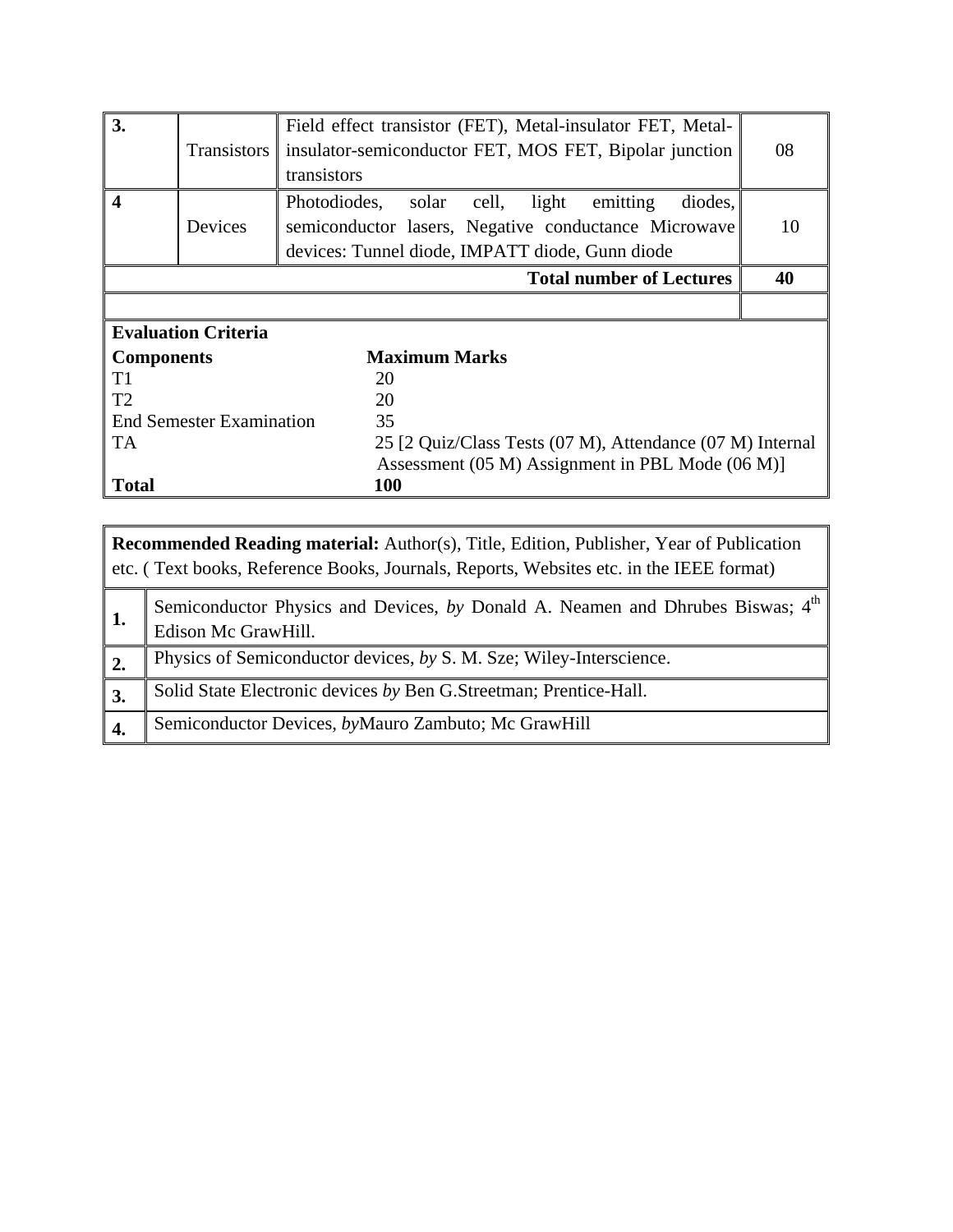| <b>Course Code</b>     | 16B1NPH633              | <b>Semester: Even</b>                   |  | <b>Semester: VI</b> Session: 2019 - 2020<br><b>Month: January to June</b> |     |
|------------------------|-------------------------|-----------------------------------------|--|---------------------------------------------------------------------------|-----|
|                        |                         |                                         |  |                                                                           |     |
| <b>Course Name</b>     | Photovoltaic Techniques |                                         |  |                                                                           |     |
| <b>Credits</b>         | 4/3                     | <b>Contact Hours</b>                    |  |                                                                           | 4/3 |
|                        |                         |                                         |  |                                                                           |     |
| <b>Faculty (Names)</b> | Coordinator(s)          | Dr. B. C. Joshi - JIIT $62$             |  |                                                                           |     |
|                        |                         | Dr. Prashant Chauhan - JIIT 128         |  |                                                                           |     |
|                        | Teacher(s)              | Dr. B. C. Joshi<br>Dr. Prashant Chauhan |  |                                                                           |     |

|                 | <b>COURSE OUTCOMES</b>                                                                             | <b>COGNITIVE LEVELS</b>              |
|-----------------|----------------------------------------------------------------------------------------------------|--------------------------------------|
| CO <sub>1</sub> | Classify various type of renewable energy sources and explain working<br>of photovoltaic device.   | <b>Understand Level</b><br>(Level 2) |
| CO <sub>2</sub> | Demonstrate the use of basic principles to model photovoltaic devices                              | <b>Understand Level</b><br>(Level 2) |
| CO <sub>3</sub> | Identify challenges and apply strategies to optimize performance of<br>various type of solar cells | Apply Level<br>(Level 3)             |
| CO <sub>4</sub> | Analyze Solar PV module, mismatch parameter and rating of PV<br>module                             | Analyze Level<br>(Level 4)           |
| CO <sub>5</sub> | Evaluate the performance of various stand-alone PV systems with<br>battery and AC and DC load      | <b>Evaluate Level</b><br>(Level 5)   |

| <b>Module</b><br>No. | Title of the<br><b>Module</b> | <b>Topics in the Module</b>                                                                                                                                                                                                                                                                                                                                                                           | No. of<br><b>Lectures for</b><br>the module |
|----------------------|-------------------------------|-------------------------------------------------------------------------------------------------------------------------------------------------------------------------------------------------------------------------------------------------------------------------------------------------------------------------------------------------------------------------------------------------------|---------------------------------------------|
| 1.                   | Review                        | Energy issues, conventional energy sources, Renewable<br>energy sources, Solar Energy                                                                                                                                                                                                                                                                                                                 | 02                                          |
| 2.                   | Solar cell<br>fundamentals    | Fundamental of semiconductor, charge carriers and their<br>motion in semiconductors, carriers<br>generation<br>and<br>recombination, p-n junction diode, introduction to solar cell, p-<br>n junction under illumination, Current-Voltage (I-V), open<br>circuit voltage ( $V_{OC}$ ), short circuit current ( $I_{SC}$ ) Maximum<br>power, current and voltage and Efficiency, Quantum<br>Efficiency | 10                                          |
| 3.                   | Design of solar cells         | Upper limits of cell parameters, loses in solar cell, solar cell<br>design, design for high $I_{\text{sc}}$ , $V_{\text{oc}}$ , FF, solar simulators                                                                                                                                                                                                                                                  | 08                                          |
| 4.                   | Solar<br>cell<br>technologies | Production of Si, Si wafer based solar cell technology, thin<br>film solar cell technologies (CIGS, microcrystalline and<br>polycrystalline Si solar cells, amorphous Si thin film solar<br>cells), multijunction solar cells, Emerging solar cell<br>technologies: organics solar cells, Dye-sensitized solar cell<br>(DSC), GaAs solar cell                                                         | 12                                          |
| 5.                   | Photovoltaic system           | PV system: Introduction, Stand-alone system, Grid connected<br>system, Hybrid system, Designing of PV system, Balance of<br>system- BOS (Inverters, Controllers, Wiring, Batteries)<br>Photovoltaic Cells, Estimating PV system size and cost,<br>Photovoltaic safety.                                                                                                                                | 08                                          |
|                      | 40                            |                                                                                                                                                                                                                                                                                                                                                                                                       |                                             |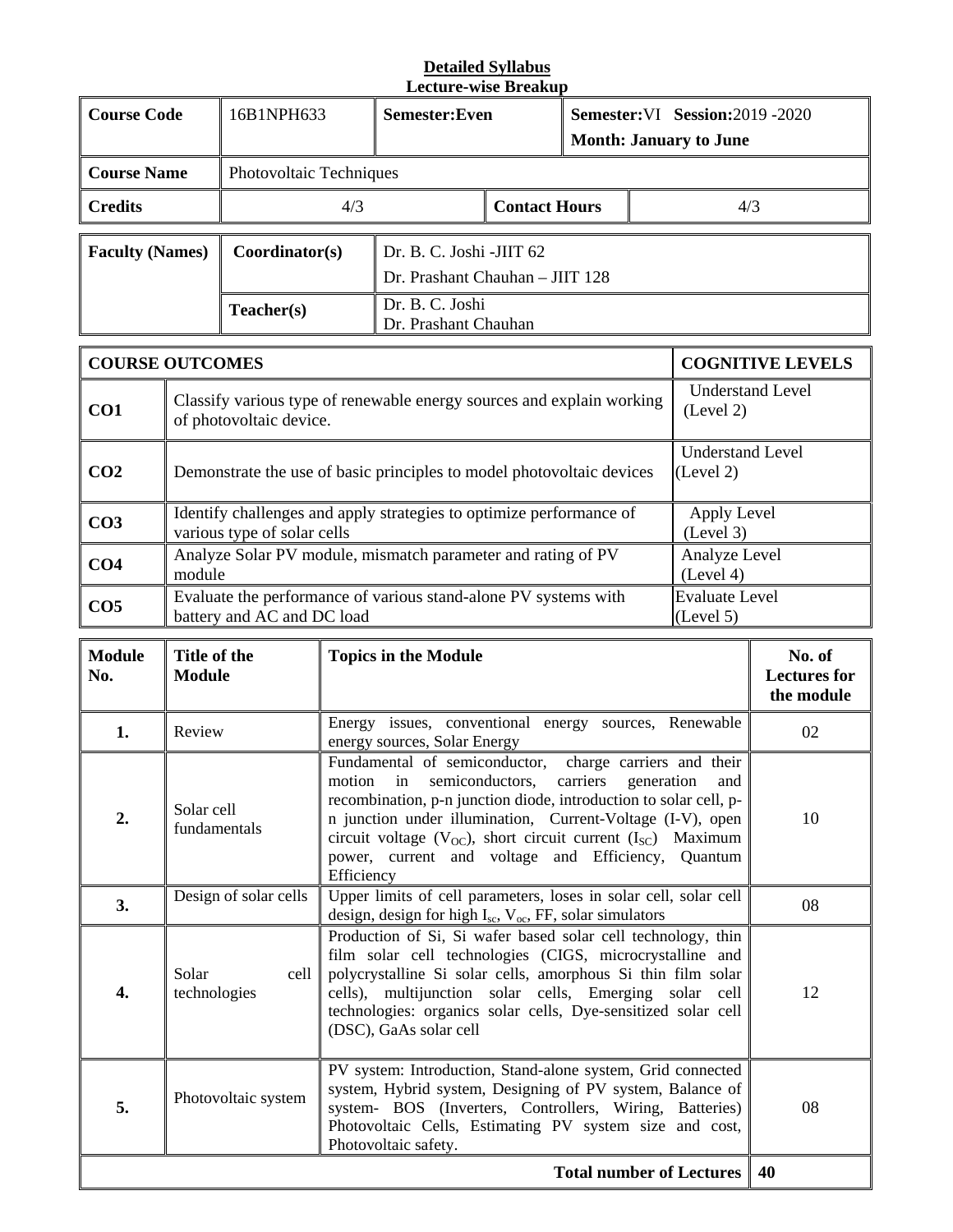| <b>Evaluation Criteria</b>      |                      |  |
|---------------------------------|----------------------|--|
| <b>Components</b>               | <b>Maximum Marks</b> |  |
| T1                              | 20                   |  |
| T <sub>2</sub>                  | 20                   |  |
| <b>End Semester Examination</b> | 35                   |  |
| TA                              | $25$ ()              |  |
| <b>Total</b>                    | 100                  |  |

**Recommended Reading material:** Author(s), Title, Edition, Publisher, Year of Publication etc. (Textbooks, Reference Books, Journals, Reports, Websites etc. in the IEEE format)

|    | Tom Markvart and Luis Castaner, "Solar Cells: Materials, Manufacture and Operations," Elsevier, 2006 |
|----|------------------------------------------------------------------------------------------------------|
|    | Stuart R. Wenhem, Martin A. Green, M.E. Watt, "Applied Photovoltaics," Earthscan, 2007               |
| 3. | Jenny Nelson, "The Physics of Solar Cells" Imperial college press," 003. Aatec publications, 1995.   |
|    | C S Solanki, Solar Photovoltaics, PHI                                                                |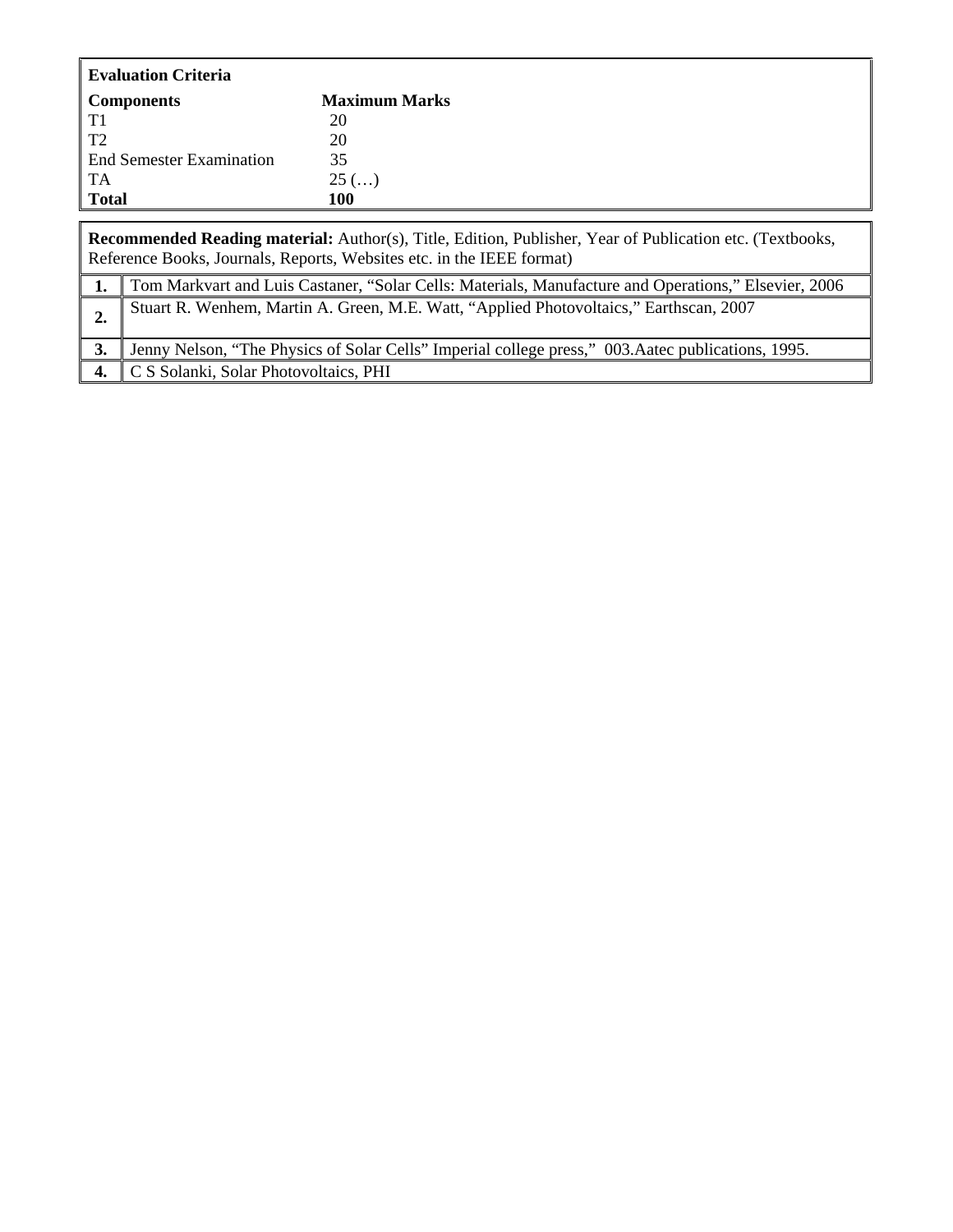# **Detailed Syllabus and Evaluation Scheme**

# **Medical and Industrial Applications of Nuclear Radiation (16B1NPH636)**

| <b>Course Code</b> | 16B1NPH636                                               | Semester:<br>Even | Month from: January to June | Semester: VI Session 2019 - 2020 |
|--------------------|----------------------------------------------------------|-------------------|-----------------------------|----------------------------------|
| <b>Course Name</b> | Medical and Industrial Applications of Nuclear Radiation |                   |                             |                                  |
| <b>Credits</b>     |                                                          |                   | <b>Contact Hours</b>        |                                  |

| <b>Faculty</b> |            | <b>Coordinator(s)</b> Dr. Manoj Tripathi  |
|----------------|------------|-------------------------------------------|
| (Names)        | Teacher(s) | Dr. Papia Chowdhury & Dr. Manoj Tripathi. |

**Course Name: Medical & Industrial Applications of Nuclear Radiation (16B1NPH636) COURSE OUTCOMES:** Upon the completion of this subject, students will be able to

| S.N.        | <b>DESCRIPTION</b>                                                                                                                            | <b>COGNITIVE</b><br><b>LEVEL</b> |
|-------------|-----------------------------------------------------------------------------------------------------------------------------------------------|----------------------------------|
| $C302-11.1$ | Define nuclear structure, properties and reactions; Remembering (C1)<br>Nuclear magnetic resonance process                                    |                                  |
| $C302-11.2$ | imaging<br>models of different nuclear<br>Explain<br>techniques; CNO cycle; principle of radioactive decays                                   | Understanding $(C2)$             |
| $C302-11.3$ | Apply knowledge of nuclear reaction mechanisms in<br>atomic devices, dosimetry, radiotracers, medical<br>imaging, SPECT, PET, tomography etc. | Applying $(C3)$                  |
| C302-11.4   | Analyze different radiocarbon dating mechanisms and<br>processes                                                                              | Analyzing $(C4)$                 |

| No. | Module Title of<br>the<br><b>Module</b> | <b>Topics in the Module</b>                                 | No. of<br><b>Lectures</b><br>for the<br>module |
|-----|-----------------------------------------|-------------------------------------------------------------|------------------------------------------------|
|     | Nuclear                                 | Structure of matter; Nucleus: Nuclear Size, Structure and   | 17                                             |
|     | Structure                               | forces; Binding energy and Nuclear stability, mass defect;  |                                                |
|     |                                         | Nuclear reaction: Fission, Fusion, chain reaction. Nuclear  |                                                |
|     |                                         | fusion in stars, Formation of basic elements: proton-proton |                                                |
|     |                                         | chain, CNO cycle, Hydrostatic equilibrium; Applications:    |                                                |
|     |                                         | atom bomb, hydrogen bomb, nuclear power plants, Nuclear     |                                                |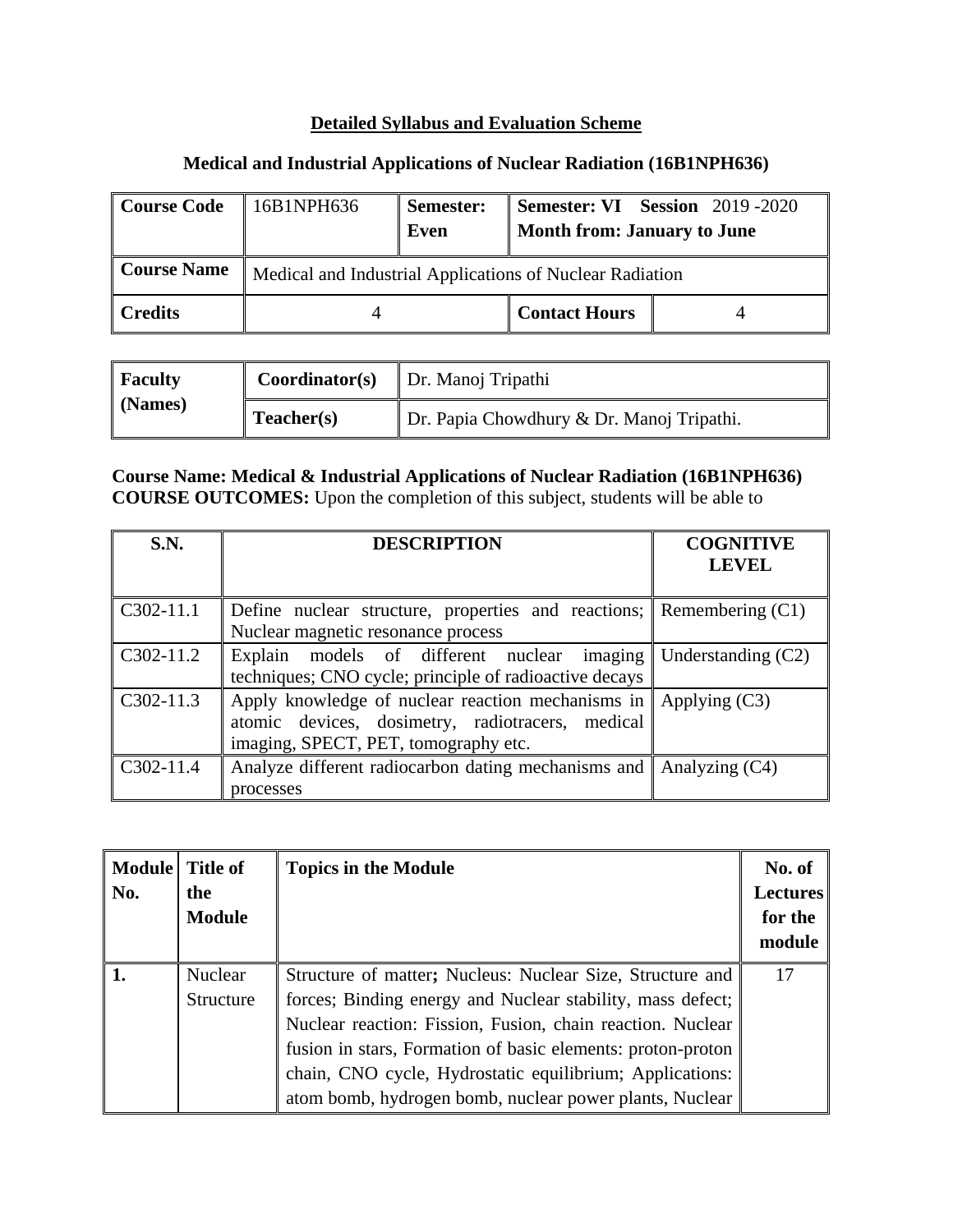|                                                                                                                                                                                                                                                                                    |                                      | reactor problems, precautions. ii) Radioactive decay,<br>kinetics of radioactive decay, Types of radioactive decay<br>measurement, Half life, decay constant,<br>and their<br>Population<br>of<br>states, Production of radionuclides.<br>Radioactive<br>dating, Radiocarbon dating: Formation,<br>mechanism of dating, carbon cycle, radiocarbon clock and<br>applications, advantages, disadvantages, precautions; Other<br>dating techniques, protein dating, accuracy in dating; |    |
|------------------------------------------------------------------------------------------------------------------------------------------------------------------------------------------------------------------------------------------------------------------------------------|--------------------------------------|--------------------------------------------------------------------------------------------------------------------------------------------------------------------------------------------------------------------------------------------------------------------------------------------------------------------------------------------------------------------------------------------------------------------------------------------------------------------------------------|----|
| 2.                                                                                                                                                                                                                                                                                 | Radioactiv<br>e Dating               | Dosimetry and applications: Interaction of Radiation of<br>matter: Biological effects of radiations; dosimetry, working<br>principles, Tools and radiotherapy, Doses, Radioisotopes,<br>Radiotracers;                                                                                                                                                                                                                                                                                | 09 |
| 3.                                                                                                                                                                                                                                                                                 | Nuclear<br>Magnetic<br>Resonance     | Nuclear Magnetic Resonance: General Introduction to<br>Magnetic Resonance, Reference Frame; RF Pulses, Larmor<br>precision, Basic principles of NMR & ESR Spectroscopy,<br>Nuclear shielding, Chemical shifts; Couplings, Nuclear<br>Imaging; 1D,2D, 3D Images, Application of NMR in<br>medical industry as MRI, working MRI, Types of differen<br>MRI, Applications of NMR in quantum computation;                                                                                 | 09 |
| $\boldsymbol{4}$                                                                                                                                                                                                                                                                   | Dosimetry<br>and<br>applicatio<br>ns | Nuclear Medicine and Nuclear imaging techniques,<br>preclinical imaging, detector designing, photon counting,<br>Medical imaging using $\beta + \gamma$ coincidences, SPECT AND<br>PET: Radiation tomography                                                                                                                                                                                                                                                                         | 05 |
|                                                                                                                                                                                                                                                                                    |                                      | <b>Total number of Lectures</b>                                                                                                                                                                                                                                                                                                                                                                                                                                                      | 40 |
|                                                                                                                                                                                                                                                                                    | <b>Evaluation Criteria</b>           |                                                                                                                                                                                                                                                                                                                                                                                                                                                                                      |    |
| <b>Maximum Marks</b><br><b>Components</b><br>T <sub>1</sub><br>20<br>T2<br>20<br><b>End Semester Examination</b><br>35<br><b>TA</b><br>25 [2 Quiz/Class Tests (07 M), Attendance (07 M) Internal<br>Assessment (05 M) Assignment in PBL Mode (06 M)]<br><b>Total</b><br><b>100</b> |                                      |                                                                                                                                                                                                                                                                                                                                                                                                                                                                                      |    |

| <b>Total</b> | <b>100</b>                                                                                                                                                                                |
|--------------|-------------------------------------------------------------------------------------------------------------------------------------------------------------------------------------------|
|              |                                                                                                                                                                                           |
|              | <b>Recommended Reading material:</b> Author(s), Title, Edition, Publisher, Year of Publication<br>etc. (Text books, Reference Books, Journals, Reports, Websites etc. in the IEEE format) |
| 1.           | Basic Sciences of Nuclear Medicine; Magdy M K halil, Springer.                                                                                                                            |
| 2.           | Gopal B Saha, Physics and Radibiology of Nuclear Medicine; Springer.                                                                                                                      |
| 3.           | A. Beiser, Concepts of Modern Physics, Mc Graw Hill International.                                                                                                                        |
|              |                                                                                                                                                                                           |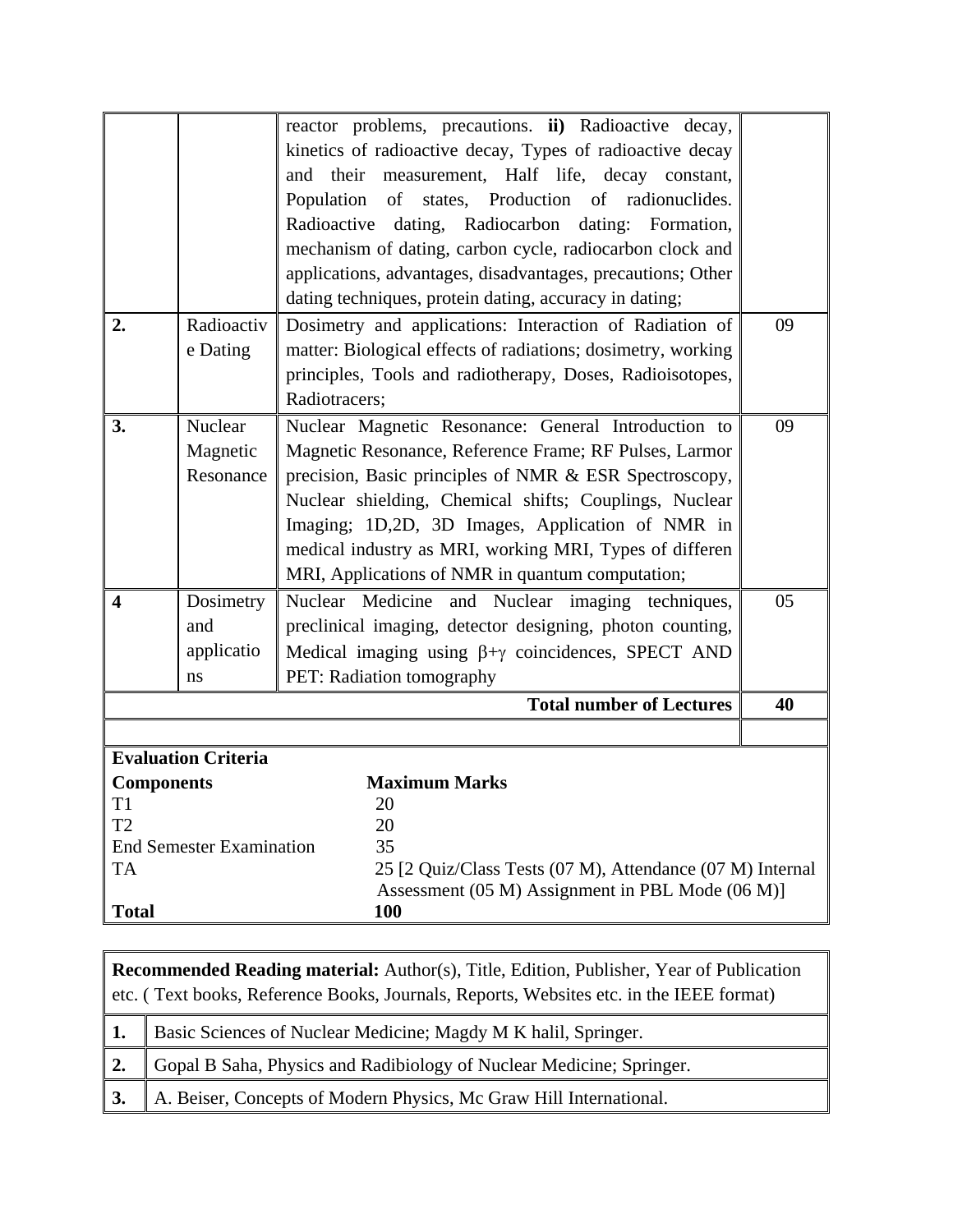| - 4. | Radionuclide Techniques in Medicine, JM McAlister (Cambridge University Press,<br>979). |
|------|-----------------------------------------------------------------------------------------|
|      | S.N.Ghosal, Nuclear Physics.                                                            |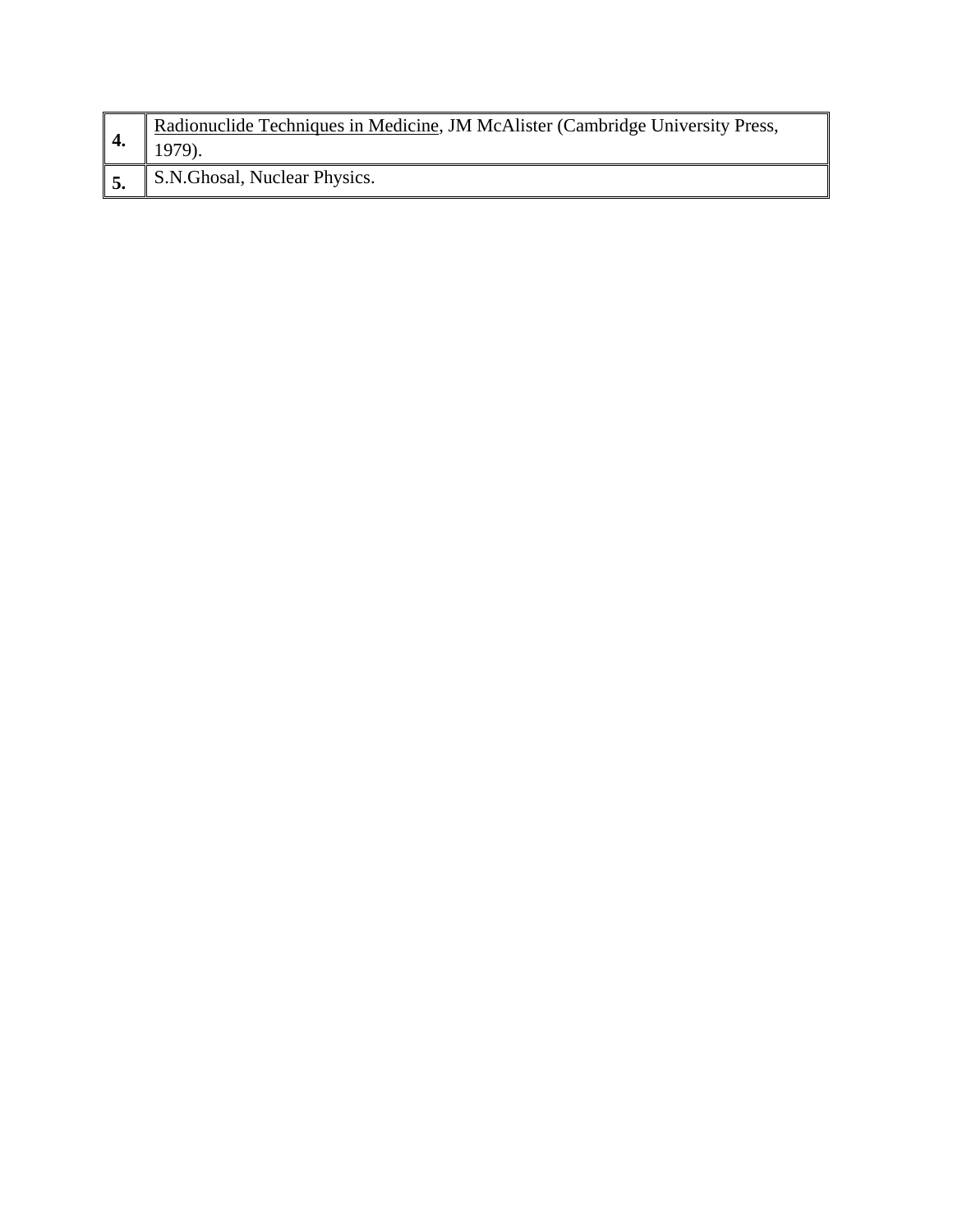| <b>Course Code</b>                                                                                                         |                           | 16B19BT692                                                                                                                                                                                                                                                                                                                                                                  |                                 | <b>Semester</b> Even<br>(specify Odd/Even)                                                              |                      | Semester 6 <sup>th</sup> Session 2019-2020<br>Month from Jan - May |                                             |                                 |                          |
|----------------------------------------------------------------------------------------------------------------------------|---------------------------|-----------------------------------------------------------------------------------------------------------------------------------------------------------------------------------------------------------------------------------------------------------------------------------------------------------------------------------------------------------------------------|---------------------------------|---------------------------------------------------------------------------------------------------------|----------------------|--------------------------------------------------------------------|---------------------------------------------|---------------------------------|--------------------------|
| <b>Course Name</b>                                                                                                         |                           |                                                                                                                                                                                                                                                                                                                                                                             | <b>Applied Mushroom Biology</b> |                                                                                                         |                      |                                                                    |                                             |                                 |                          |
| <b>Credits</b>                                                                                                             |                           |                                                                                                                                                                                                                                                                                                                                                                             | $\overline{2}$                  |                                                                                                         | <b>Contact Hours</b> |                                                                    |                                             | $\overline{2}$                  |                          |
| <b>Faculty (Names)</b>                                                                                                     |                           | Coordinator(s)                                                                                                                                                                                                                                                                                                                                                              |                                 | Dr. Manisha Singh                                                                                       |                      |                                                                    |                                             |                                 |                          |
|                                                                                                                            |                           | Teacher(s)<br>(Alphabetically)                                                                                                                                                                                                                                                                                                                                              |                                 | Dr. Manisha Singh                                                                                       |                      |                                                                    |                                             |                                 |                          |
| <b>COURSE OUTCOMES</b>                                                                                                     |                           |                                                                                                                                                                                                                                                                                                                                                                             |                                 |                                                                                                         |                      |                                                                    |                                             |                                 | <b>COGNITIVE LEVELS</b>  |
| CO692.1                                                                                                                    |                           | Define mushroom biology                                                                                                                                                                                                                                                                                                                                                     |                                 |                                                                                                         |                      |                                                                    |                                             |                                 | Remembering Level (C1)   |
| CO692.2                                                                                                                    |                           | Experiment with mushroom cultivation                                                                                                                                                                                                                                                                                                                                        |                                 |                                                                                                         |                      |                                                                    |                                             | Applying Level (C3)             |                          |
| CO692.3                                                                                                                    |                           |                                                                                                                                                                                                                                                                                                                                                                             |                                 | Explain environmental and medicinal aspects of mushroom                                                 |                      |                                                                    |                                             |                                 | Understanding Level (C2) |
| CO692.4                                                                                                                    |                           | Analyze economics of mushroom cultivation                                                                                                                                                                                                                                                                                                                                   |                                 |                                                                                                         |                      |                                                                    |                                             | Analyzing Level (C4)            |                          |
| <b>Module</b><br>No.                                                                                                       | <b>Module</b>             | Title of the<br><b>Topics in the Module</b>                                                                                                                                                                                                                                                                                                                                 |                                 |                                                                                                         |                      |                                                                    | No. of<br><b>Lectures</b> for<br>the module |                                 |                          |
| 1.                                                                                                                         |                           | Introduction, concepts, types, uses of mushrooms, Edible and<br>Principles of<br>poisonous mushrooms<br><b>Mushroom Biology</b>                                                                                                                                                                                                                                             |                                 |                                                                                                         |                      | $\overline{c}$                                                     |                                             |                                 |                          |
| 2.                                                                                                                         |                           | Global production                                                                                                                                                                                                                                                                                                                                                           | and constraints                 | Agribusiness involving mushrooms, global status, opportunities                                          |                      |                                                                    |                                             |                                 | $\overline{2}$           |
| 3.                                                                                                                         |                           | Cultivation: Culturing, preservation methods, spawn production,<br>Mushroom<br>quality attributes, storage, transport of commercially important<br>cultivation<br>mushrooms<br>Lab: Bed preparation, use of different types of substrates (straw,<br>cotton mill waste, water hyacinth etc.) for cultivation of oyster,<br>white button, shiitake and caterpillar mushrooms |                                 |                                                                                                         |                      |                                                                    | 8                                           |                                 |                          |
| 4.                                                                                                                         | Mushroom<br>biotechnology |                                                                                                                                                                                                                                                                                                                                                                             |                                 | Constraints in transformation, production of new varieties,<br>genomic and proteomic approaches         |                      |                                                                    |                                             |                                 | 4                        |
| 5.                                                                                                                         |                           | Bioremediation using mushrooms, Production of nutraceuticals &<br>Environmental &<br>Medicinal aspects<br>value-added products<br>Lab: Quality checks in cultivation process, processing and<br>preservation                                                                                                                                                                |                                 |                                                                                                         |                      |                                                                    | 8                                           |                                 |                          |
| 6.                                                                                                                         | Economics                 |                                                                                                                                                                                                                                                                                                                                                                             |                                 | Economics of setting up a commercial mushroom production unit<br>Lab: Report on economics of production |                      |                                                                    |                                             |                                 | $\overline{4}$           |
|                                                                                                                            |                           |                                                                                                                                                                                                                                                                                                                                                                             |                                 |                                                                                                         |                      |                                                                    |                                             | <b>Total number of Lectures</b> | 28                       |
| <b>Evaluation Criteria</b><br><b>Components</b><br>T <sub>2</sub><br><b>End Semester Examination</b><br>TA<br><b>Total</b> |                           |                                                                                                                                                                                                                                                                                                                                                                             | 20<br>35<br>45<br>100           | <b>Maximum Marks</b>                                                                                    |                      |                                                                    |                                             |                                 |                          |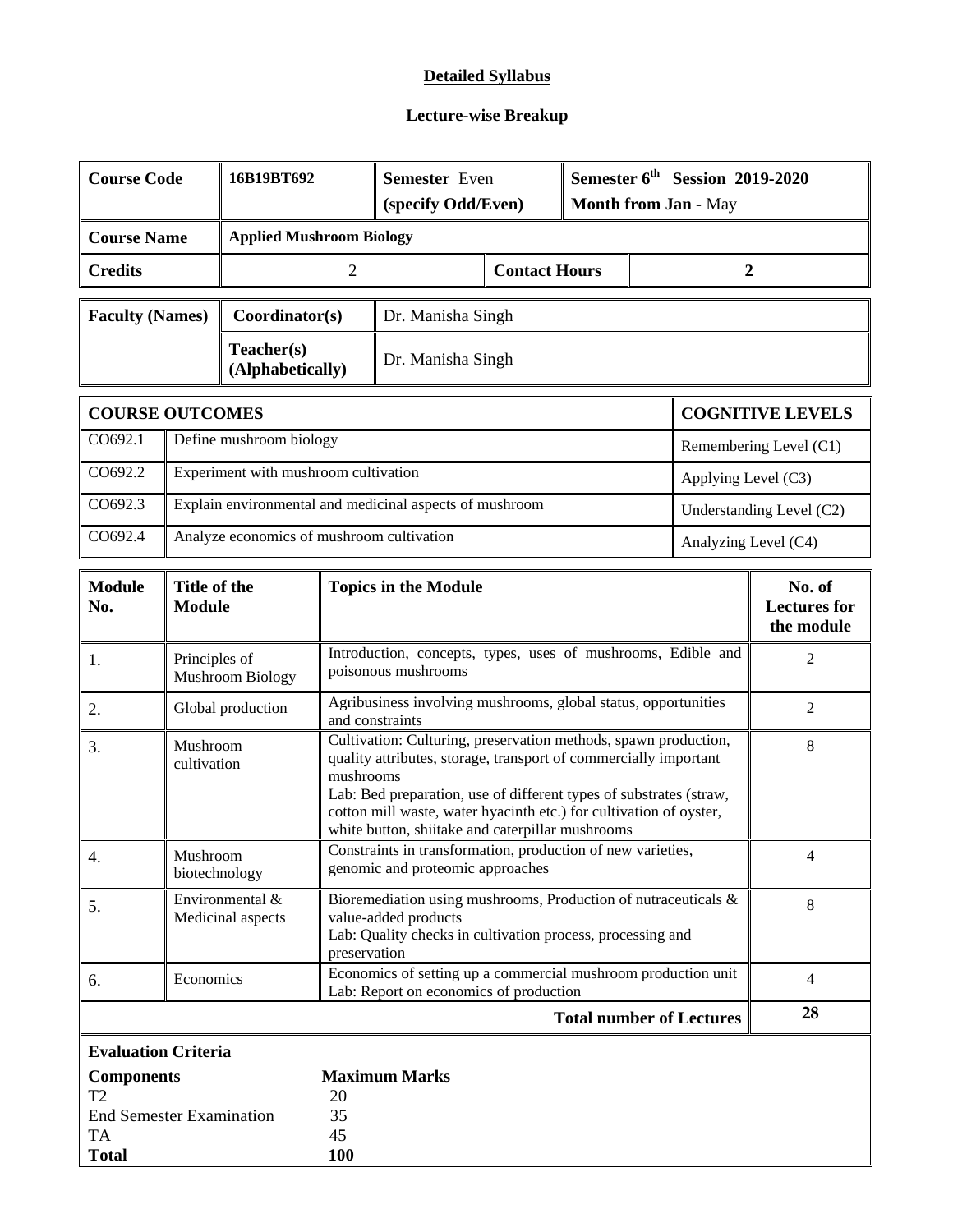| <b>Recommended Reading material:</b> Author(s), Title, Edition, Publisher, Year of Publication etc. (Text books,<br>Reference Books, Journals, Reports, Websites etc. in the IEEE format) |  |  |  |  |  |  |
|-------------------------------------------------------------------------------------------------------------------------------------------------------------------------------------------|--|--|--|--|--|--|
| SHU-TING CHANG, PHILIP G. MILES: MUSHROOMS: Cultivation, Nutritional Value,<br>Medicinal Effect, and Environmental Impact, SECOND EDITION, CRC Press, 2011                                |  |  |  |  |  |  |
| Research papers and manuals                                                                                                                                                               |  |  |  |  |  |  |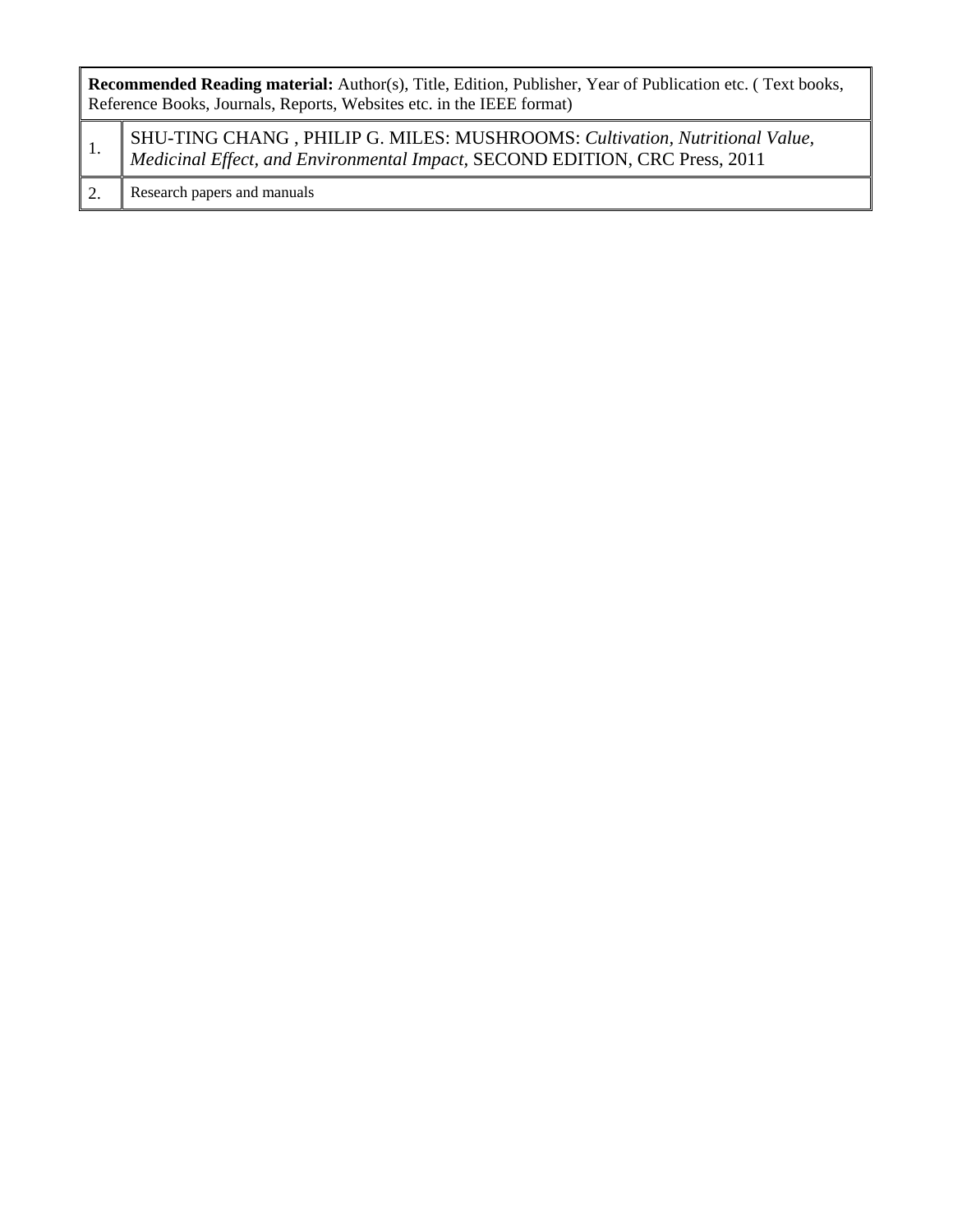| <b>Course Code</b>     | 16B19EC691       | <b>Semester</b> Even<br>(specify Odd/Even) |                      | Semester 6th Session 2019-2020<br><b>Month from</b> Jan-June |  |  |  |
|------------------------|------------------|--------------------------------------------|----------------------|--------------------------------------------------------------|--|--|--|
| <b>Course Name</b>     | Renewable Energy |                                            |                      |                                                              |  |  |  |
| <b>Credits</b>         |                  |                                            | <b>Contact Hours</b> |                                                              |  |  |  |
| <b>Faculty (Names)</b> | Coordinator(s)   | Shivaji Tyagi, Vinay Anand Tikkiwal        |                      |                                                              |  |  |  |
|                        | Teacher(s)       |                                            |                      |                                                              |  |  |  |

**(Alphabetically)**

|            | <b>COURSE OUTCOMES</b>                                                                                             | <b>COGNITIVE</b><br><b>LEVELS</b>                           |  |  |
|------------|--------------------------------------------------------------------------------------------------------------------|-------------------------------------------------------------|--|--|
| $C305-4.1$ | Overview of Energy use, Major Energy options, Global climate change<br>issues, effects on ecology and biodiversity | Remembering,<br>Understanding (Level I<br>$&$ II)           |  |  |
| $C305-4.2$ | Basics of Solar radiation and Solar Photovoltaics, Solar Resource<br>Assessment, Solar Cell structures and working | Understanding,<br>Applying, Analysis<br>(Level II, III, IV) |  |  |
| $C305-4.3$ | Basics of Wind resource, Aerodynamics, Fundamental Power Equations,<br>Design of Wind Energy Generators            | Understanding,<br>Applying, Analysis<br>(Level II, III, IV) |  |  |
| C305-4.4   | Biomass Resource, Extracting Biomass Energy, Landfill gas, Fuel Crops,<br>Anaerobic Digestion, Biomass Gasifiers   | Remembering,<br>Understanding (Level I<br>$&$ II)           |  |  |

| <b>Module</b><br>No.       | Title of the<br><b>Module</b>   | <b>Topics in the Module</b>                                                                                                                                                                                                                              | No. of<br><b>Lectures for</b><br>the module |
|----------------------------|---------------------------------|----------------------------------------------------------------------------------------------------------------------------------------------------------------------------------------------------------------------------------------------------------|---------------------------------------------|
| 1.                         | Introduction                    | Overview of energy use and related issues, Necessity of<br>energy storage, major energy options, issues of supply<br>and demand, energy conversions, global climate change<br>issues, effects on ecology and biodiversity, major energy<br>alternatives. | 6                                           |
| $\overline{2}$ .           | Solar Energy &<br>their sources | Solar cell fundamentals and characteristics, Solar<br>Resource Assessment, Solar Photovoltaic technologies<br>and Solar Thermal systems.                                                                                                                 | 8                                           |
| 3.                         | Electric grid                   | Working and performance related issues. New<br>developments and challenges in the electric grid.                                                                                                                                                         | 6                                           |
| 4.                         | Wind Energy &<br>their sources  | Wind resource, basic aerodynamics, fundamental power<br>equation, Basic                                                                                                                                                                                  | 4                                           |
| 5.                         | Biomass sources                 | Biomass resource, photosynthesis process and usable<br>form of biomass, extracting biomass energy, fuel crops,<br>landfill gas, waste to energy, energy balances and<br>economics.                                                                       | 6                                           |
|                            |                                 | <b>Total number of Lectures</b>                                                                                                                                                                                                                          | 30                                          |
| <b>Evaluation Criteria</b> |                                 |                                                                                                                                                                                                                                                          |                                             |

**Components Maximum Marks**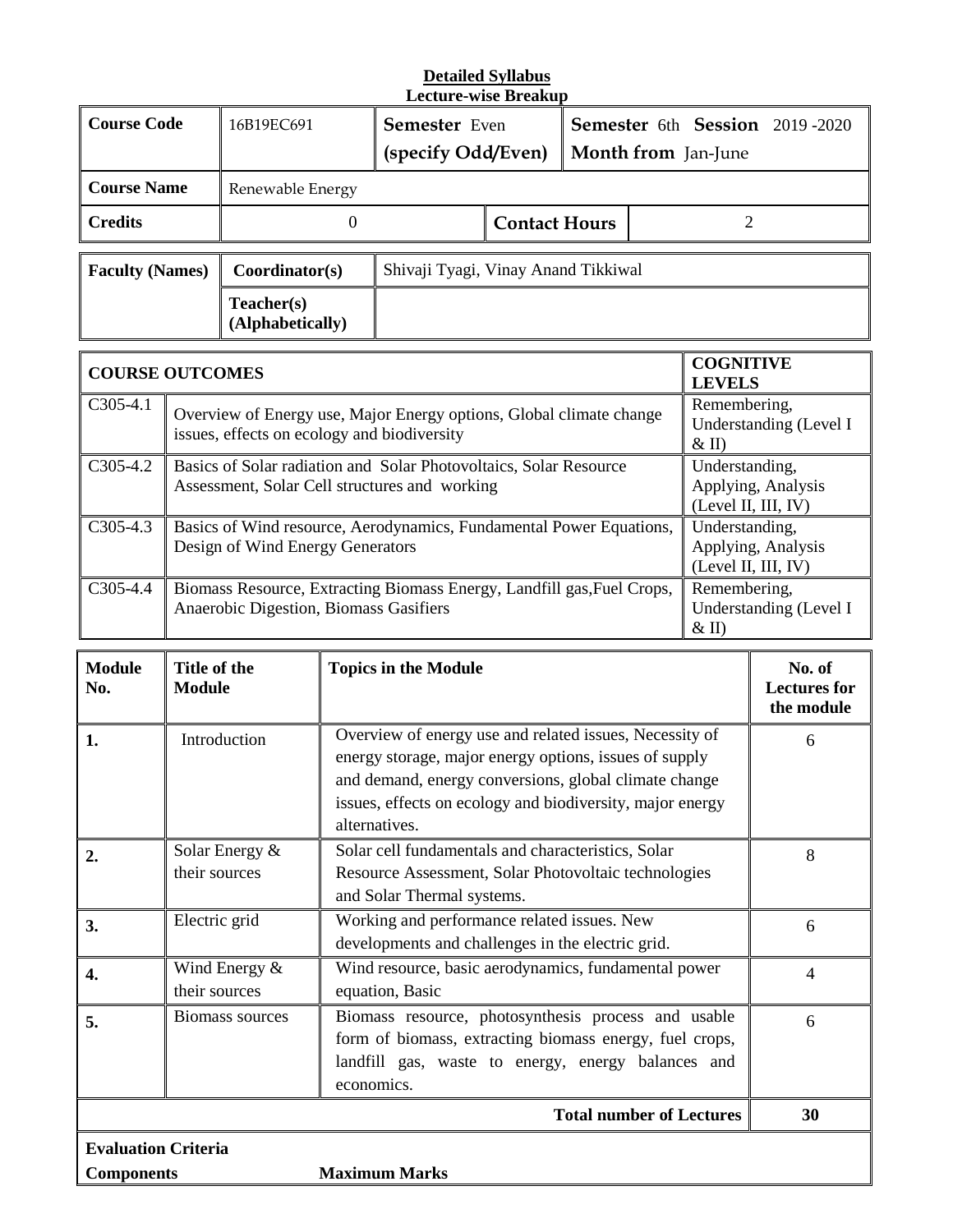| $T^{\prime}$                    | 30                                               |
|---------------------------------|--------------------------------------------------|
| <b>End Semester Examination</b> | 40                                               |
| TA                              | 30 (Assignment = 15, Quiz = 10, Attendance = 05) |
| <b>Total</b>                    | 100                                              |

**Recommended Reading material:** Author(s), Title, Edition, Publisher, Year of Publication etc. ( Text books, Reference Books, Journals, Reports, Websites etc. in the IEEE format) 1. Chetan Singh Solanki, Solar Photovoltaics: Fundamental, technologies and applications. Prentice Hall of India, 2015 **2.** James Momoh, Smart Grid: Fundamentals of Design and Analysis, Wiley-IEEE Press, 2012. **3.** Ahmed, Wind Energy: Theory and Practice, PHI **4.** Jenny Nelson, Physics of Solar Cell, World Scientific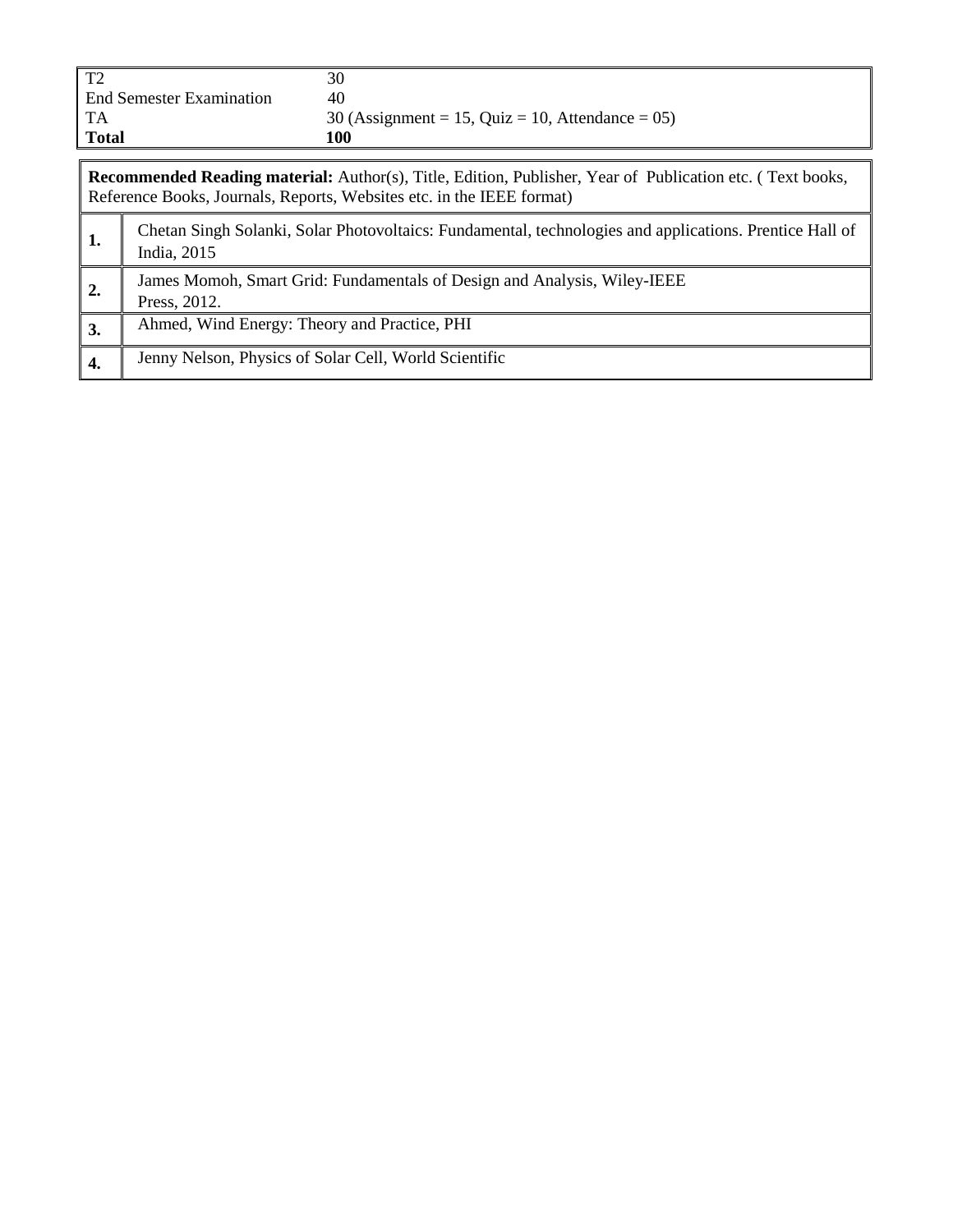# **Course Description**

| <b>Course Code</b>              |               | 16B19MA691                                     |                         | Semester Even<br>Semester VI Session 2019-2020<br>Month from Jan 2020 to June 2020                                                                                                                                                                                                        |                                                                    |                      |    |             |                                          |  |  |
|---------------------------------|---------------|------------------------------------------------|-------------------------|-------------------------------------------------------------------------------------------------------------------------------------------------------------------------------------------------------------------------------------------------------------------------------------------|--------------------------------------------------------------------|----------------------|----|-------------|------------------------------------------|--|--|
| <b>Course Name</b>              |               | Numerical Aptitude                             |                         |                                                                                                                                                                                                                                                                                           |                                                                    |                      |    |             |                                          |  |  |
| <b>Credits</b>                  |               | 2                                              |                         |                                                                                                                                                                                                                                                                                           |                                                                    | <b>Contact Hours</b> |    | $2 - 0 - 0$ |                                          |  |  |
| <b>Faculty</b>                  |               | Coordinator(s)                                 |                         | Dr. Trapti Neer                                                                                                                                                                                                                                                                           |                                                                    |                      |    |             |                                          |  |  |
| (Names)                         |               | Teacher(s)<br>(Alphabetically)                 |                         | Dr. Mohd. Sarfaraz                                                                                                                                                                                                                                                                        |                                                                    |                      |    |             |                                          |  |  |
| <b>COURSE OUTCOMES</b>          |               |                                                |                         |                                                                                                                                                                                                                                                                                           |                                                                    |                      |    |             | <b>COGNITIVE</b><br><b>LEVELS</b>        |  |  |
|                                 |               |                                                |                         | After pursuing the above mentioned course, the students will be able to:                                                                                                                                                                                                                  |                                                                    |                      |    |             |                                          |  |  |
| CO1                             |               |                                                |                         | explain basics of mathematical aptitude.                                                                                                                                                                                                                                                  |                                                                    |                      |    |             | Understanding<br>Level $(C2)$            |  |  |
| CO <sub>2</sub>                 |               |                                                |                         | explain set, functions and representation of numbers.                                                                                                                                                                                                                                     |                                                                    |                      |    |             | Understanding<br>Level $(C2)$            |  |  |
| CO <sub>3</sub>                 | numbers.      |                                                |                         | solve problem on probability theory, quadratic equations and complex                                                                                                                                                                                                                      |                                                                    |                      |    |             | Applying Level<br>(C3)                   |  |  |
| CO <sub>4</sub>                 |               |                                                |                         |                                                                                                                                                                                                                                                                                           | explain inequalities, mensuration, data interpretation and errors. |                      |    |             |                                          |  |  |
|                                 |               | <b>Topics in the Module</b>                    |                         |                                                                                                                                                                                                                                                                                           |                                                                    |                      |    |             |                                          |  |  |
| <b>Module</b><br>No.            | <b>Module</b> | Title of the                                   |                         |                                                                                                                                                                                                                                                                                           |                                                                    |                      |    |             | <b>No. of Lectures</b><br>for the module |  |  |
| 1.                              | Aptitude      | Mathematical                                   |                         | Fractions, simplification, HCF and LCM, ratio and<br>proportion, percentage, partnership, age, average,<br>profit and losses, simple interest and compound<br>interest, time and work, time and distance.                                                                                 |                                                                    |                      |    |             | 08                                       |  |  |
| 2.                              |               | Set Theory and<br>Representation<br>of Numbers | some<br>numbers.        | Basics, identities, Venn diagram, addition principle,<br>Pigeon hole principle, Functions-types of functions,<br>special<br>functions,<br>characteristics function, Ackermann's function,<br>Representation of numbers in binary, octal,<br>hexadecimal, floating point representation of |                                                                    | hashing              |    | function.   | 10                                       |  |  |
| 4.                              |               | Probability                                    |                         | Probability, binomial theorem, linear equations,<br>quadratic equations, complex numbers, logarithms.                                                                                                                                                                                     |                                                                    |                      |    |             | 06                                       |  |  |
| 5.                              | Data          | Geometry and<br>Interpretation                 | Surds<br>approximation. | and indices, inequalities, mensuration,<br>geometry, data interpretation, errors- types of<br>errors, error propagation, errors                                                                                                                                                           |                                                                    |                      | in | series      | 06                                       |  |  |
| <b>Total number of Lectures</b> |               |                                                |                         |                                                                                                                                                                                                                                                                                           |                                                                    |                      |    |             | 30                                       |  |  |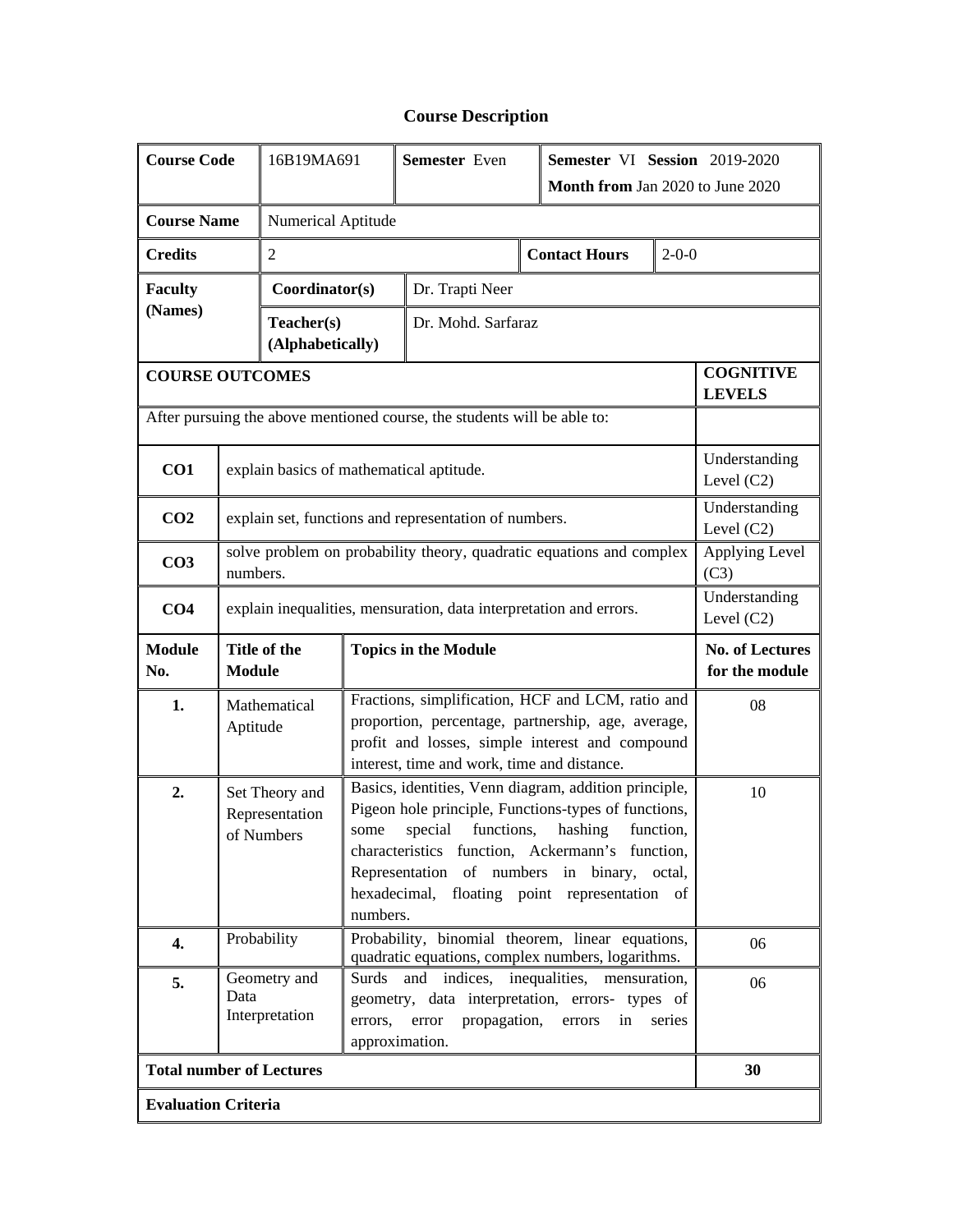|              | <b>Components</b>                                                                                                                                                                         | <b>Maximum Marks</b>                                                                            |  |  |  |  |
|--------------|-------------------------------------------------------------------------------------------------------------------------------------------------------------------------------------------|-------------------------------------------------------------------------------------------------|--|--|--|--|
|              | Mid Term Examination                                                                                                                                                                      | 30                                                                                              |  |  |  |  |
|              | <b>End Semester Examination</b>                                                                                                                                                           | 40                                                                                              |  |  |  |  |
| TA.          |                                                                                                                                                                                           | 30 (Assignments)                                                                                |  |  |  |  |
| <b>Total</b> |                                                                                                                                                                                           | <b>100</b>                                                                                      |  |  |  |  |
|              | <b>Recommended Reading material:</b> Author(s), Title, Edition, Publisher, Year of Publication etc. (Text<br>books, Reference Books, Journals, Reports, Websites etc. in the IEEE format) |                                                                                                 |  |  |  |  |
| 1.           |                                                                                                                                                                                           | <b>Aggarwal, R.S., Quantitative Aptitude, S. Chand &amp; Co., 2008</b>                          |  |  |  |  |
| 2.           | <b>Praveen, R. V., Quantitative Aptitude and Reasoning, 3rd Edition, Prentice Hall India, 2016.</b>                                                                                       |                                                                                                 |  |  |  |  |
| 3.           | <b>Prakasa Rao, B.L.S., A First Course in Probability and Statistics, World Scientific, 2009.</b>                                                                                         |                                                                                                 |  |  |  |  |
| 4.           |                                                                                                                                                                                           | <b>Rosen &amp; Kenneth H, Discrete Mathematics and Its Applications, Tata Mc-Graw Hill, New</b> |  |  |  |  |
|              | Delhi, 2007.                                                                                                                                                                              |                                                                                                 |  |  |  |  |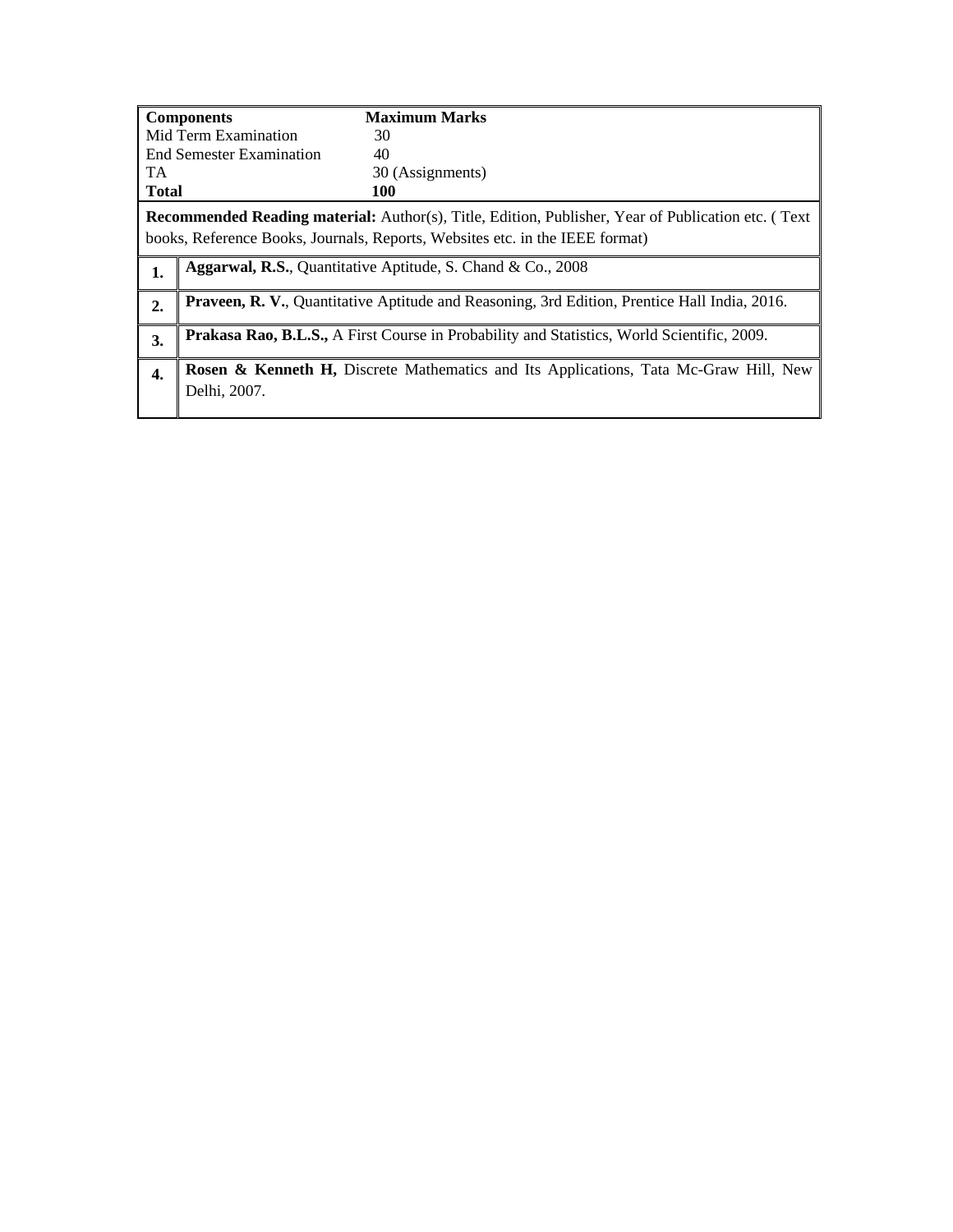| <b>Course Code</b>                                                                                         |                                                                                                                                                                                                                                                                                                                                                       | 16B19PH692                                                                                                                                                                                                                         |                                               | <b>Semester Even</b>                                                                       |                      |   | Semester: 6 <sup>th</sup> Session 2019 -2020<br>Month from: January to July |                                 |                                             |
|------------------------------------------------------------------------------------------------------------|-------------------------------------------------------------------------------------------------------------------------------------------------------------------------------------------------------------------------------------------------------------------------------------------------------------------------------------------------------|------------------------------------------------------------------------------------------------------------------------------------------------------------------------------------------------------------------------------------|-----------------------------------------------|--------------------------------------------------------------------------------------------|----------------------|---|-----------------------------------------------------------------------------|---------------------------------|---------------------------------------------|
| <b>COURSE</b><br><b>NAME</b>                                                                               |                                                                                                                                                                                                                                                                                                                                                       |                                                                                                                                                                                                                                    | LIGHT EMITTING DEVICES: BASICS & APPLICATIONS |                                                                                            |                      |   |                                                                             |                                 |                                             |
| <b>Credits</b>                                                                                             |                                                                                                                                                                                                                                                                                                                                                       |                                                                                                                                                                                                                                    | 3                                             |                                                                                            | <b>Contact Hours</b> |   |                                                                             | $\overline{4}$                  |                                             |
| <b>Faculty (Names)</b>                                                                                     |                                                                                                                                                                                                                                                                                                                                                       | Coordinator(s)                                                                                                                                                                                                                     |                                               | Dr. Bhubesh Chander Joshi                                                                  |                      |   |                                                                             |                                 |                                             |
|                                                                                                            |                                                                                                                                                                                                                                                                                                                                                       | Teacher(s)<br>(Alphabetically)                                                                                                                                                                                                     |                                               | Dr. Bhubesh Chander Joshi                                                                  |                      |   |                                                                             |                                 |                                             |
| <b>COURSE OUTCOMES</b>                                                                                     |                                                                                                                                                                                                                                                                                                                                                       |                                                                                                                                                                                                                                    |                                               |                                                                                            |                      |   |                                                                             |                                 | <b>COGNITIVE LEVELS</b>                     |
| $C305-6.1$                                                                                                 |                                                                                                                                                                                                                                                                                                                                                       | junction diode and light emitting diodes.                                                                                                                                                                                          |                                               | Recall the basic concepts of semiconducting materials, working of p-n                      |                      |   |                                                                             |                                 | Remembering $(C1)$                          |
| $C305-6.2$                                                                                                 |                                                                                                                                                                                                                                                                                                                                                       | fabrication of LEDs.                                                                                                                                                                                                               |                                               | Explain the various physical parameters involved in designing and                          |                      |   |                                                                             |                                 | Understanding (C2)                          |
| $C305-6.3$                                                                                                 |                                                                                                                                                                                                                                                                                                                                                       | spectrum of LEDs.                                                                                                                                                                                                                  |                                               | Solve various problems related to efficiency, emission intensity and                       |                      |   |                                                                             |                                 | Applying (C3)                               |
| $C305-6.4$                                                                                                 |                                                                                                                                                                                                                                                                                                                                                       | high brightness LEDs.                                                                                                                                                                                                              |                                               | Analyze the problems in designing & fabricating blue, white and green                      |                      |   |                                                                             |                                 | Analyzing (C4)                              |
| <b>Module</b><br>No.                                                                                       | Title of the<br><b>Module</b>                                                                                                                                                                                                                                                                                                                         |                                                                                                                                                                                                                                    |                                               | <b>Topics in the Module</b>                                                                |                      |   |                                                                             |                                 | No. of<br><b>Lectures</b> for<br>the module |
| 1.                                                                                                         |                                                                                                                                                                                                                                                                                                                                                       | <b>History of LEDs</b>                                                                                                                                                                                                             | LED <sub>s</sub> .                            | History of SiC, GaAs, GaAsP, GaInP, GaN, and InGaN                                         |                      |   |                                                                             |                                 | $\overline{4}$                              |
| 2.                                                                                                         |                                                                                                                                                                                                                                                                                                                                                       | Theory of<br>Radiative and non-radiative recombination's, Low-level<br>Recombination's<br>and high-level excitations, Bio-molecular rate equation for<br>quantum well structure, Van Roosbroeck-Shockley Model,<br>Einstein Model. |                                               |                                                                                            |                      |   | 6                                                                           |                                 |                                             |
| 3.                                                                                                         | <b>LED Basics</b><br>parasitic<br>Electrical properties: I-V characteristics,<br>resistances, carrier distribution in homo and hetero<br>junctions, carrier losses, carrier overflow in heterojunctions,<br>Optical properties: Internal, external, extraction and power<br>efficiencies, Emission spectra, escape cone and temperature<br>dependency |                                                                                                                                                                                                                                    |                                               |                                                                                            |                      | 6 |                                                                             |                                 |                                             |
| 4.                                                                                                         | Growth &<br>Fabrications                                                                                                                                                                                                                                                                                                                              |                                                                                                                                                                                                                                    |                                               | LED materials, Organic LEDs, Growth, Fabrication and<br><b>Characterization Techniques</b> |                      |   |                                                                             |                                 | $\overline{4}$                              |
| 5.                                                                                                         | Solid state lighting, White LEDs, HB LEDs, Color Mixing<br>Applications<br>and Rendering, LED Drivers, Display Devices, AMOLED,<br>Communication, High Voltage LEDs                                                                                                                                                                                   |                                                                                                                                                                                                                                    |                                               |                                                                                            |                      |   | 10                                                                          |                                 |                                             |
|                                                                                                            |                                                                                                                                                                                                                                                                                                                                                       |                                                                                                                                                                                                                                    |                                               |                                                                                            |                      |   |                                                                             | <b>Total number of Lectures</b> | 30                                          |
| <b>Evaluation Criteria</b><br><b>Components</b><br>Mid Term Examination<br><b>End Semester Examination</b> |                                                                                                                                                                                                                                                                                                                                                       |                                                                                                                                                                                                                                    | 30<br>40                                      | <b>Maximum Marks</b>                                                                       |                      |   |                                                                             |                                 |                                             |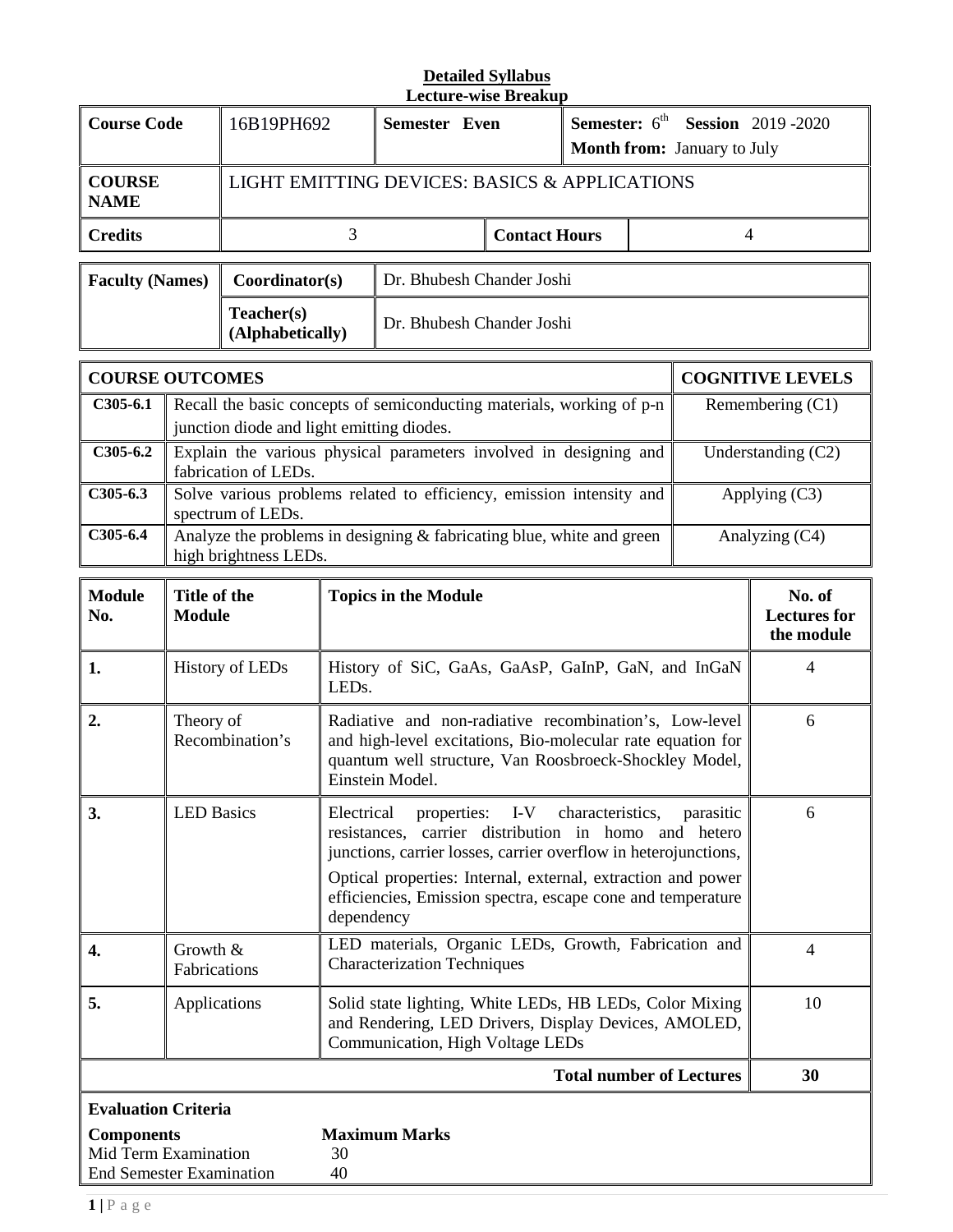| $T_A$        | 30 (Presentations/projects/Attendance) |
|--------------|----------------------------------------|
| <b>Total</b> | 100                                    |

|            | <b>Recommended Reading material:</b> Author(s), Title, Edition, Publisher, Year of Publication etc. (Textbooks,<br>Reference Books, Journals, Reports, Websites etc. in the IEEE format) |  |  |  |  |  |  |
|------------|------------------------------------------------------------------------------------------------------------------------------------------------------------------------------------------|--|--|--|--|--|--|
|            | Text 1: Light-Emitting Diodes, Schubert E. Fred, Cambridge University Press, 3rd Edition 2018.                                                                                           |  |  |  |  |  |  |
|            | Reference: Introduction to Light Emitting Diode Technology and Applications, Held Gilbert, Auerbach<br>Publications, 2008.                                                               |  |  |  |  |  |  |
| $\vert 3.$ | <b>Reference:</b> Light-Emitting Diodes; Materials, Processes, Devices and Applications, Editors: Jinmin Li, G.<br>Q ZHANG, Springer, 2019                                               |  |  |  |  |  |  |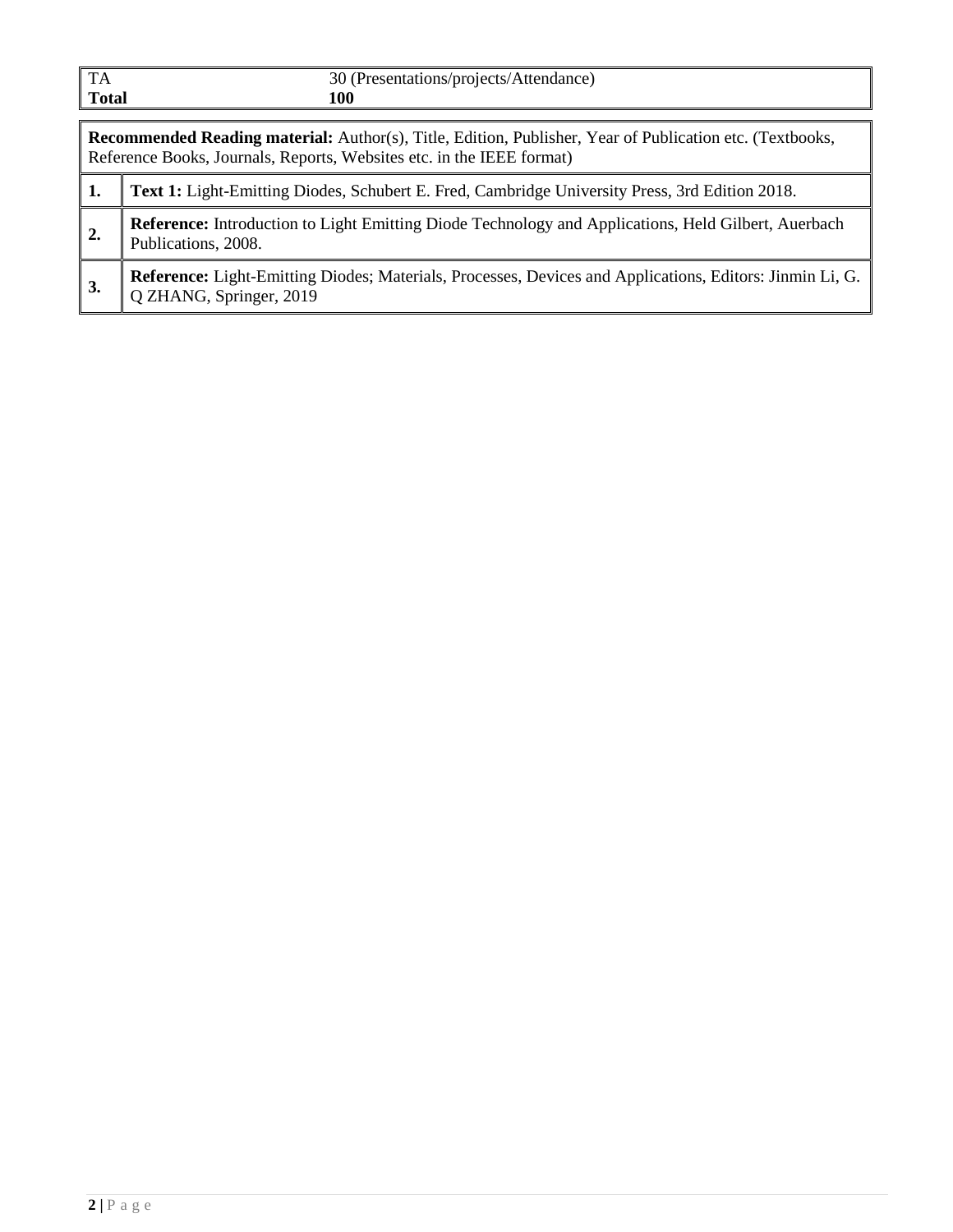| <b>Course Code</b>                                |                                                                                                                                                                                                                                                                                                                       | 18B12HS611                                                                                                                                                                                                                                                                                                                                                            | <b>Semester EVEN</b><br>(specify Odd/Even) |                                                                                                                                                                                                                                        | <b>Month from :Jan - June</b> |                                                   | Semester VI Session 2019-2020 |                   |                          |  |
|---------------------------------------------------|-----------------------------------------------------------------------------------------------------------------------------------------------------------------------------------------------------------------------------------------------------------------------------------------------------------------------|-----------------------------------------------------------------------------------------------------------------------------------------------------------------------------------------------------------------------------------------------------------------------------------------------------------------------------------------------------------------------|--------------------------------------------|----------------------------------------------------------------------------------------------------------------------------------------------------------------------------------------------------------------------------------------|-------------------------------|---------------------------------------------------|-------------------------------|-------------------|--------------------------|--|
| <b>Course Name</b><br><b>Marketing Management</b> |                                                                                                                                                                                                                                                                                                                       |                                                                                                                                                                                                                                                                                                                                                                       |                                            |                                                                                                                                                                                                                                        |                               |                                                   |                               |                   |                          |  |
| <b>Credits</b>                                    |                                                                                                                                                                                                                                                                                                                       |                                                                                                                                                                                                                                                                                                                                                                       | $3(2-1-0)$                                 |                                                                                                                                                                                                                                        | <b>Contact Hours</b>          |                                                   |                               |                   | 28                       |  |
| <b>Faculty (Names)</b>                            |                                                                                                                                                                                                                                                                                                                       | Coordinator(s)                                                                                                                                                                                                                                                                                                                                                        |                                            | Dr Swati Sharma                                                                                                                                                                                                                        |                               |                                                   |                               |                   |                          |  |
|                                                   |                                                                                                                                                                                                                                                                                                                       | Teacher(s)<br>(Alphabetically)                                                                                                                                                                                                                                                                                                                                        |                                            | $\ddots$                                                                                                                                                                                                                               |                               |                                                   |                               |                   |                          |  |
| <b>COURSE OUTCOMES</b>                            |                                                                                                                                                                                                                                                                                                                       |                                                                                                                                                                                                                                                                                                                                                                       |                                            |                                                                                                                                                                                                                                        |                               |                                                   |                               |                   | <b>COGNITIVE LEVELS</b>  |  |
| $C304-7.1$                                        |                                                                                                                                                                                                                                                                                                                       | and market research                                                                                                                                                                                                                                                                                                                                                   |                                            | To illustrate the fundamentals of marketing, marketing environment                                                                                                                                                                     |                               |                                                   |                               |                   | Understanding Level (C2) |  |
| $C304-7.2$                                        |                                                                                                                                                                                                                                                                                                                       | To model the dynamics of marketing mix                                                                                                                                                                                                                                                                                                                                |                                            |                                                                                                                                                                                                                                        |                               |                                                   |                               |                   | Applying Level (C3)      |  |
| $C304-7.3$                                        |                                                                                                                                                                                                                                                                                                                       | marketing and emerging marketing trends.                                                                                                                                                                                                                                                                                                                              |                                            | To demonstrate the implications of current trends in social media                                                                                                                                                                      |                               |                                                   |                               |                   | Understanding Level (C2) |  |
| C305-7.4                                          | To<br>responsibility                                                                                                                                                                                                                                                                                                  |                                                                                                                                                                                                                                                                                                                                                                       |                                            | appraise the importance of marketing ethics and social                                                                                                                                                                                 |                               |                                                   |                               | Evaluating $(C5)$ |                          |  |
| $C-305-$<br>7.5                                   | advantage.                                                                                                                                                                                                                                                                                                            |                                                                                                                                                                                                                                                                                                                                                                       |                                            | To conduct environmental analysis, design business portfolios and<br>develop marketing strategies for businesses to gain competitive                                                                                                   |                               |                                                   |                               | Creating (C6)     |                          |  |
| <b>Module</b><br>No.                              | Title of the<br><b>Topics in the Module</b><br><b>Module</b>                                                                                                                                                                                                                                                          |                                                                                                                                                                                                                                                                                                                                                                       |                                            |                                                                                                                                                                                                                                        |                               | No.<br>of<br><b>Lectures</b><br>for<br>the module |                               |                   |                          |  |
| 1.                                                | <b>New Age</b><br><b>Marketing</b>                                                                                                                                                                                                                                                                                    | Understanding<br>5<br>Defining Marketing For 21 <sup>st</sup> Century<br>The importance of marketing and marketing's role in<br>business and society.<br>Introduction to Digital Marketing.<br><b>Online Communication Tools.</b><br>The Social Media-Conversations, Community and<br>Content.<br>Affiliate Marketing and Mobile Engagement.<br>The Digital Campaigns |                                            |                                                                                                                                                                                                                                        |                               |                                                   |                               |                   |                          |  |
| 2                                                 | <b>Marketing</b><br>Internal and external forces impacting marketers.<br><b>Environment</b> and<br>Marketing and Customer Value.<br><b>Market Research</b><br>Gathering Information and Scanning the environment.<br>and insights<br>Company's Micro and Macro Environment<br>Responding to the Marketing Environment |                                                                                                                                                                                                                                                                                                                                                                       |                                            |                                                                                                                                                                                                                                        |                               | 3                                                 |                               |                   |                          |  |
| 3                                                 | <b>Process</b>                                                                                                                                                                                                                                                                                                        | <b>Strategic Planning</b><br>and the marketing                                                                                                                                                                                                                                                                                                                        |                                            | Explore the impact of social forces on marketing<br>actions.<br>Describe how technological change affects marketing.<br>Designing the business Portfolio<br>Discuss the Strategic Planning Process and Strategic<br>Marketing Process. |                               |                                                   |                               |                   | 5                        |  |
| 4                                                 |                                                                                                                                                                                                                                                                                                                       | <b>Consumer and</b>                                                                                                                                                                                                                                                                                                                                                   |                                            | Consumer Markets and consumer buyer behaviour.                                                                                                                                                                                         |                               |                                                   |                               |                   | 5                        |  |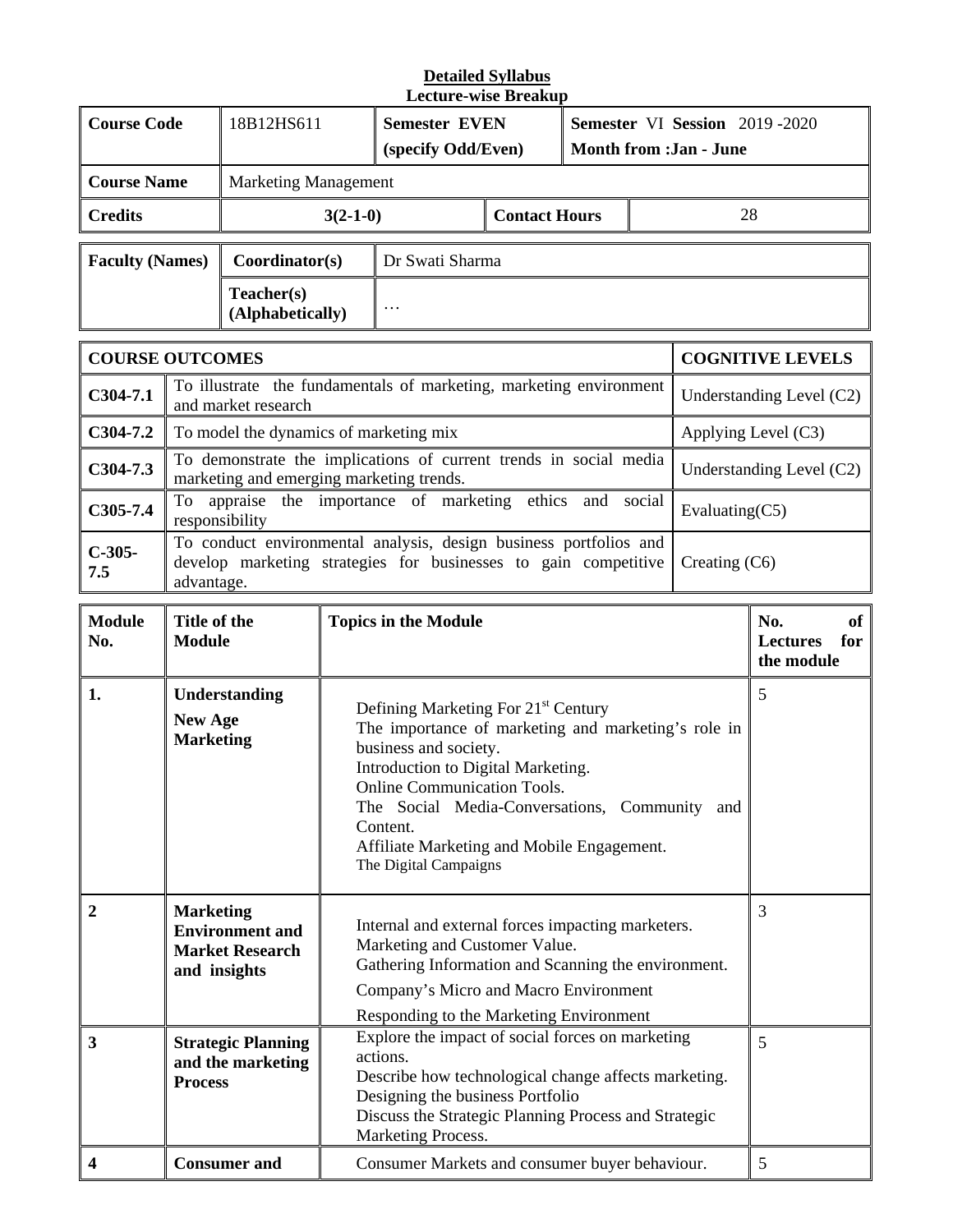|                                            | <b>Business Buyer</b><br><b>Behaviour</b>                                                                                                                                             | The buying decision process.<br>Business Markets and business buyer behaviour.<br>Discuss the modern ethical standards.                                                                                                                                                                      |                |  |  |  |  |  |
|--------------------------------------------|---------------------------------------------------------------------------------------------------------------------------------------------------------------------------------------|----------------------------------------------------------------------------------------------------------------------------------------------------------------------------------------------------------------------------------------------------------------------------------------------|----------------|--|--|--|--|--|
| 5                                          | <b>Branding</b>                                                                                                                                                                       | Brand Image, Identity and Association.<br>Product brands and Branding decisions.<br>Product line and mix decisions.<br>Consumer Brand Knowledge.<br>New Product Development and Product life cycle<br>strategies.                                                                            | $\overline{4}$ |  |  |  |  |  |
| 6                                          | <b>Pricing products:</b><br>Pricing<br>considerations and<br>strategies                                                                                                               | Factors to consider when setting prices.<br>New product pricing strategies.<br>Product mix pricing strategies.<br>Price adjustments and changes.                                                                                                                                             | $\overline{4}$ |  |  |  |  |  |
| $\overline{7}$                             | The New Age<br><b>Social Marketing</b>                                                                                                                                                | Ethics and social responsibility in marketing.<br>Ethical behaviour in business.<br>Ethical decision making.<br>Social forces affecting marketing.<br>Impact of culture on marketing.<br>Discuss modern ethical standards.<br>Importance of marketing in CSR and business<br>sustainability. | $\overline{2}$ |  |  |  |  |  |
|                                            |                                                                                                                                                                                       | <b>Total number of Lectures</b>                                                                                                                                                                                                                                                              | 28             |  |  |  |  |  |
| T1<br>T <sub>2</sub><br>ТA<br><b>Total</b> | <b>Evaluation Criteria</b><br><b>Components</b><br><b>End Semester Examination</b>                                                                                                    | <b>Maximum Marks</b><br>20<br>20<br>35<br>25 (Assignment Viva)<br><b>100</b>                                                                                                                                                                                                                 |                |  |  |  |  |  |
|                                            |                                                                                                                                                                                       | Recommended Reading material: Author(s), Title, Edition, Publisher, Year of Publication etc. (Text books,<br>Reference Books, Journals, Reports, Websites etc. in the IEEE format)                                                                                                           |                |  |  |  |  |  |
| 1.                                         | Grewal and Levy, Marketing, 5 <sup>th</sup> Edition, Mc Graw Hill Education, 2017                                                                                                     |                                                                                                                                                                                                                                                                                              |                |  |  |  |  |  |
| 2.                                         | Darymple, Douglas J., and Leonard J. Parsons, Marketing Management: Text and Cases, 7 <sup>th</sup> Edition,<br>John Wiley & Sons(Asia) Pte. Ltd., 2002.                              |                                                                                                                                                                                                                                                                                              |                |  |  |  |  |  |
| 3.                                         | Education, 2006.                                                                                                                                                                      | Kotler, Philip., and Kevin Lane Keller, Marketing Management, 12 <sup>th</sup> Edition, New Delhi, Pearson                                                                                                                                                                                   |                |  |  |  |  |  |
| 4.                                         |                                                                                                                                                                                       |                                                                                                                                                                                                                                                                                              |                |  |  |  |  |  |
|                                            | Winer, Russell S., Marketing Management, $2nd$ Edition, Prentice Hall, 2003.<br>Dalrymple, Douglas J., and Leonard J. Parsons, 2 <sup>nd</sup> Edition, Wiley Publication, 2000.<br>5 |                                                                                                                                                                                                                                                                                              |                |  |  |  |  |  |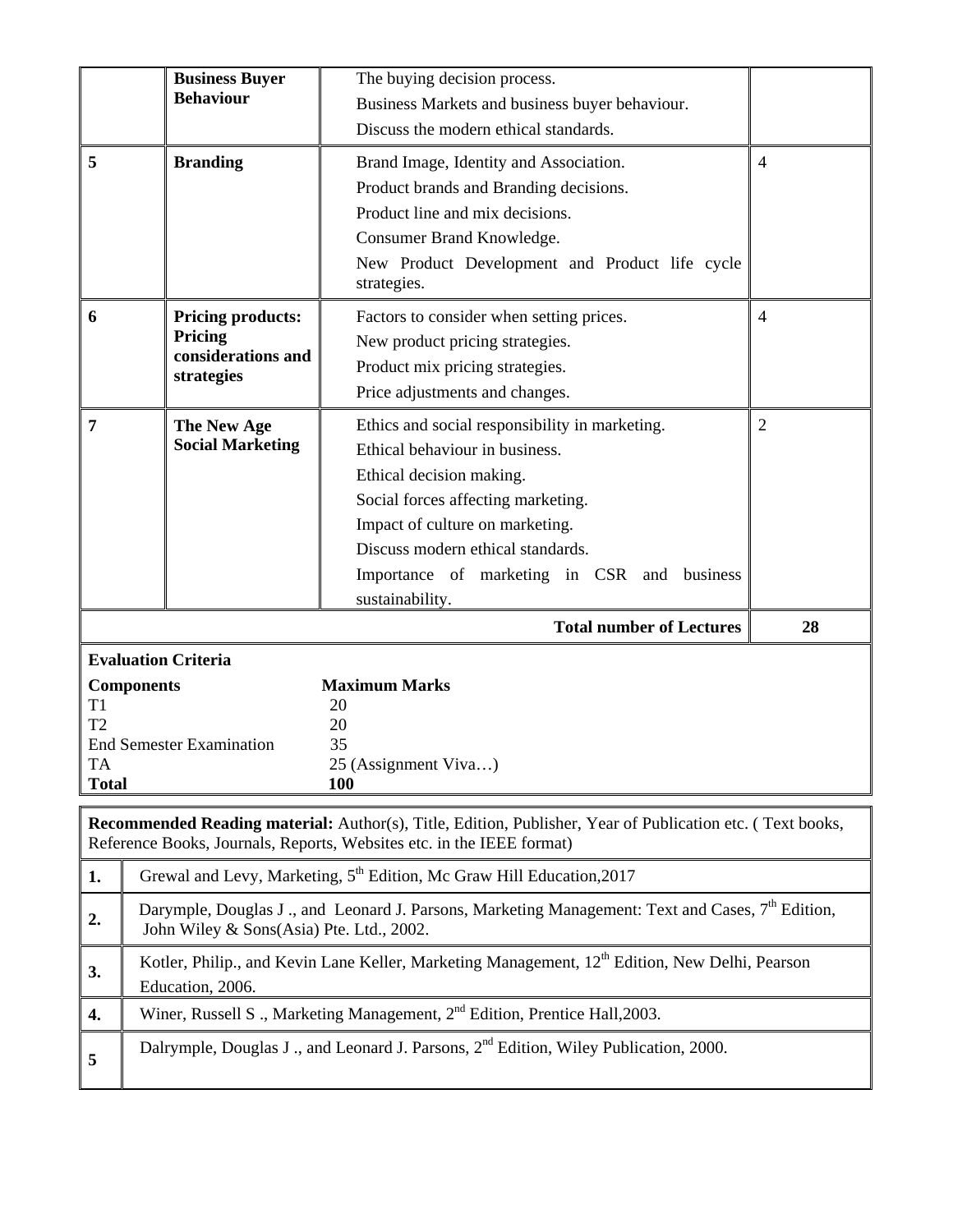| <b>Course Code</b>               |                                                                                                                                                                                                                                                                                 | 18B12MA611                     | Semester VI Session 2019-2020<br>Semester Even<br><b>Month from</b><br>Jan 2020 - June 2020 |                                                                                                                                                 |   |                           |                        |                                          |
|----------------------------------|---------------------------------------------------------------------------------------------------------------------------------------------------------------------------------------------------------------------------------------------------------------------------------|--------------------------------|---------------------------------------------------------------------------------------------|-------------------------------------------------------------------------------------------------------------------------------------------------|---|---------------------------|------------------------|------------------------------------------|
| <b>Course Name</b>               |                                                                                                                                                                                                                                                                                 | <b>Operations Research</b>     |                                                                                             |                                                                                                                                                 |   |                           |                        |                                          |
| <b>Credits</b>                   |                                                                                                                                                                                                                                                                                 | $\overline{4}$                 |                                                                                             |                                                                                                                                                 |   | <b>Contact Hours</b>      | $3 - 1 - 0$            |                                          |
| <b>Faculty</b><br>Coordinator(s) |                                                                                                                                                                                                                                                                                 |                                |                                                                                             | Dr. NehaSighal                                                                                                                                  |   |                           |                        |                                          |
| (Names)                          |                                                                                                                                                                                                                                                                                 | Teacher(s)<br>(Alphabetically) |                                                                                             | Prof. PatoKumari<br>Dr. AmitaBhagat                                                                                                             |   |                           |                        |                                          |
| <b>COURSE OUTCOMES</b>           |                                                                                                                                                                                                                                                                                 |                                |                                                                                             |                                                                                                                                                 |   |                           |                        | <b>COGNITIVE</b><br><b>LEVELS</b>        |
|                                  |                                                                                                                                                                                                                                                                                 |                                |                                                                                             | After pursuing the above mentioned course, the students will be able to:                                                                        |   |                           |                        |                                          |
| $C302-3.1$                       | method.                                                                                                                                                                                                                                                                         |                                |                                                                                             | construct mathematical models for optimization problems and solve<br>linear programming problems (LPP) using graphical and simplex              |   |                           |                        | Applying Level<br>(C3)                   |
| $C302-3.2$                       |                                                                                                                                                                                                                                                                                 | programming problems.          |                                                                                             | apply two-phase, Big-M and dual simplex method for linear                                                                                       |   |                           |                        | Applying Level<br>(C3)                   |
| $C302-3.3$                       |                                                                                                                                                                                                                                                                                 |                                |                                                                                             | make use of sensitivity analysis to linear programming problems.                                                                                |   |                           |                        | Applying Level<br>(C3)                   |
| $C302-3.4$                       |                                                                                                                                                                                                                                                                                 |                                |                                                                                             | solve transportation, assignment and travelling salesman problems.                                                                              |   |                           |                        | Applying Level<br>(C3)                   |
| $C302-3.5$                       | apply cutting plane and branch & bound techniques to integer<br>programming problems.                                                                                                                                                                                           |                                |                                                                                             |                                                                                                                                                 |   |                           | Applying Level<br>(C3) |                                          |
| $C302-3.6$                       | examine optimality conditions and solve multivariable nonlinear<br>problems.                                                                                                                                                                                                    |                                |                                                                                             |                                                                                                                                                 |   | Analyzing<br>Level $(C4)$ |                        |                                          |
| <b>Module</b><br>No.             | <b>Title</b><br><b>Module</b>                                                                                                                                                                                                                                                   | <b>of</b><br>the               |                                                                                             | <b>Topics in the Module</b>                                                                                                                     |   |                           |                        | <b>No. of Lectures</b><br>for the module |
| 1.                               |                                                                                                                                                                                                                                                                                 | Preliminaries                  |                                                                                             | Introduction, Operations Research<br>Phases and Scope of O.R. Studies.                                                                          |   |                           | Models,                | 3                                        |
| 2.                               | Linear                                                                                                                                                                                                                                                                          | Programming<br>Problems (LPP)  |                                                                                             | Convex Sets, Formulation of LPP, Graphical<br>Solutions, Simplex Method, Big-M Method,<br>Two Phase Method, Special Cases in Simplex<br>Method. |   |                           |                        | 8                                        |
| 3.                               | Duality                                                                                                                                                                                                                                                                         | and                            |                                                                                             | Primal-Dual<br>Relationship,<br>Sensitivity Analysis   Simplex Method, Sensitivity Analysis.                                                    |   | Duality,                  | Dual                   | 8                                        |
| 4.                               | Transportation<br>Introduction, Matrix Form, Applications, Basic<br>Problems<br>Feasible Solution- North West Corner Rule,<br>Least Cost Method, Vogel's Approximation<br>Method.<br>Degeneracy,<br>Resolution<br>on<br>Degeneracy, Optimal Solution, Maximization TP<br>Model. |                                |                                                                                             |                                                                                                                                                 | 5 |                           |                        |                                          |
| 5.                               | Problems                                                                                                                                                                                                                                                                        | Assignment                     |                                                                                             | Definition,<br>Hungarian<br>Salesmen Problems.                                                                                                  |   | Method,                   | Traveling              | 4                                        |
| 6.                               | Integer<br>Problems                                                                                                                                                                                                                                                             | Linear<br>Programming          |                                                                                             | Pure and Mixed Integer Linear Programming<br>Problems, Cutting Plane Method, Branch and<br>Bound Method.                                        |   |                           |                        | 6                                        |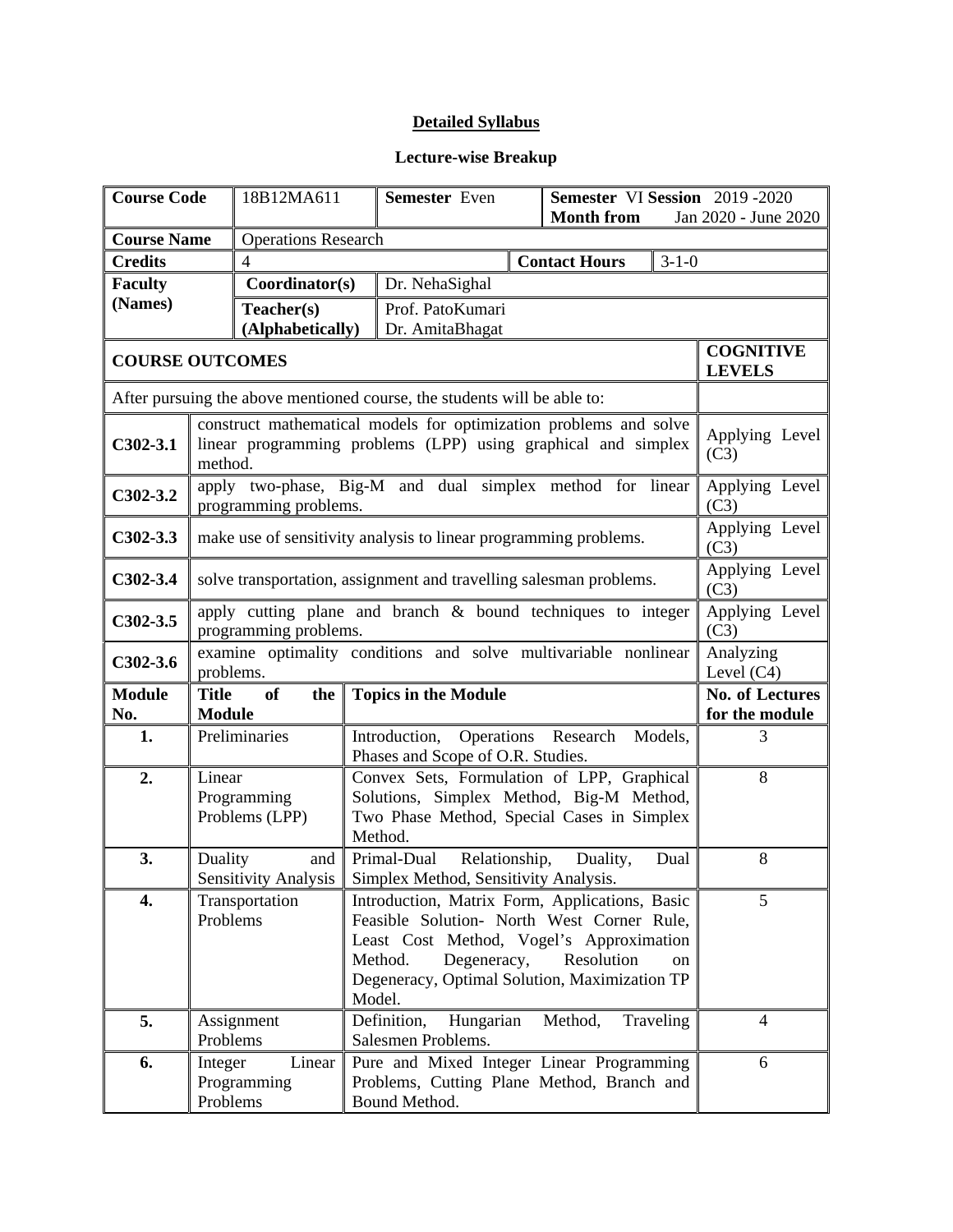|                | 7.                | Non                             | Linear | Introduction to NLP, convex functions and                                                                 | 8  |
|----------------|-------------------|---------------------------------|--------|-----------------------------------------------------------------------------------------------------------|----|
|                |                   | Programming                     |        | graphical solution, Unconstrained Problem,                                                                |    |
|                |                   |                                 |        | Constrained Problems - Lagrange Method for                                                                |    |
|                |                   |                                 |        |                                                                                                           |    |
|                |                   |                                 |        | equality constraints, Kuhn-Tucker Conditions                                                              |    |
|                |                   |                                 |        | inequality<br>Quadratic<br>for<br>constraints,                                                            |    |
|                |                   |                                 |        | Programming - Wolfe's Method                                                                              |    |
|                |                   | <b>Total number of Lectures</b> |        |                                                                                                           | 42 |
|                |                   | <b>Evaluation Criteria</b>      |        |                                                                                                           |    |
|                | <b>Components</b> |                                 |        | <b>Maximum Marks</b>                                                                                      |    |
| T <sub>1</sub> |                   |                                 |        | 20                                                                                                        |    |
| T <sub>2</sub> |                   |                                 |        | 20                                                                                                        |    |
|                |                   | <b>End Semester Examination</b> |        | 35                                                                                                        |    |
| TA             |                   |                                 |        | 25 (Quiz, Assignments, Tutorials)                                                                         |    |
| <b>Total</b>   |                   |                                 |        | <b>100</b>                                                                                                |    |
|                |                   |                                 |        | <b>Recommended Reading material:</b> Author(s), Title, Edition, Publisher, Year of Publication etc. (Text |    |
|                |                   |                                 |        | books, Reference Books, Journals, Reports, Websites etc. in the IEEE format)                              |    |
| 1.             |                   |                                 |        | Taha, H. A. - Operations Research - An Introduction, Pearson Education, 2005.                             |    |
| 2.             |                   |                                 |        | Hadley, G. - Linear Programming, Massachusetts: Addison-Wesley, 1962.                                     |    |
| 3.             |                   |                                 |        | Hiller, F.S. and Lieberman, G. J. - Introduction to Operations Research, San Francisco, 1995.             |    |
|                |                   |                                 |        | Wagner, H. M. - Principles of Operations Research with Applications to Managerial Decision,               |    |
| 4.             |                   | PHI, 1975.                      |        |                                                                                                           |    |
| 5.             |                   |                                 |        | Vohra, N. D., Quantitative Techniques in Management, Second Edition, TMH, 2003.                           |    |
| 6.             |                   |                                 |        | Taha, H. A. - Operations Research - An Introduction, Pearson Education, 2005.                             |    |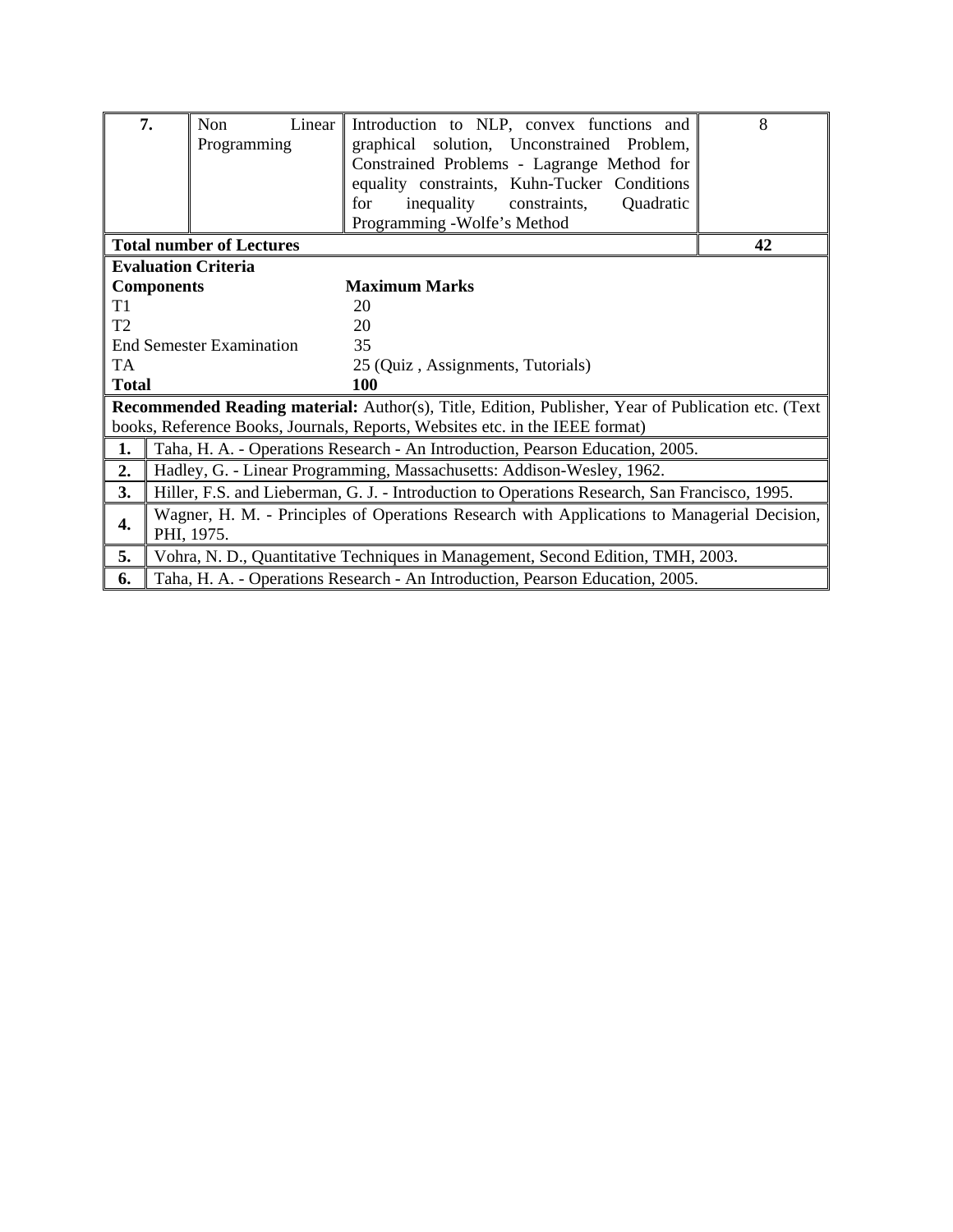| <b>Subject Code</b>    |                         | 18B12MA612                                                             |                                              | Semester Even                                                                                                  |                      |              | Semester VI Session 2019-2020     |  |
|------------------------|-------------------------|------------------------------------------------------------------------|----------------------------------------------|----------------------------------------------------------------------------------------------------------------|----------------------|--------------|-----------------------------------|--|
|                        |                         |                                                                        |                                              |                                                                                                                | Month from<br>2020   |              | Jan 2020 to June                  |  |
| <b>Subject Name</b>    |                         |                                                                        | <b>Applied Mathematical Methods</b>          |                                                                                                                |                      |              |                                   |  |
| <b>Credits</b>         |                         | 4                                                                      |                                              |                                                                                                                | <b>Contact Hours</b> | $3 - 1 - 0$  |                                   |  |
| <b>Faculty (Names)</b> |                         |                                                                        | Coordinator(s)                               | Dr. PuneetRana                                                                                                 |                      |              |                                   |  |
|                        |                         | Teacher(s)                                                             | (Alphabetically)                             | Dr. PuneetRana, Dr. NehaAhlawat                                                                                |                      |              |                                   |  |
|                        | <b>COURSE OUTCOMES</b>  |                                                                        |                                              |                                                                                                                |                      |              |                                   |  |
|                        |                         |                                                                        |                                              | After pursuing the above mentioned course, the students will be able to:                                       |                      |              | <b>COGNITIVE</b><br><b>LEVELS</b> |  |
| $C302-4.1$             |                         |                                                                        |                                              | explain the functional and its variations required to optimize the                                             |                      |              | Understanding                     |  |
|                        |                         | physical problem.                                                      |                                              |                                                                                                                |                      |              | Level $(C2)$                      |  |
| $C302-4.2$             |                         |                                                                        |                                              | apply different forms of Euler-Lagrange equation on the various<br>variational problems with fixed boundaries. |                      |              | <b>Applying Level</b><br>(C3)     |  |
| $C302-4.3$             |                         | from IVP and BVP.                                                      |                                              | explain different types of integral equations including their conversions                                      |                      |              | Understanding<br>Level $(C2)$     |  |
| $C302-4.4$             |                         |                                                                        |                                              | solveVolterra and Fredholm integral equations using various analytical                                         |                      |              | Applying Level                    |  |
|                        | methods.                |                                                                        |                                              |                                                                                                                |                      |              | (C3)                              |  |
| $C302-4.5$             |                         | explain various numerical methods along with their stability analysis. |                                              |                                                                                                                |                      |              | Understanding<br>Level $(C2)$     |  |
| $C302-4.6$             |                         |                                                                        |                                              | apply different numerical methods for solving differential equations.                                          |                      |              | Applying Level<br>(C3)            |  |
| <b>Module</b>          |                         | Title of the                                                           | <b>Topics in the Module</b>                  |                                                                                                                |                      |              | <b>No. of Lectures</b>            |  |
| No.                    | <b>Module</b>           | Functional and                                                         |                                              |                                                                                                                |                      |              | for the module<br>8               |  |
| 1.                     | its Variation           |                                                                        |                                              | Introduction, problem of brachistochrone, problem of<br>geodesics, isoperimetric problem, variation and its    |                      |              |                                   |  |
|                        |                         |                                                                        | properties, comparison between the<br>notion |                                                                                                                |                      | of           |                                   |  |
|                        |                         |                                                                        |                                              | extrema of a function and a functional.                                                                        |                      |              |                                   |  |
| 2.                     | Variational             |                                                                        |                                              | Euler's equation, the fundamental lemma of the                                                                 |                      |              | 5                                 |  |
|                        | Fixed                   | Problems with                                                          |                                              | calculus of variations, examples, functionals in the<br>form of integrals, special cases contaning only some   |                      |              |                                   |  |
|                        | <b>Boundaries</b>       |                                                                        |                                              | of the variables, examples, functionals involving                                                              |                      |              |                                   |  |
|                        |                         |                                                                        |                                              | more than one dependent variables and their first                                                              |                      |              |                                   |  |
|                        |                         |                                                                        |                                              | derivatives, the system of Euler's equations,                                                                  |                      |              |                                   |  |
| 3.                     | Variational<br>Problems |                                                                        |                                              | Functionals depending on the higher derivatives of<br>the dependent variables, Euler- Poisson equation,        |                      |              | 5                                 |  |
|                        | (continued)             |                                                                        |                                              | functionals containing several independent variables,                                                          |                      |              |                                   |  |
|                        |                         |                                                                        |                                              | Ostrogradsky equation, Variational problems in                                                                 |                      |              |                                   |  |
|                        |                         |                                                                        | parametric                                   | form,<br>applications                                                                                          | to                   | differential |                                   |  |
| 4.                     |                         | Fredholm and                                                           | equations.                                   | Introduction and basic examples, Classification,                                                               |                      |              | 8                                 |  |
|                        | Volterra                |                                                                        | Conversion                                   | of<br>Volterra                                                                                                 | Equation<br>to       | ODE,         |                                   |  |
|                        | Integral                |                                                                        |                                              | Conversion of IVP and BVP to integral equation,                                                                |                      |              |                                   |  |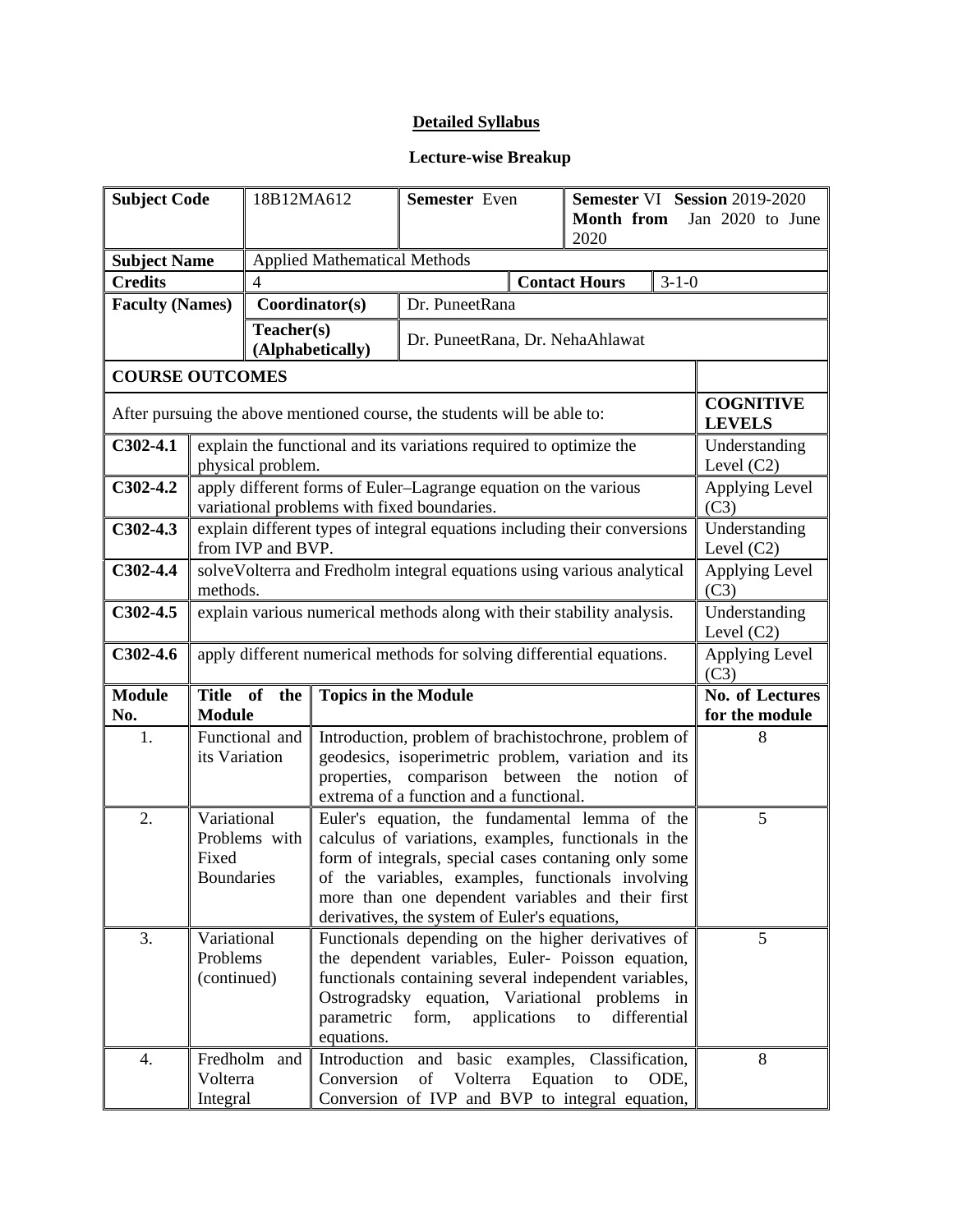|                                 | Equations                                                                                                                                                                                                                                                                                                | decomposition, direct computation,<br>successive<br>approximation, successive substitution methods for<br>Fredholm and Volterra integral equations.                                                                                                                                                                                               |   |  |  |  |
|---------------------------------|----------------------------------------------------------------------------------------------------------------------------------------------------------------------------------------------------------------------------------------------------------------------------------------------------------|---------------------------------------------------------------------------------------------------------------------------------------------------------------------------------------------------------------------------------------------------------------------------------------------------------------------------------------------------|---|--|--|--|
|                                 | 5.<br>Numerical<br>Classification<br>of<br>PDEs,<br>difference<br>Finite<br>Methods I<br>approximations to partial derivatives. Solution of one<br>dimensional heat conduction equation by Explicit and<br>Implicit schemes (Schmidt and Crank Nicolson<br>methods), stability and convergence criteria. |                                                                                                                                                                                                                                                                                                                                                   |   |  |  |  |
| 6.                              | Numerical<br>Methods II                                                                                                                                                                                                                                                                                  | Laplace equation using standard five point formula<br>and diagonal five point formula, Poisson equation,<br>Iterative methods for solving the linear systems.<br>Hyperbolic equation, explicit / implicit schemes,<br>method of characteristics. Solution of wave equation.<br>Solution of I order Hyperbolic equation. Von<br>Neumann stability. | 8 |  |  |  |
| <b>Total number of Lectures</b> | 42                                                                                                                                                                                                                                                                                                       |                                                                                                                                                                                                                                                                                                                                                   |   |  |  |  |
|                                 | <b>Evaluation Criteria</b>                                                                                                                                                                                                                                                                               |                                                                                                                                                                                                                                                                                                                                                   |   |  |  |  |
|                                 | <b>Components</b>                                                                                                                                                                                                                                                                                        | <b>Maximum Marks</b>                                                                                                                                                                                                                                                                                                                              |   |  |  |  |
| T <sub>1</sub>                  |                                                                                                                                                                                                                                                                                                          | 20                                                                                                                                                                                                                                                                                                                                                |   |  |  |  |
| T <sub>2</sub>                  |                                                                                                                                                                                                                                                                                                          | 20                                                                                                                                                                                                                                                                                                                                                |   |  |  |  |
| <b>TA</b>                       | <b>End Semester Examination</b>                                                                                                                                                                                                                                                                          | 35                                                                                                                                                                                                                                                                                                                                                |   |  |  |  |
| <b>Total</b>                    |                                                                                                                                                                                                                                                                                                          | 25 (Quiz, Assignments, Tutorials)<br>100                                                                                                                                                                                                                                                                                                          |   |  |  |  |
|                                 | Recommended Reading material: Author(s), Title, Edition, Publisher, Year of Publication etc. (Text                                                                                                                                                                                                       |                                                                                                                                                                                                                                                                                                                                                   |   |  |  |  |
|                                 |                                                                                                                                                                                                                                                                                                          | books, Reference Books, Journals, Reports, Websites etc. in the IEEE format)                                                                                                                                                                                                                                                                      |   |  |  |  |
| 1.                              |                                                                                                                                                                                                                                                                                                          | Hilderbrand, F.B., Methods of Applied Mathematics, 2ndEdition, Prentice Hall, 1969.                                                                                                                                                                                                                                                               |   |  |  |  |
| 2.                              | Gupta, A.S., Calculus of Variations with Applications, Prentice Hall of India, 2003.                                                                                                                                                                                                                     |                                                                                                                                                                                                                                                                                                                                                   |   |  |  |  |
| 3.                              | Gelfand, I.M., Fomin, S.V. Calculus of Variations, Prentice Hall, 1963.                                                                                                                                                                                                                                  |                                                                                                                                                                                                                                                                                                                                                   |   |  |  |  |
| 4.                              | Elsgolts, L., Differential Equations and the Calculus of Variations, Mir Publishers, Moscow,<br>1973.                                                                                                                                                                                                    |                                                                                                                                                                                                                                                                                                                                                   |   |  |  |  |
| 5.                              |                                                                                                                                                                                                                                                                                                          | Petrovsky, I.G., Lectures on the Theory of Integral Equations, Mir Publishers, Moscow, 1971.                                                                                                                                                                                                                                                      |   |  |  |  |
| 6.                              | Oxford University Press, 1985                                                                                                                                                                                                                                                                            | Smith, G. D, Numerical solution of partial differential equations: finite difference methods.                                                                                                                                                                                                                                                     |   |  |  |  |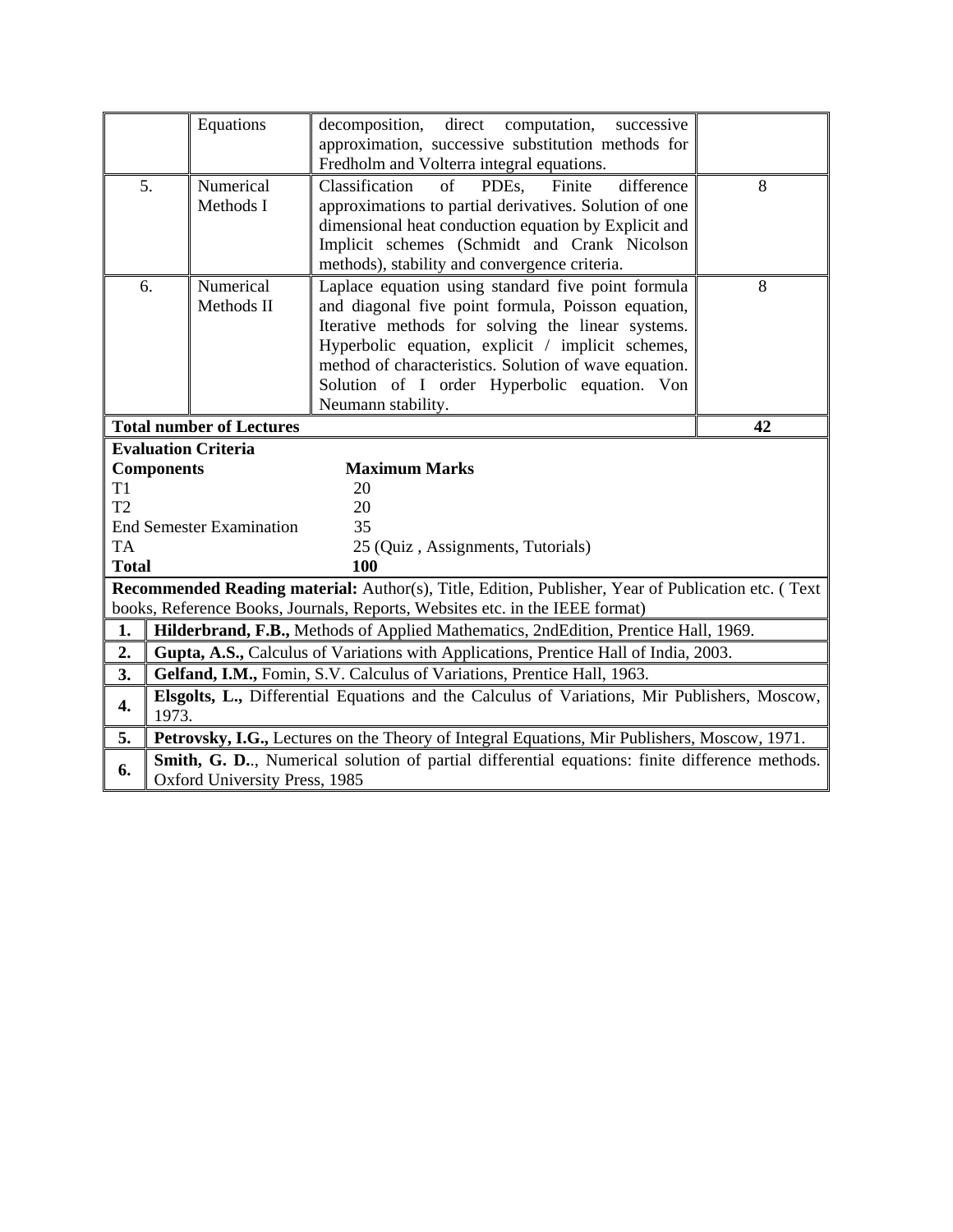| <b>Detailed Syllabus</b>    |
|-----------------------------|
| <b>Lecture-wise Breakup</b> |

| Little whit Ditained |                                                              |                      |                            |             |  |                                       |  |  |
|----------------------|--------------------------------------------------------------|----------------------|----------------------------|-------------|--|---------------------------------------|--|--|
| <b>Course Code</b>   | 18B13HS612                                                   | <b>Semester Even</b> |                            |             |  | <b>Semester VI Session 2019 -2020</b> |  |  |
|                      |                                                              | (specify Odd/Even)   | <b>Month from Jan-June</b> |             |  |                                       |  |  |
| <b>Course Name</b>   | <b>Effective tools for Career Management and Development</b> |                      |                            |             |  |                                       |  |  |
| <b>Credits</b>       |                                                              | <b>Contact Hours</b> |                            | $1 - 0 - 2$ |  |                                       |  |  |

| <b>Faculty (Names)</b> | Coordinator(s)                 | Dr Kanupriya Misra Bakhru |
|------------------------|--------------------------------|---------------------------|
|                        | Teacher(s)<br>(Alphabetically) | Dr Kanupriya Misra Bakhru |
|                        |                                |                           |

|            | <b>COURSE OUTCOMES</b>                                                                                                                                      | <b>COGNITIVE LEVELS</b> |
|------------|-------------------------------------------------------------------------------------------------------------------------------------------------------------|-------------------------|
| $C305-2.1$ | Assess ones personal priorities, skills, interests, strengths, and values<br>using a variety of contemporary assessment tools and reflection<br>activities. | Evaluate Level $(C 5)$  |
| $C305-2.2$ | Apply knowledge of all the Career Stages in making informed career<br>decisions.                                                                            | Apply Level $(C_3)$     |
| $C305-2.3$ | Develop and maximize ones potential for achieving the desired career<br>option.                                                                             | Create Level (C6)       |
| $C305-2.4$ | Analyze the processes involved in securing and managing career by<br>employees of different organizations.                                                  | Analyze Level $(C 4)$   |

| <b>Module</b><br>No. | Title of the<br><b>Module</b>                                                 | <b>Topics in the Module</b>                                                                                                                                                                                                                                                                                                                                                                       | No. of<br><b>Lectures</b> and<br><b>Tutorial for</b><br>the module |
|----------------------|-------------------------------------------------------------------------------|---------------------------------------------------------------------------------------------------------------------------------------------------------------------------------------------------------------------------------------------------------------------------------------------------------------------------------------------------------------------------------------------------|--------------------------------------------------------------------|
| 1.                   | Introduction to<br>Career Life cycle                                          | Introduction to Career Life Cycle of an individual-Role and<br>importance of human resource in an organization, Evolution<br>of Strategic Human Resource Management.                                                                                                                                                                                                                              | 3                                                                  |
| 2.                   | Self Branding and<br>strategies to do well<br>in Recruitment and<br>Selection | Introduction to complete cycle of Recruitment and<br>Selection, Introduction to various tools used for assessment<br>and testing candidates-aptitude test, personality test,<br>graphology test etc. Introduction to Workforce planning,<br>Importance and practical application of Job Analysis, Job<br>Description and Job Specification.                                                       | 3                                                                  |
| 3.                   | Personnel<br>Development and<br>your career                                   | Introduction to various<br>learning and development,<br>Introduction to various techniques used for learning and<br>development, measure of training effectiveness, Training<br>techniques / delivery, Kirkpatrick Model, Introduction to<br>Succession Planning, Transactional Analysis.                                                                                                         | 3                                                                  |
| 4.                   | <b>Human Resource</b><br><b>Evaluation and</b><br>Compensation                | Performance<br>Management: Measurement<br>Approach,<br>Developing Job Descriptions, Key Result Areas, Key<br>Performance Indicators, Assessment Centre, 360 Degree<br>feedback, Balanced Scorecard, Effective Performance<br>Metrics. Compensation Strategy and trends- Compensation<br>package, ESOPs, Performance based pay, Recognition,<br>Retrial benefits, Reward management, Team rewards. | 3                                                                  |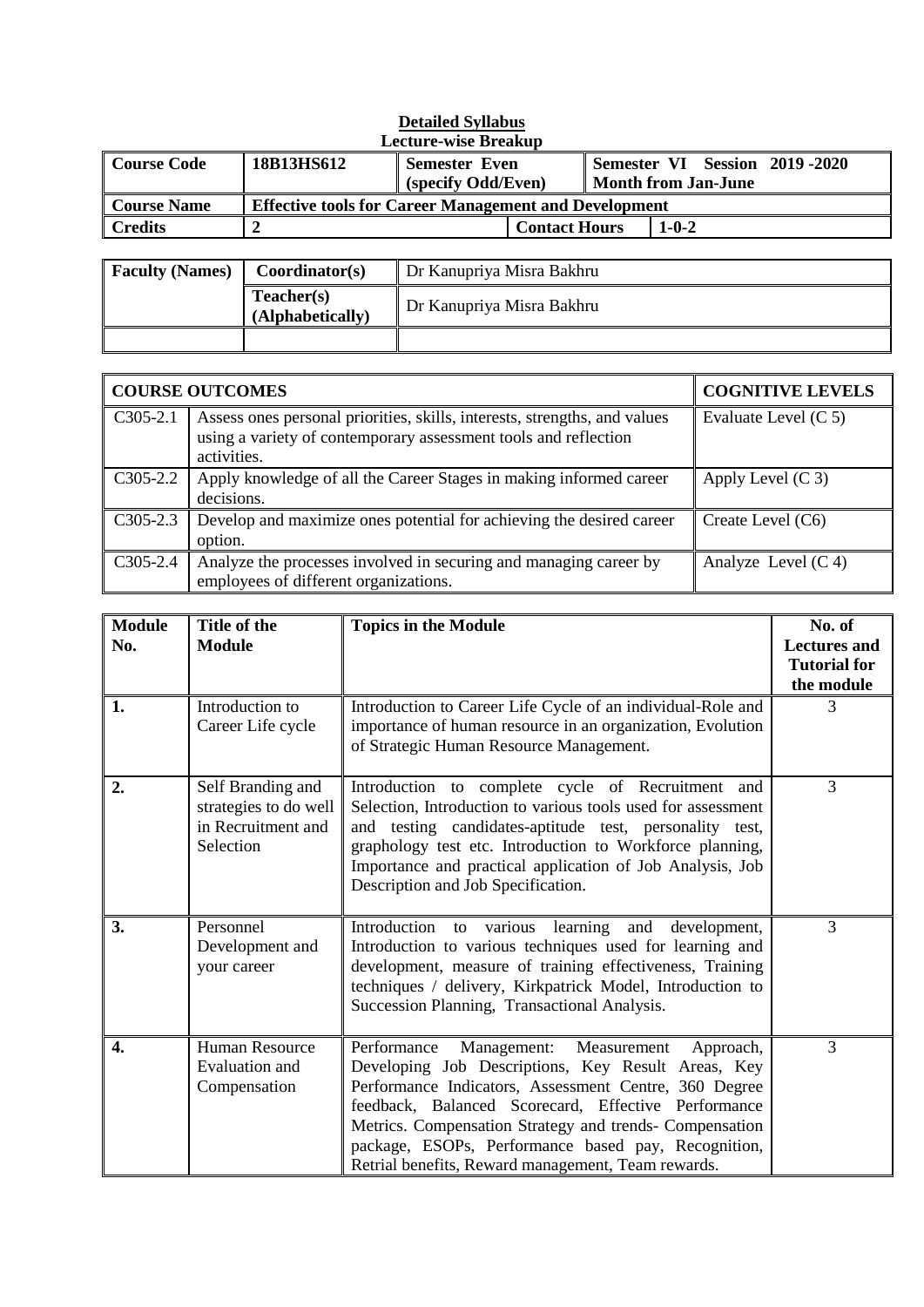| ' 5. | Human Resource<br><b>Control</b><br>and special topics | Human Resources Audit, The Human Resource Information<br>(HRIS), Human Resources Accounting,<br>System<br>Competency Management, Human Resource Management<br>Practices in India, Internationalization of Human Resource<br>Management Commonly Used Jargons.                                    |  |
|------|--------------------------------------------------------|--------------------------------------------------------------------------------------------------------------------------------------------------------------------------------------------------------------------------------------------------------------------------------------------------|--|
|      |                                                        | $\mathbf{m}$ and $\mathbf{m}$ and $\mathbf{m}$ and $\mathbf{m}$ and $\mathbf{m}$ and $\mathbf{m}$ and $\mathbf{m}$ and $\mathbf{m}$ and $\mathbf{m}$ and $\mathbf{m}$ and $\mathbf{m}$ and $\mathbf{m}$ and $\mathbf{m}$ and $\mathbf{m}$ and $\mathbf{m}$ and $\mathbf{m}$ and $\mathbf{m}$ and |  |

#### **Total number of Lectures 14**

| Module<br>No. | Title of the<br>Module                                                        | <b>List of Experiments/Activities</b>                                                                                                                                                                                                                                  |                                               |  |  |
|---------------|-------------------------------------------------------------------------------|------------------------------------------------------------------------------------------------------------------------------------------------------------------------------------------------------------------------------------------------------------------------|-----------------------------------------------|--|--|
| 1.            | Introduction<br>to<br>Career Life cycle                                       | Practical Sessions on Resume and Cover Letter<br>Writing                                                                                                                                                                                                               | CO1, CO2                                      |  |  |
| 2.            | Self Branding and<br>strategies to do well<br>in Recruitment and<br>Selection | Practical Sessions on Job Description, Job Specification<br>and Self-Branding, Psychometric self-reflection tools on<br>Personal Orientation and behavior-Personal Efficacy,<br>Personal effectiveness, Locus of Control, Emotional<br>Intelligence and Assertiveness. | CO <sub>3</sub> , C <sub>O</sub> <sub>4</sub> |  |  |
| 3.            | Personnel<br>Development<br>and<br>your career                                | Practical Sessions on Johari Window-Knowing Thyself,<br>Transaction Analysis-Parent, Child, Adult Ego State for<br>effective interpersonal communication.                                                                                                              | CO1, CO3                                      |  |  |
| 4.            | Human<br>Resource<br>Evaluation<br>and<br>Compensation                        | Practical Sessions on HR Interview and Mock HR<br>Interview                                                                                                                                                                                                            | CO <sub>2</sub> , C <sub>O</sub> <sub>4</sub> |  |  |
| 5.            | Human<br>Resource<br>Control<br>and special topics                            | Practical Sessions on Group Discussions and Mock Group<br><b>Discussions</b>                                                                                                                                                                                           | CO <sub>2</sub> , C <sub>O</sub> <sub>4</sub> |  |  |

| <b>Evaluation Criteria</b> |                                              |
|----------------------------|----------------------------------------------|
| <b>Components</b>          | <b>Maximum Marks</b>                         |
| Mid Term                   | 30 (Project)                                 |
| End Term                   | 40 (Written)                                 |
| TA                         | 30 (Class Mock Activities, Assignment, Quiz) |
| <b>Total</b>               | 100                                          |

**Recommended Reading material:** Author(s), Title, Edition, Publisher, Year of Publication etc. ( Text books, Reference Books, Journals, Reports, Websites etc. in the IEEE format)

| $\mathbf{1}$ . | Mathur, Mastering interviews and group discussions, CBS Publishers & Distributors Pvt. Ltd., New Delhi,<br>2018 |
|----------------|-----------------------------------------------------------------------------------------------------------------|
| <sup>2.</sup>  | Mitra, Personality Development and soft skills, Oxford University Press, New Delhi, 2011                        |
| 3.             | Pareek and Purohit, Training Instruments in HRD and OD, Sage Publications India Pvt. Ltd., 2018                 |
| 4.             | Pande and Basak, Human Resource Management-Text and Cases, Pearson, 2012                                        |
| 5.             | Dessler and Varkkey, Human Resource Management, Pearson, 2011                                                   |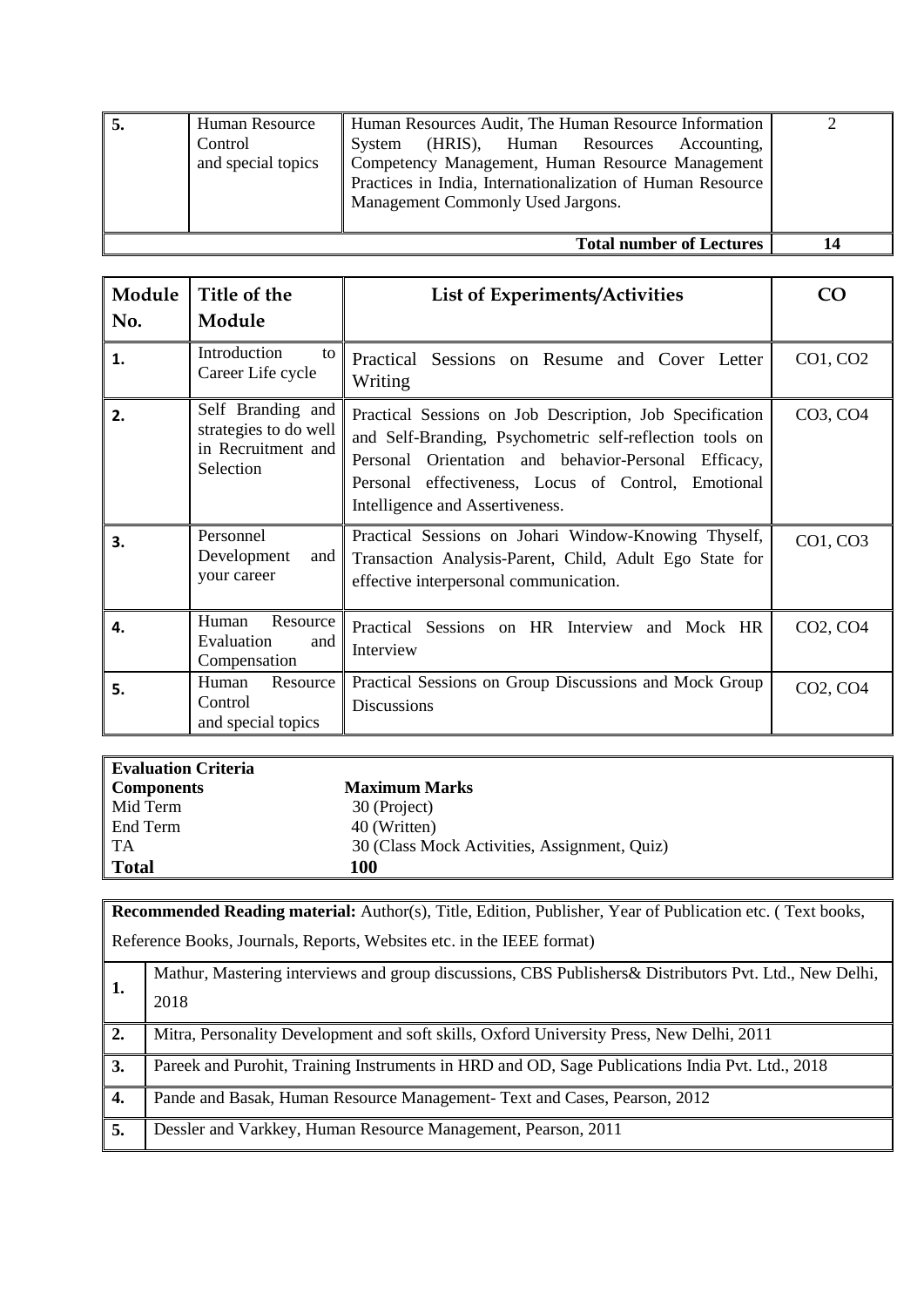| <b>Lecture-wise Breakup</b> |                                           |                       |  |                                  |                                          |
|-----------------------------|-------------------------------------------|-----------------------|--|----------------------------------|------------------------------------------|
| Course Code                 | 19B12HS611                                | <b>Semester: EVEN</b> |  |                                  | <b>Semester</b> : VI Session 2019 - 2020 |
|                             |                                           | (specify Odd/Even)    |  | <b>Month from:</b> January- June |                                          |
| Course Name                 | <b>Econometric Analysis</b>               |                       |  |                                  |                                          |
| Credits                     | $2 - 1 - 0$<br><b>Contact Hours</b><br>03 |                       |  |                                  |                                          |

| <b>Faculty</b> | Coordinator(s)                 | Manas Ranjan Behera |
|----------------|--------------------------------|---------------------|
| (Names)        | Teacher(s)<br>(Alphabetically) | Manas Ranjan Behera |

|                 | <b>COURSE OUTCOMES</b>                                                                               | <b>COGNITIVE</b><br><b>LEVELS</b>       |
|-----------------|------------------------------------------------------------------------------------------------------|-----------------------------------------|
| CO1             | Demonstrate the key concepts from basic statistics to understand<br>the properties of a set of data. | Understanding Level -<br>C <sub>2</sub> |
| CO <sub>2</sub> | <i>Apply</i> Ordinary Least Square method to undertake econometric<br>studies.                       | Apply Level - C3                        |
| CO <sub>3</sub> | <i>Examine</i> whether the residuals from an OLS regression are well-<br>behaved.                    | Analyze Level - C4                      |
| CO <sub>4</sub> | <i>Evaluate</i> different model selection criteria for forecasting.                                  | <b>Evaluation Level - C5</b>            |
| CO <sub>5</sub> | <i>Create</i> models for prediction from a given set of data.                                        | Creation Level - C6                     |

| <b>Module</b><br>No. | Title of the<br><b>Module</b> | <b>Topics in the Module</b>                                                                                                                                          | No. of<br><b>Lectures for</b><br>the module |
|----------------------|-------------------------------|----------------------------------------------------------------------------------------------------------------------------------------------------------------------|---------------------------------------------|
| -1.                  | Statistical<br>Inference      | Point and interval estimation; ;The Z distribution ;The<br>Null and Alternate hypotheses ; The chi-square<br>distribution; The F distribution; The t distribution    |                                             |
| 2.                   | Regression<br>Analysis        | Two variable regression model; The concept of the<br>PRF; Classical assumptions of regression; Derivation<br>of the OLS estimators and their variance; Properties of |                                             |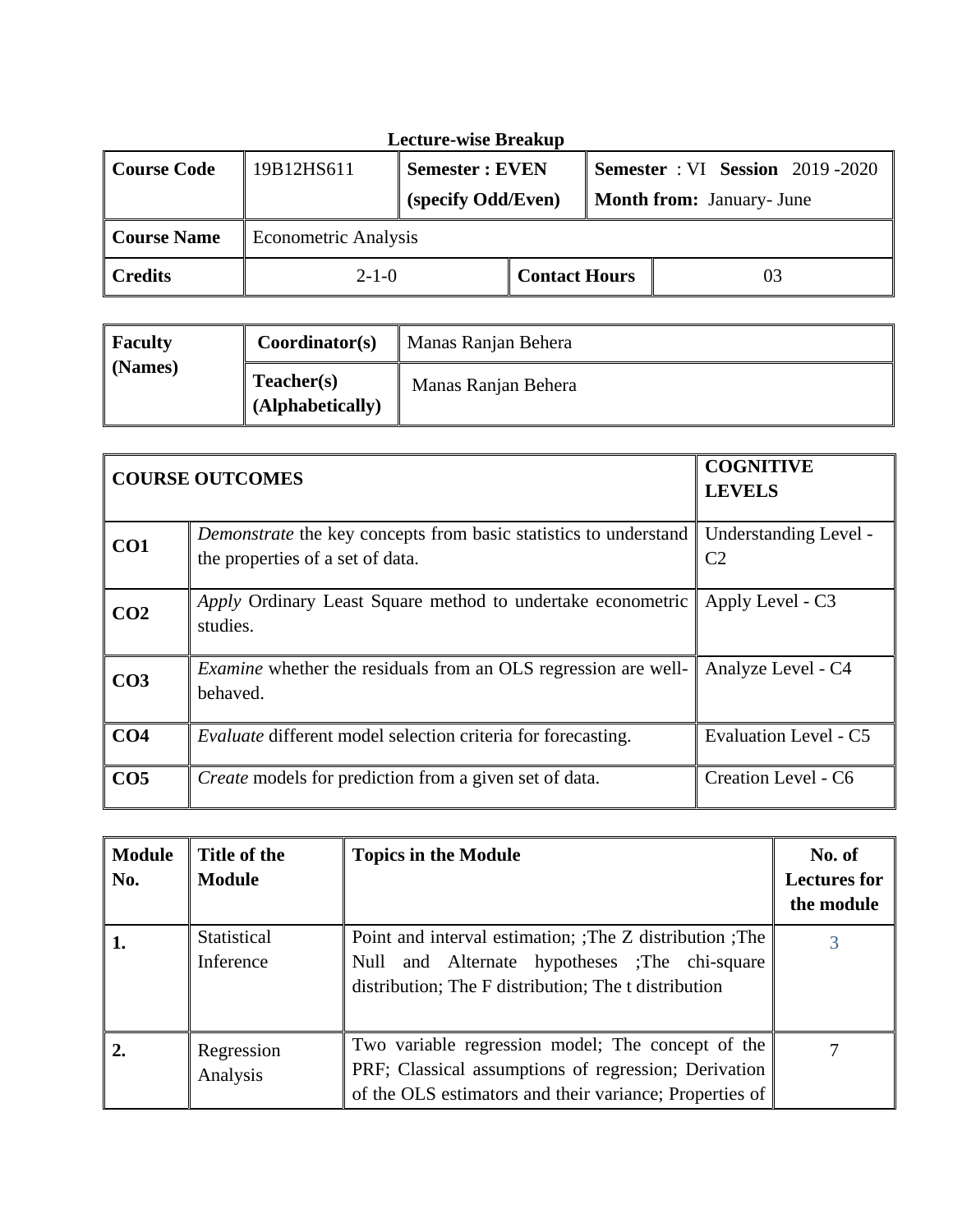|                                                                                    |                                        | OLS estimators under classical assumptions; Gauss-<br>Markov Theorem; Tests of Hypothesis, confidence<br>intervals for OLS estimators; Measures of goodness of<br>fit: R square and its limitations; Adjusted R square and<br>its limitations                                                        |                |
|------------------------------------------------------------------------------------|----------------------------------------|------------------------------------------------------------------------------------------------------------------------------------------------------------------------------------------------------------------------------------------------------------------------------------------------------|----------------|
| 3.                                                                                 | Econometric<br>Model<br>Specification  | Identification: Structural and reduced form; Omitted<br>Variables and Bias; Misspecification and Ramsay<br>RESET; Specification test; Endogeneity and Bias                                                                                                                                           | 5              |
| $\overline{4}$ .                                                                   | Failure of<br>Classical<br>Assumptions | Multi-collinearity<br>and<br>its<br>implications;<br>Auto-<br>correlation: Consequences and Durbin-Watson test<br>;Heteroskedasticity: Consequences and the Goldfeld -<br>Quandt test                                                                                                                | $\overline{2}$ |
| 5.                                                                                 | Forecasting                            | Forecasting with a) moving averages b) linear trend c)<br>exponential trend CAGR; Forecasting with linear<br>regression; Classical time series decomposition;<br>Measures of forecast performance: Mean square error<br>Limitations<br>root mean square error;<br>and<br>of<br>econometric forecasts | 5              |
| 6.                                                                                 | <b>Time Series</b><br>Analysis         | Univariate Time Series Models: Lag Operator, ARMA<br>, ARIMA models, Autoregressive Distributed<br>Lag<br>Relartionship                                                                                                                                                                              | 3              |
| 7.                                                                                 | Linear<br>Programming                  | Linear programming; Dual of a linear programming<br>problem; Simplex method Transportation                                                                                                                                                                                                           | 3              |
|                                                                                    |                                        | <b>Total number of Lectures</b>                                                                                                                                                                                                                                                                      | 28             |
|                                                                                    | <b>Evaluation Criteria</b>             |                                                                                                                                                                                                                                                                                                      |                |
| <b>Components</b><br>T <sub>1</sub><br>T <sub>2</sub><br><b>TA</b><br><b>Total</b> | <b>End Semester Examination</b>        | <b>Maximum Marks</b><br>20<br>20<br>35<br>25 (Quiz+ Assignment+Viva -Voce)<br><b>100</b>                                                                                                                                                                                                             |                |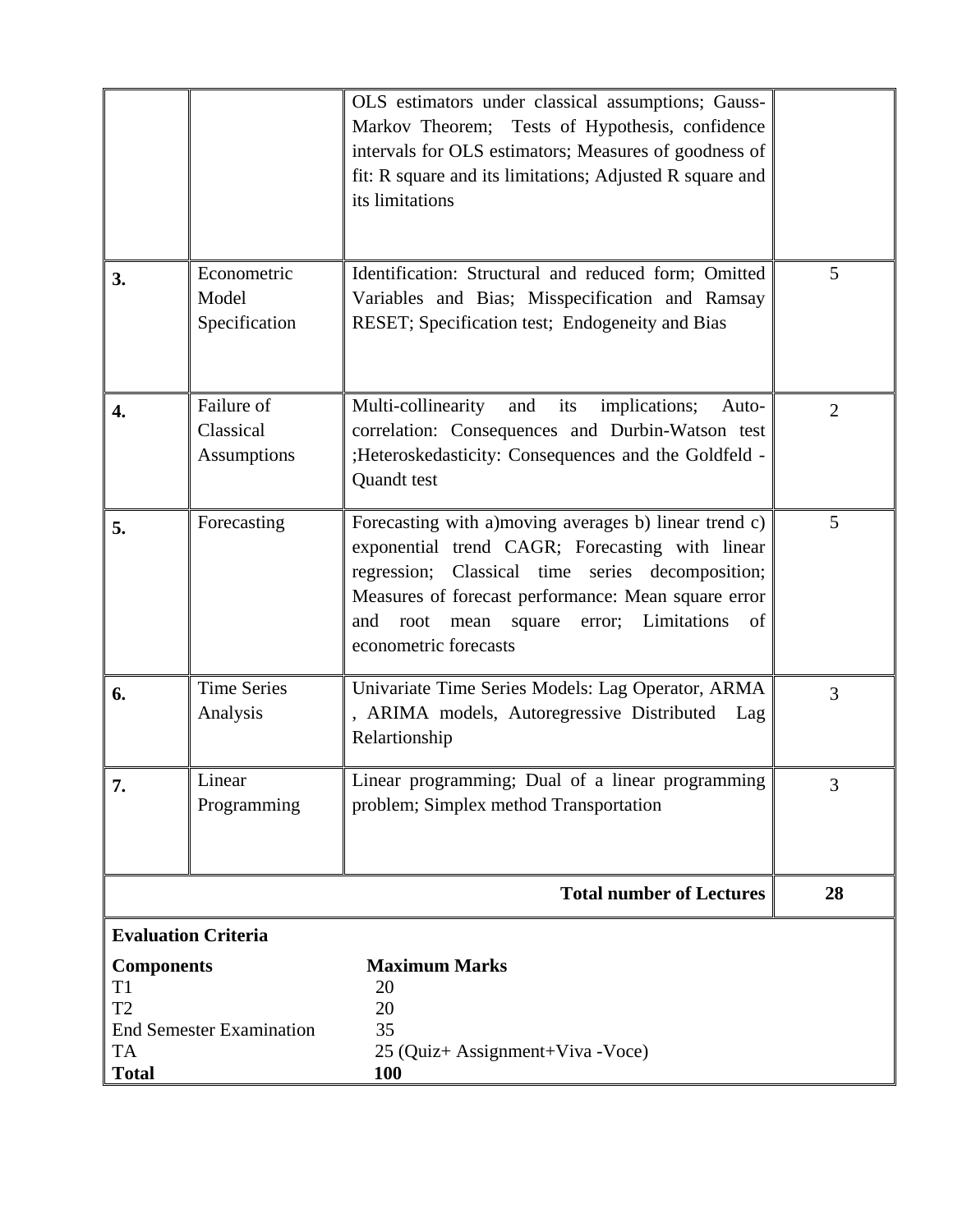|                  | Recommended Reading material: Author(s), Title, Edition, Publisher, Year of Publication etc. (Text<br>books, Reference Books, Journals, Reports, Websites etc. in the IEEE format) |  |  |  |
|------------------|------------------------------------------------------------------------------------------------------------------------------------------------------------------------------------|--|--|--|
| l 1.             | Gujarati, D.N. (2002), Basic Econometric ( $4th$ ed.), New York: McGraw Hill.                                                                                                      |  |  |  |
| $\vert 2. \vert$ | Greene, W.H. (2003), Econometric Analysis, New Jersey: Prentice Hall.                                                                                                              |  |  |  |
| $\vert 3. \vert$ | Madala, G.S. (1992), Introduction to Econometrics ( $2nd$ ed.), New York: Macmillan.                                                                                               |  |  |  |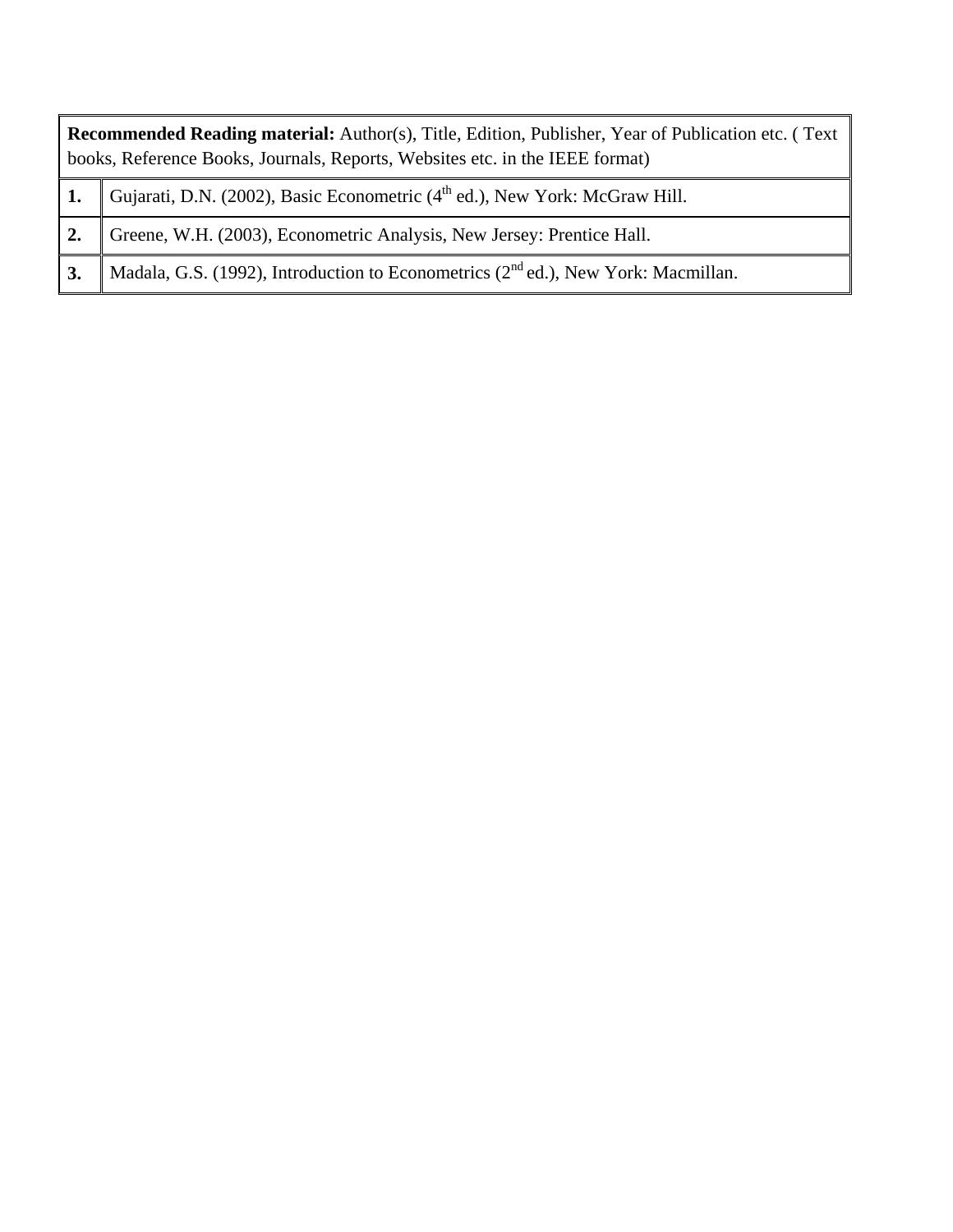| <b>Course Code</b>     | 19B12HS612               | Semester: Even       |  | Semester VI<br><b>Session</b> 2019 -2020<br><b>Month from Jan 2020 to June 2020</b> |             |
|------------------------|--------------------------|----------------------|--|-------------------------------------------------------------------------------------|-------------|
| <b>Course Name</b>     | Social Media and Society |                      |  |                                                                                     |             |
| <b>Credits</b>         |                          | <b>Contact Hours</b> |  |                                                                                     | $2 - 1 - 0$ |
| <b>Faculty (Names)</b> | Coordinator(s)           | Dr. Shirin Alavi     |  |                                                                                     |             |
|                        | Teacher(s)               | Dr. Shirin Alavi     |  |                                                                                     |             |

**(Alphabetically)** 

|             | <b>COURSE OUTCOMES</b>                                                                                                                             | <b>COGNITIVE LEVELS</b> |
|-------------|----------------------------------------------------------------------------------------------------------------------------------------------------|-------------------------|
| $C304-1.1$  | Infer the implications of digital change, and the concept of social<br>media and e-marketing in the context of the changing marketing<br>landscape | Apply Level $(C3)$      |
| $C_304-1.2$ | Elaborate the implications of cyber branding and digitization on<br>online marketing mix decisions                                                 | Create Level (C6)       |
| $C_304-1.3$ | Develop specific models related to social media and social media<br>analytics                                                                      | Create Level $(C6)$     |
| $C304-1.4$  | Evaluate concepts related to Search Engine Marketing, Customer<br>Centric Web Business models and Web Chain Analysis                               | Evaluate Level(C5)      |
| $C_304-1.5$ | Illustrate the new age marketing practices                                                                                                         | Understand Level $(C2)$ |

| Mod<br>ule<br>No. | <b>Title of the Module</b>                                                                   | <b>Topics in the Module</b>                                                                                                                                                                                                                                                                                                                                                                                                              | No. of<br><b>Lectures for</b><br>the module |
|-------------------|----------------------------------------------------------------------------------------------|------------------------------------------------------------------------------------------------------------------------------------------------------------------------------------------------------------------------------------------------------------------------------------------------------------------------------------------------------------------------------------------------------------------------------------------|---------------------------------------------|
| 1.                | Individuals<br>Introduction,<br>Rules<br>Online<br>for<br>and<br>engagement for social media | What is social media marketing, the importance of<br>social media for influencing target audience, Patterns<br>of internet usage, Internet user demographics, The<br>Behavioural Internet, E-Marketing, The Virtual world,<br>the changing Marketing Landscape, E -Marketing-<br>Strengths and Applications, Online Marketing<br>Domains, Digital Marketing Optimization, The Need<br>for Digital Engagement                             | 4                                           |
| 2.                | The Online Marketing Mix                                                                     | The Online Marketing Mix, Consumer Segmentation,<br>Consumer Traits, Consumers and Online Shopping<br>Issues, E-Product, E-Place, E-Price, E-Promotion,<br>Website Characteristics affecting online purchase<br>decision.                                                                                                                                                                                                                | 3                                           |
| 3.                | The Online Consumer and<br>Social Media                                                      | The Digital Ecosystem, Online Consumer Behavior,<br>Cultural Implications of key web characteristics,<br>Models of website visits, Web 2.0 and Marketing, The<br>collaborative web, Network evolution, Network<br>science, Marketing with networks, Metcalfe's law,<br>Netnography, Social Media Model by McKinsey,<br>Social Media Tools-Blogs, Wikis,<br>Online<br>Communities, Facebook, Twitter, You Tube, Flickr,<br>Microblogging. | 4                                           |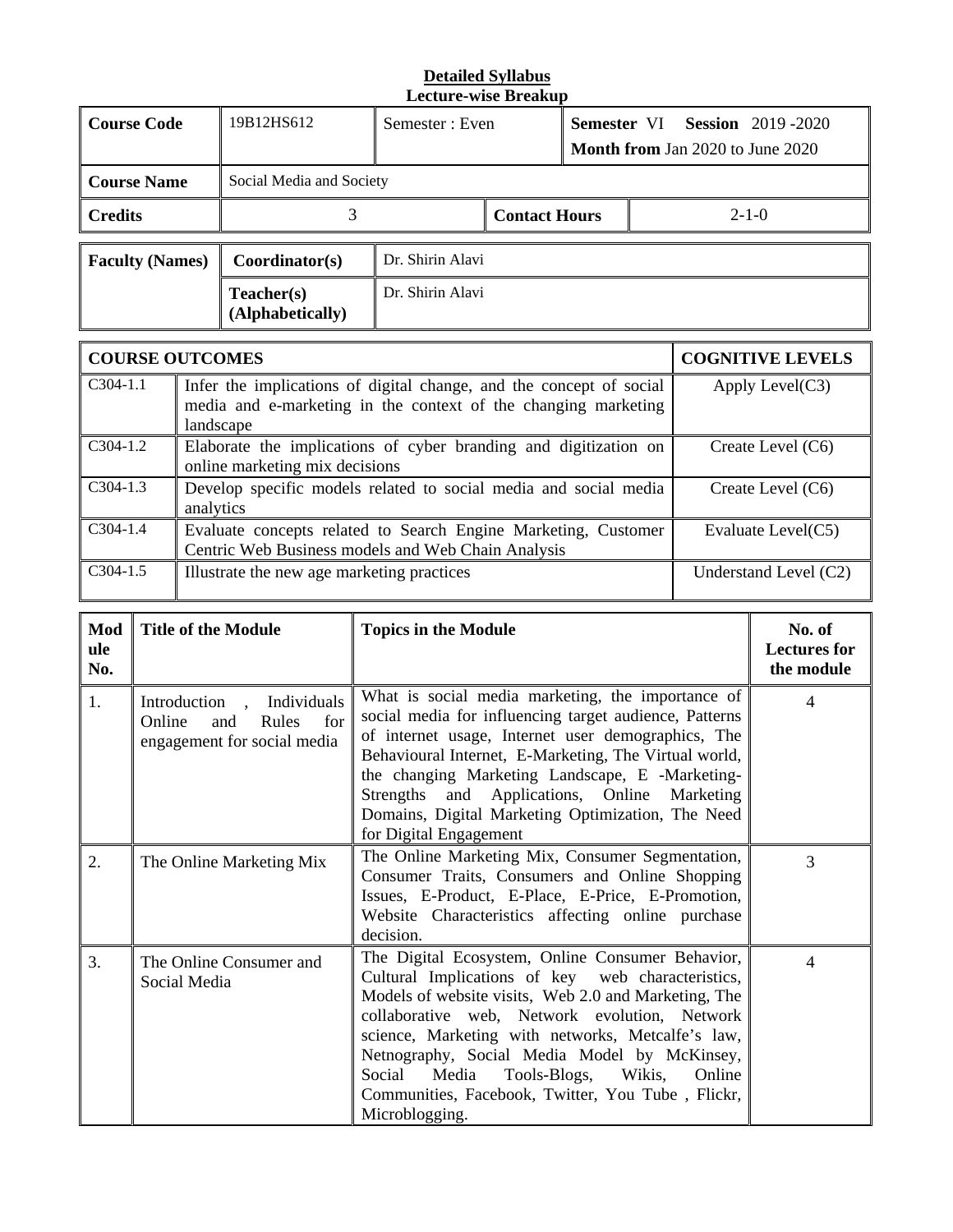| $\overline{4}$ .                                              | Online Branding and Traffic<br><b>Building</b>                                                                                                                                     | branding, Online brand<br>Cyber<br>presence<br>and<br>enhancement, The Digital Brand Ecosystem, Brand<br>Experience, Brand Customer Centricity, Brands and<br>Emotions, The Diamond Water paradox, Internet<br>Traffic Plan, Search Marketing Methods, Internet<br>Cookies and Traffic Building, Traffic Volume and<br>quality, Traffic Building Goals, Search Engine<br>Marketing, Keyword Advertising, Keyword value,<br>Internet Marketing Metrics, Websites and Internet<br>Marketing. | 4              |  |  |
|---------------------------------------------------------------|------------------------------------------------------------------------------------------------------------------------------------------------------------------------------------|--------------------------------------------------------------------------------------------------------------------------------------------------------------------------------------------------------------------------------------------------------------------------------------------------------------------------------------------------------------------------------------------------------------------------------------------------------------------------------------------|----------------|--|--|
| 5.                                                            | <b>Web Business Models</b><br>,Social Media Strategy<br>,Social Media Marketing<br>Plan                                                                                            | The value of a Customer Contact, Customer Centric<br>Business Management, Web Chain of Events,<br>Customer Value Analysis and the Internet, Business<br>Models, Revenue Benefits, Value<br>Uncertainty,<br>Purchase Importance, Define a social media plan,<br>explain the social Media marketing planning cycle, list<br>the 8C's of strategy development.                                                                                                                                | $\overline{4}$ |  |  |
| 6.                                                            | Market Influence analytics in<br>a Digital Ecosystem                                                                                                                               | Engagement Marketing through Content Management,<br>Online<br>Campaign<br>Management,<br>Consumer<br>Segmentation, Targeting, and Positioning using Online<br>Tools, Market Influence Analytics in a Digital<br>Ecosystem, The Digital Ecosystem, Knowledge as a<br>value proposition, CGM and Consumer behavior, The<br>value of the power of influence, Amplifying Social<br>Media Campaigns.                                                                                            | $\overline{4}$ |  |  |
| 7.                                                            | The Contemporary Digital<br>Revolution and its impact on<br>society                                                                                                                | Online<br>Communities<br>The<br>and<br>Co-creation,<br>fundamentals of online community management<br>strategies, The World of Facebook, The Future of<br>Social media Marketing-Gamification and Apps,<br>Game based marketing The world of Apps, Apps and<br>the Indian Diaspora                                                                                                                                                                                                         | 3              |  |  |
| 8.                                                            | Integrating Mobile into<br>Social Media Marketing                                                                                                                                  | Types of Mobile Marketing, Progression of the mobile<br>as a Marketing channel, some Indian mobile marketing<br>campaigns, Impact of Social Media on government, the<br>economy, development, and education                                                                                                                                                                                                                                                                                | $\overline{2}$ |  |  |
|                                                               |                                                                                                                                                                                    | <b>Total number of Lectures</b>                                                                                                                                                                                                                                                                                                                                                                                                                                                            | 28             |  |  |
| T <sub>1</sub><br>T <sub>2</sub><br><b>TA</b><br><b>Total</b> | <b>Evaluation Criteria</b><br><b>Components</b><br>20<br>20<br>35<br><b>End Semester Examination</b><br>100                                                                        | <b>Maximum Marks</b><br>25 (Assignment, Class Test and Attendance)                                                                                                                                                                                                                                                                                                                                                                                                                         |                |  |  |
|                                                               | Recommended Reading material: Author(s), Title, Edition, Publisher, Year of Publication etc. (Text books,<br>Reference Books, Journals, Reports, Websites etc. in the IEEE format) |                                                                                                                                                                                                                                                                                                                                                                                                                                                                                            |                |  |  |

|    | Digital Marketing , Seema Gupta, First Edition , Mc Graw Hill Education (India) Private Limited , 2018                 |
|----|------------------------------------------------------------------------------------------------------------------------|
|    | Social Media Marketing A Strategic Approach, Melissa Barker, Donald Barker, Second Edition Cengage<br>Learning , 2017. |
|    | Digital Marketing, Vandana Ahuja, First Edition, Oxford University Press, 2015                                         |
| 4. | Social Media Marketing, Liana "Li" Evans, First Edition, Pearson, 2011.                                                |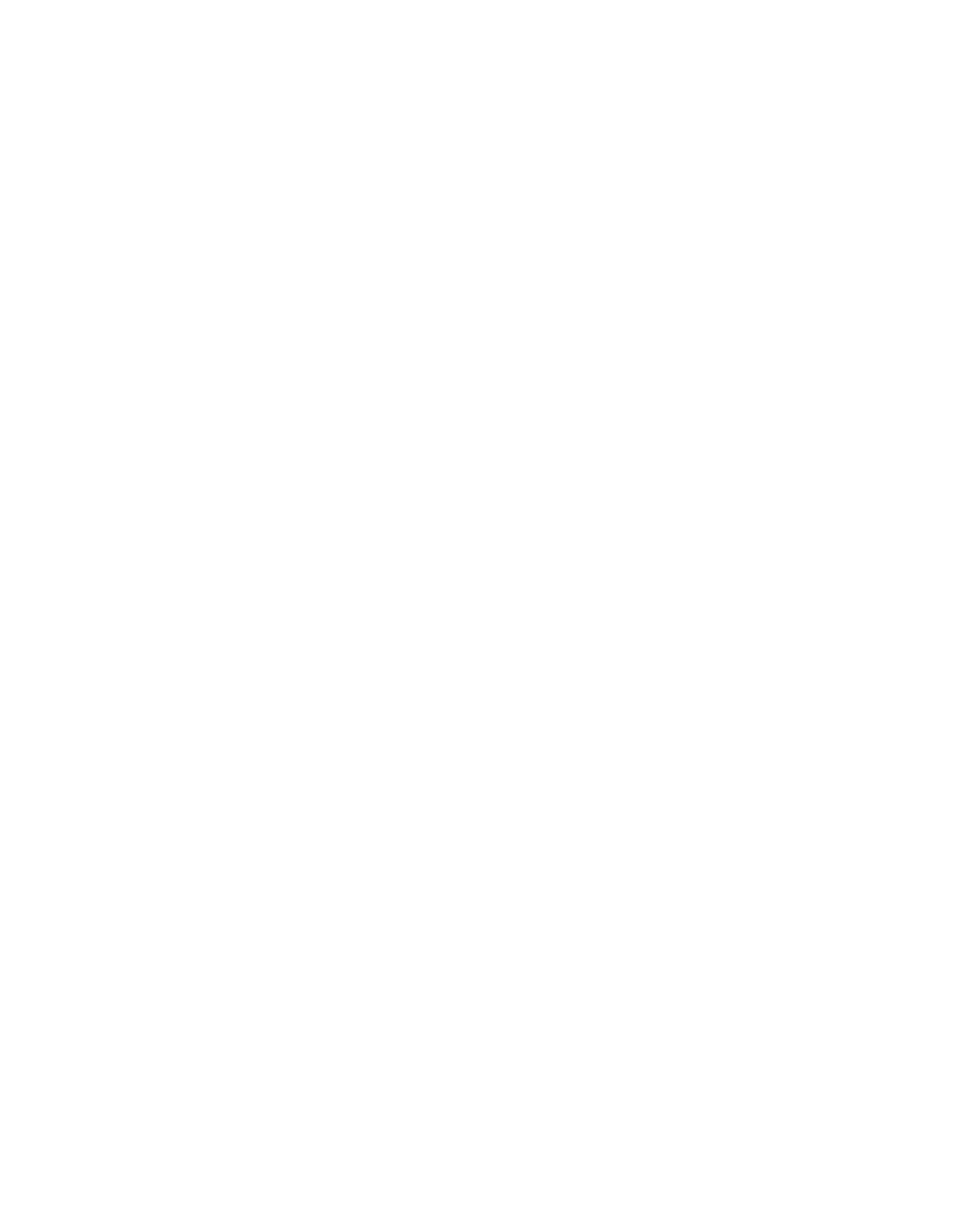| <b>Course Code</b>     |                                                              | 19B12HS613                                                  | <b>Semester:</b> Even |                                                                                                                                                                                                                                                                                                         | <b>Semester VI Session 2018-2019</b><br>Month from: Jan 2019-June 2019 |  |             |                                             |
|------------------------|--------------------------------------------------------------|-------------------------------------------------------------|-----------------------|---------------------------------------------------------------------------------------------------------------------------------------------------------------------------------------------------------------------------------------------------------------------------------------------------------|------------------------------------------------------------------------|--|-------------|---------------------------------------------|
| <b>Course Name</b>     |                                                              | <b>International Trade and Finance</b>                      |                       |                                                                                                                                                                                                                                                                                                         |                                                                        |  |             |                                             |
| <b>Credits</b>         |                                                              |                                                             | 03                    |                                                                                                                                                                                                                                                                                                         | <b>Contact Hours</b>                                                   |  | $2 - 1 - 0$ |                                             |
| <b>Faculty (Names)</b> |                                                              | Coordinator(s)                                              |                       | Dr. Amba Agarwal                                                                                                                                                                                                                                                                                        |                                                                        |  |             |                                             |
|                        |                                                              | Teacher(s)<br>(Alphabetically)                              |                       | Dr. Amba Agarwal                                                                                                                                                                                                                                                                                        |                                                                        |  |             |                                             |
| <b>COURSE OUTCOMES</b> |                                                              |                                                             |                       |                                                                                                                                                                                                                                                                                                         |                                                                        |  |             | <b>COGNITIVE LEVELS</b>                     |
|                        |                                                              |                                                             |                       | After pursuing the above mentioned course, the students will be able to:                                                                                                                                                                                                                                |                                                                        |  |             |                                             |
| $C304-8.1$             |                                                              | globalisation.                                              |                       | Explain the foundations of international trade and finance in the era of                                                                                                                                                                                                                                |                                                                        |  |             | Understanding Level (C2)                    |
| C304-8.2               |                                                              |                                                             |                       | Analyze the major models and theories of international trade.                                                                                                                                                                                                                                           |                                                                        |  |             | Analyzing Level (C4)                        |
| $C304-8.3$             |                                                              | economic growth.                                            |                       | Identify the effects of tariffs, quotas and technical progress on                                                                                                                                                                                                                                       |                                                                        |  |             | Applying Level (C3)                         |
| C304-8.4               |                                                              | measures to correct disequilibrium.                         |                       | Examine the equilibrium in the Balance of Payments (BOP) and                                                                                                                                                                                                                                            |                                                                        |  |             | Analyzing Level (C4)                        |
| $C304-8.5$             |                                                              | trade multiplier & trade policy.                            |                       | Compare the fixed and flexible exchange rate, monetary policy, foreign                                                                                                                                                                                                                                  |                                                                        |  |             | Analyzing Level (C4)                        |
| C304-8.6               |                                                              |                                                             |                       | Analyze the working of regional blocks $\&$ international organization.                                                                                                                                                                                                                                 |                                                                        |  |             | Analyzing Level (C4)                        |
|                        | Title of the<br><b>Topics in the Module</b><br><b>Module</b> |                                                             |                       |                                                                                                                                                                                                                                                                                                         |                                                                        |  |             |                                             |
| <b>Module</b><br>No.   |                                                              |                                                             |                       |                                                                                                                                                                                                                                                                                                         |                                                                        |  |             | No. of<br><b>Lectures for</b><br>the module |
| 1.                     | Introduction                                                 |                                                             |                       | International trade and globalisation.                                                                                                                                                                                                                                                                  |                                                                        |  |             | 2                                           |
| 2.                     | Theory of                                                    | <b>International Trade</b>                                  | cost.                 | The pure theory of international trade -Theories of absolute<br>advantage, comparative advantage and opportunity costs,<br>modern theory of international trade; Theorem of factor<br>price equalization; Theory of absolute cost and comparative                                                       |                                                                        |  |             | $\overline{4}$                              |
| 3.                     |                                                              | Economic Growth<br>and International<br><b>Trade Policy</b> |                       | Terms of trade, Technical progress: Neutral, Labour Saving<br>and Capital Saving, Trade Restrictions: Tariffs, General<br>equilibrium analysis of a tariff in a small and large country,<br>Optimum tariff. Non-Tariff Barriers: Import Quota,<br>Dumping, Voluntary Export Restraints, Export Subsidy. |                                                                        |  |             | 5                                           |
| 4.                     | <b>Balance</b> of<br>Payments                                |                                                             | to correct it.        | Meaning and components of balance of payments; balance<br>of trade, equilibrium and disequilibrium in the balance of<br>payments; Measuring Deficit or Surplus in BOP, Measures                                                                                                                         |                                                                        |  |             | $\overline{4}$                              |
| 5.                     | Fixed and<br>Flexible                                        | <b>Exchange Rate</b>                                        |                       | Fixed exchange rates and flexible exchange rates; Internal<br>and External Balance, IS-LM-BP Model, Expenditure-<br>reducing and expenditure-switching policies.                                                                                                                                        |                                                                        |  |             | $\overline{4}$                              |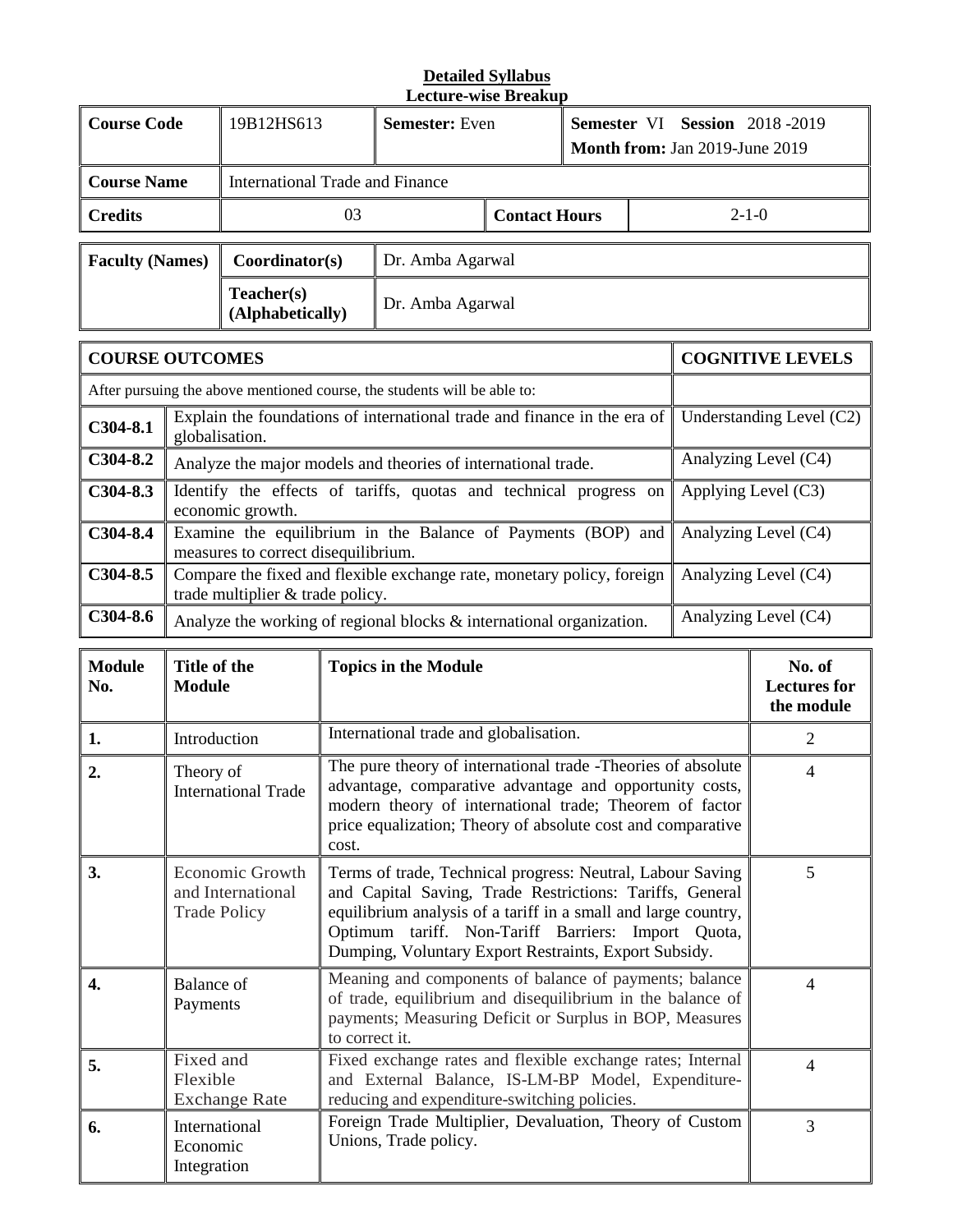| 7.             | The Theory of<br>Regional Blocs &<br>International                                                                                                                                        | Rationale and economic progress of SAARC/SAPTA and<br>ASEAN regions. Regionalism (EU, NAFTA); Functions of<br>GATT/WTO (TRIPS, TRIMS), IMF and World Bank. | 6  |  |  |  |  |
|----------------|-------------------------------------------------------------------------------------------------------------------------------------------------------------------------------------------|------------------------------------------------------------------------------------------------------------------------------------------------------------|----|--|--|--|--|
|                | organisation                                                                                                                                                                              |                                                                                                                                                            |    |  |  |  |  |
|                |                                                                                                                                                                                           | <b>Total number of Lectures</b>                                                                                                                            | 28 |  |  |  |  |
|                | <b>Evaluation Criteria</b>                                                                                                                                                                |                                                                                                                                                            |    |  |  |  |  |
|                | <b>Components</b>                                                                                                                                                                         | <b>Maximum Marks</b>                                                                                                                                       |    |  |  |  |  |
| T <sub>1</sub> |                                                                                                                                                                                           | 20                                                                                                                                                         |    |  |  |  |  |
| T <sub>2</sub> |                                                                                                                                                                                           | 20                                                                                                                                                         |    |  |  |  |  |
|                | <b>End Semester Examination</b>                                                                                                                                                           | 35                                                                                                                                                         |    |  |  |  |  |
| <b>TA</b>      |                                                                                                                                                                                           | 25 (Quiz, Assignment, Attendance)                                                                                                                          |    |  |  |  |  |
|                | <b>Total</b><br><b>100</b>                                                                                                                                                                |                                                                                                                                                            |    |  |  |  |  |
|                | <b>Recommended Reading material:</b> Author(s), Title, Edition, Publisher, Year of Publication etc. (Text books,<br>Reference Books, Journals, Reports, Websites etc. in the IEEE format) |                                                                                                                                                            |    |  |  |  |  |
| 1.             | <b>Krugman, Paul.</b> , International Economics: Theory and Policy, 10 <sup>th</sup> edition, Pearson, 2017                                                                               |                                                                                                                                                            |    |  |  |  |  |
| 2.             | <b>Kindleberger, C.P.,</b> International Economics, $6th$ edition, R.D. Irwin, Homewood, 1978                                                                                             |                                                                                                                                                            |    |  |  |  |  |
| 3.             | Salvatore, D., International Economics, 13 <sup>th</sup> edition, Prentice Hall, Upper Saddle River, N.J., New York,<br>2016                                                              |                                                                                                                                                            |    |  |  |  |  |
| 4.             |                                                                                                                                                                                           | Soderston, Bo, International Economics, 3 <sup>rd</sup> edition, The Macmillan Press Ltd., London, 1999                                                    |    |  |  |  |  |
| 5.             |                                                                                                                                                                                           | Roy Malbika and Sinha, Saket, International Trade and Finance, 1 <sup>st</sup> edition, Springer, 2017                                                     |    |  |  |  |  |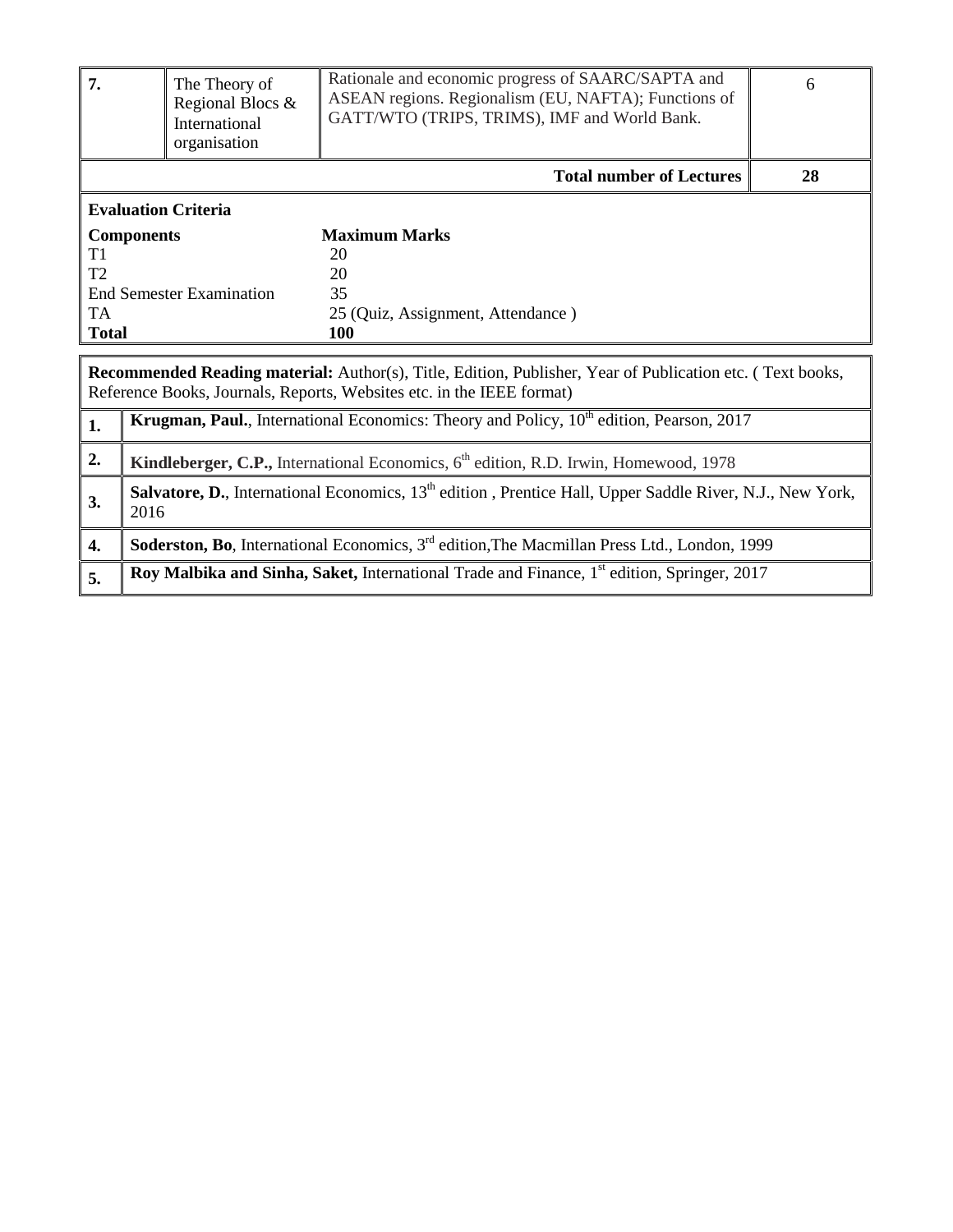| <b>Course Code</b> | 19B13HS611                                            | <b>Semester:</b> Even |                      | <b>Semester: VI Session: 2019 -2020</b><br><b>Month From Jan 2020 to June 2020</b> |             |  |
|--------------------|-------------------------------------------------------|-----------------------|----------------------|------------------------------------------------------------------------------------|-------------|--|
| <b>Course Name</b> | Morality of Everyday Living and Moral Decision Making |                       |                      |                                                                                    |             |  |
| <b>Credits</b>     |                                                       |                       | <b>Contact Hours</b> |                                                                                    | $1 - 0 - 2$ |  |

| <b>Faculty (Names)</b> | Coordinator(s)                        | Ms Puneet Pannu |
|------------------------|---------------------------------------|-----------------|
|                        | <b>Teacher(s)</b><br>(Alphabetically) | Ms Puneet Pannu |

|            | <b>COURSE OUTCOMES</b>                                                          | <b>COGNITIV</b><br><b>E LEVELS</b> |
|------------|---------------------------------------------------------------------------------|------------------------------------|
| $C305-3.1$ | Apply and Analyze morality in all facets of personal and professional life      |                                    |
|            |                                                                                 | Analyze                            |
|            |                                                                                 | (C4)                               |
| $C305-3.2$ |                                                                                 | Analyze                            |
|            | Discover ways to address moral dilemmas by deliberating on the pros and cons to | (C4)                               |
|            | find the best possible outcome                                                  |                                    |
| $C305-3.3$ |                                                                                 | Evaluate                           |
|            | Justify and Formulate morally correct decisions and stand by them               | (C5)                               |
| $C305-3.4$ |                                                                                 | Create                             |
|            | Adapt and develop a character respected by peers and superior alike             | (C6)                               |

| <b>Module</b><br>No. | Title of the<br><b>Module</b>                              | <b>Topics in the Module</b>                                                                                                                                                                                                                                 | No. of<br><b>Lectures</b> for<br>the module |
|----------------------|------------------------------------------------------------|-------------------------------------------------------------------------------------------------------------------------------------------------------------------------------------------------------------------------------------------------------------|---------------------------------------------|
| 1.                   | The Big<br>Questions:<br>Origins of<br>Morality            | What is morality? Universal aspects of morality, Evolution<br>of Morality, Development of Morality, Morality Theories,<br><b>Everyday Dilemmas and Decision Making</b>                                                                                      | $\overline{4}$                              |
| 2.                   | Compassion/<br>Empathy                                     | <b>Reason/Emotion:</b> Where does concern for others come from?<br><b>Empathy</b> —and is more empathy necessarily a good thing?<br>And what can we learn from the study of those who seemingly<br>lack normal moral feelings, such as violent psychopaths? | 3                                           |
| 3.                   | Moral<br><b>Differences</b>                                | How does culture influence our moral thought and moral<br>action? What role does religion play? Why are some of us<br>conservative and others liberal, and how do political<br>differences influence our sense of right and wrong?                          | 2                                           |
| 4.                   | <b>Moral Circles:</b><br>Family, Friends,<br>and Strangers | Moral feelings: Family, Friends, and allies. Reciprocal<br>Altruism, The Morality of Group Preference, Morality of racial<br>and ethnic bias.: Stereotypes, How Do We Treat Strangers                                                                       | 2                                           |
| 5.                   | <b>Moral Decision</b><br>Making                            | Contemporary Everyday Ethical Issues                                                                                                                                                                                                                        | 3                                           |
|                      |                                                            | <b>Total number of Lectures</b>                                                                                                                                                                                                                             | 14                                          |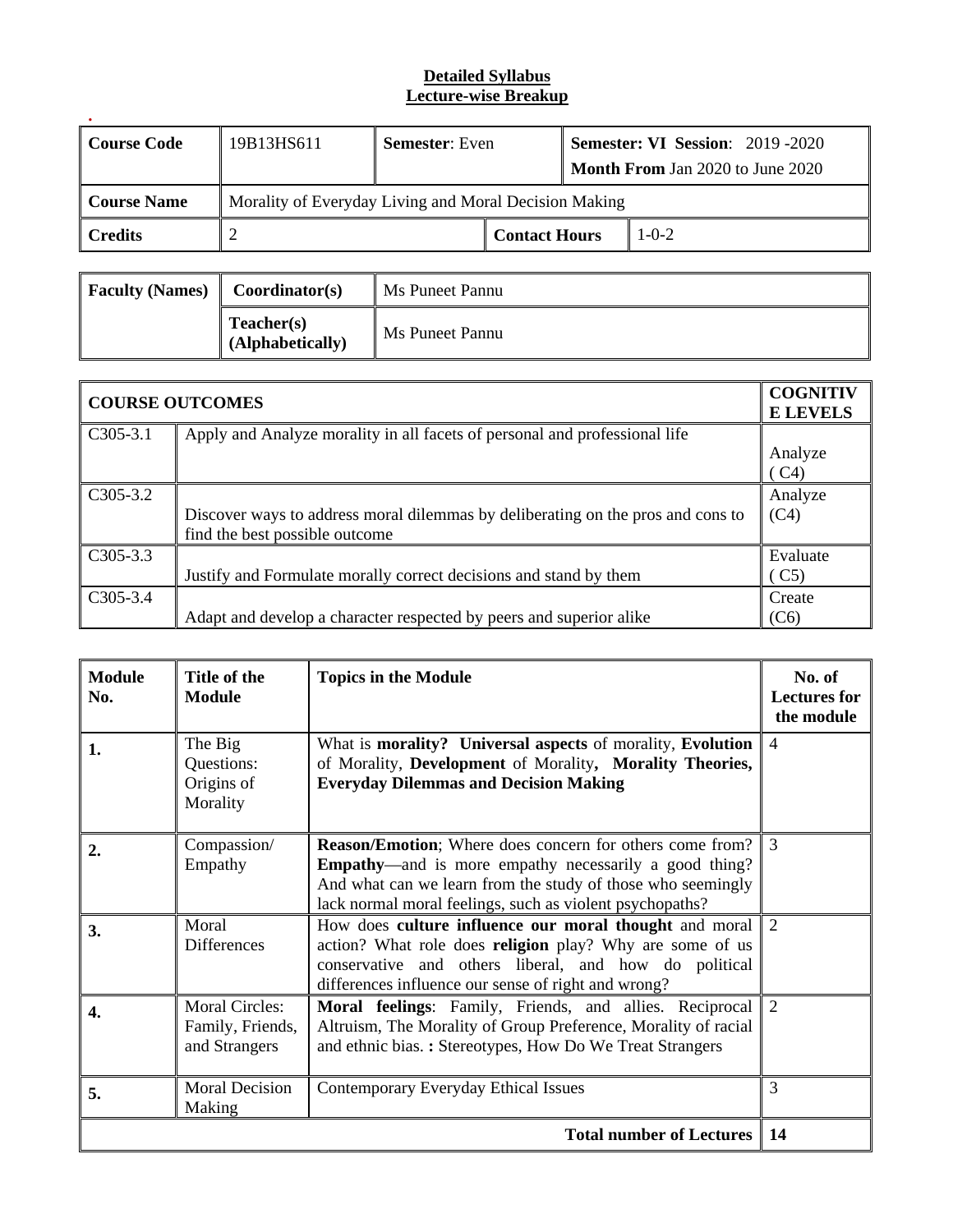| <b>Module</b><br>No.        | Title of the<br><b>Module</b>                                               | <b>List of Experiments/Activities</b>                                                                                                                                                                               | CO                                             |
|-----------------------------|-----------------------------------------------------------------------------|---------------------------------------------------------------------------------------------------------------------------------------------------------------------------------------------------------------------|------------------------------------------------|
| 1.                          | The Big<br>Questions:<br>Origins of<br>Morality                             | Experiential Sharing: Morality $\&$ its significance to them<br>Case Study: No such thing as free drink.                                                                                                            | $C305-3.1$                                     |
| 2.                          | The Big<br>Questions:<br><b>Universal Aspects</b><br>of Morality            | Universal Aspects of Morality: Big Questions: Why be good?<br>Universal Aspects of Morality: Big Questions: Is it permissible<br>to lie?<br>Universal Aspects of Morality: Big Questions: Is it good to<br>gossip?? | $C305-3.1$                                     |
| 3.                          | The Big<br>Questions:<br>Everyday<br>Dilemmas and<br><b>Decision Making</b> | <b>UPSC Case Study</b><br>Ethical Dilemma of a Marketing Manager                                                                                                                                                    | $C305-3.2$<br>C305-3.3                         |
| 4.                          | Evolution &<br>Development of<br>Morality                                   | Ethical Analysis: A young Professor's Career                                                                                                                                                                        | $C305-3.1$<br>C305-3.2<br>$C305-3.3$           |
| 5.                          | Compassion/<br><b>Empathy: Reason</b><br>v/s Emotion                        | Discussion: Can we do better than the Golden Rule<br>Discussion: Obligation to Others/ Is jealousy & Resentment<br>always bad?                                                                                      | $C305-3.1$<br>$C305-3.4$                       |
| Compassion/<br>6<br>Empathy |                                                                             | <b>EI</b> Assessment<br>Discussion on Reading: What's the matter with Empathy?                                                                                                                                      | $C305-3.1$<br>$C305-3.4$                       |
| 7                           | <b>Moral Differences</b>                                                    | Case Study: Difference in Morality<br>Experiential Exercise: Country/ Org/ Home Moral Culture                                                                                                                       | C305-3.4                                       |
| 8                           | <b>Moral Circles:</b><br>Family, Friends,<br>and Strangers                  | Experiential Sharing: Moral Circles and their influence on us<br>Stereotyping in Morality                                                                                                                           | C305-3.4                                       |
| 9                           | <b>Moral Decision</b><br>Making                                             | Contemporary Real World Scenario: Analyzing it through<br><b>CATWOE</b>                                                                                                                                             | C305-3.1<br>C305-3.2<br>C305-3.3<br>$C305-3.4$ |

| <b>Evaluation Criteria</b>      |                               |  |  |  |
|---------------------------------|-------------------------------|--|--|--|
| <b>Components</b>               | <b>Maximum Marks</b>          |  |  |  |
| Mid Term                        | 30 (Project Presentation)     |  |  |  |
| <b>End Semester Examination</b> | 40 (End Term Written Paper)   |  |  |  |
| TA                              | 30 (Case Studies, Assignment) |  |  |  |
| <b>Total</b>                    | <b>100</b>                    |  |  |  |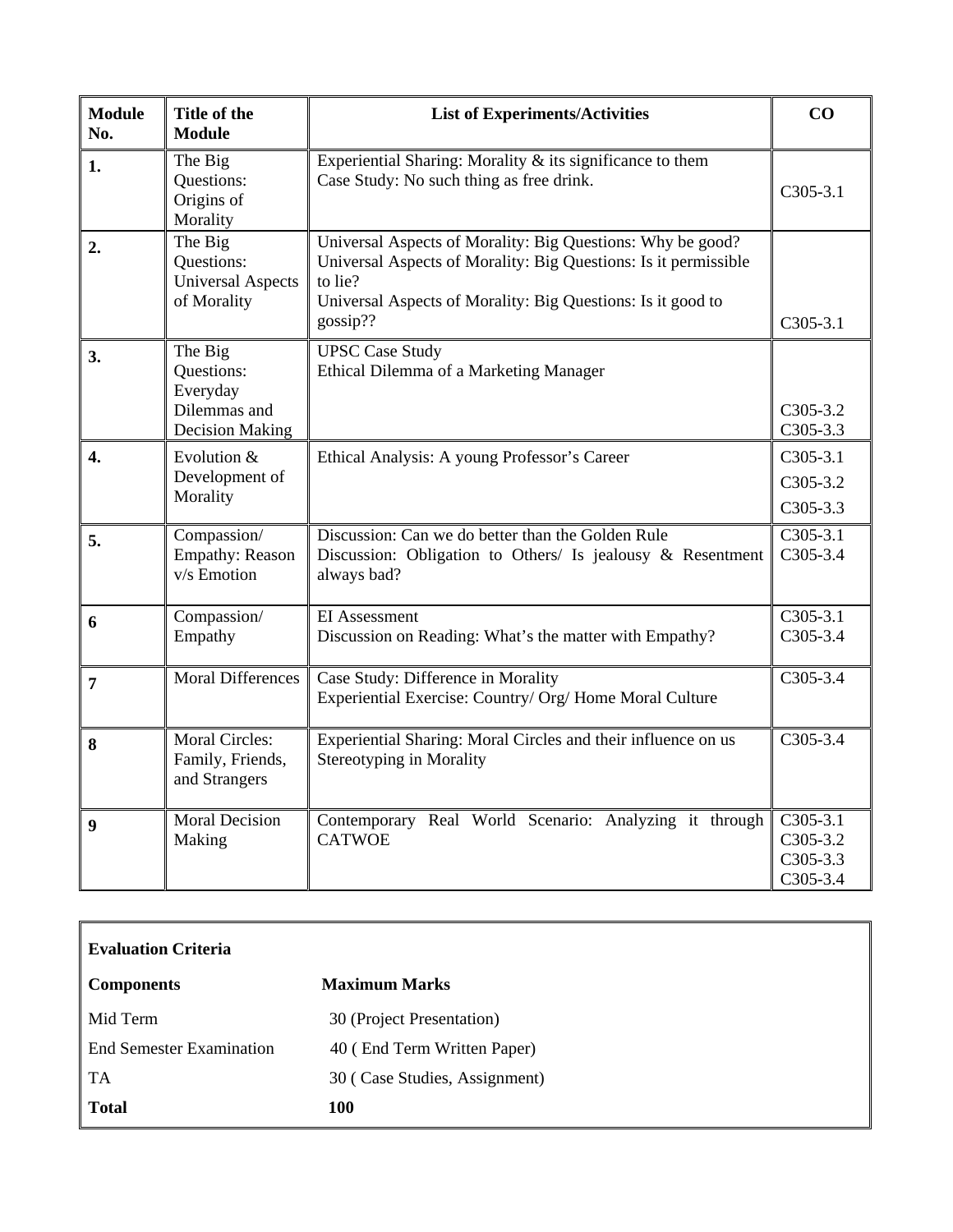|                  | Recommended Reading material: Author(s), Title, Edition, Publisher, Year of Publication etc. (Text books,<br>Reference Books, Journals, Reports, Websites etc. in the IEEE format) |  |  |  |  |
|------------------|------------------------------------------------------------------------------------------------------------------------------------------------------------------------------------|--|--|--|--|
| -1.              | Martin, Clancy, "Moral Decision Making: How to approach everyday Ethics", The Great Courses, USA,<br>2014                                                                          |  |  |  |  |
| $\overline{2}$ . | <b>Shukla T., Yadav A.&amp; Chauhan G.S., "Human Values &amp; Professional Ethics", Cengage Learning India</b><br>Pvt Ltd, 2018                                                    |  |  |  |  |
| 3.               | <b>Khanka S.S.</b> , "Business Ethics & Corporate Governance (Principles & Practices)", S. Chand, 2014                                                                             |  |  |  |  |
| 4.               | <b>Mruthyunjaya H.C., "Business Ethics &amp; Value systems", PHI Learning Pvt Ltd, 2013</b>                                                                                        |  |  |  |  |
| 5.               | <b>Jennings, Marianne M., "Cases in Business Ethics", Cengage Learning India Ltd, 2013</b>                                                                                         |  |  |  |  |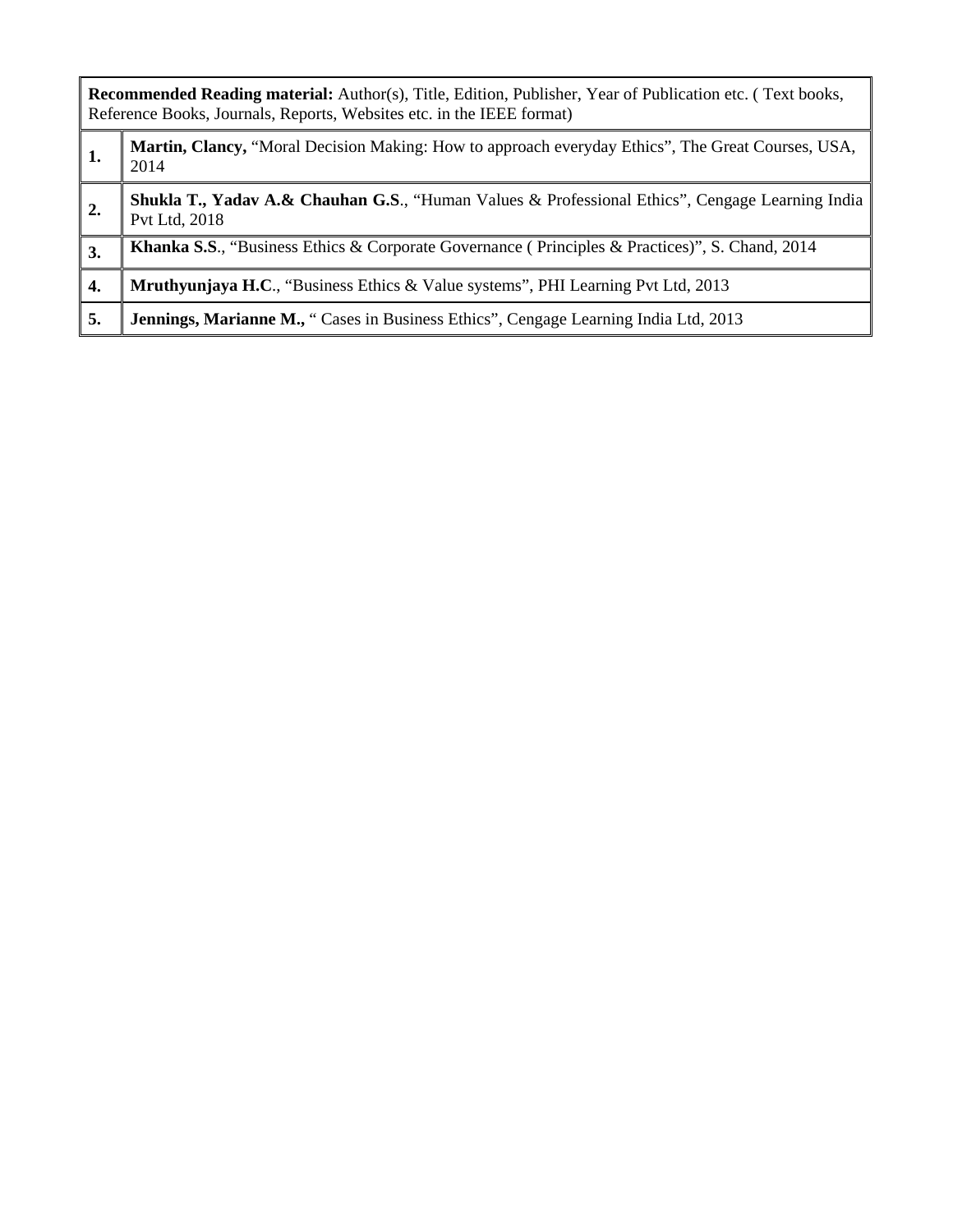| <b>Course Code</b> | 19M12MA611                                                | <b>Semester</b> - Even |                      |  |             | <b>Semester VI Session 2019 -2020</b>       |
|--------------------|-----------------------------------------------------------|------------------------|----------------------|--|-------------|---------------------------------------------|
|                    |                                                           | (specify Odd/Even)     |                      |  |             | <b>Month from January 2020 to June 2020</b> |
| <b>Course Name</b> | Mathematical Foundations of Geographic Information System |                        |                      |  |             |                                             |
| Credits            |                                                           |                        | <b>Contact Hours</b> |  | $3 - 1 - 0$ |                                             |

| <b>Faculty (Names)</b> | Coordinator(s)                 | Dr. Mohd. Sarfaraz |
|------------------------|--------------------------------|--------------------|
|                        | Teacher(s)<br>(Alphabetically) | Dr. Mohd. Sarfaraz |

|              | <b>COURSE OUTCOMES</b>                                                                                                                                      | <b>COGNITIVE LEVELS</b>    |  |
|--------------|-------------------------------------------------------------------------------------------------------------------------------------------------------------|----------------------------|--|
|              | After pursuing the above mentioned course, the students will be able to:                                                                                    |                            |  |
| $C302 - 5.1$ | Understand the concept of Trigonometry, Coordinate systems and<br>Geometric Transformations and then its applications for Geographic<br>information system. | Applying Level (C3)        |  |
| $C302-5.2$   | Identify basic set operations and database technology based on<br>predicates, quantifiers and predicate Logic.                                              | Understanding Level $(C2)$ |  |
| $C302-5.3$   | Describe Geo-statistical methods, used for Geographic information<br>system.                                                                                | Understanding Level $(C2)$ |  |
| C302-5.4     | Explain quantitative aspects for image analysis by using analytic and<br>numerical methods.                                                                 | Analyzing Level (C4)       |  |
| $C302 - 5.5$ | Understand the concepts of space and time in spatial information<br>systems and spatiotemporal data models.                                                 | Evaluating Level (C5)      |  |

| <b>Module</b><br>No. | <b>Title of the Module</b>              | <b>Topics in the Module</b>                                                                                                                                       | No.<br><b>of</b><br>for<br><b>Lectures</b> |
|----------------------|-----------------------------------------|-------------------------------------------------------------------------------------------------------------------------------------------------------------------|--------------------------------------------|
|                      |                                         |                                                                                                                                                                   | the module                                 |
| 1.                   | Trigonometry                            | Trigonometric functions, allied angles, compound angles.                                                                                                          | 4                                          |
| 2.                   | <b>Coordinate Systems</b>               | Cartesian rectangular coordinate system, distance formula,<br>section formula, Straight lines, slopes, types of straight                                          | $\overline{4}$                             |
|                      |                                         | lines, Application in solving life science problems.                                                                                                              |                                            |
| 3.                   | Geometric<br>Transformations            | Geometric Transformations and its applications<br>for<br>Geographic information system                                                                            | 2                                          |
| 4.                   | Set Theory                              | Review of Set Theory, Overlay<br>in<br>operations<br>Geoinformatics                                                                                               | 3                                          |
| 5.                   | Propositional<br>and<br>Predicate Logic | Relational database technology based on Predicates,<br>Quantifiers and Predicate Logic.                                                                           | 5                                          |
| 6.                   | Geo-statistical<br>methods              | Principle of Least Squares, Fitting of straight line and<br>parabola, Correlation - Karl Pearson's coefficient of<br>correlation and Spearmann's rank correlation | -6                                         |
| 7.                   | Regression<br>and<br><b>ANOVA</b>       | Linear regression, One way and two way classification of<br>ANOVA.                                                                                                | -6                                         |
| 8                    |                                         | Image analysis and Quantitative aspects in decision making for image analysis,                                                                                    |                                            |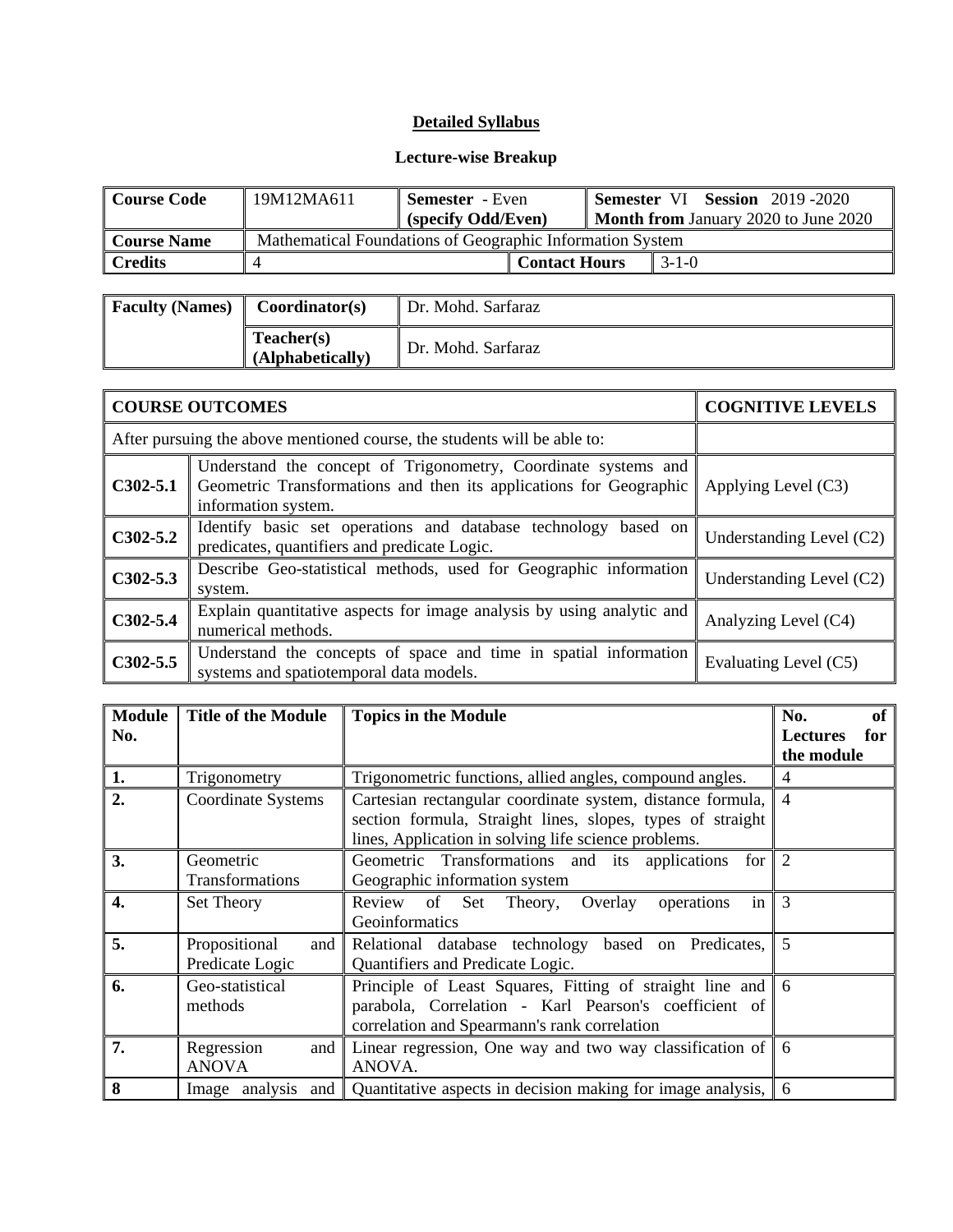|                                 | Map Algebra                                                                          | Tools available for image analysis -analytical<br>and<br>numerical-Fourier series, Fourier Transforms,<br>Map<br>Algebra. |  |  |  |
|---------------------------------|--------------------------------------------------------------------------------------|---------------------------------------------------------------------------------------------------------------------------|--|--|--|
| 9                               | Spatial Modeling and<br>Spatial Data and Information, Concepts of Space and Time   6 |                                                                                                                           |  |  |  |
|                                 | Database Design                                                                      | in Spatial Information Systems, Database Design, Spatial<br>Data Models, Spatio-temporal Data Models.                     |  |  |  |
| <b>Total number of Lectures</b> |                                                                                      |                                                                                                                           |  |  |  |
|                                 | <b>Evaluation Criteria</b>                                                           |                                                                                                                           |  |  |  |
| <b>Components</b>               |                                                                                      | <b>Maximum Marks</b>                                                                                                      |  |  |  |
| T1                              |                                                                                      | 20                                                                                                                        |  |  |  |
| T <sub>2</sub>                  |                                                                                      | 20                                                                                                                        |  |  |  |
| <b>End Semester Examination</b> |                                                                                      | 35                                                                                                                        |  |  |  |
| TA                              |                                                                                      | 25 (Quiz, Assignments, Tutorials)                                                                                         |  |  |  |
| <b>Total</b>                    |                                                                                      | <b>100</b>                                                                                                                |  |  |  |

**Recommended Reading material:** Author(s), Title, Edition, Publisher, Year of Publication etc. ( Text books, Reference Books, Journals, Reports, Websites etc. in the IEEE format)

|             | <b>Edward, B.</b> , Introduction to Mathematics for life scientist – Springer, 1979.                |
|-------------|-----------------------------------------------------------------------------------------------------|
|             | Burrough, P. A. and McDonnell R. A., Principles of Geographical Information Systems. Oxford         |
|             | University Press, 1998.                                                                             |
|             | Leung, Y., Intelligent Spatial Decision Support Systems. Springer-Verlag, Berlin, Heidelberg, 1997. |
| $\mathbf 4$ | Mackenzie, A., Mathematics and Statistics for Life Scientists, Taylor & Francis, New York, 2005.    |
|             | Leung, Y., Intelligent Spatial Decision Support Systems. Springer-Verlag, Berlin, Heidelberg, 1997. |
| -6.         | Gupta, S. C. and Kapoor, V. K., Fundamentals of Applied statistics, Sultan Chand and sons, 2003.    |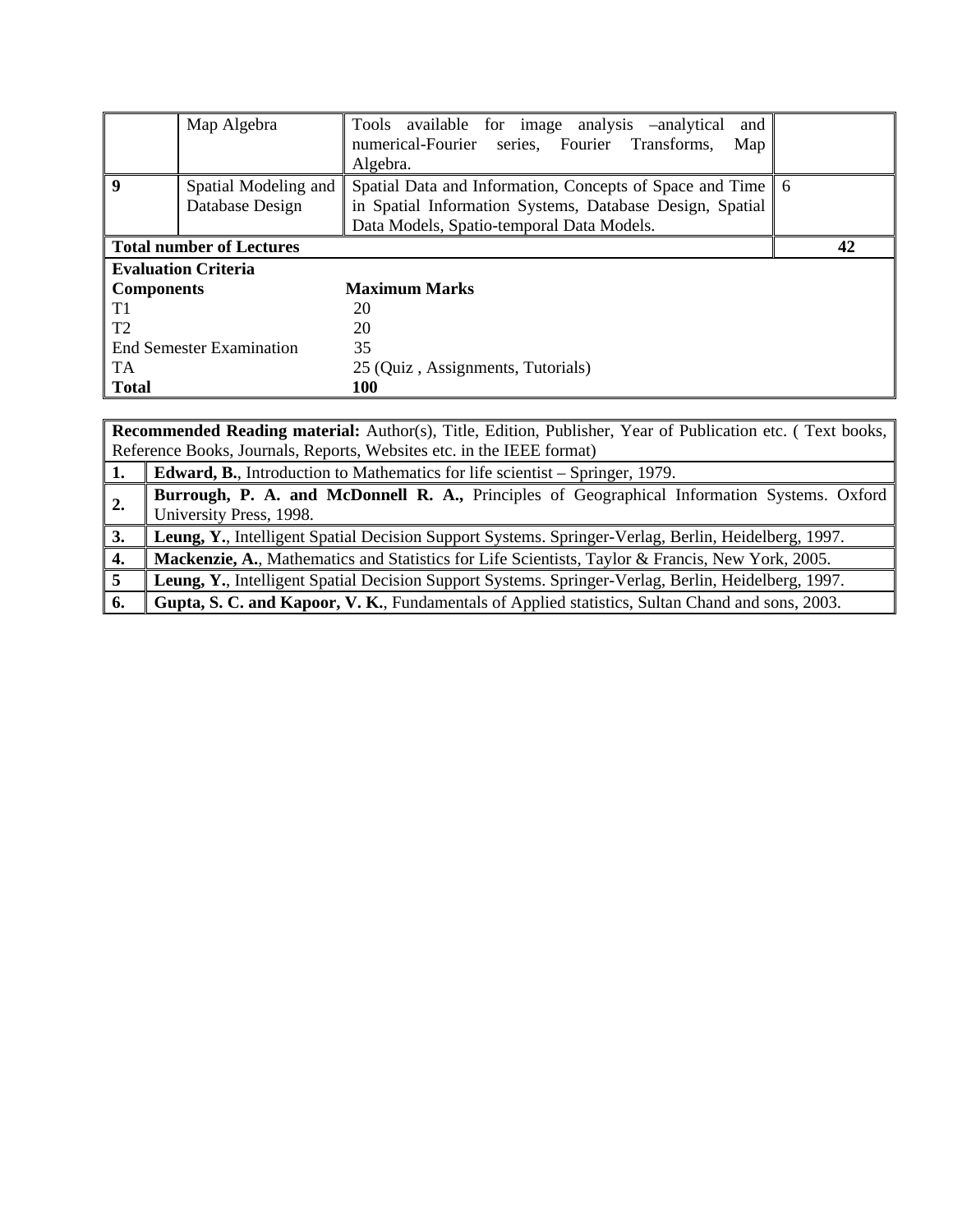| <b>Course Code</b>     |                                                                                                                                      | 20B12HS311                     |            | <b>Semester VI Session 2020</b><br><b>Semester</b> Even<br>(specify Odd/Even)<br>Month from Jan - July                                                                                            |                      |  |                    |   |                                             |
|------------------------|--------------------------------------------------------------------------------------------------------------------------------------|--------------------------------|------------|---------------------------------------------------------------------------------------------------------------------------------------------------------------------------------------------------|----------------------|--|--------------------|---|---------------------------------------------|
| <b>Course Name</b>     |                                                                                                                                      | <b>Global Politics</b>         |            |                                                                                                                                                                                                   |                      |  |                    |   |                                             |
| <b>Credits</b>         |                                                                                                                                      |                                | $3(2-1-0)$ |                                                                                                                                                                                                   | <b>Contact Hours</b> |  |                    | 3 |                                             |
| <b>Faculty (Names)</b> |                                                                                                                                      | Coordinator(s)                 |            | Dr. Chandrima Chaudhuri                                                                                                                                                                           |                      |  |                    |   |                                             |
|                        |                                                                                                                                      | Teacher(s)<br>(Alphabetically) |            | Dr. Chandrima Chaudhuri                                                                                                                                                                           |                      |  |                    |   |                                             |
| <b>CO</b> Code         |                                                                                                                                      | <b>COURSE OUTCOMES</b>         |            |                                                                                                                                                                                                   |                      |  |                    |   | <b>COGNITIVE LEVELS</b>                     |
| C <sub>01</sub>        |                                                                                                                                      | technological dimensions       |            | Demonstrate an understanding of the meaning and nature of<br>globalization by addressing its political, economic, cultural and                                                                    |                      |  |                    |   | Understanding (C2)                          |
| CO <sub>2</sub>        |                                                                                                                                      |                                |            | Analyzing the significance of contemporary global issues such as the<br>proliferation of nuclear weapons, ecological issues, international<br>terrorism, and human security to global governance. |                      |  |                    |   | Analyze $(C4)$                              |
| CO <sub>3</sub>        |                                                                                                                                      |                                |            | Analyze how the global politics shapes domestic politics                                                                                                                                          |                      |  |                    |   | Analyze (C4)                                |
| CO <sub>4</sub>        | Demonstrate an understanding of the working of the global economy,<br>its anchors and resistances offered by global social movements |                                |            |                                                                                                                                                                                                   |                      |  | Understanding (C2) |   |                                             |
| <b>Module</b><br>No.   | Title of the<br><b>Module</b>                                                                                                        |                                |            | <b>Topics in the Module</b>                                                                                                                                                                       |                      |  |                    |   | No. of<br><b>Lectures</b> for<br>the module |
| 1.                     | $\bullet$<br>$\bullet$<br>Globalization:<br>Conceptions and                                                                          |                                |            | Political Dimension of globalization<br>Globalization and Culture<br><b>Technological Dimensions</b><br>Debates on territoriality and sovereignty                                                 |                      |  |                    | 6 |                                             |
| 2.                     | Perspectives<br>$\bullet$<br>Global Economy<br>$\bullet$                                                                             |                                |            | Its Significance and Anchors of Global Political<br>Economy: IMF, WTO, World Bank, TNCs<br>Global resistances (Global Social Movement and<br>NGOs)                                                |                      |  |                    | 6 |                                             |
| 3.                     | Contemporary<br>$\bullet$<br>Global Issues-I<br>٠<br>$\bullet$                                                                       |                                |            | historical<br>Ecological<br>Issues:<br>overview<br>international environmental agreements<br>climate change, global commons debate<br>Proliferation of Nuclear Weapons                            |                      |  | of                 | 8 |                                             |
| 4.                     | International Terrorism: non-state actors and state<br>$\bullet$<br>Contemporary<br>Global Issues-II                                 |                                |            |                                                                                                                                                                                                   | 8                    |  |                    |   |                                             |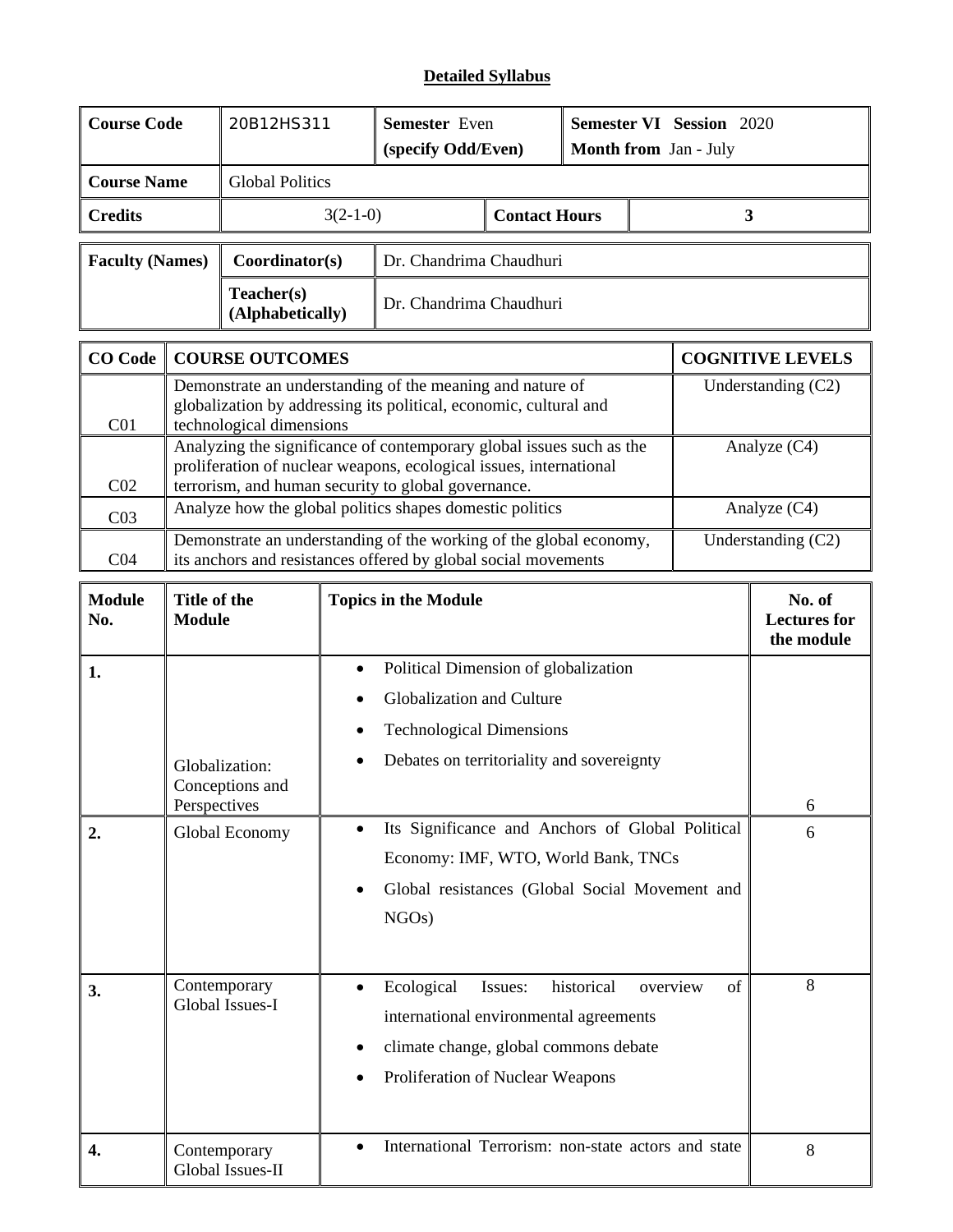|                                           | terrorism; war on terror                  |    |  |  |  |  |
|-------------------------------------------|-------------------------------------------|----|--|--|--|--|
|                                           | Migration and Human Security<br>$\bullet$ |    |  |  |  |  |
|                                           |                                           |    |  |  |  |  |
|                                           |                                           |    |  |  |  |  |
|                                           | <b>Total number of Lectures</b>           | 28 |  |  |  |  |
| <b>Evaluation Criteria</b>                |                                           |    |  |  |  |  |
| <b>Maximum Marks</b><br><b>Components</b> |                                           |    |  |  |  |  |
| T <sub>1</sub>                            | 20                                        |    |  |  |  |  |
| T <sub>2</sub>                            | 20                                        |    |  |  |  |  |
| <b>End Semester Examination</b>           | 35                                        |    |  |  |  |  |
| TA                                        | 25 (Quiz/Test/Assignment)                 |    |  |  |  |  |
| <b>Total</b>                              | <b>100</b>                                |    |  |  |  |  |

**Recommended Reading material:** Author(s), Title, Edition, Publisher, Year of Publication etc. ( Text books, Reference Books, Journals, Reports, Websites etc. in the IEEE format)

| Baylis, J. and Smith, S. (eds.) (2017). The Globalization of World Politics: An Introduction to<br>International Relations. 7th edn. Oxford: Oxford University Press |
|----------------------------------------------------------------------------------------------------------------------------------------------------------------------|
|                                                                                                                                                                      |

| Gordon, L. & Halperin, S. (2000). Effective Resistance to Corporate Globalisation. in R.O'Brien, A.M.    |
|----------------------------------------------------------------------------------------------------------|
| Goetz, J.C. Scholte & M.Williams. Contesting Global Governance. Cambridge: Cambridge University<br>Press |

| Halliday, F. (2004). Terrorism in Historical Perspective. Open Democracy. 22 April. [Online] |
|----------------------------------------------------------------------------------------------|
| http://www.opendemocracy.net/conflict/article_1865.jsp                                       |

4. Hay, C. (ed.) (2010). *New Directions in Political Science: Responding to the Challenges of an Interdependent World.* UK: Macmillan Education

5. Held, D. & McGrew, A. (2007). *Globalization/Anti-globalization: Beyond the Great Divide*. Cambridge: Polity Press

6. Heywood, A. (2014). *Global Politics*. London: Palgrave Foundation

7. Jindal, N & Kumar. K (2019). *Global Politics Issues and Perspectives*. Delhi:Sage Publications

8. Lamy, S.L. & Masker, J.S. (2018). *Introduction to Global Politics*. New York: Oxford University Press

9. Shahrbanou, T. & Chenoy, A. (2007). *Human Security.* London: Routledge

10. Thomas, C. (2008). Globalization and Development in the South. in J. Ravenhill (ed.) *Global Political Economy*. Oxford: Oxford University Press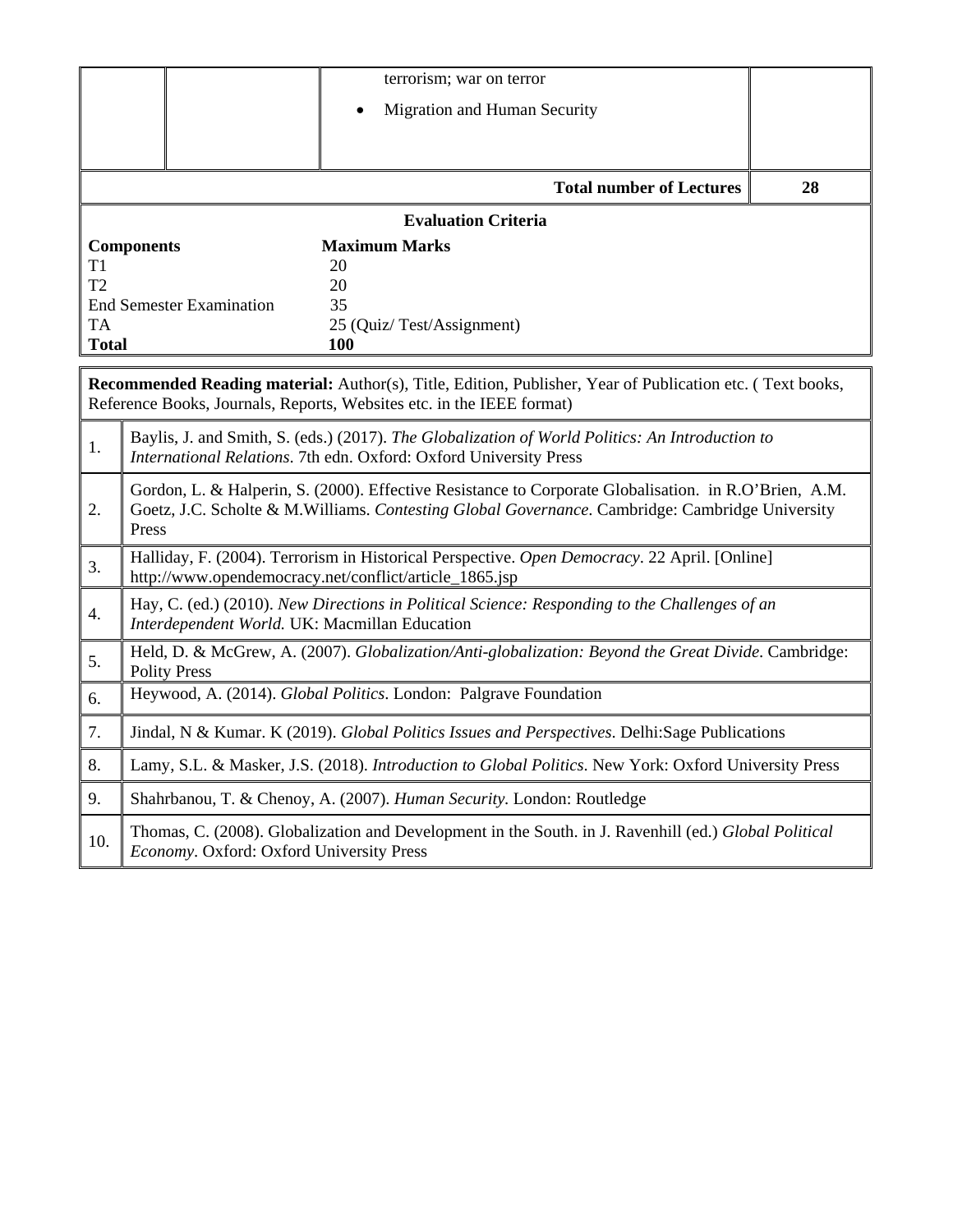| <b>Course Code</b>        |                                                     | 20B12MA311                                                                                      | <b>Semester Even</b><br>(specify Odd/Even)                                                                                                                                      | $-2020$              | <b>Semester VI Session 2019</b>             |  |  |
|---------------------------|-----------------------------------------------------|-------------------------------------------------------------------------------------------------|---------------------------------------------------------------------------------------------------------------------------------------------------------------------------------|----------------------|---------------------------------------------|--|--|
|                           |                                                     |                                                                                                 | <b>Month from Jan 2020-</b><br>June2020                                                                                                                                         |                      |                                             |  |  |
| <b>Course Name</b>        |                                                     |                                                                                                 | <b>Applicational Aspects of Differential Equations</b>                                                                                                                          |                      |                                             |  |  |
| <b>Credits</b>            |                                                     | $\overline{\mathbf{4}}$                                                                         |                                                                                                                                                                                 | <b>Contact Hours</b> | $3 - 1 - 0$                                 |  |  |
| <b>Faculty</b><br>(Names) |                                                     | Coordinator(s)                                                                                  | Prof. Sanjeev Sharma                                                                                                                                                            |                      |                                             |  |  |
|                           |                                                     | Teacher(s)<br>(Alphabetically)                                                                  | Prof. Sanjeev Sharma                                                                                                                                                            |                      |                                             |  |  |
| <b>COURSE OUTCOMES</b>    |                                                     |                                                                                                 |                                                                                                                                                                                 |                      | <b>COGNITIVE</b><br><b>LEVELS</b>           |  |  |
|                           |                                                     |                                                                                                 | After pursuing the above mentioned course, the students will be able to:                                                                                                        |                      |                                             |  |  |
| CO <sub>1</sub>           |                                                     | problems.                                                                                       | solve ordinary differential equations in LCR and mass spring                                                                                                                    |                      | Applying<br>Level $(C3)$                    |  |  |
| CO <sub>2</sub>           |                                                     | Liouville boundary value problems.                                                              | explain orthogonality of functions and apply it to solve Sturm-                                                                                                                 |                      | Applying<br>Level $(C3)$                    |  |  |
| CO <sub>3</sub>           |                                                     | apply matrix algebra to find the solution of system of<br>differential equations.               |                                                                                                                                                                                 |                      |                                             |  |  |
| CO <sub>4</sub>           |                                                     | formulate and solve first and second order partial differential<br>equations.                   |                                                                                                                                                                                 |                      |                                             |  |  |
| CO <sub>5</sub>           |                                                     | evaluate solution of differential equations arises in the field of<br>engineering applications. | Evaluating<br>Level $(C5)$                                                                                                                                                      |                      |                                             |  |  |
| <b>Module</b><br>No.      |                                                     | <b>Title of the Module</b>                                                                      | <b>Topics in the Module</b>                                                                                                                                                     |                      | No. of<br><b>Lectures</b> for<br>the module |  |  |
| 1.                        |                                                     | Basic Theory of<br><b>Ordinary Differential</b><br>Equations                                    | Existence and uniqueness of solutions,<br>applications to ordinary differential<br>equations in LCR and mass spring<br>problem.                                                 |                      | 10                                          |  |  |
| 2.                        | Sturm-Liouville<br><b>Boundary Value</b><br>Problem |                                                                                                 | Sturm-Liouville problems,<br>orthogonality of characteristic<br>functions, the expansion of a function<br>in a series of orthogonal functions,<br>trigonometric Fourier series. | 10                   |                                             |  |  |
| 3.                        |                                                     | Matrix Methods to<br>solve ODE's                                                                | Matrix Method for Homogeneous<br>Linear systems with Constant<br>Coefficients.                                                                                                  | 4                    |                                             |  |  |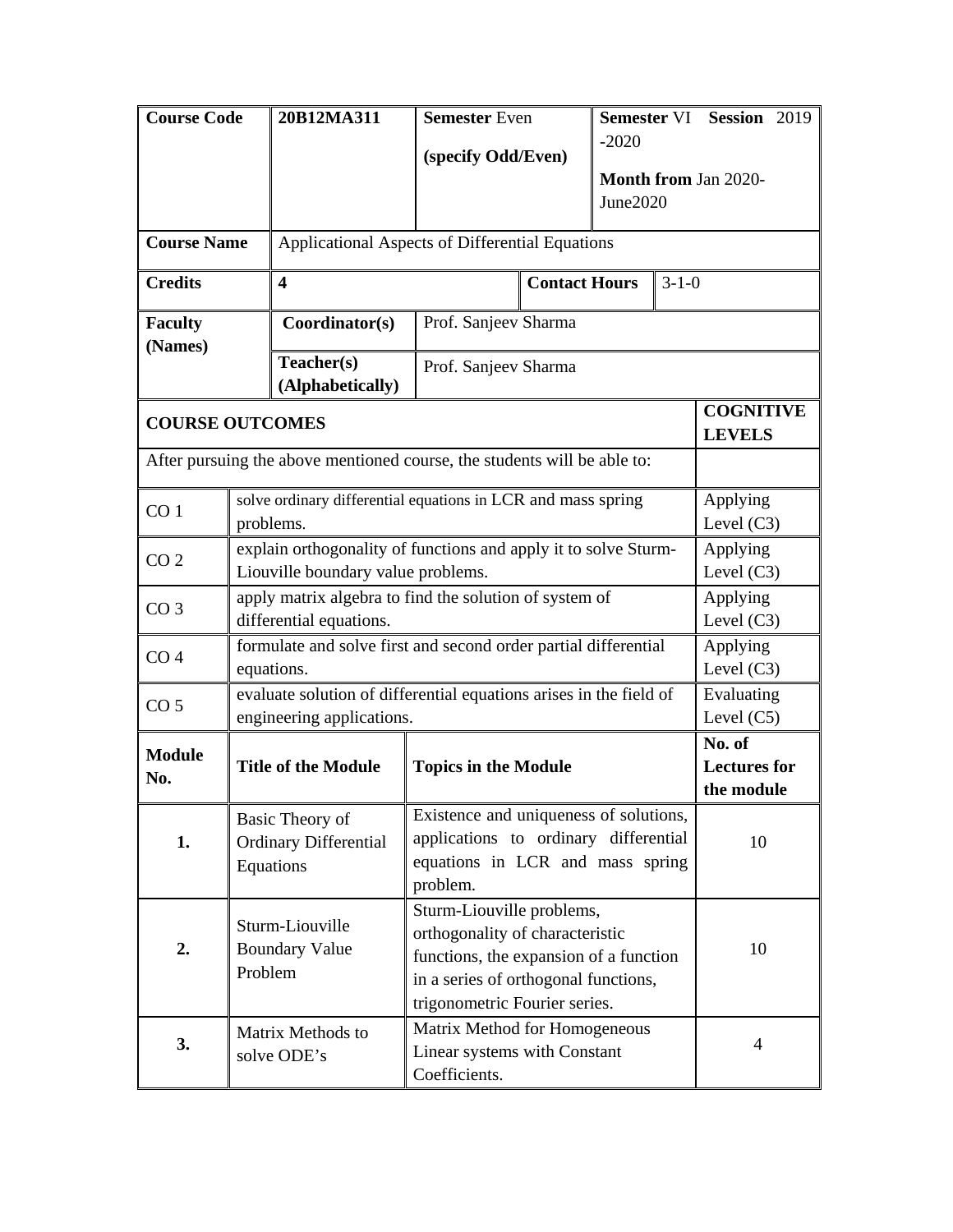|                                                                                                                                                                                                                                                                                                                                                                                                                            | Basic Theory of<br><b>Partial Differential</b><br>$\overline{4}$ .<br>Equations                             |  | Solution of first order equations:<br>Lagrange's equation, Charpit's<br>method, higher order linear equations<br>with constant coefficients.                                                 | $\overline{4}$ |  |  |  |  |
|----------------------------------------------------------------------------------------------------------------------------------------------------------------------------------------------------------------------------------------------------------------------------------------------------------------------------------------------------------------------------------------------------------------------------|-------------------------------------------------------------------------------------------------------------|--|----------------------------------------------------------------------------------------------------------------------------------------------------------------------------------------------|----------------|--|--|--|--|
|                                                                                                                                                                                                                                                                                                                                                                                                                            | Applications of<br>5.<br><b>Differential Equations</b>                                                      |  | Fourier integrals, Fourier transforms,<br>solution of partial differential<br>equations by Laplace and Fourier<br>transform methods, applications of<br>differential equations in mechanics. | 14             |  |  |  |  |
|                                                                                                                                                                                                                                                                                                                                                                                                                            | <b>Total number of Lectures</b>                                                                             |  |                                                                                                                                                                                              | 42             |  |  |  |  |
| <b>Evaluation Criteria</b><br><b>Maximum Marks</b><br><b>Components</b><br>T1<br>20<br>T <sub>2</sub><br>20<br><b>End Semester Examination</b><br>35<br><b>TA</b><br>25 (Quiz, Assignments, Tutorials)<br><b>Total</b><br><b>100</b><br>Recommended Reading material: Author(s), Title, Edition, Publisher, Year of Publication<br>etc. (Text books, Reference Books, Journals, Reports, Websites etc. in the IEEE format) |                                                                                                             |  |                                                                                                                                                                                              |                |  |  |  |  |
| 1.                                                                                                                                                                                                                                                                                                                                                                                                                         | Ross, S.L., Differential Equations, 3 <sup>rd</sup> Ed., John Wiley & Sons, 2004.                           |  |                                                                                                                                                                                              |                |  |  |  |  |
| 2.                                                                                                                                                                                                                                                                                                                                                                                                                         | Jain, R.K. and Iyengar, S.R.K., Advanced Engineering Mathematics, 3rd Ed., Narosa<br>Publishing House, 2012 |  |                                                                                                                                                                                              |                |  |  |  |  |
| 3.                                                                                                                                                                                                                                                                                                                                                                                                                         | Chandramouli, P.N., Continuum Mechanics, Yes Dee Publishing India, 2014.                                    |  |                                                                                                                                                                                              |                |  |  |  |  |
| 4.                                                                                                                                                                                                                                                                                                                                                                                                                         | Kreysizg, E., Advanced Engineering Mathematics, 10 <sup>th</sup> Edition, John Wieley& Sons,<br>Inc. 2013.  |  |                                                                                                                                                                                              |                |  |  |  |  |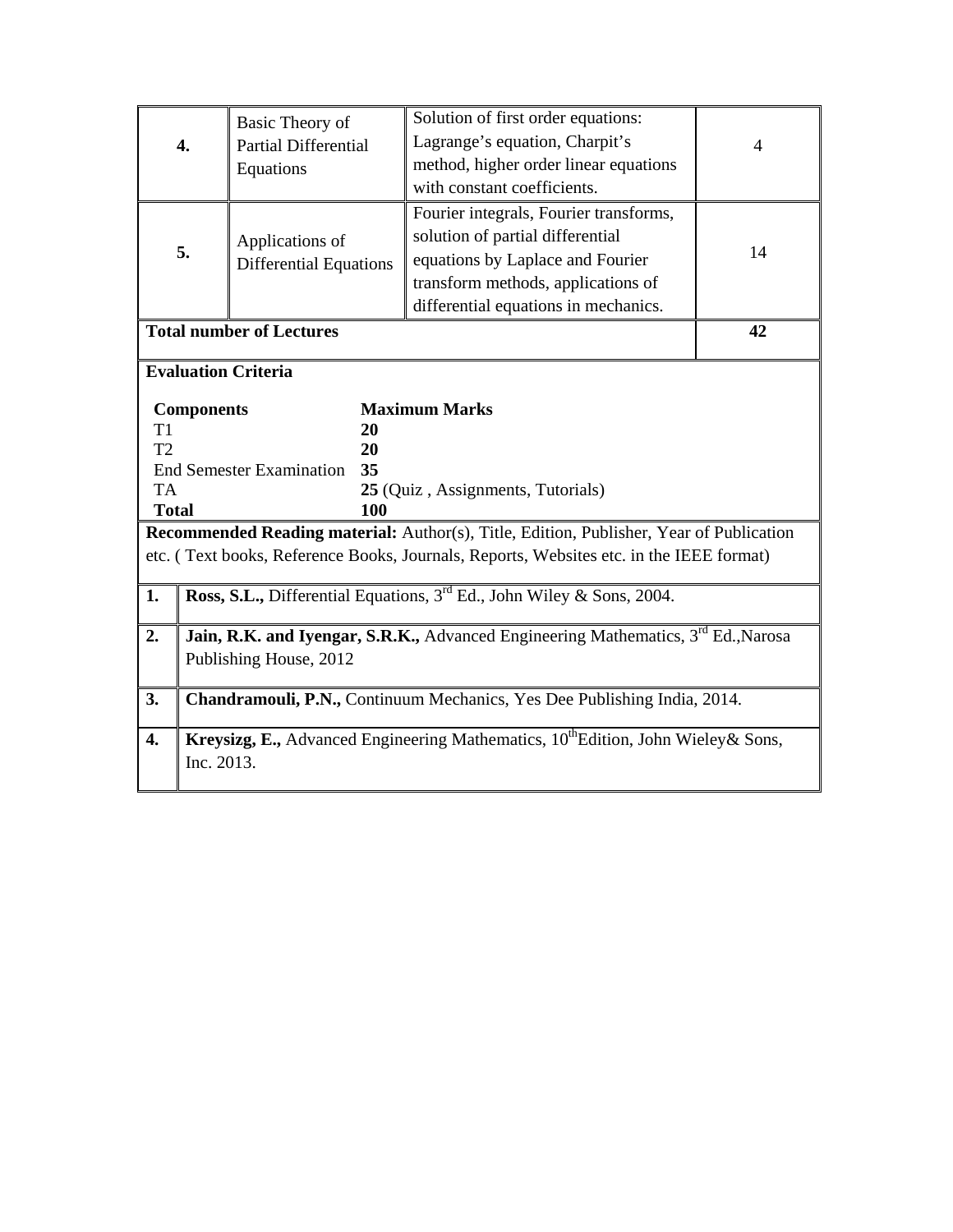# **Java Programming (20B16CS322)**

# **Detailed Syllabus**

# **Course Description with CO**

| Course Code            | 20B16CS322       | <b>Semester</b> Even |                      | Semester VI |                       |               | <b>Session</b> 2019 -2020 |
|------------------------|------------------|----------------------|----------------------|-------------|-----------------------|---------------|---------------------------|
|                        |                  |                      |                      |             | Month from Jan to Jun |               |                           |
| Course Name            | Java Programming |                      |                      |             |                       |               |                           |
| $\blacksquare$ Credits |                  |                      | <b>Contact Hours</b> |             |                       | $[1 - 0 - 2]$ |                           |

| <b>Faculty (Names)</b> | Coordinator(s)                 | Dr. Shruti Jaiswal, Mr. Mahendra Kumar Gurve |
|------------------------|--------------------------------|----------------------------------------------|
|                        | Teacher(s)<br>(Alphabetically) | Mr. Mahendra Kumar Gurve, Dr. Shruti Jaiswal |

|            | <b>COURSE OUTCOMES</b><br>At the completion of the course, Students will be able to  | <b>COGNITIVE LEVELS</b> |
|------------|--------------------------------------------------------------------------------------|-------------------------|
| C305-8.1   | Write basic Java programs using Java constructs – loops, switch-<br>case and arrays. | Understand Level $(C2)$ |
| $C305-8.2$ | Define all basic concepts related to OOP concepts                                    | Remember Level (C1)     |
| $C305-8.3$ | Develop java programs using Java collection framework                                | Apply Level $(C3)$      |
| C305-8.4   | Create or design an application based on Java programming<br>constructs              | Create Level (C6)       |

| <b>Module</b><br>No. | <b>Title of the Module</b>               | <b>Topics in the Module</b>                                                                                 | No. of<br><b>Lectures for</b><br>the module |
|----------------------|------------------------------------------|-------------------------------------------------------------------------------------------------------------|---------------------------------------------|
| 1.                   | (Object)<br>Analysis) and Java<br>basics | Overview of OOA Classes, Objects, OOPs concept using JAVA,<br>Oriented   Packages and Interfaces.           |                                             |
| 2.                   | <b>JVM</b> Internals                     | Memory management, Garbage Collection                                                                       |                                             |
| 3.                   | <b>String Handling</b>                   | <b>String</b><br>String and StringBuilder class.<br>Using<br>Immutability(toString()                        |                                             |
| 4.                   | Exception<br>Handling in JAVA            | Fundamentals, Exception<br>built-in<br>Java<br>types,<br>exceptions, Custom Exceptions, Chained Exceptions. |                                             |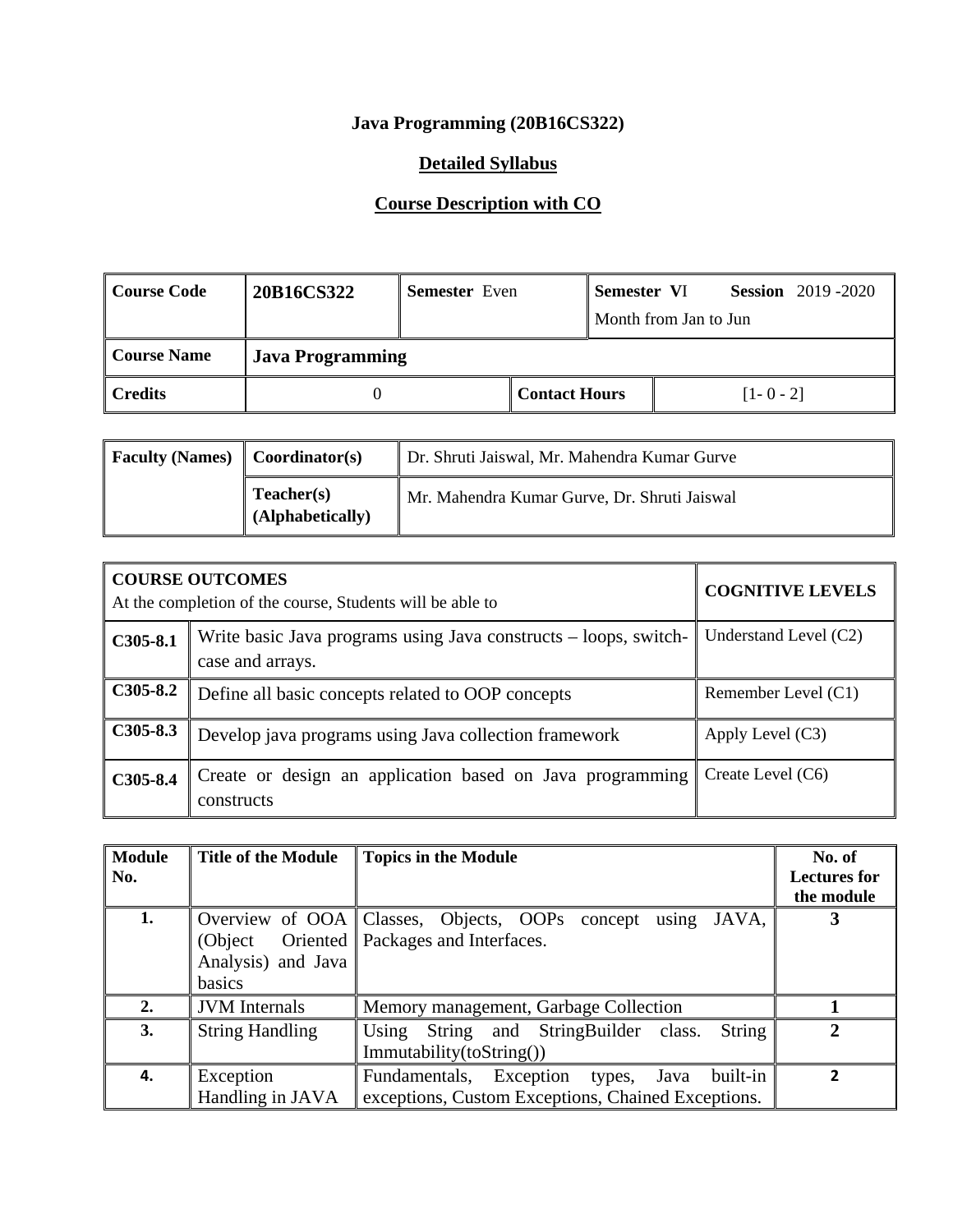| 5.                         | Collections                     |    | Collection Overview, List, Map (hashCode &                                                                                                                                                                                                               |              |
|----------------------------|---------------------------------|----|----------------------------------------------------------------------------------------------------------------------------------------------------------------------------------------------------------------------------------------------------------|--------------|
|                            | Framework                       |    | Equals), Set, Queue & other collections                                                                                                                                                                                                                  |              |
| 6.                         | Multithreading<br>Java          | in | Multithreading overview and requirement, Thread<br>state diagram, Java multithreading implementation<br>(Thread/Runnable),<br>Challenges<br>in<br>multithreading/Mutual Exclusion, Java handling of<br>mutual exclusion (synchronization), Communication | $\mathbf{2}$ |
|                            |                                 |    | between threads (wait/notify)                                                                                                                                                                                                                            |              |
|                            |                                 |    |                                                                                                                                                                                                                                                          |              |
|                            |                                 |    | <b>Total number of Lectures</b>                                                                                                                                                                                                                          | 14           |
| <b>Evaluation Criteria</b> |                                 |    |                                                                                                                                                                                                                                                          |              |
| <b>Components</b>          |                                 |    | <b>Maximum Marks</b>                                                                                                                                                                                                                                     |              |
| Mid Tern Evaluation        |                                 |    | 30                                                                                                                                                                                                                                                       |              |
|                            | <b>End Semester Examination</b> |    | 40                                                                                                                                                                                                                                                       |              |
| TA.                        |                                 |    | 30 (Attendance = $07$ , Quizzes = $08$ , Internal assessment = $07$ ,<br>Assignments in PBL mode = $08$ .)                                                                                                                                               |              |
| <b>Total</b>               |                                 |    | <b>100</b>                                                                                                                                                                                                                                               |              |

|                  | <b>Recommended Reading material:</b>                                                                                                       |  |  |  |
|------------------|--------------------------------------------------------------------------------------------------------------------------------------------|--|--|--|
|                  | <b>Text Books</b>                                                                                                                          |  |  |  |
|                  | Schildt, H. (2014). Java: the complete reference. McGraw-Hill Education Group.                                                             |  |  |  |
| $\overline{2}$ . | Bloch, J. (2016). Effective java. Pearson Education India.                                                                                 |  |  |  |
|                  | <b>Referenc Books</b>                                                                                                                      |  |  |  |
|                  | Sierra, K., & Bates, B. (2005). Head First Java: A Brain-Friendly Guide. " O'Reilly Media, Inc.".                                          |  |  |  |
|                  | Mughal, K. A., & Rasmussen, R. W. (2003). A programmer's guide to Java certification: a comprehensive primer. Addison-Wesley Professional. |  |  |  |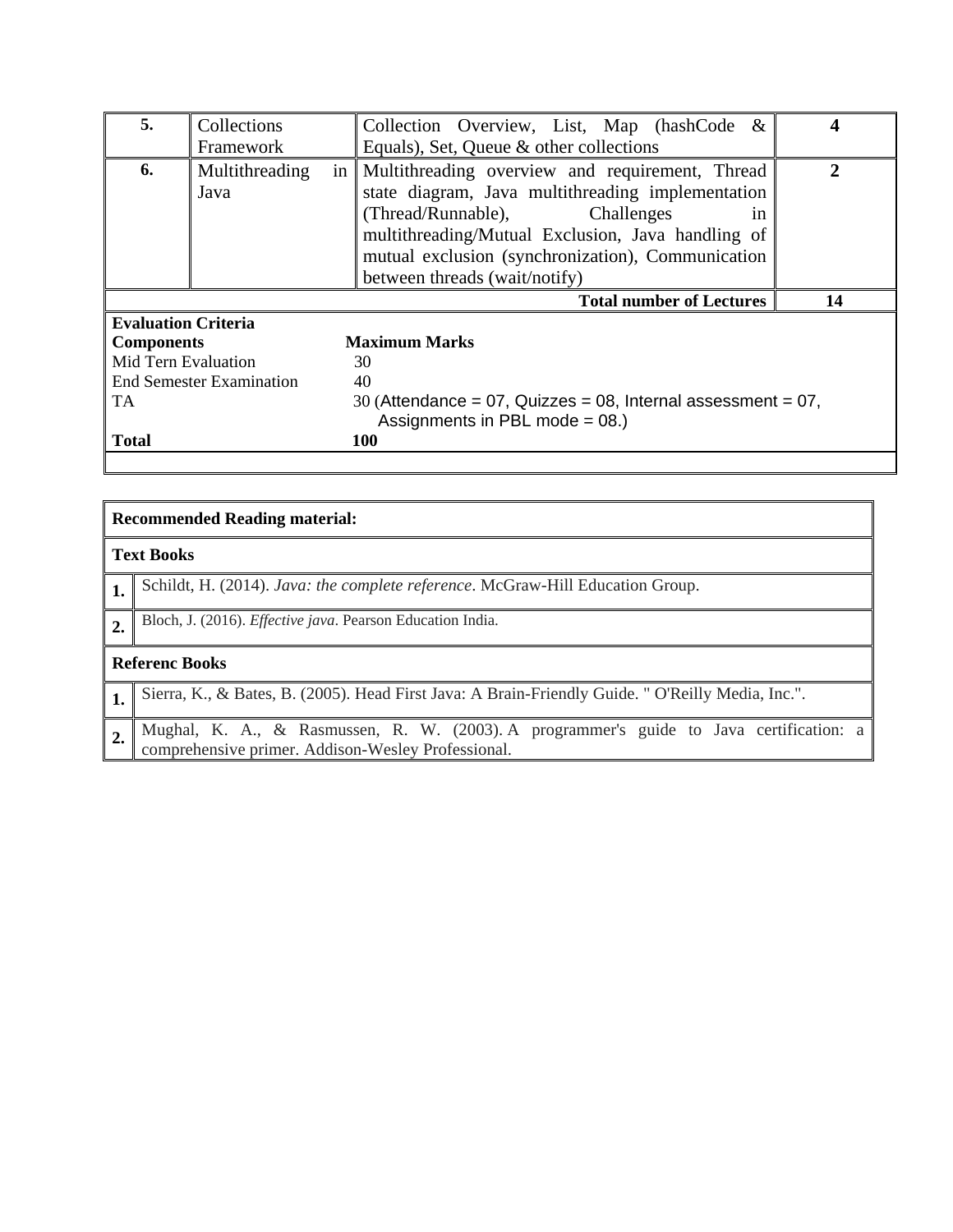| Course Code            | 20B16CS323                          | <b>Semester</b> Even |                      | Semester VI |               |                            | <b>Session</b> 2019-2020 |
|------------------------|-------------------------------------|----------------------|----------------------|-------------|---------------|----------------------------|--------------------------|
|                        |                                     | (specify Odd/Even)   |                      |             |               | Month from January to June |                          |
| <b>Course Name</b>     | Problem Solving using $C$ and $C++$ |                      |                      |             |               |                            |                          |
| $\blacksquare$ Credits |                                     |                      | <b>Contact Hours</b> |             | $[1 - 0 - 2]$ |                            |                          |

| <b>Faculty (Names)</b> | Coordinator(s)                 | Dr. Dharmveer Singh Rajpoot |
|------------------------|--------------------------------|-----------------------------|
|                        | Teacher(s)<br>(Alphabetically) | Dr. Dharmveer Singh Rajpoot |

|            | <b>COURSE OUTCOMES [NBA Code: C305-9]</b><br>At the completion of the course, Students will be able to                                        | <b>COGNITIVE LEVELS</b> |
|------------|-----------------------------------------------------------------------------------------------------------------------------------------------|-------------------------|
| $C305-9.1$ | Apply and use library functions, pointer arithmetic, arrays, and regular<br>expressions and secure coding practices in programs.              | Apply Level $(C3)$      |
| $C305-9.2$ | Use critical thinking skills and creativity to choose the appropriate $\ $<br>containers, iterators and algorithms for a given problem.       | Apply Level (C3)        |
| $C305-9.3$ | Demonstrate the use of concurrency principles, input and output $\parallel$ Apply Level (C3)<br>streams and defensive techniques in programs. |                         |

| <b>Module</b><br>No. | <b>Title of the Module</b>                                                     | <b>Topics in the Module</b>                                                                                                                                                                                        | No. of<br><b>Lectures</b> for<br>the module |
|----------------------|--------------------------------------------------------------------------------|--------------------------------------------------------------------------------------------------------------------------------------------------------------------------------------------------------------------|---------------------------------------------|
| 1.                   | Review<br>problems<br>practice<br>on Functions<br>$C/C++$                      | and Functions, Alt function syntax, Function return type<br>deduction, static, const and inline functions, default<br>in parameters, overloaded functions- operator and<br>members, friends, overriding functions. |                                             |
| $\overline{2}$ .     | and $\parallel$<br>Arrays<br>on<br>Pointers<br>and $\parallel$<br>Indirections | Practice problems Smart pointers, pointers and dynamic memory<br>allocation, type inference, array and pointers and<br>their arithmetic and indirections                                                           |                                             |
| 3.                   | Secure<br>practices in $C/C++$                                                 | Coding Common String, Integer and dynamic memory<br>allocation Errors, Integer and dynamic memory<br>allocation and String vulnerabilities their mitigation<br>strategies.                                         | 2                                           |
| $\overline{4}$ .     | Regular $\parallel$<br>and<br>Expression                                       | String Localization   Localization and working with regular expression,<br>Programming with Regex library                                                                                                          |                                             |
| 5.                   |                                                                                | Practice problems Errors and Exceptions, Exception Mechanisms,                                                                                                                                                     |                                             |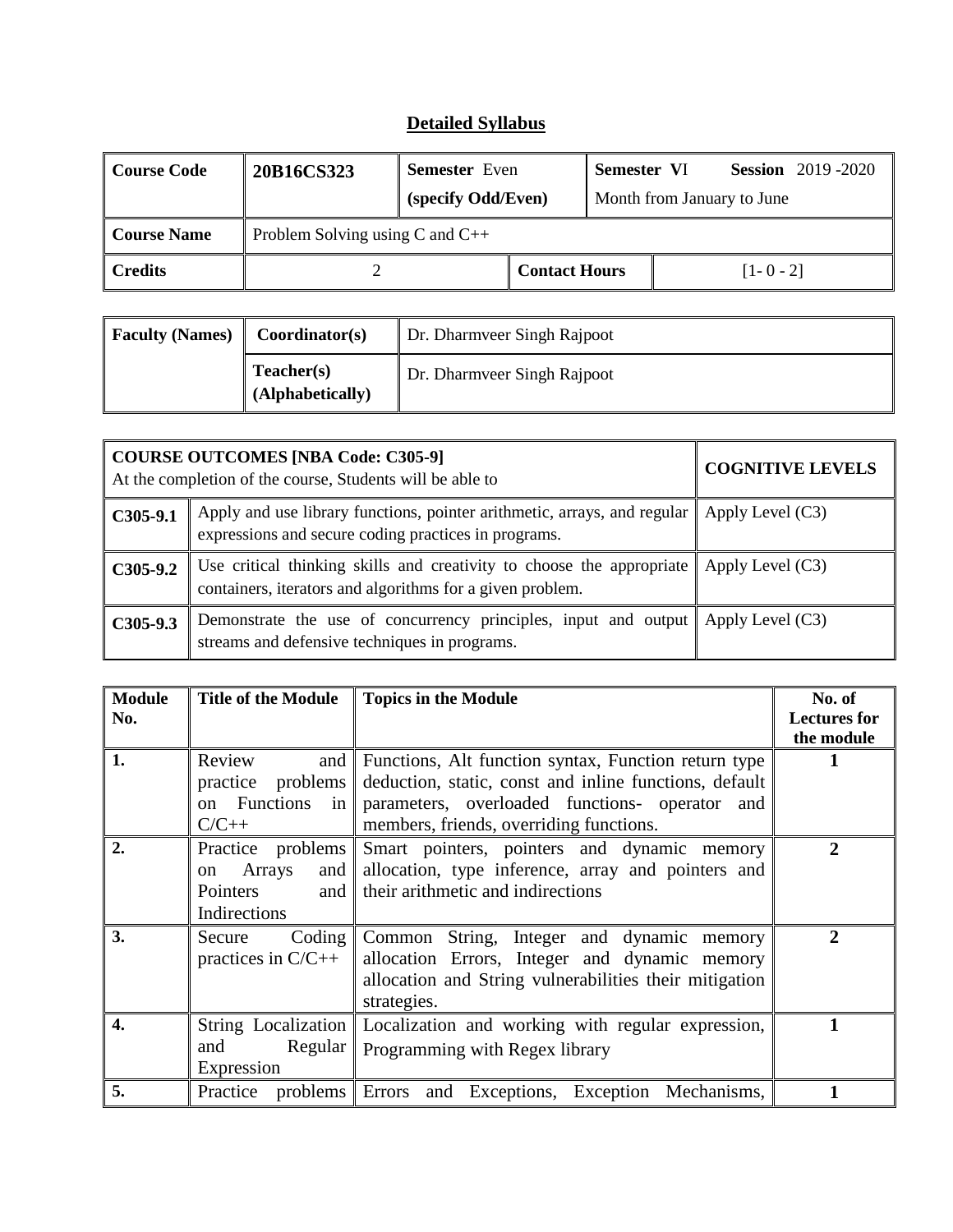|                                                |                   | Exception<br><sub>on</sub><br>Handing<br>and                   | Exceptions and Polymorphism, Stack unwinding and<br>Cleanup, Common error handling issues                                                                                             |                |  |
|------------------------------------------------|-------------------|----------------------------------------------------------------|---------------------------------------------------------------------------------------------------------------------------------------------------------------------------------------|----------------|--|
|                                                |                   | <b>Assertions</b>                                              |                                                                                                                                                                                       |                |  |
| 6.                                             |                   | Applications<br>with<br>Disk<br>Files<br>and<br>other I/O      | Using streams, Input and Output with Streams,<br>String Streams, File Streams and Bidirectional I/O                                                                                   | $\mathbf{1}$   |  |
| 7.<br>Generic<br>Programming with<br>Templates |                   |                                                                | templates, Function<br>Class<br>templates,<br>variable<br>templates, Template parameters, Specialization of<br>templates, template recursion, variadic templates,<br>Meta-programming | $\overline{2}$ |  |
| 8.                                             |                   | Working<br>with<br>Standard Template<br>Library                | Understanding<br>and<br>working<br>with<br>containers,<br>container adapters and iterators, Lambda expressions,<br>Function objects, STL algorithms, Customize and<br>extend STL      | $\overline{2}$ |  |
| 9.                                             |                   | Programming using<br>Dynamic Memory<br><b>Allocation Model</b> | Working with dynamic memory,<br>array-pointer<br>duality, low level memory operations, smart pointers<br>and common memory pitfalls                                                   | 1              |  |
| 10.                                            |                   | Problems<br>on<br>Concurrency<br>in<br>Programming             | Introduction, Threads, Atomic operations library,<br>Mutual Exclusion, Conditional variables                                                                                          | $\mathbf{1}$   |  |
|                                                |                   |                                                                |                                                                                                                                                                                       |                |  |
|                                                |                   |                                                                |                                                                                                                                                                                       | 14             |  |
|                                                |                   | <b>Evaluation Criteria</b>                                     |                                                                                                                                                                                       |                |  |
|                                                | <b>Components</b> |                                                                | <b>Maximum Marks</b>                                                                                                                                                                  |                |  |
|                                                |                   | Mid Tern Evaluation<br><b>End Semester Examination</b>         | 30<br>40                                                                                                                                                                              |                |  |
| <b>TA</b>                                      |                   |                                                                | 30                                                                                                                                                                                    |                |  |
| <b>Total</b>                                   |                   |                                                                | 100                                                                                                                                                                                   |                |  |
|                                                |                   | <b>Recommended Reading material:</b>                           |                                                                                                                                                                                       |                |  |
|                                                |                   |                                                                | C++: The Complete Reference, 4th Edition H. Schildt Tata MacGrawhill                                                                                                                  |                |  |
| 2.                                             |                   |                                                                | Object-Oriented Programming in C++, Fourth Edition Robert Lafore                                                                                                                      |                |  |
| 3.                                             |                   | C++ How to Program Dietel and Dietel                           |                                                                                                                                                                                       |                |  |
| 4.                                             |                   | Advanced C Peter D. Hipson.                                    |                                                                                                                                                                                       |                |  |
| 5.                                             |                   |                                                                | Data structures and algorithms in C++, 3rd Edition, Adam Drozdek, Thomson                                                                                                             |                |  |
| 6.                                             |                   |                                                                | Data structures using C and C++, Langsam, Augenstein and Tanenbaum, PHI.                                                                                                              |                |  |
| 7.                                             |                   |                                                                | Problem solving with C++, The OOP, Fourth edition, W.Savitch, Pearson education                                                                                                       |                |  |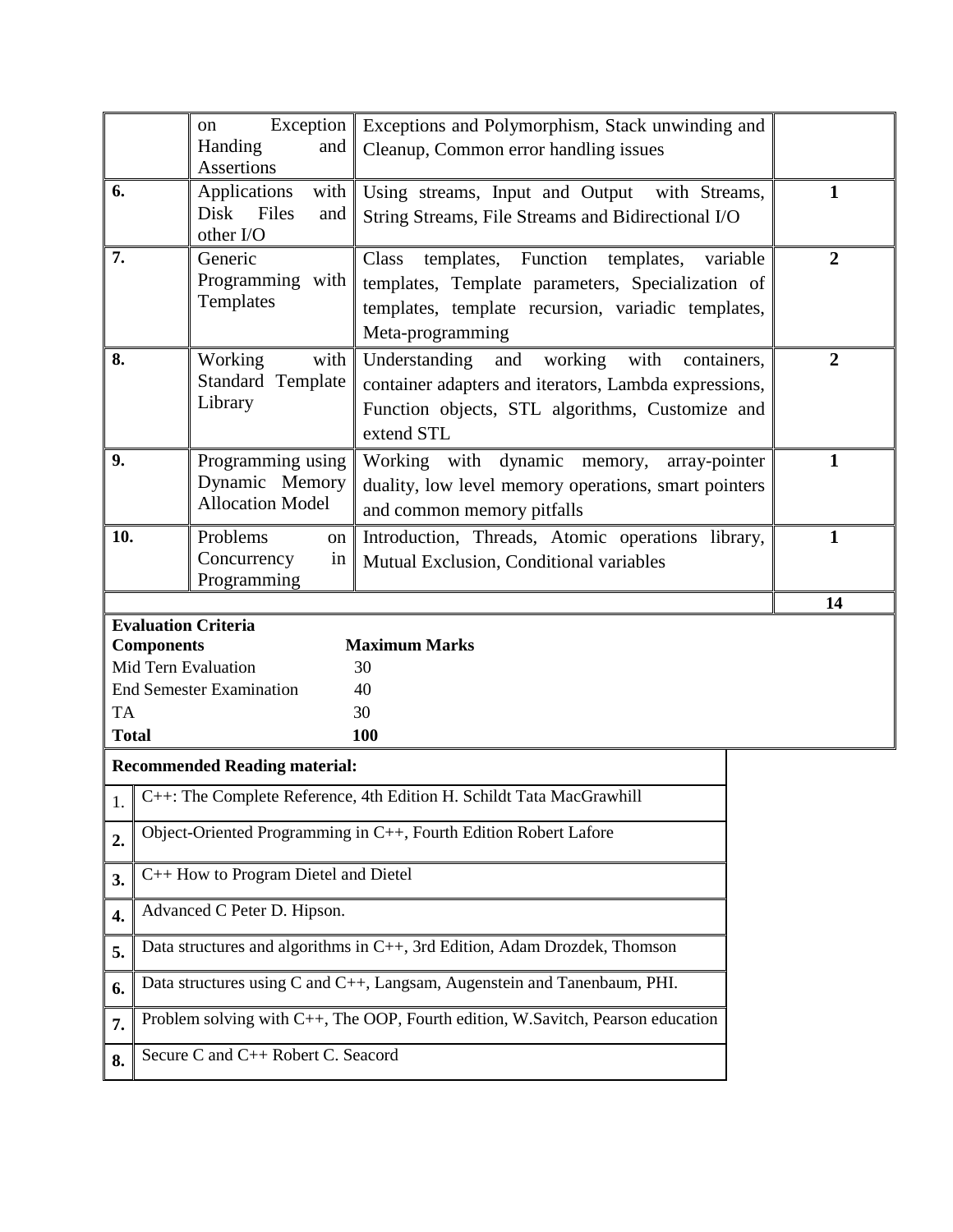## **Detailed Syllabus**

| Course Code | 20B16CS324                                   | <b>Semester</b> Even<br>(specify Odd/Even) |                      | Semester VI | Month from Jan 2020 to Jun 2020 | <b>Session</b> 2019 -2020 |
|-------------|----------------------------------------------|--------------------------------------------|----------------------|-------------|---------------------------------|---------------------------|
| Course Name | Non-linear Data Structures & problem solving |                                            |                      |             |                                 |                           |
| l Credits   |                                              |                                            | <b>Contact Hours</b> |             | $1 - 0 - 2$                     |                           |

| <b>Faculty (Names)</b> | Coordinator(s)                 | Dr. Mohit Kumar                                                                                 |
|------------------------|--------------------------------|-------------------------------------------------------------------------------------------------|
|                        | Teacher(s)<br>(Alphabetically) | Dr. Amarjeet Prajapati, Ankita Wadhwa, Dr. Mohit Kumar, Dr.<br>Pawan Singh Mehra, Vikas Hassija |

|             | <b>COURSE OUTCOMES</b><br>At the completion of the course, Students will be able to                                  | <b>COGNITIVE LEVELS</b> |
|-------------|----------------------------------------------------------------------------------------------------------------------|-------------------------|
| C305-10.1   | Demonstrate operations on different data structures.                                                                 | Understand Level $(C2)$ |
| $C305-10.2$ | Use critical thinking skills and creativity to choose the appropriate<br>data structure and solve the given problem. | Apply Level $(C3)$      |
| $C305-10.3$ | Identify the correctness and efficiency of the solution by constructing $\ $<br>different test cases.                | Apply Level $(C3)$      |
| C305-10.4   | Develop solutions to real world problems by incorporating the Create Level $(C6)$<br>knowledge of data structures    |                         |

| <b>Module</b> | <b>Title of the Module</b>    | <b>Topics in the Module</b>                             | No. of              |
|---------------|-------------------------------|---------------------------------------------------------|---------------------|
| No.           |                               |                                                         | <b>Lectures for</b> |
|               |                               |                                                         | the module          |
| 1.            | Review of Problem             | Concepts of Problem Solving, Performance metrics        |                     |
|               | Solving and Data              | for Algorithm Analysis, Why study Data structures       |                     |
|               | <b>Structures</b>             | and Abstract Data Types.                                |                     |
|               |                               | Practice problems on Sparse Matrix                      |                     |
| 2.            | Practice problems             | Multi-list, skip list, XOR linked list, self organizing | 2                   |
|               | advanced list<br>on           | list, unrolled linked list                              |                     |
|               | structures                    |                                                         |                     |
| 3.            | Practice problems             | Suffix array and suffix tree, Trie and persistent trie, |                     |
|               | on point and range            | Segment tree and persistent segment tree, Interval      |                     |
|               | queries using tree            | tree, K dimensional tree, Binary indexed tree, Splay    |                     |
|               | structures                    | tree, Treap (randomized BST), Order statistics tree     |                     |
| 4.            | problems<br>Practice          | Tournament tree, Decision tree, Cartesian tree          | 2                   |
|               | optimization<br><sub>on</sub> |                                                         |                     |
|               | problems using tree           |                                                         |                     |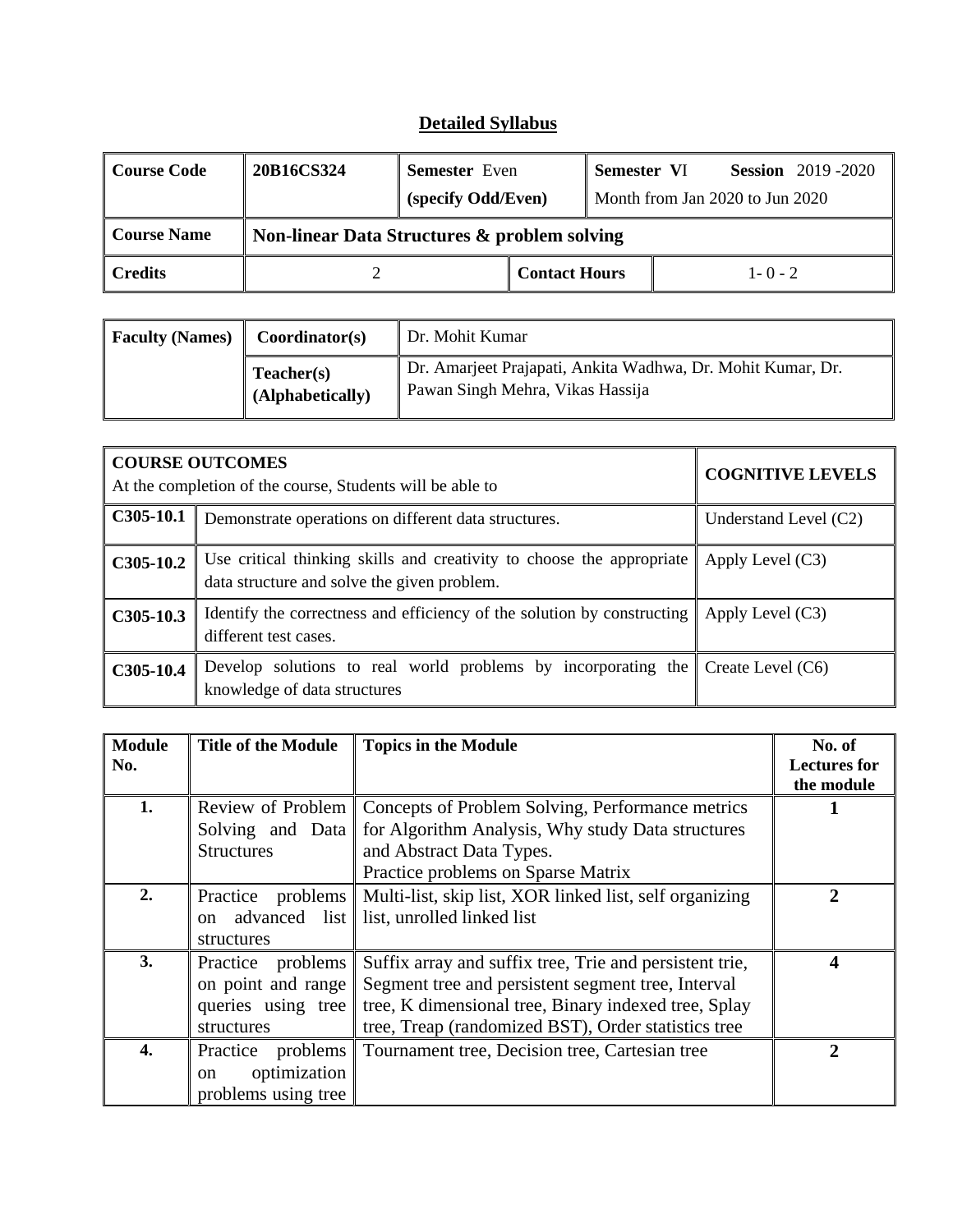|                            | structures.              |                                                          |    |  |  |
|----------------------------|--------------------------|----------------------------------------------------------|----|--|--|
| 5.                         | problems<br>Practice     | Sparse set, Disjoint set, Leftist heap, K-ary heap       | 2  |  |  |
|                            | on heaps and sets        |                                                          |    |  |  |
| 6.                         | solving<br>Problem       | Social<br>Transportation<br>graphs,<br>graphs,<br>system |    |  |  |
|                            | using graphs             |                                                          |    |  |  |
|                            |                          | <b>Total number of Lectures</b>                          | 14 |  |  |
| <b>Evaluation Criteria</b> |                          |                                                          |    |  |  |
| <b>Components</b>          |                          | <b>Maximum Marks</b>                                     |    |  |  |
| Mid Tern Evaluation        |                          | 30                                                       |    |  |  |
|                            | End Semester Examination | 40                                                       |    |  |  |
| TA                         |                          | 30 (Attendance $-10$ , Mini Project $-20$ )              |    |  |  |
| <b>Total</b>               |                          | <b>100</b>                                               |    |  |  |

|    | <b>Recommended Reading material:</b>                                                                                                                        |  |  |  |  |  |  |
|----|-------------------------------------------------------------------------------------------------------------------------------------------------------------|--|--|--|--|--|--|
|    | <b>Text Books</b>                                                                                                                                           |  |  |  |  |  |  |
| 1. | Data structures, Algorithms and Applications in C++, S.Sahni, University Press (India) Pvt.Ltd, 2nd<br>edition, Universities Press Orient Longman Pvt. Ltd. |  |  |  |  |  |  |
| 2. | Data structures and Algorithm Analysis in C++, Mark Allen Weiss, Pearson Education. Ltd., Second<br>Edition.                                                |  |  |  |  |  |  |
|    | <b>References</b>                                                                                                                                           |  |  |  |  |  |  |
| 3. | Data structures and Algorithms in C++, Michael T.Goodrich, R.Tamassia and .Mount, Wiley student<br>edition, John Wiley and Sons.                            |  |  |  |  |  |  |
| 4. | Handbook of Data Structures and Applications, 2nd Edition by Sartaj Sahni, Dinesh P. Mehta, CRC<br>Press                                                    |  |  |  |  |  |  |
| 5. | Data structures and algorithms in $C_{++}$ , 3rd Edition, Adam Drozdek, Thomson                                                                             |  |  |  |  |  |  |
| 6. | Data structures using C and C++, Langsam, Augenstein and Tanenbaum, PHI.                                                                                    |  |  |  |  |  |  |
| 7. | Problem solving with C++, The OOP, Fourth edition, W.Savitch, Pearson education                                                                             |  |  |  |  |  |  |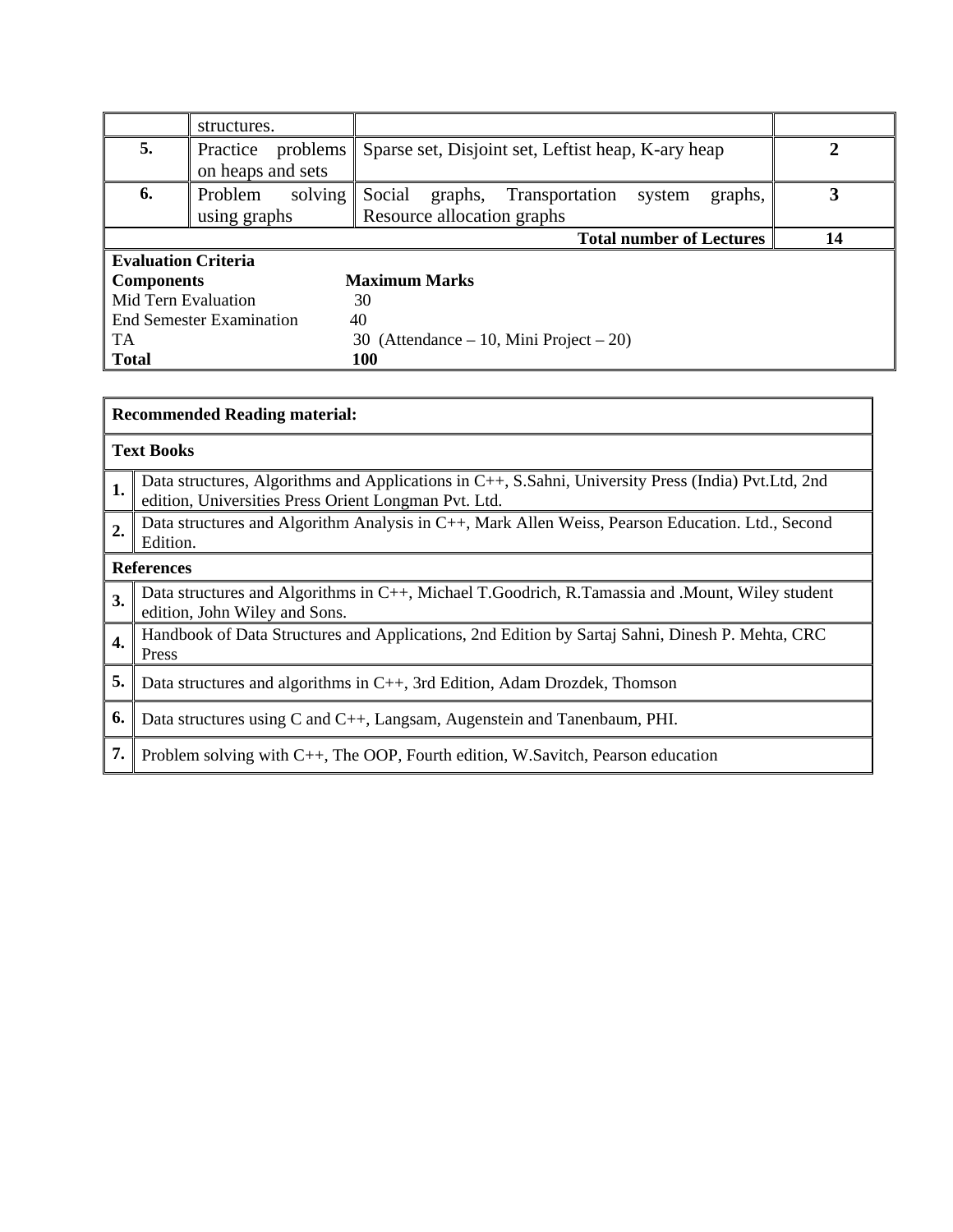## **Detailed Syllabus Lecture-wise Breakup**

| <b>Course Code</b>     |                                                                                                                                                                        | 20B16CS326                                                                                                                                             |                       | <b>Semester EVEN</b>                                                                                                            |                      | Semester VI Session 2019-2020<br>Month from JAN-JUN |                                             |                                 |                                                                 |
|------------------------|------------------------------------------------------------------------------------------------------------------------------------------------------------------------|--------------------------------------------------------------------------------------------------------------------------------------------------------|-----------------------|---------------------------------------------------------------------------------------------------------------------------------|----------------------|-----------------------------------------------------|---------------------------------------------|---------------------------------|-----------------------------------------------------------------|
| <b>Course Name</b>     |                                                                                                                                                                        |                                                                                                                                                        | Front End Programming |                                                                                                                                 |                      |                                                     |                                             |                                 |                                                                 |
| <b>Credits</b>         |                                                                                                                                                                        |                                                                                                                                                        |                       |                                                                                                                                 | <b>Contact Hours</b> |                                                     |                                             | $1-0-2$ (3 hrs per week)        |                                                                 |
| <b>Faculty (Names)</b> |                                                                                                                                                                        | Coordinator(s)                                                                                                                                         |                       | Dr. Megha Rathi                                                                                                                 |                      |                                                     |                                             |                                 |                                                                 |
|                        |                                                                                                                                                                        | Teacher(s)<br>(Alphabetically)                                                                                                                         |                       |                                                                                                                                 |                      |                                                     |                                             |                                 | Dr. Megha Rathi, Mr. Prashant Kaushik, Ms. Sonal, Dr. Suma Dawn |
| <b>COURSE OUTCOMES</b> |                                                                                                                                                                        |                                                                                                                                                        |                       |                                                                                                                                 |                      |                                                     |                                             |                                 | <b>COGNITIVE LEVELS</b>                                         |
| C305-11.1              |                                                                                                                                                                        |                                                                                                                                                        |                       | Demonstrate new technologies by applying foundation paradigms                                                                   |                      |                                                     |                                             |                                 | Understanding [Level 2]                                         |
| $C305-11.2$            | lifecycle.                                                                                                                                                             |                                                                                                                                                        |                       | Build strong foundations for basic front end tools & technologies<br>thereby making them understand the application development |                      |                                                     |                                             | Apply [Level 3]                 |                                                                 |
| $C305-11.3$            | technologies                                                                                                                                                           |                                                                                                                                                        |                       | Develop elegant and responsive Front-end by leveraging latest                                                                   |                      |                                                     |                                             | Apply [Level 3]                 |                                                                 |
| C305-11.4              |                                                                                                                                                                        |                                                                                                                                                        |                       | Explain activity creation and Android UI designing                                                                              |                      |                                                     |                                             |                                 | Understanding [Level 2]                                         |
| C305-11.5              | time problem                                                                                                                                                           |                                                                                                                                                        |                       | Develop an integrated mobile application to solve any complex real                                                              |                      |                                                     |                                             | Create [Level 6]                |                                                                 |
| <b>Module</b><br>No.   |                                                                                                                                                                        | Title of the<br><b>Topics in the Module</b><br><b>Module</b>                                                                                           |                       |                                                                                                                                 |                      |                                                     | No. of<br><b>Lectures for</b><br>the module |                                 |                                                                 |
| 1.                     | Concepts                                                                                                                                                               | Object Oriented<br>Programming                                                                                                                         |                       | Objects, Classes, Abstraction, Encapsulation, Inheritance,<br>Polymorphism                                                      |                      |                                                     |                                             |                                 | $\mathbf{1}$                                                    |
| 2.                     | techniques                                                                                                                                                             | Introduction to<br>basic front end                                                                                                                     |                       | HTML 5, CSS 3, Javascript, jquery, bootstrap                                                                                    |                      |                                                     |                                             |                                 | 3                                                               |
| 3.                     |                                                                                                                                                                        | Java Fundamentals<br>Decision Making, Loop Control, Operators, Array, String,<br>Overloading, Inheritance, Encapsulation, Polymorphism,<br>Abstraction |                       |                                                                                                                                 |                      |                                                     | $\overline{2}$                              |                                 |                                                                 |
| 4.                     | <b>Advanced Front</b><br>Storing and retrieving data, Python Programming Concepts,<br><b>End Programming</b><br>Python for developing Android Application.<br>Concepts |                                                                                                                                                        |                       |                                                                                                                                 |                      | $\overline{2}$                                      |                                             |                                 |                                                                 |
| 5.                     | Application                                                                                                                                                            | Designing Android                                                                                                                                      |                       | Android development lifecycle, Learning UI and layout,<br>controller, component, Directives, Services & views.                  |                      |                                                     |                                             |                                 | 3                                                               |
| 6.                     | Android<br>Database                                                                                                                                                    | with                                                                                                                                                   |                       | Data base Application Development                                                                                               |                      |                                                     |                                             |                                 | $\overline{2}$                                                  |
| 7.                     | <b>Issues</b>                                                                                                                                                          | Privacy & Security                                                                                                                                     |                       | Security Issues with Android Platform                                                                                           |                      |                                                     |                                             |                                 | $\mathbf{1}$                                                    |
|                        |                                                                                                                                                                        |                                                                                                                                                        |                       |                                                                                                                                 |                      |                                                     |                                             | <b>Total number of Lectures</b> | 14                                                              |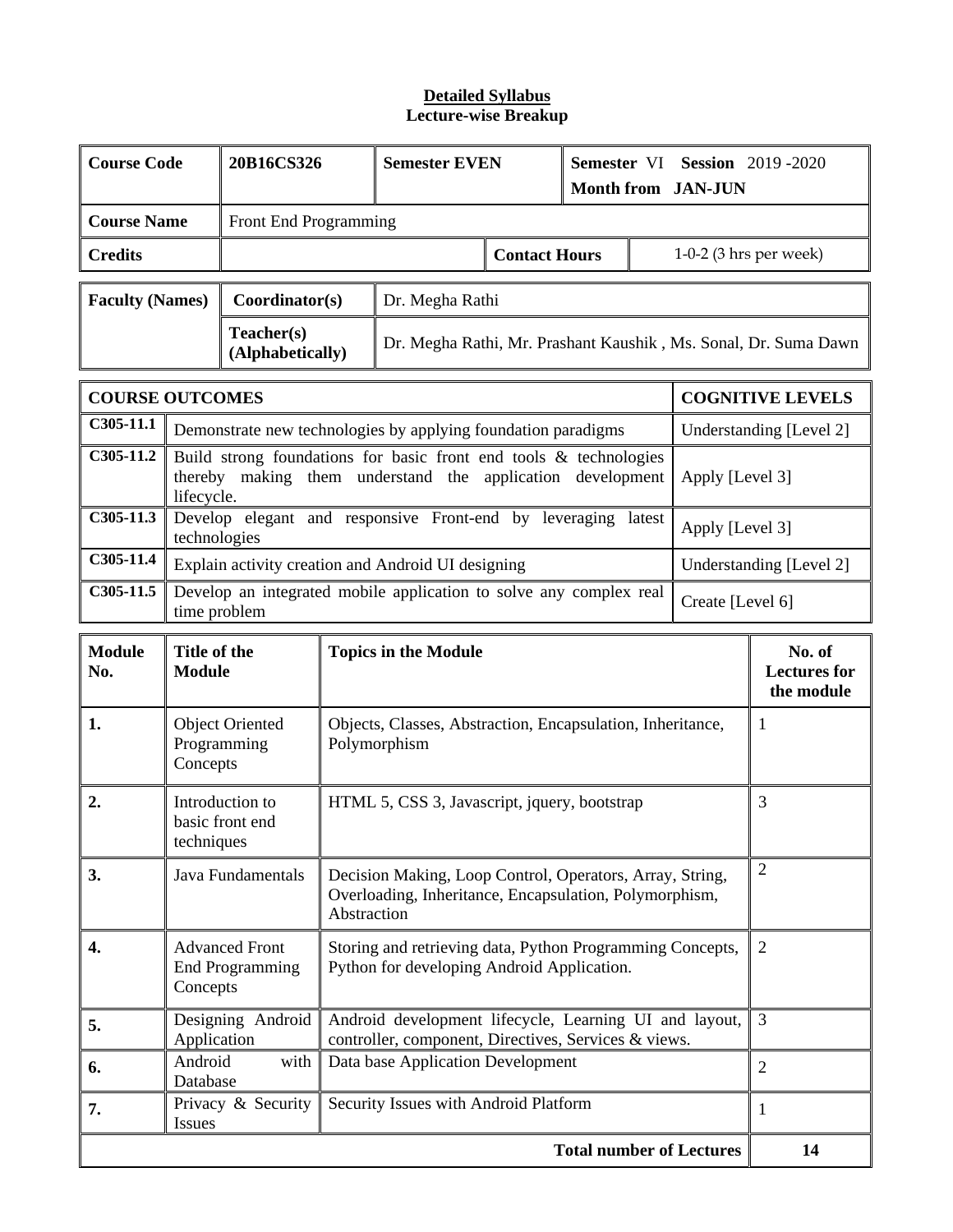| Evaluation Criteria             |                                                                                                                  |
|---------------------------------|------------------------------------------------------------------------------------------------------------------|
| <b>Components</b>               | <b>Maximum Marks</b>                                                                                             |
| Mid Semester Examination        | 30                                                                                                               |
| <b>End Semester Examination</b> | 40                                                                                                               |
| l TA                            | 30 (Attendance, Lab Records, Quiz/Mini-Project/Assignment)                                                       |
| Total                           | 100                                                                                                              |
|                                 |                                                                                                                  |
|                                 | <b>Recommended Reading material:</b> Author(s), Title, Edition, Publisher, Year of Publication etc. (Text books, |

|    | Reference Books, Journals, Reports, Websites etc. in the IEEE format)                                                                         |
|----|-----------------------------------------------------------------------------------------------------------------------------------------------|
| 1. | Schildt, H. (2014). Java: the complete reference. McGraw-Hill Education Group.                                                                |
| 2. | Mughal, K. A., & Rasmussen, R. W. (2016). A Programmer's Guide to Java SE 8 Oracle Certified<br>Associate (OCA). Addison-Wesley Professional. |
| 3. | Gaddis, T., Bhattacharjee, A. K., & Mukherjee, S. (2015). Starting out with Java: early objects. Pearson.                                     |
| 4. | Duckett, J. (2014). Web Design with HTML, CSS, JavaScript and jQuery Set. Wiley Publishing.                                                   |
| 5. | Shenoy, A., & Sossou, U. (2014). Learning Bootstrap. Packt Publishing Ltd.                                                                    |
| 6. | Lee, W. M. (2012). Beginning android for application Development. John Wiley & Sons.                                                          |
| 7. | Hardy, B., & Phillips, B. (2013). Android Programming: The Big Nerd Ranch Guide. Addison-Wesley<br>Professional.                              |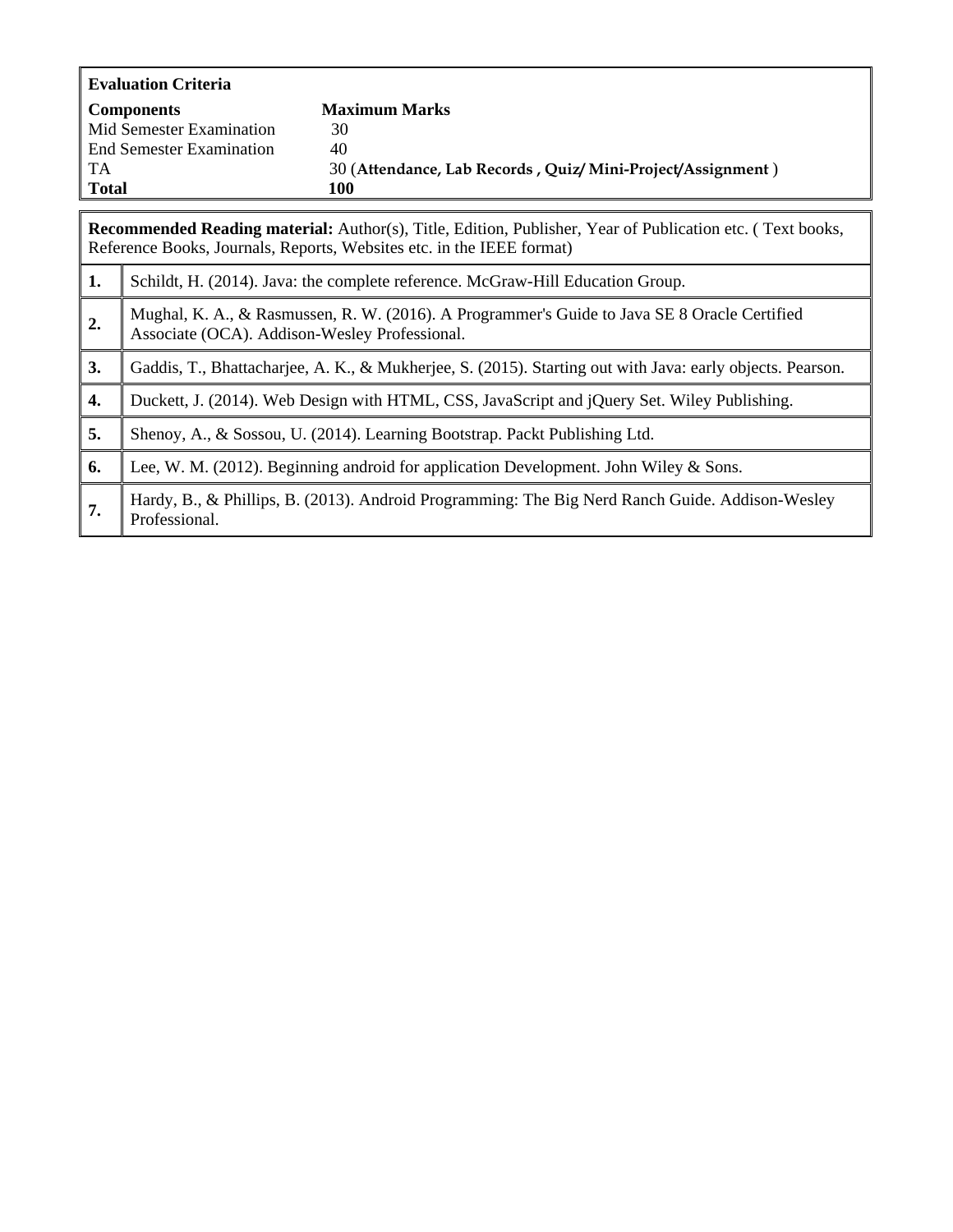## **Detailed Syllabus**

**Lab-wise Breakup**

|                                                                                                                                                                                                                                                                                                                                                                                                                   |                 | NOTE: All the entries () must be in Times New Roman 11.                                                                        |                                                                                                                                                                                                                                                                                                                                                       |                      |                          |                 |                                                        |                 |  |  |
|-------------------------------------------------------------------------------------------------------------------------------------------------------------------------------------------------------------------------------------------------------------------------------------------------------------------------------------------------------------------------------------------------------------------|-----------------|--------------------------------------------------------------------------------------------------------------------------------|-------------------------------------------------------------------------------------------------------------------------------------------------------------------------------------------------------------------------------------------------------------------------------------------------------------------------------------------------------|----------------------|--------------------------|-----------------|--------------------------------------------------------|-----------------|--|--|
| <b>Course Code</b>                                                                                                                                                                                                                                                                                                                                                                                                |                 | 10B11EC611/                                                                                                                    | <b>Semester</b> VI (Even)                                                                                                                                                                                                                                                                                                                             |                      | Semester 6 <sup>th</sup> |                 | <b>Session</b> 2019-2020                               |                 |  |  |
|                                                                                                                                                                                                                                                                                                                                                                                                                   |                 | 15B11EC611                                                                                                                     | (specify Odd/Even)<br>Month from Jan.-June 2020                                                                                                                                                                                                                                                                                                       |                      |                          |                 |                                                        |                 |  |  |
| <b>Course Name</b>                                                                                                                                                                                                                                                                                                                                                                                                |                 |                                                                                                                                | TELECOMMUNICATION NETWORKS LAB                                                                                                                                                                                                                                                                                                                        |                      |                          |                 |                                                        |                 |  |  |
| <b>Credits</b>                                                                                                                                                                                                                                                                                                                                                                                                    |                 | $\overline{4}$                                                                                                                 |                                                                                                                                                                                                                                                                                                                                                       | <b>Contact Hours</b> |                          |                 | 40                                                     |                 |  |  |
| <b>Faculty (Names)</b>                                                                                                                                                                                                                                                                                                                                                                                            |                 | Coordinator(s)                                                                                                                 | Juhi Gupta and Sajal aggarwal                                                                                                                                                                                                                                                                                                                         |                      |                          |                 |                                                        |                 |  |  |
|                                                                                                                                                                                                                                                                                                                                                                                                                   |                 | Teacher(s)<br>(Alphabetically)                                                                                                 |                                                                                                                                                                                                                                                                                                                                                       |                      |                          |                 | Juhi Gupta, Neeti Singh, Pankaj K. Yadav, Ruby Beniwal |                 |  |  |
| <b>COURSE OUTCOMES</b>                                                                                                                                                                                                                                                                                                                                                                                            |                 |                                                                                                                                |                                                                                                                                                                                                                                                                                                                                                       |                      |                          |                 | <b>COGNITIVE LEVELS</b>                                |                 |  |  |
| CO1                                                                                                                                                                                                                                                                                                                                                                                                               |                 | Learn about network simulator, and building/installing NS2 for<br>conducting network simulation and summarizing OSI, TCP & UDP |                                                                                                                                                                                                                                                                                                                                                       |                      |                          |                 | Level-2<br>(Understanding)                             |                 |  |  |
| CO <sub>2</sub>                                                                                                                                                                                                                                                                                                                                                                                                   |                 | Set up and anlaysis of the wired and LAN networks and understanding                                                            |                                                                                                                                                                                                                                                                                                                                                       |                      |                          |                 | Level-4                                                |                 |  |  |
| CO <sub>3</sub>                                                                                                                                                                                                                                                                                                                                                                                                   |                 | UDP/TCP agents with CBR/FTP traffic source respectively<br>To create and analyze the mobile ad-hoc network and heterogenous    |                                                                                                                                                                                                                                                                                                                                                       |                      |                          |                 | (Analyzing)<br>Level-4<br>(Analyzing)                  |                 |  |  |
| networks and routing algorithm.<br>CO <sub>4</sub><br>without errors).                                                                                                                                                                                                                                                                                                                                            |                 |                                                                                                                                | To label and explain data trace file (.tr) of Wired, Wireless and LAN<br>Networks and evaluating throughput in Wired networks (with and                                                                                                                                                                                                               |                      |                          |                 | Level-5<br>(Evaluating)                                |                 |  |  |
| <b>Module</b><br>No.                                                                                                                                                                                                                                                                                                                                                                                              |                 | <b>Title of the Module</b>                                                                                                     | <b>List of Experiments</b>                                                                                                                                                                                                                                                                                                                            |                      |                          |                 |                                                        | $\bf CO$        |  |  |
| 1.                                                                                                                                                                                                                                                                                                                                                                                                                |                 | Introduction to NS2<br>and Linux                                                                                               | 1. (a) To learn about network simulator, and use NS2 for<br>conducting network simulation including LINUX<br>commands.                                                                                                                                                                                                                                |                      |                          |                 |                                                        | CO <sub>1</sub> |  |  |
|                                                                                                                                                                                                                                                                                                                                                                                                                   |                 |                                                                                                                                | (b) To learn installing NS2 in Fedora.                                                                                                                                                                                                                                                                                                                |                      |                          |                 |                                                        |                 |  |  |
| 2. (a) Introduction to OSI, TCP & UDP.<br><b>OSI</b> Model<br>2.<br>(b) To set up a network with two nodes; link them with<br>duplex link, 10ms propagation delay, 1Mbps rate and<br>DropTail procedure. Use Agent UDP with CBR<br>traffic source.<br>3. To set up a network with two nodes; link them with<br>duplex link, 10ms propagation delay, 1Mbps rate and<br>DropTail procedure. Use FTP over Agent TCP. |                 |                                                                                                                                |                                                                                                                                                                                                                                                                                                                                                       |                      |                          | CO <sub>2</sub> |                                                        |                 |  |  |
| 3.                                                                                                                                                                                                                                                                                                                                                                                                                | Ethernet        |                                                                                                                                | 4. To implement wired LAN connection in NS2                                                                                                                                                                                                                                                                                                           |                      |                          |                 |                                                        | CO <sub>2</sub> |  |  |
| <b>Mobile Networks</b><br>$\overline{4}$ .                                                                                                                                                                                                                                                                                                                                                                        |                 |                                                                                                                                | 5. To create a mobile ad-hoc network with 3 nodes in<br>500*400 topography with following initial positions<br>and movements:<br>Node 0 (5, 5) Node 1 (490,285) Node 2 (150,240)<br>At $t = 10$ , 0 moves towards (250,250) at 3m/sec.<br>At $t = 15$ , 10 moves towards (45,285) at 5m/sec.<br>At $t = 110$ , 100 moves towards (480,300) at 5m/sec. |                      |                          |                 |                                                        | CO <sub>3</sub> |  |  |
| 5.                                                                                                                                                                                                                                                                                                                                                                                                                | <b>Networks</b> | Wired-cum-Wireless                                                                                                             | 6. To create a Heterogeneous Network (wired cum<br>wireless network).                                                                                                                                                                                                                                                                                 |                      |                          |                 |                                                        | CO <sub>3</sub> |  |  |
| 6.                                                                                                                                                                                                                                                                                                                                                                                                                | Files           | Interpretation of Trace                                                                                                        | 7. To interpret data trace file (.tr) of Wired, Wireless and<br><b>LAN Networks.</b>                                                                                                                                                                                                                                                                  |                      |                          |                 |                                                        | CO <sub>4</sub> |  |  |